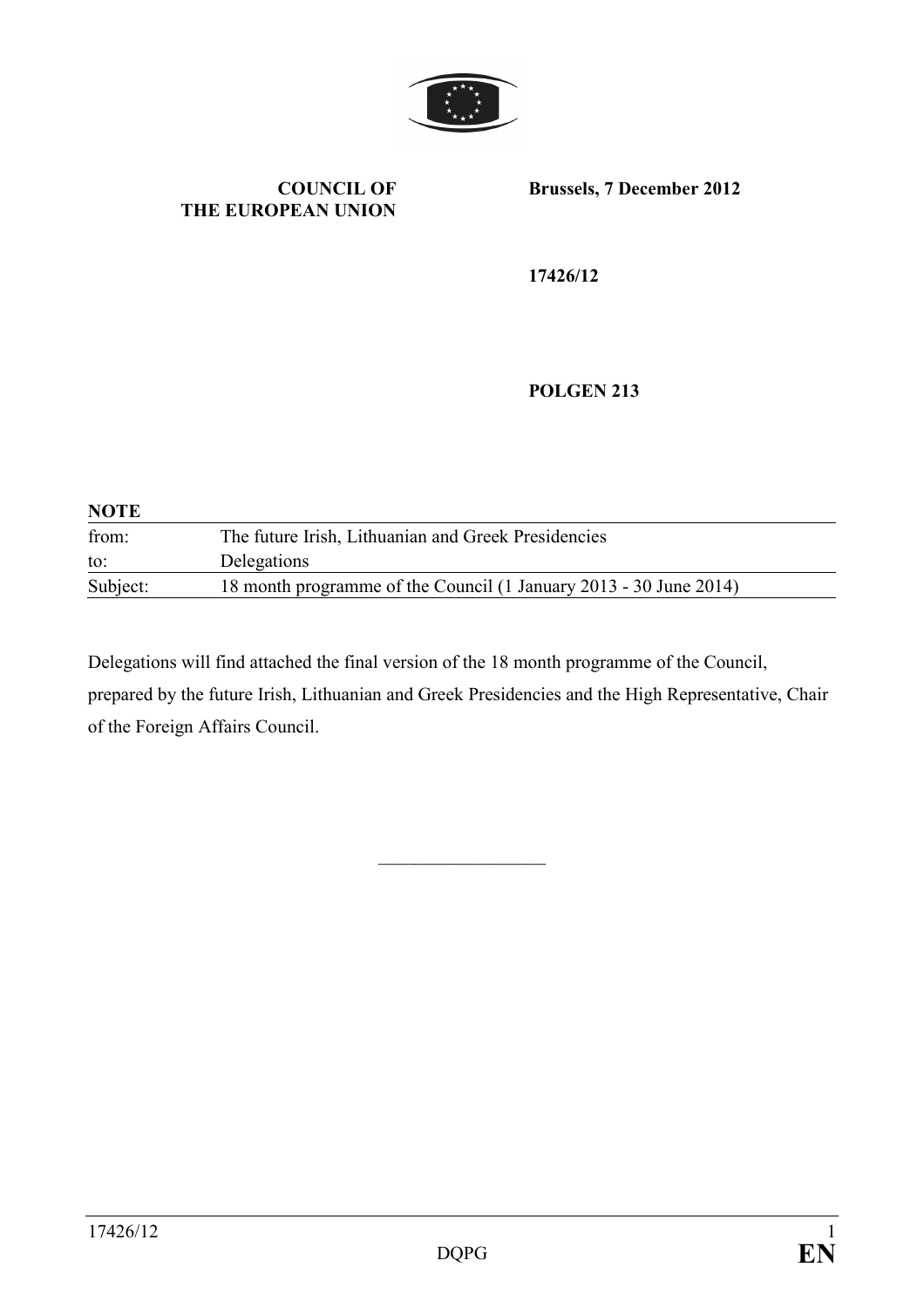# **INDEX**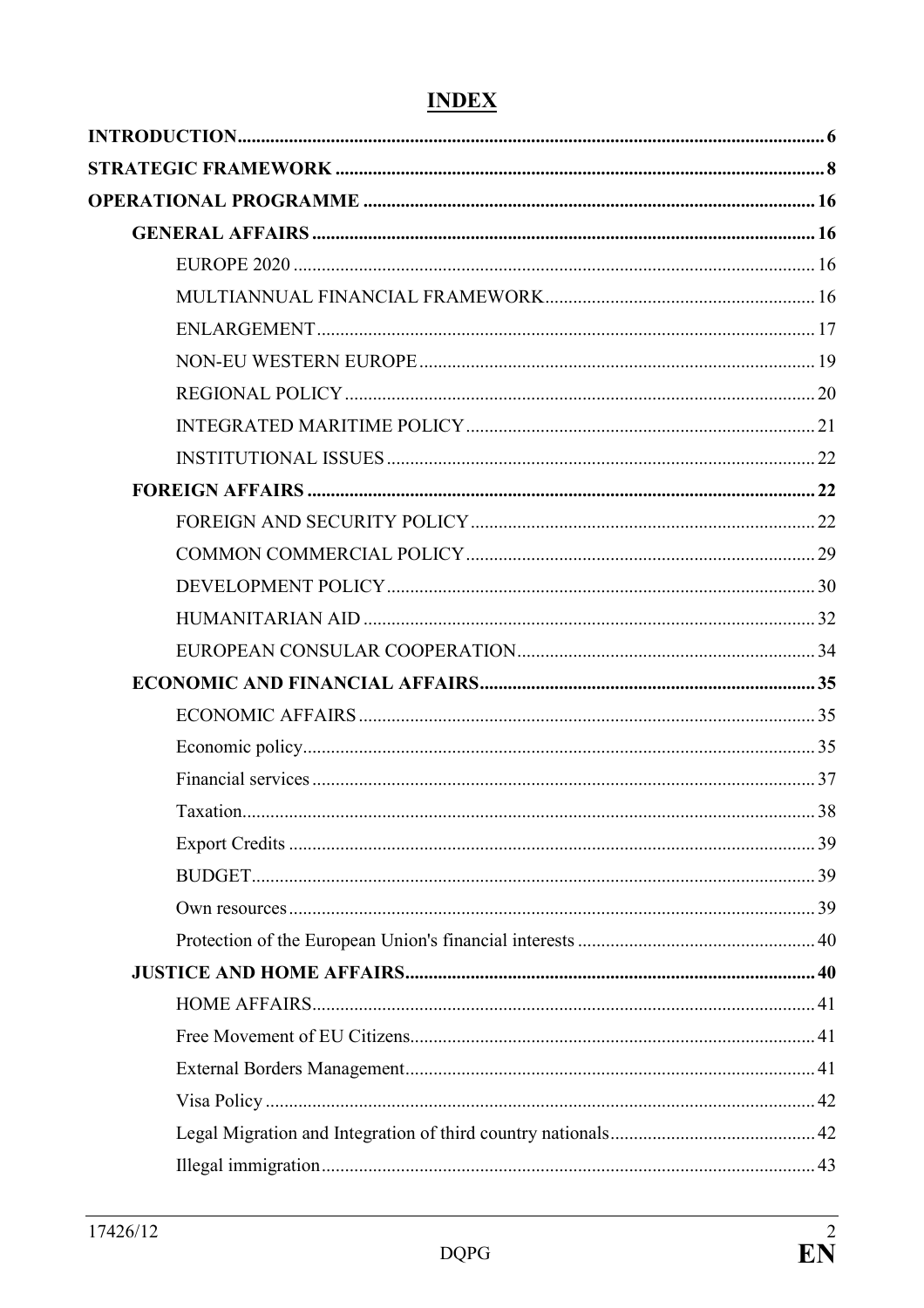| EMPLOYMENT, SOCIAL POLICY, HEALTH AND CONSUMER AFFAIRS  56 |  |
|------------------------------------------------------------|--|
|                                                            |  |
|                                                            |  |
|                                                            |  |
|                                                            |  |
|                                                            |  |
|                                                            |  |
|                                                            |  |
|                                                            |  |
|                                                            |  |
|                                                            |  |
|                                                            |  |
|                                                            |  |
| COMPETITIVENESS (INTERNAL MARKET, INDUSTRY, RESEARCH AND   |  |
|                                                            |  |
|                                                            |  |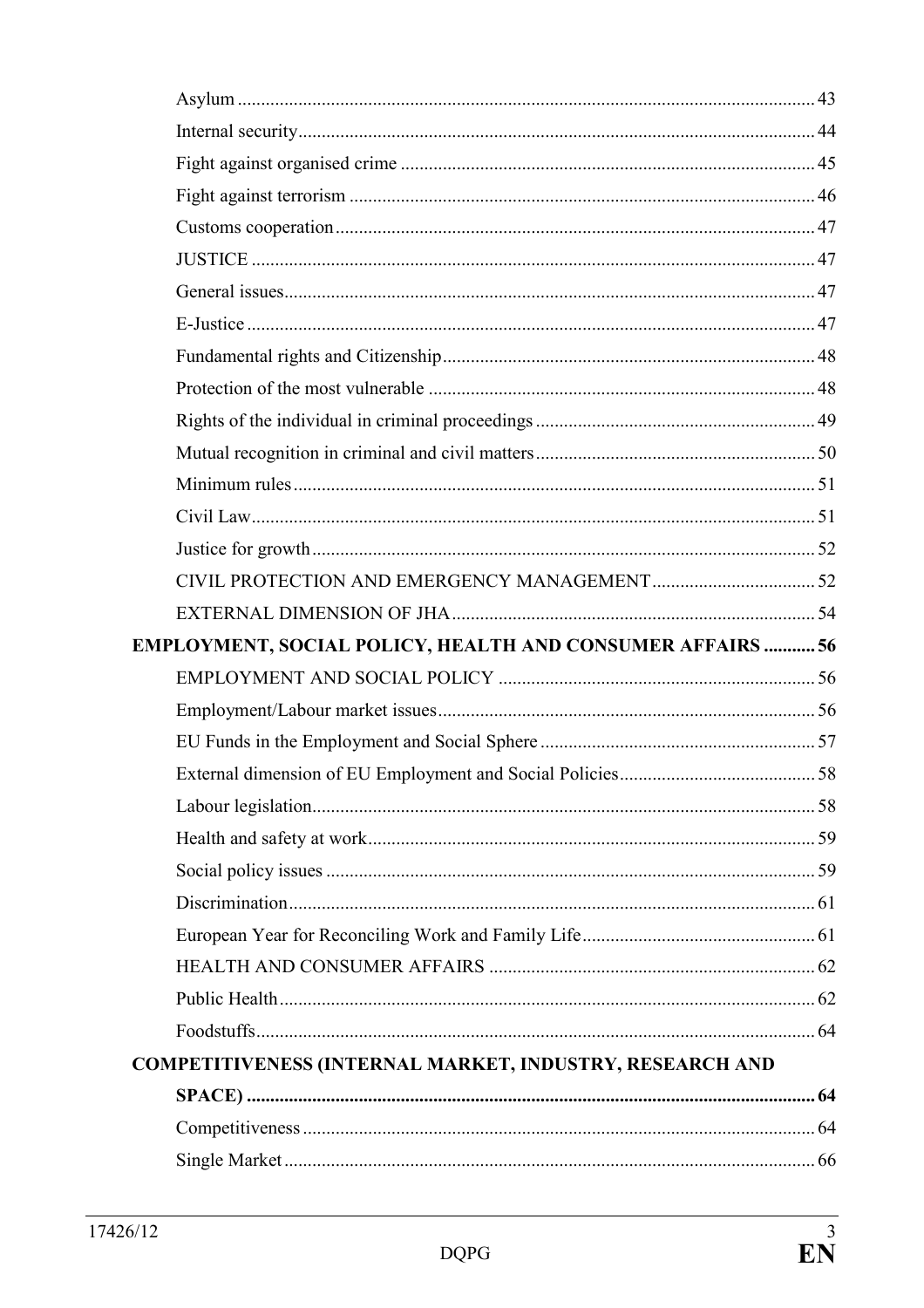| EDUCATION, YOUTH, CULTURE, AUDIOVISUAL AND SPORT  95 |  |
|------------------------------------------------------|--|
|                                                      |  |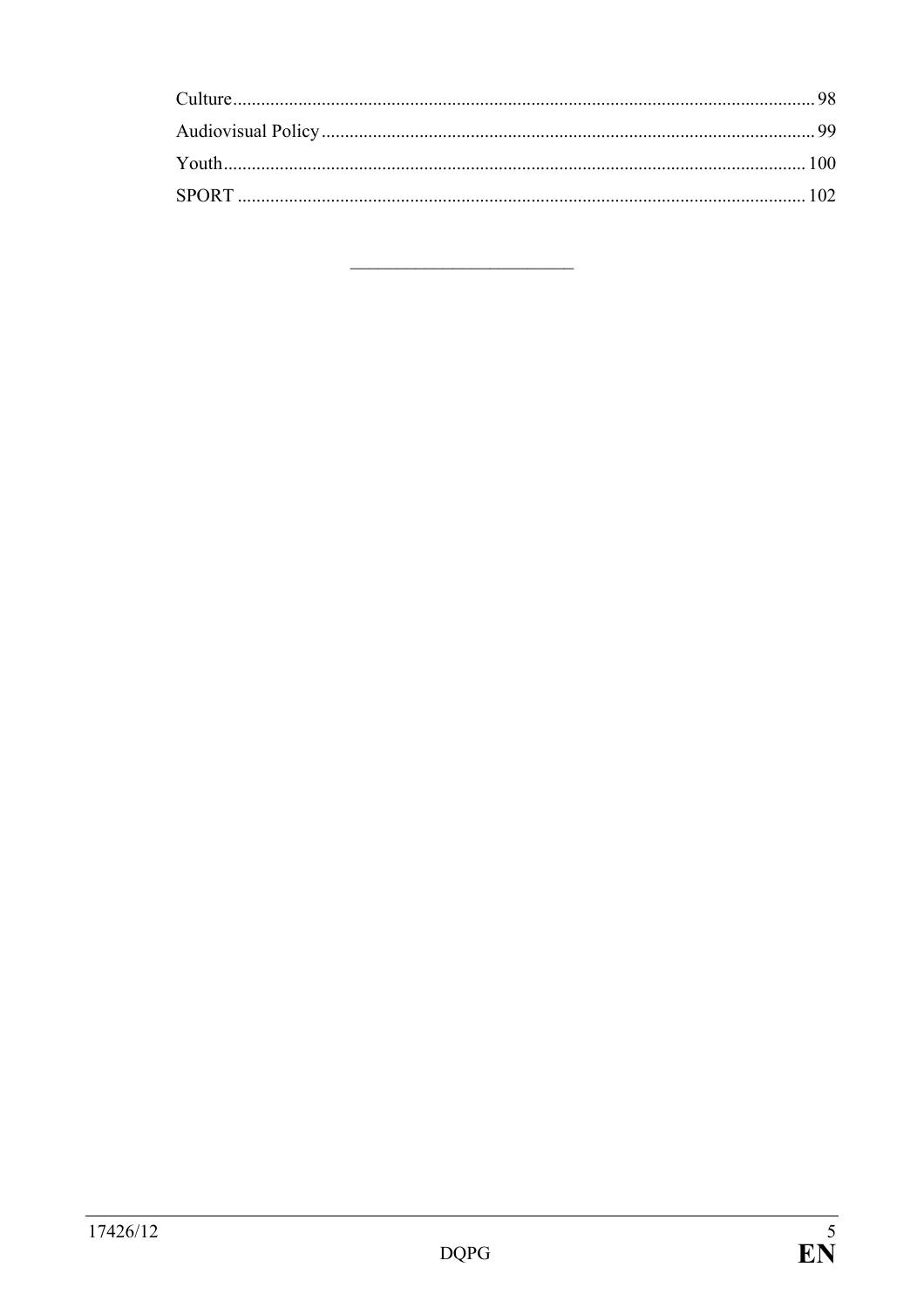## **PROGRAMME OF COUNCIL ACTIVITIES**

## <span id="page-5-0"></span>PREPARED BY THE IRISH, LITHUANIAN AND GREEK **PRESIDENCIES**

with the President of the Foreign Affairs Council

and in close cooperation with the Commission and the President of the European Council

## **INTRODUCTION**

This document sets out the Council's work programme as established by the future Irish, Lithuanian and Greek Presidencies, covering the period January 2013 to June 2014. It is presented in two parts.

The first part contains the strategic framework for the programme, setting it in a wider context, and specifically within the perspective of more long-term objectives running into the subsequent three Presidencies. For this reason, in accordance with the Council's rules of procedure, the future Italian, Latvian and Luxembourg Presidencies have been consulted on this section.

The second part constitutes the operational programme setting out the issues which are expected to be addressed during the 18 month period. In line with the Council's Rules of Procedure, this part was prepared with the President of the Foreign Affairs Council with regard to that configuration's activities during that period and in close cooperation with the Commission and the President of the European Council.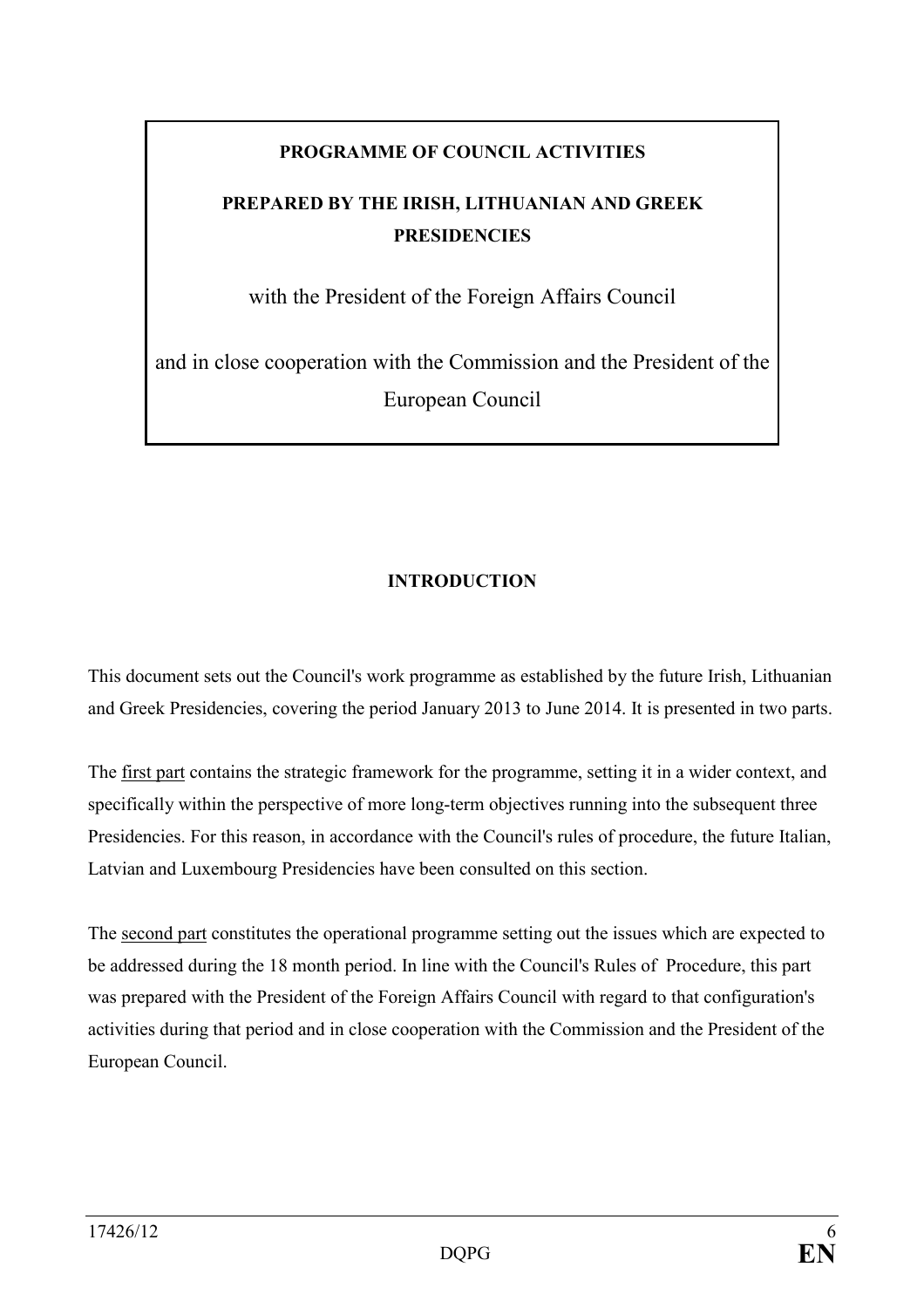The three Presidencies will make every effort to ensure a smooth and efficient functioning of the work of the Council. This implies a very close cooperation between the three Presidencies and between them and the President of the European Council and the High Representative. At the same time, the Presidencies will rely very much on a mutually beneficial cooperation with the Commission and are looking forward to the input provided by the Commission on the basis of its respective work programmes. They will also work very closely and constructively together with the European Parliament, whose role has been enhanced by the Treaty of Lisbon.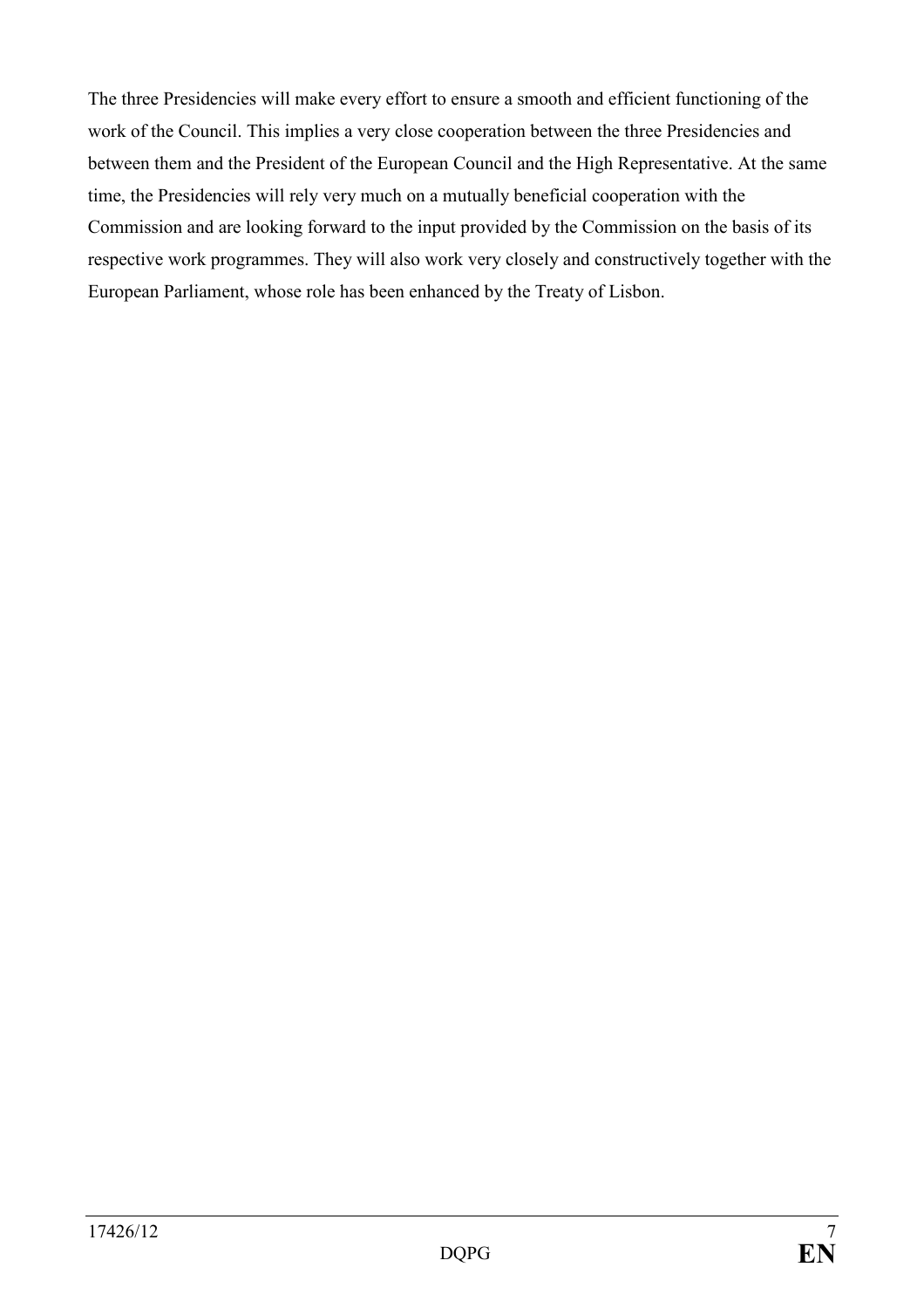## <span id="page-7-0"></span>**PART I**

#### **STRATEGIC FRAMEWORK**

- 1. The period of the Trio Presidency will come at the end of the current legislative cycle, with the European elections taking place in May 2014 and the current Commission concluding its mandate later the same year. As such, the legislative process will intensify in speed and a high number of proposals will be under negotiation. While the three Presidencies will advance work as much as possible in all areas, the main objective for the next 18 months will be to strengthen the Union's capacity to respond to the current economic, financial and social challenges.
- 2. The Council, in close collaboration with the President of the European Council and the Commission, has, over the past three years, devoted most of its time to fighting the challenges of a financial, economic and sovereign debt crisis. Tools and mechanisms have been developed in order to create the conditions for recovery and re-launch of growth, investment and employment. Efforts should now focus on full and rapid **implementation** of the framework that has been put in place. In order to foster economic growth and employment, while deepening the Single Market and strengthening the Union's competitiveness in the global economy, the following areas will be of strategic importance over the period.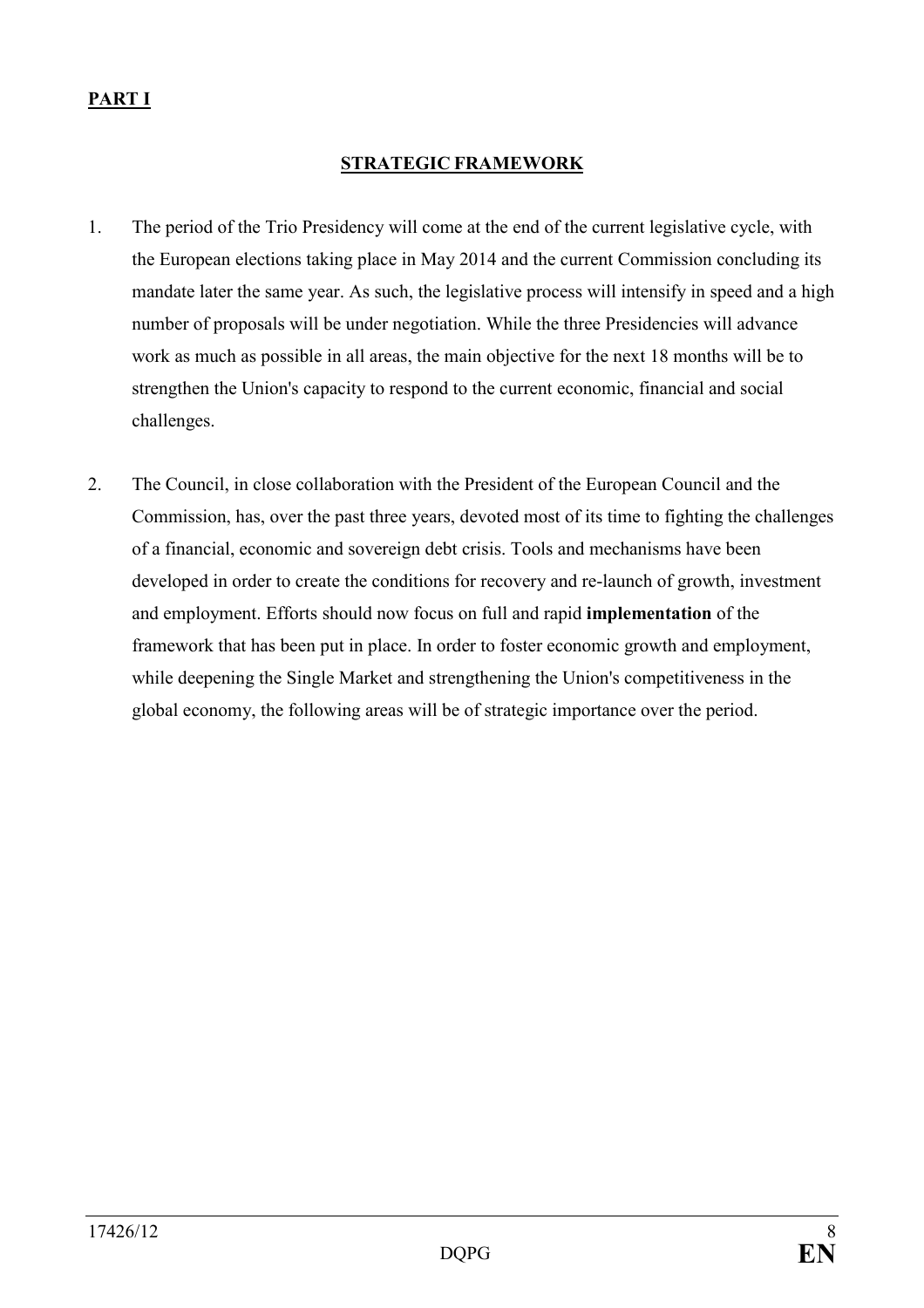- 3. Ensuring the financial stability of the euro area and of the EU as a whole remains a central concern for the coming period. The Council will work in close coordination with the President of the European Council, the Commission and other institutional actors, to tackle the economic and fiscal crisis and to strengthen the **Economic and Monetary Union**. Guided by the orientations set out by the European Council, the Council will devote all efforts to reaching agreement on the legislation required in order to complete the banking union, which is essential to the better functioning of the EMU and in order to restore confidence in the European economy. Seeking to ensure fiscal consolidation and better co-ordination of the Member States' economic policies, the Council will work to ensure the effective implementation of the Union's enhanced **economic governance** mechanisms**.** The Presidencies will prioritise legislative proposals aimed at ensuring further integration, competitiveness and efficiency of the EU financial markets, enhancing transparency of the financial sector and consumer protection. Coherence will be ensured with the report on the EMU, presented in December 2012 by the President of the European Council in close cooperation with the Presidents of the Commission, the Eurogroup and the European Central Bank.
- 4. The EU's future **budgetary and policy framework for 2014 to 2020** is the basis for the work of the Union in the coming years across all policies. Agreement on the Multiannual Financial Framework itself and on the related implementing regulations will be a key priority, in order to ensure a timely and smooth start of all relevant multi-annual programmes. These regulations will set out the detailed spending priorities and modalities in a wide range of sectors directly related to the jobs and growth agenda, including networks (Connecting Europe Facility), research and innovation (Horizon 2020), support for SMEs (COSME) and student mobility (Erasmus for All). Cohesion Policy will remain an important instrument for further stimulating growth across the Union and thus reducing disparities between the levels of development of European regions. Trio partners will aim to finalize the reforms of the CAP and the CFP, securing the economic and social viability of these vital sectors and a balanced territorial development, while contributing to global food security and ensuring the long-term environmental sustainability of these policies.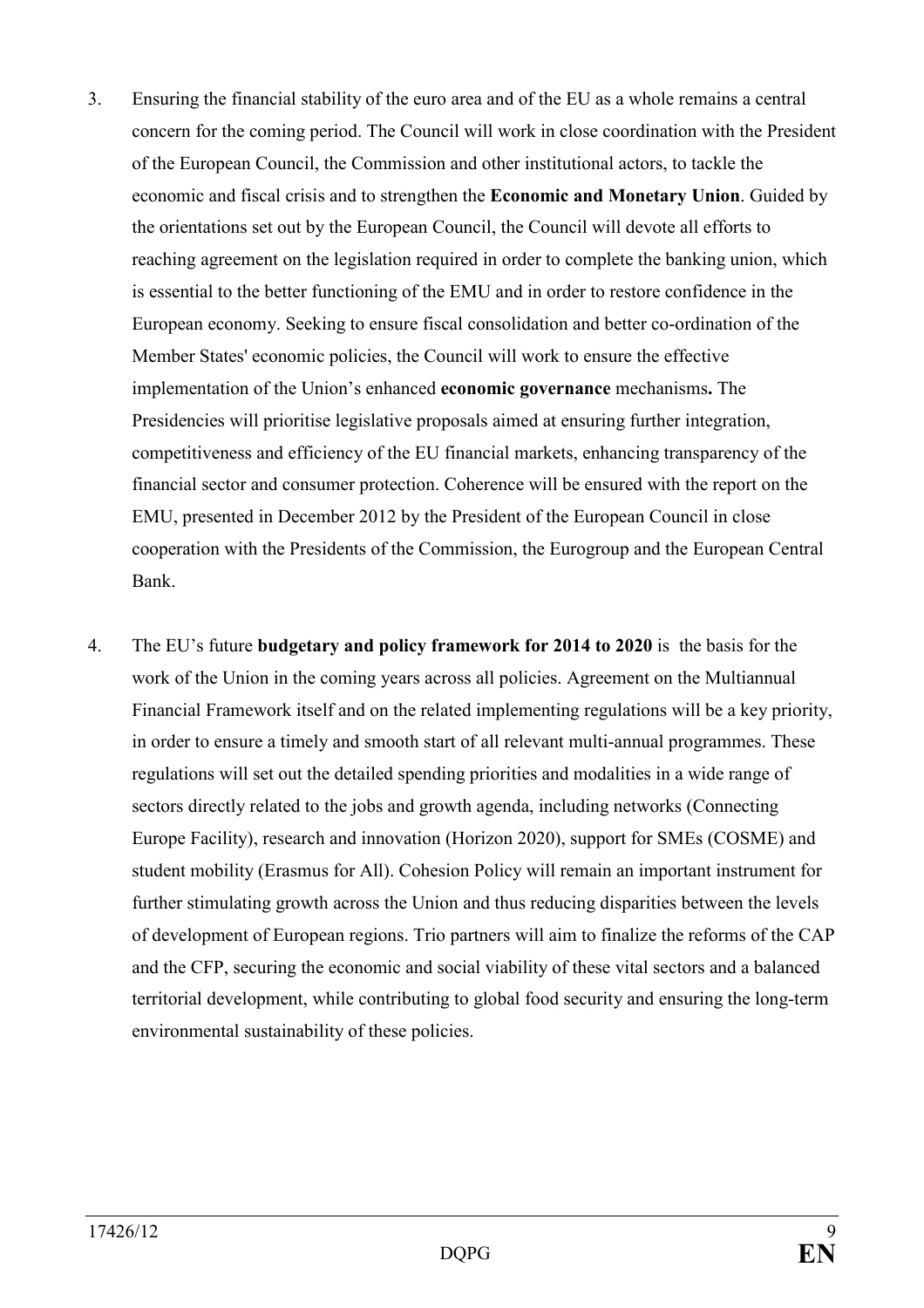- 5. Europe needs to return to strong and sustainable growth. In light of the Commission's macroeconomic forecast, the Council will need to intensify efforts to deliver on the commitments made in the European Council's **Compact for Growth and Jobs**. This agenda will be mainstreamed across the Council's work. Synergies will be sought with the Europe 2020 strategy and the European Semester. The Presidencies will work at a rapid pace and will keep a close eye on progress, to ensure delivery of operational results during the period.
- 6. The effective management of the **European Semester** will contribute to these efforts. The Council will work to ensure that the European semester process helps promote growth friendly fiscal consolidation, structural reform, and the fight against unemployment, particularly youth unemployment. The Presidencies will endeavour to further improve the effectiveness of the process, on the basis of lessons learned from the first two cycles of the European semester. Throughout the process, the headline targets of the **Europe 2020 strategy** will be kept in mind and will guide the action of the Council.
- 7. Boosting **employment** and social inclusion are necessary preconditions for sustainable growth. Building on the Employment package, beyond the focus on job creation, the mobility of workers and the financial sustainability of the social security systems will also be addressed by the Council during the period. Tackling the major problem of youth unemployment represents a key priority. The approach to it will be multifaceted and wideranging, including the proposed Youth Guarantee, and in line with the overarching role of education in equipping all citizens with the skills they need in the labour market. Efforts to tackle the social consequences of the crisis and to fight poverty and social exclusion in line with the objectives of the Europe 2020 Strategy will be stepped up.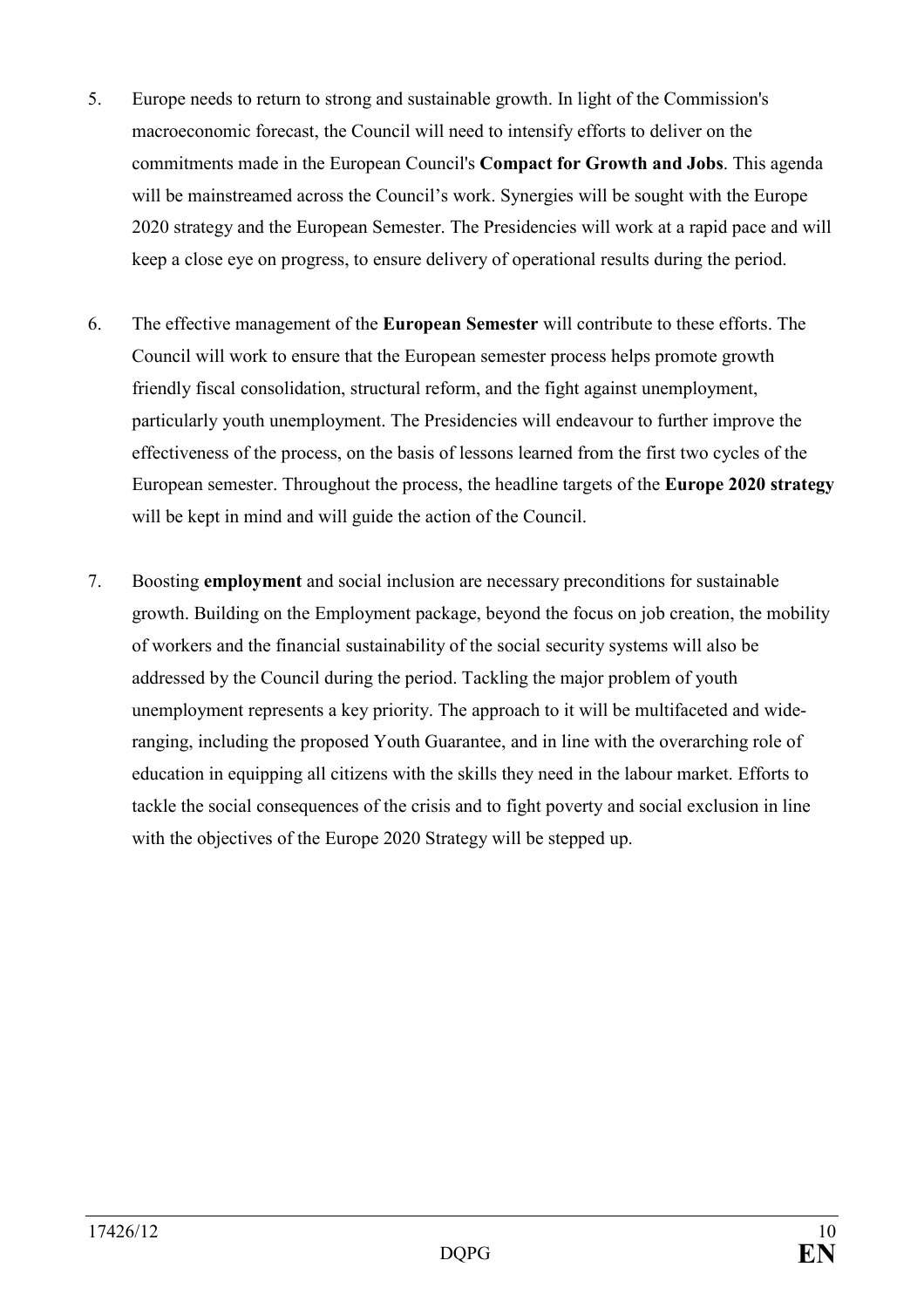- 8. Twenty years after its creation, the **Single Market** is a cornerstone achievement of the Union, and yet its potential is not fully tapped. Progress towards the completion of the Single Market will create thousands of new jobs and will generate significant growth in the EU. The Council will therefore work towards agreeing the remaining proposals under the first Single Market Act (SMA I) and will work to progress proposals under the recently announced second Single Market Act (SMA II) as well as the follow up on the implementation of the Services Directive and the Single Market governance in general.
- 9. Industry has a key role to play for the recovery of economic growth and jobs. Innovation, better market conditions, access to finance and skills are the basic pillars of the updated policy for the re-industrialization of Europe. The Council will work to improve the competitiveness of EU industry, in particular the competitiveness of SMEs, the backbone of the European economy, including through the modernisation of the EU's State Aid regime.
- 10. The **Digital Single Market** and the implementation of the EU's Digital Agenda offer huge potential for the jobs and growth agenda, fostering cross border commerce and the development of new IT industries. In the context of the midterm review of the Digital Agenda, which will be conducted by the Council in 2013, while forcefully pursuing the rapid rollout of high-speed broadband across the Union and creating the necessary framework conditions, there is also a need to focus on public acceptance and confidence in the new technologies, as well as on network security and data protection.
- 11. **Research** and **Development** and **Innovation** are essential aspects of the EU's competitiveness and potential for sustainable growth. To this end, the Council aims to conclude negotiations on the EU's Horizon 2020 programme and will also work to advance the completion of the European Research Area. The modernisation of Europe's copyright regime, while ensuring a high level of protection of Intellectual Property Rights and taking into account cultural diversity, will also contribute to promoting cross-border trade. The Council will also continue its work on realising the full potential of key enabling technologies, nanotechnology, cloud computing and high speed computing.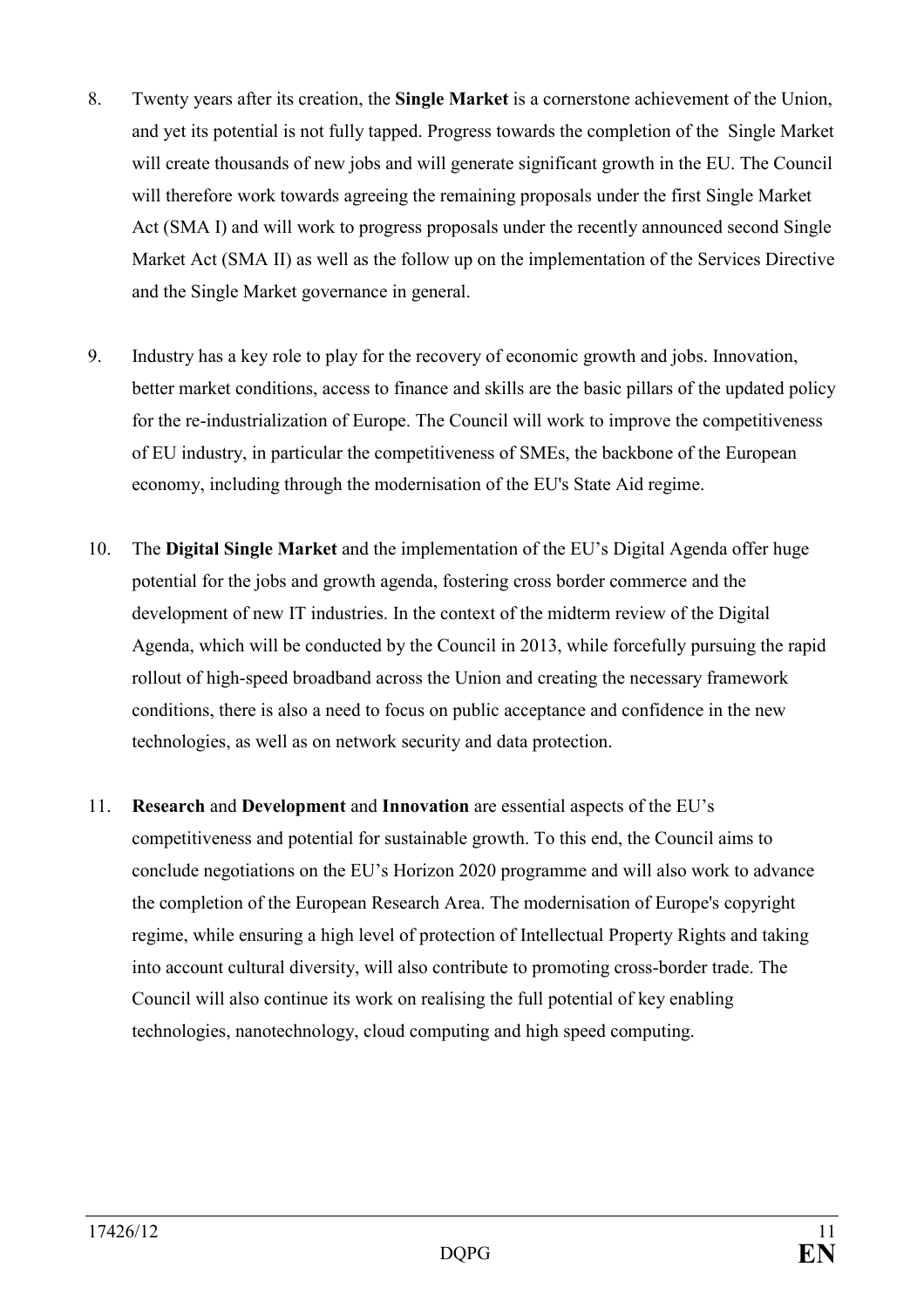- 12. Creating the right regulatory framework for fostering the competitiveness of European businesses is also a key element in the efforts to stimulate growth. In this context the Presidencies stress the need to reduce the **regulatory burden** with specific focus on SMEs and micro-enterprises, including by facilitating their access to funding.
- 13. With regard to the energy policy, the three Presidencies will contribute to the creation of necessary conditions to facilitate development of the new European wide energy infrastructure. Building on European Council conclusions of February 2011, the completion of the internal energy market by 2014 and the commitment that no EU Member State should remain isolated from the European gas and electricity networks after 2015 will stay at the cornerstones of EU level activities. Special attention will be given to the potential of smart grids, smart metering and renewable energy. As internal and external markets are intertwined, the Presidencies will also continue to enhance Member States' cooperation as regards the external dimension of the EU energy policy.
- 14. Investment in a modern **transport** infrastructure can not only provide immediate benefits in terms of jobs but is crucial to the EU's competitiveness, the completion of the single market and the long-term sustainability of the Union's economy. Sustainability of connectivity, security and safety of means, fair competition and market access, new technologies and mobility will be high on the transport agenda. In particular work will be actively carried forward on the revision of the current Regulation on TEN-T Guidelines as well as the  $4<sup>th</sup>$ Railway package, the airport package, the roadworthiness package and the maritime transport package.
- 15. The field of **environment and climate change** presents particular importance as regards green growth and resource efficiency, as well as ensuring a high level of environmental protection. The Council will continue its work on the further development of the green economy in Europe; in this context, it will prioritise the conclusion of the  $7<sup>th</sup>$  Environment Action Programme. Europe will continue to play its leading role at global level on climate change issues, including in the framework of the United Nations.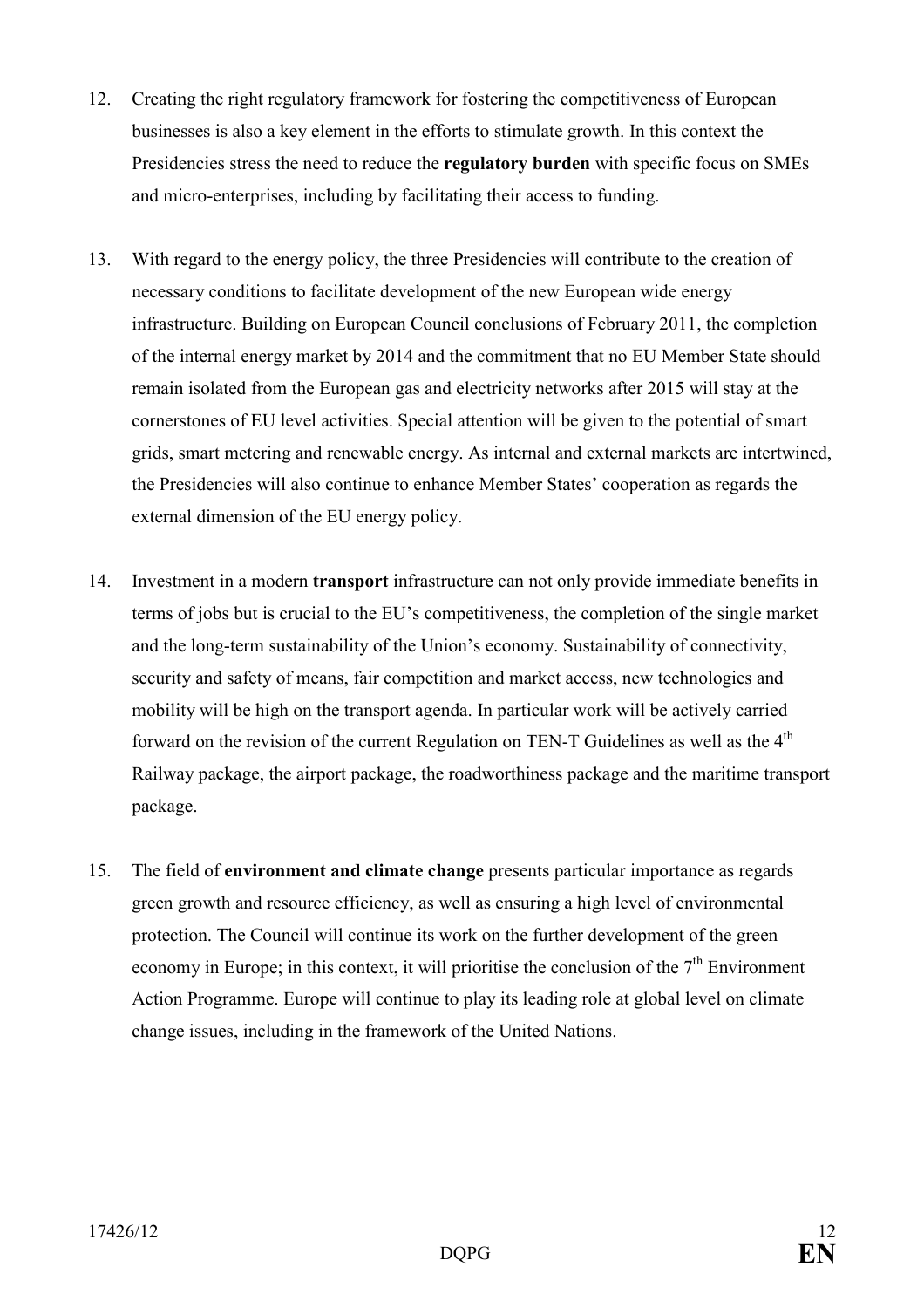- 16. The Stockholm Programme, which sets out the Union's priorities in the Justice and Home Affairs (JHA) area for the period 2010-14, will provide the overarching framework for the continued development of an area of **freedom, security and justice**, which remains a key objective of the EU. The management of borders and migratory flows will be addressed alongside measures strengthening the freedom of movement within the Union and initiatives easing access to justice for citizens and businesses. Setting the framework for the next multiannual JHA programme covering topical issues related to migration, security and justice will also be a priority. Setting future broad policy objectives in the area of migration, security and justice will also be a priority.
- 17. In these difficult times, there is a need to increase awareness about the added value of the Union, to increase democratic accountability and to involve **citizens** more closely in all aspects of the functioning of the European construction. The Presidencies will promote such actions in 2013 as part of the European Year of Citizens.
- 18. The Union's **enlargement** policy continues to contribute to peace, security and prosperity in Europe. The EU will remain open towards those countries, which fulfil the criteria and are ready and willing to share our values. The Council will therefore promote further progress on the Enlargement agenda, based on agreed principles and the Copenhagen criteria, by supporting the pursuit of the negotiations underway with Iceland, Turkey and Montenegro, as well as seeking to reinforce the European perspective of the Western Balkan countries, in the framework of the Thessaloniki Agenda and in the context of the Agenda 2014.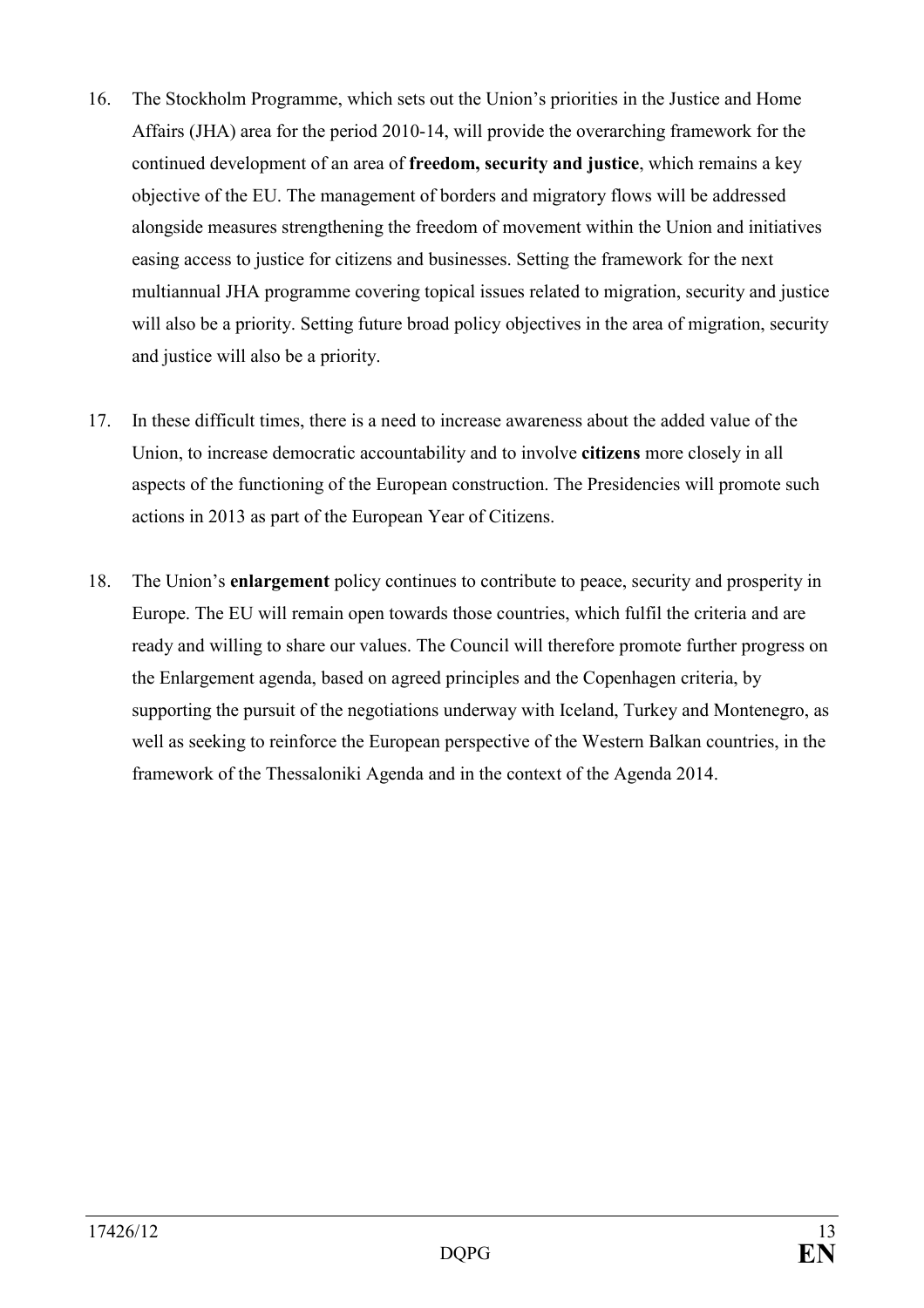- 19. The European **neighbourhood** policy is an important means of cooperation and support, by the Union, to economic, social and political reforms in countries to the East and to the South. In the context of the Eastern Partnership Summit in November 2013 in Vilnius, the Council will, on the basis of a roadmap, work towards strengthening political association with the Eastern Partnership countries and deepening economic integration, including achieving further progress in the visa liberalisation process as well as deepening sectoral and multilateral cooperation. At the same time, the Council will continue the work on supporting the democratic transition and socio-economic development of our partners of the Southern Dimension, focusing on the priorities and synergies set by the relevant Roadmap and further strengthening the role of the Union for the Mediterranean.
- 20. Trade is a key engine for growth and is central to the delivery of the EU's objectives for long term growth and jobs. The three Presidencies will focus on the EU's determination to promote free, fair and open trade whilst at the same time asserting its interests, in a spirit of reciprocity and mutual benefit. The Council will work to advance the EU's **external trade** agenda during the Trio Presidency, in particular taking forward trade and investment agreements with key trading partners, both bilaterally and in the multilateral context.
- 21. In the field of **foreign relations**, the EU will continue to work for stability and prosperity across the globe. The EU's network of strategic, bilateral and regional partnerships, and activism in multilateral fora, underpin that goal. The mobilisation of political, financial and military resources – enshrined in the "comprehensive approach" – will address threats to peace, underlying causes of instability and post-conflict endeavours. The projection of the EU's core values of human rights and democracy will remain integral to this approach.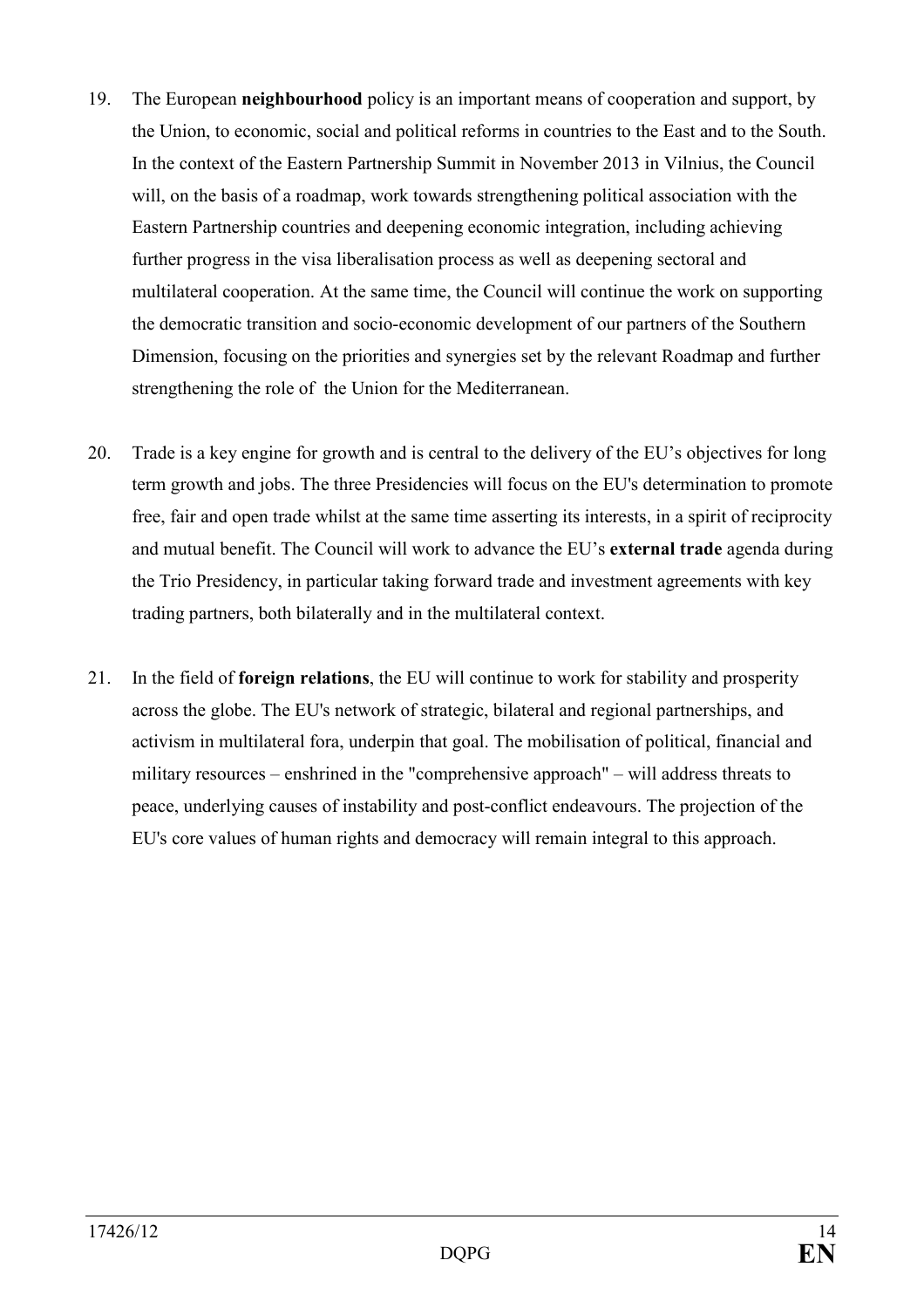22. The current economic crisis should not impact the Union's role as leader in **development** cooperation and humanitarian assistance. There is a need to focus on the review of Millennium Development Goals (MGDs) and the global development agenda after 2015, seeking to ensure coherence of the Union's position in these processes. In taking forward EU internal preparations for the discussion on how to shape the development framework after 2015, the Council should also not lose sight of the time that remains to make progress on delivering the MDGs.

\* \* \* \* \*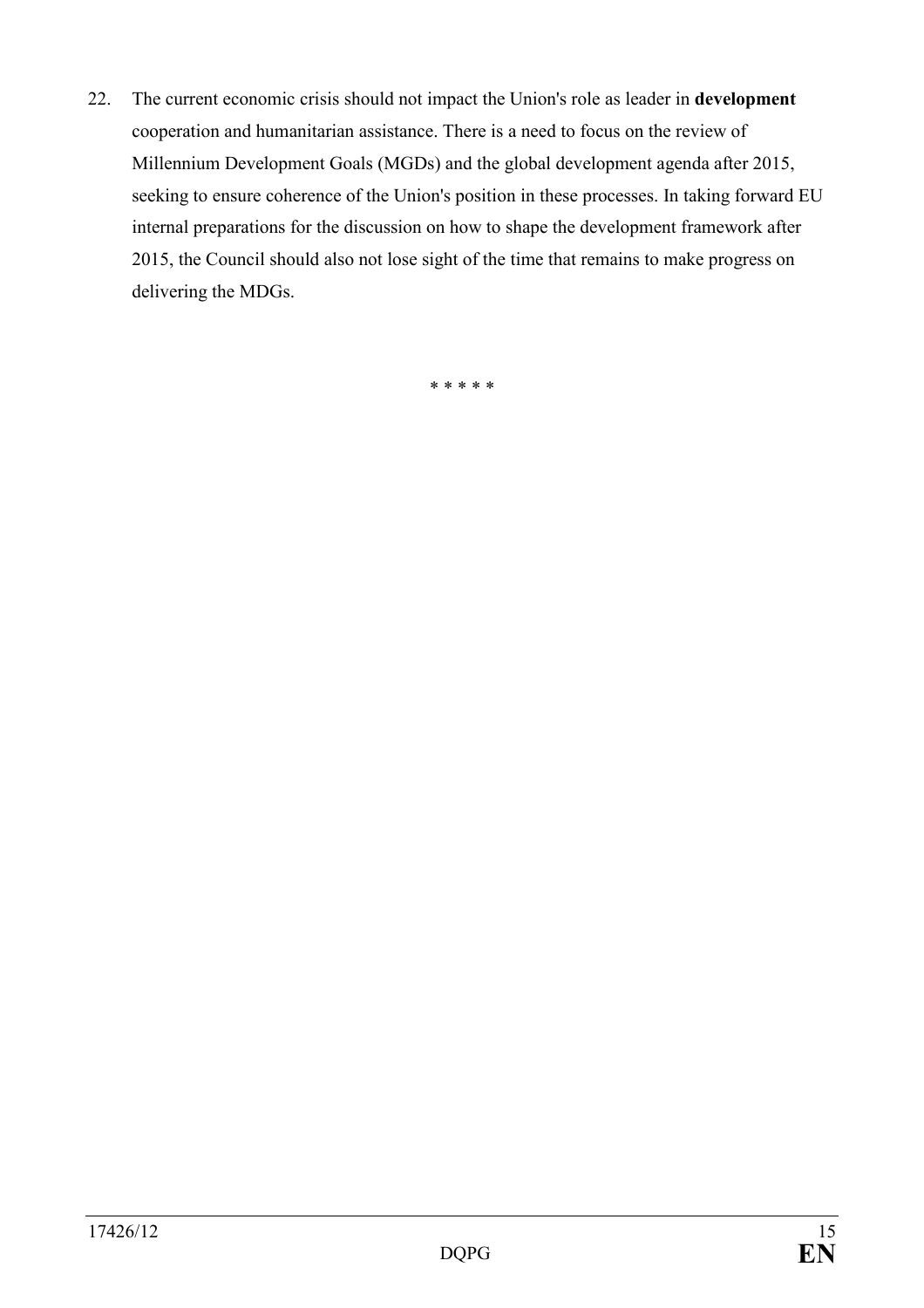### **OPERATIOAL PROGRAMME**

#### <span id="page-15-0"></span>**GENERAL AFFAIRS**

#### **EUROPE 2020**

1. The Europe 2020 Strategy for smart, sustainable and inclusive growth is key to the economic recovery and further development of competitiveness of the European Union. The strengthened economic governance framework which has been put in place in the context of the European Semester has resulted in a better coordination and convergence of the Member States' economic policies. During the 18 months of the three Presidencies, the Council will have to deal with the third and the fourth European Semester. The three Presidencies, building on the established mechanisms, will closely coordinate among themselves in order to organise the different phases of the semester in an efficient way. Both cycles will start with the Commission's Annual Growth Survey which is the main input for discussion at the spring meeting of the European Council, while the June European Council endorses the countryspecific recommendations presented by the Commission in May. As regards the European Semester 2013, the Presidencies will build on the work carried out by the Cyprus Presidency, notably the lessons drawn from the 2012 exercise.

#### **MULTIANNUAL FINANCIAL FRAMEWORK**

2. Following the statement of the European Council of 23 November 2012, the three Presidencies will make every effort to contribute to reaching an agreement on the Multiannual Financial Framework early in 2013.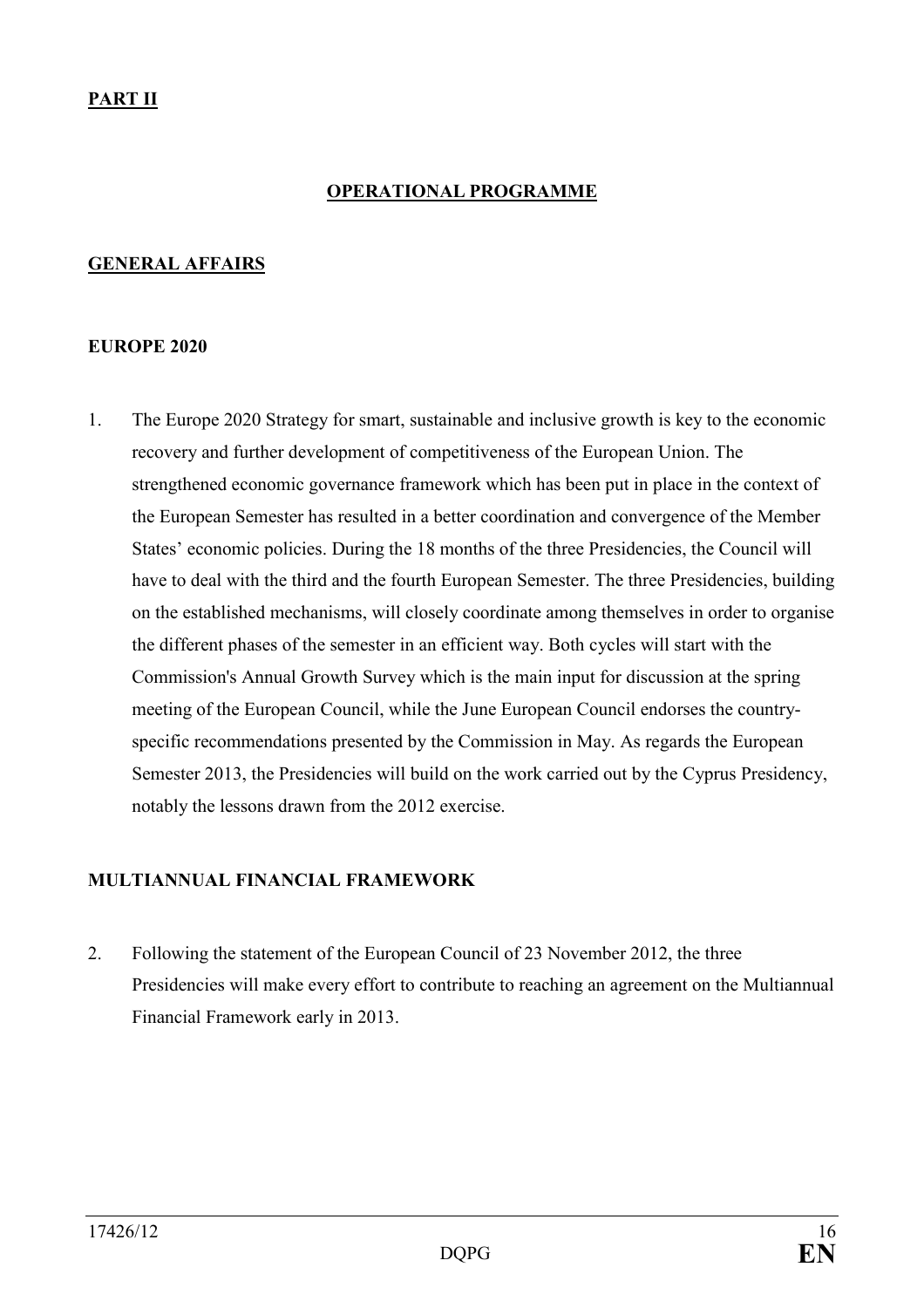#### <span id="page-16-0"></span>**ENLARGEMENT**

- 3. The three Presidencies acknowledge that enlargement remains a key policy, which serves the strategic interests of the European Union, and continues to reinforce peace, democracy and stability in Europe. They are therefore determined to pursue the enlargement agenda, ensuring a coherent implementation of the renewed consensus on enlargement, as defined by the December 2006 European Council and on the basis of all relevant European Council and Council conclusions.
- 4. As regards **Croatia**, monitoring of Croatia's fulfilment of all commitments undertaken in the accession negotiations will continue until Croatia becomes a full Member. Pending the successful conclusion of procedures for ratification of the Accession Treaty, Croatia will become the 28th Member State of the EU on 1 July 2013.
- 5. The accession negotiations with **Iceland** will continue and may reach their final stage by the end of 2013, depending on Iceland's progress in meeting the requirements for membership set out in the Negotiating Framework. Work on drafting an Accession Treaty with Iceland will begin once the accession negotiations have reached a sufficiently advanced stage.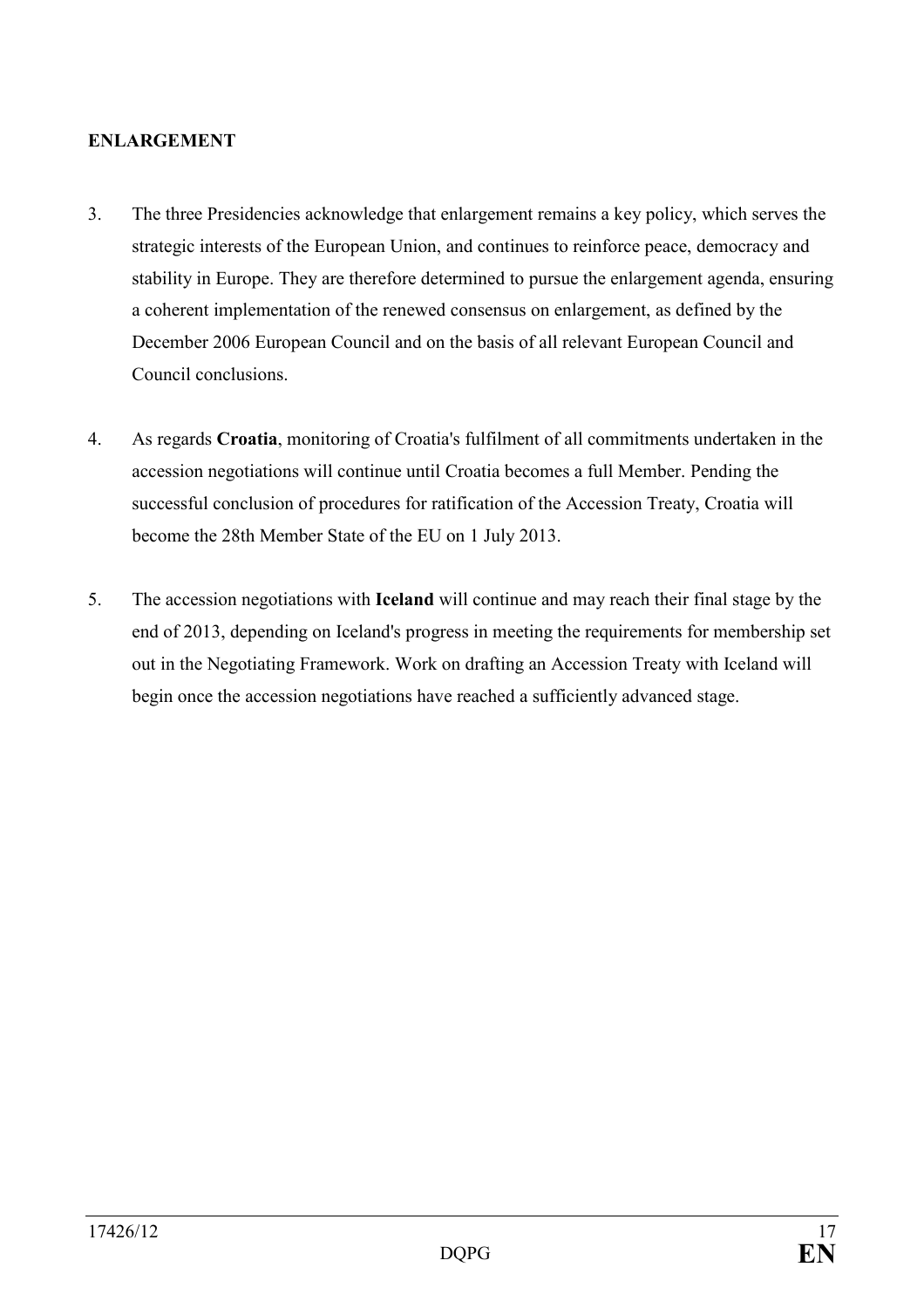- 6. Continued efforts will be made to pursue the accession negotiations with **Turkey** and to give these negotiations a new impetus by further encouraging Turkey to continue its reform process and to advance in the fulfilment of negotiating benchmarks, meet the requirements of the negotiating Framework, respect contractual obligations towards the EU and all its Member States, and make progress on the issues covered by the declaration of the European Union and its Member States of 21 September 2005. The positive agenda with Turkey will also be pursued, with a view to supporting the negotiation process, in line with the Negotiating Framework and the relevant Council conclusions. The European Union will continue to call upon Turkey to actively support the negotiations for a comprehensive settlement of the Cyprus issue, in accordance with the UN Security Council resolutions on Cyprus and in line with the principles on which the Union is founded.
- 7. Following the launch of accession negotiations with **Montenegro** in June 2012, and on the basis of the outcome of the screening process, substantive negotiations will be pursued. The three Presidencies will endeavour to maintain a sustained pace in these negotiations, based on the new approach, provided that Montenegro is able to comply with the requirements set in the Negotiating Framework.
- 8. Accession negotiations with the **Former Yugoslav Republic of Macedonia** may be launched, depending on a decision of the Council and an endorsement by the European Council. The start of accession negotiations with **Serbia** will depend on further progress in the reforms process, in line with the Council Conclusions of December 2011 and of February 2012, depending on a decision of the Council and endorsement by the European Council.
- 9. By making solid progress in economic and political reforms and by fulfilling the necessary conditions and requirements, the **remaining potential candidates in the Western Balkans** can achieve candidate status, according to their own merits, with European Union membership as the ultimate goal.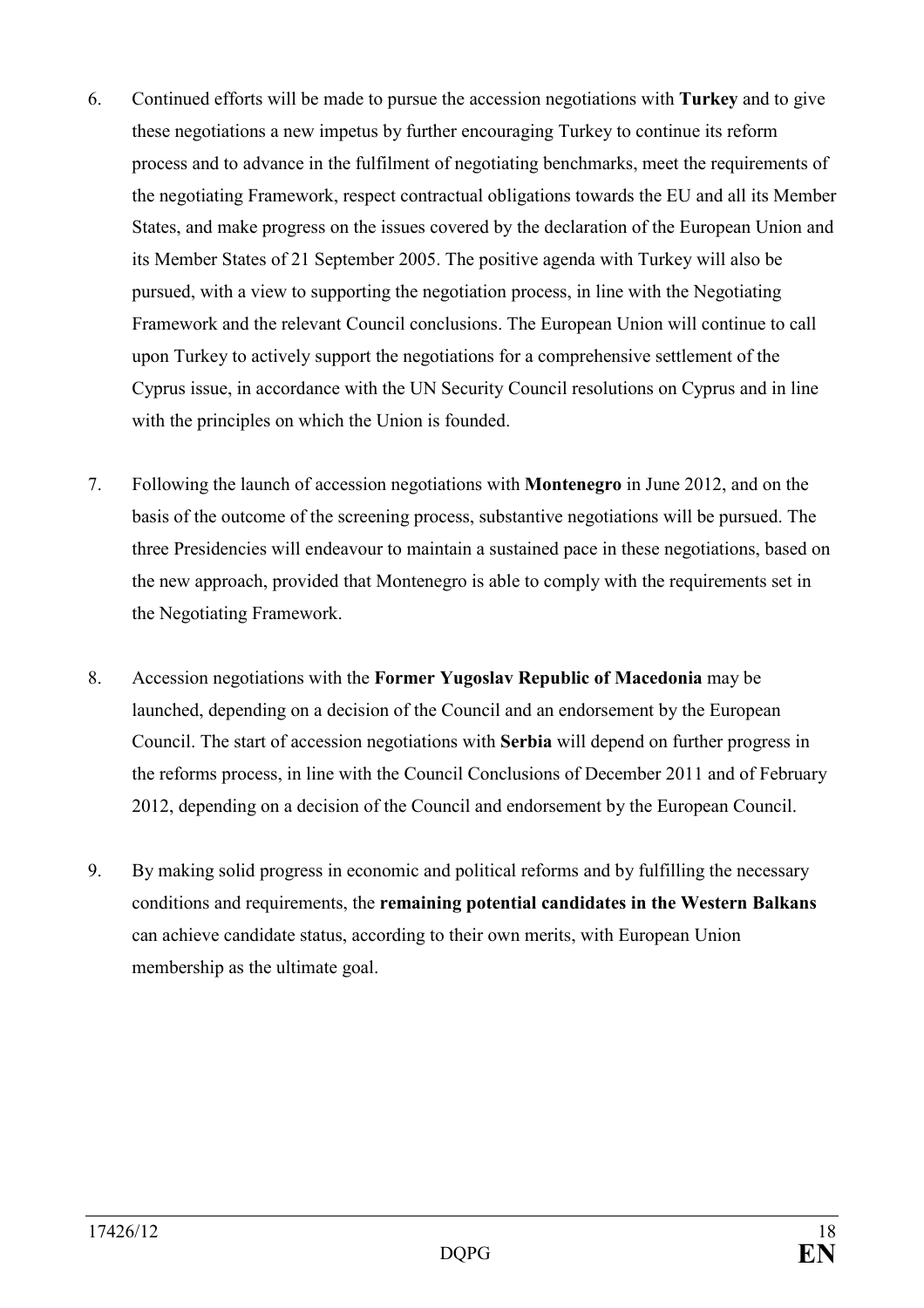<span id="page-18-0"></span>10. Particular attention will be paid to the European perspective of the **Western Balkans**. The Stabilization and Association Process, in line with the Thessaloniki Agenda, will remain the relevant framework in this respect. Furthermore, the Council will pursue the objectives of the "Agenda 2014". The key principles of this initiative are good neighbourly relations, regional cooperation and reconciliation, as well as inclusiveness, avoiding the creation of 'black holes' in the region. The essence of the Agenda 2014 is predominantly political, aiming at accelerating the enlargement process in the Western Balkans, while enhancing the competitiveness of the region and better connecting the region to the EU and the neighbouring countries. To mark the political commitment to the European integration of the Western Balkans, an EU-Western Balkans Summit ("Thessaloniki II"), will take place in the first half of 2014.

### **NON-EU WESTERN EUROPE**

11. The EU will further develop its very close relations with its **neighbours in Western Europe**, in particular with a view to ensuring a homogenous and simultaneous application and interpretation of the evolving EU *acquis* by all participants in the internal market. Furthermore, it will explore possibilities to extend cooperation in areas of common interest. In particular, the EU will undertake a review of the functioning of the Agreement on the European Economic Area (EEA) and develop perspectives for future relations with Switzerland, and European countries of small territorial dimension, namely Andorra, Monaco and San Marino. Negotiations on new financial contributions from the EFTA countries aimed at reducing economic and social disparities within an enlarged EU will also be on the agenda.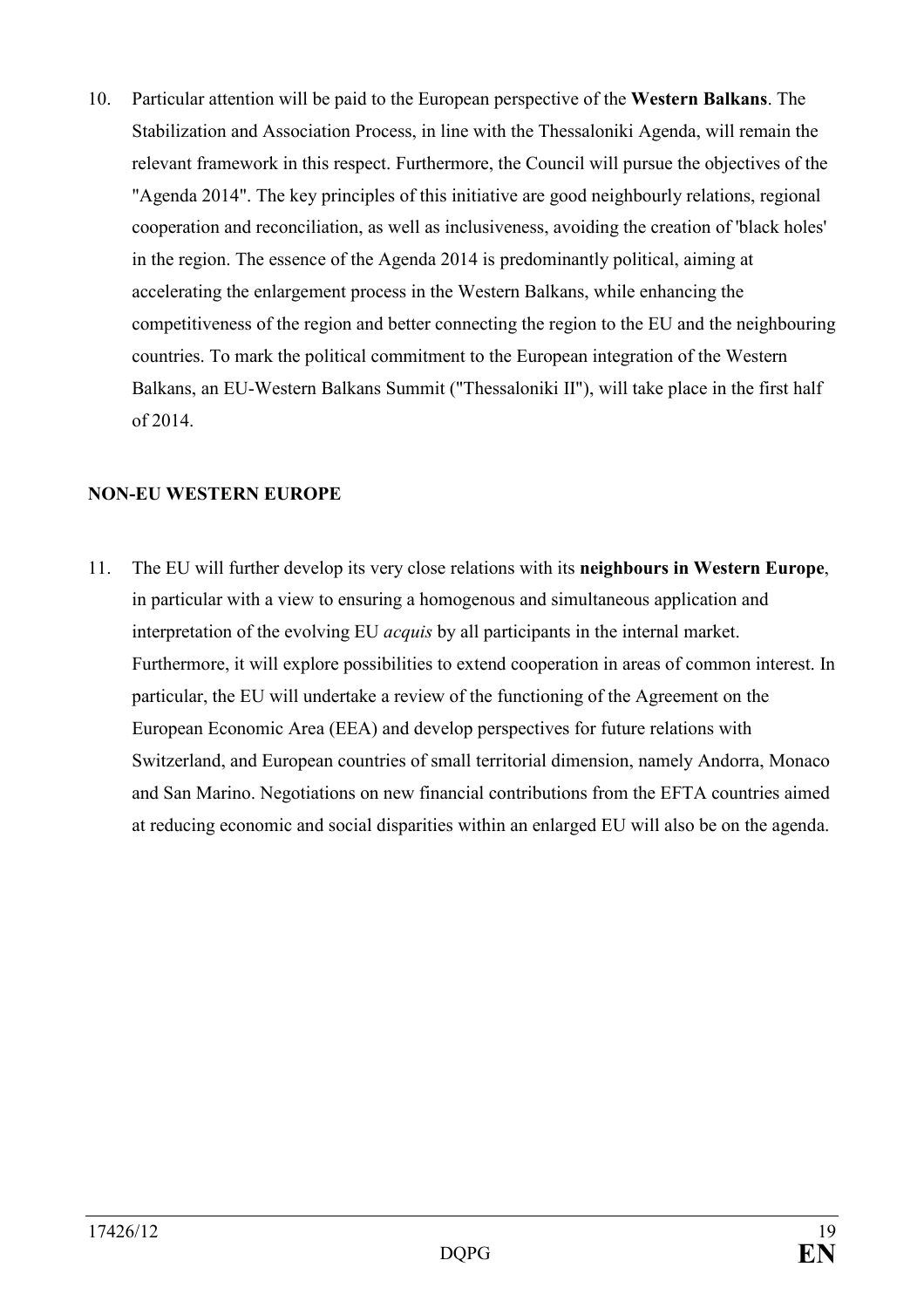#### <span id="page-19-0"></span>**REGIOAL POLICY**

- 12. Proposed expenditure on cohesion policy (under the Cohesion Fund, the European Regional Development Fund and the European Social Fund) will, on the basis of the Commission's proposals, amount to over one third of the EU Budget for 2014-2020. Cohesion policy will continue to concentrate resources on improving economic, social and territorial cohesion, including cross-border links, and will play a pivotal role in delivering the Europe 2020 strategy.
- 13. The negotiations with the EP and the final adoption of the Cohesion Policy legislative package (6 regulations in total) are expected to be concluded during the Irish Presidency. The timely adoption of the package remains of great importance, as its rules must be in place for the beginning of the next financing period 2014-2020. Upon adoption of the Cohesion Policy legislative package, the Council will also examine the Commission proposals for the relevant accompanying delegated acts and the Schemes in favour of Territorial Development.
- 14. The Commission is also expected to publish the Sixth report on economic, social and territorial cohesion in the first half of 2014.
- 15. The issue of boosting the regional development process in the context of European competitiveness and diminishing regional disparities should be further addressed. Furthermore, work should be carried forward in order to promote territorial cohesion and urban matters and further implement the Territorial Agenda of the EU 2020. Focus should be given on territories with specific geographical characteristics.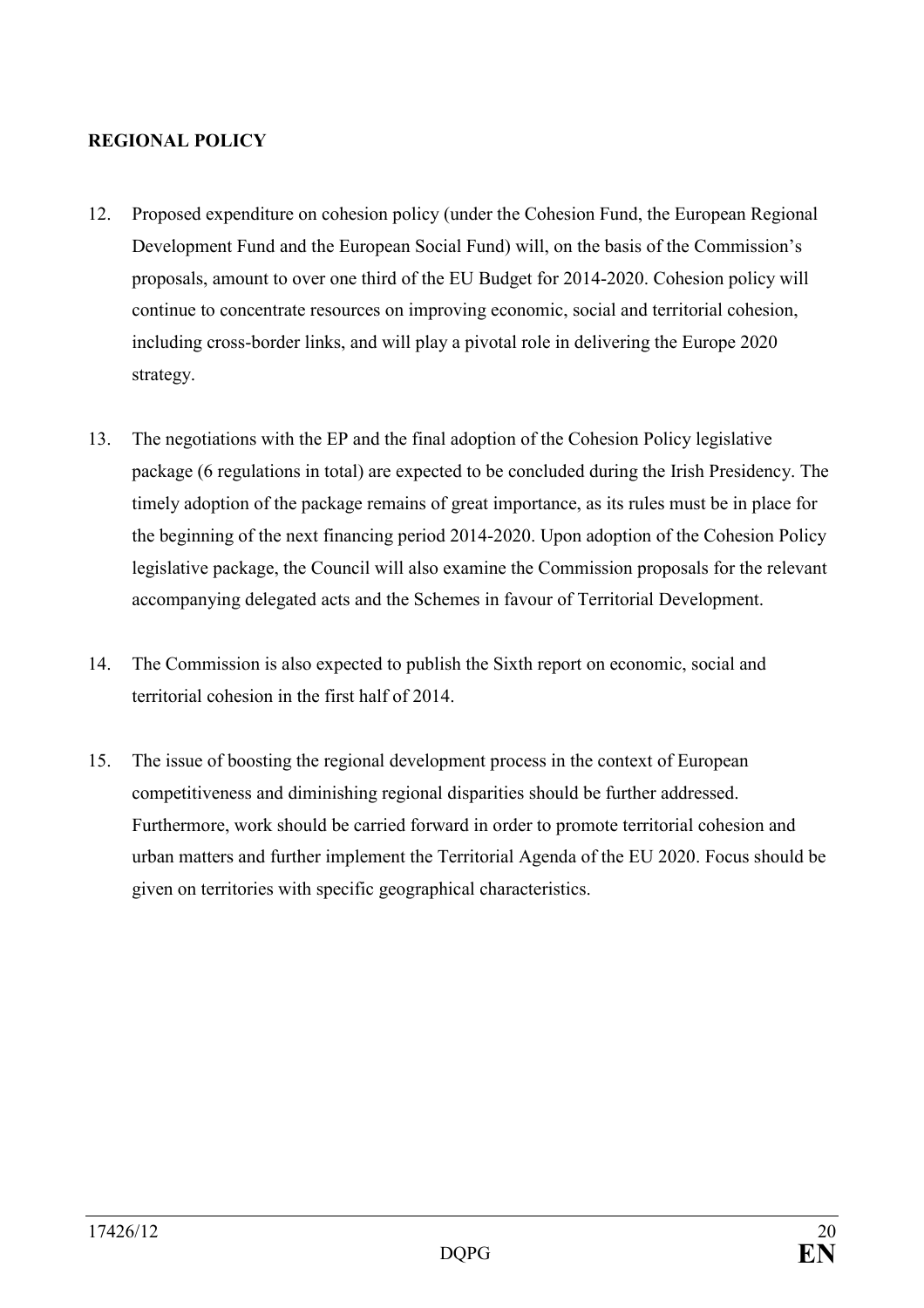- <span id="page-20-0"></span>16. As regards Macro-regional Strategies, the Commission is expected to report to the Council in June 2013 on the implementation of the Danube Region Strategy. On the basis of these results and the results of the implementation of the Baltic Sea Region Strategy, the Commission is also expected to present, in June 2013, its overall assessment of macro-regional strategies. The Council may be invited to adopt conclusions on the broader concept of macro-regional strategies, further to the Commission's recommendations.
- 17. If the European Council mandates the Council to establish an EU Strategy for the Adriatic and Ionian Region, the Council will, on the basis of a Commission communication, ensure the appropriate follow-up.

## **INTEGRATED MARITIME POLICY**

18. The EU Integrated Maritime Policy (IMP) is an important tool in meeting the objectives of Europe 2020 Strategy. The potential of Europe's oceans and seas for the EU economy, sustainability and prosperity, as well as the need for a genuine strategic approach to Europe's maritime affairs and coastal areas should be further explored. The marine and maritime agenda for growth and jobs endorsed in Limassol in October 2012 is an important step towards the further development and implementation of this innovative cross-cutting policy. Some of the important issues on the IMP agenda for the next semesters are the setting of a framework for Maritime Spatial Planning and the implementation of the Blue Growth initiative. Particular attention will also be paid to the appropriate development and implementation of integrated sea basin and macro-regional strategies, including the endorsement of an action plan for the Atlantic Strategy, and to the integration of maritime surveillance. The three Presidencies will follow-up the communications on Marine and Coastal Tourism, on Marine Renewable Energy and on Marine Knowledge which the Commission intends to submit in the first semester 2013.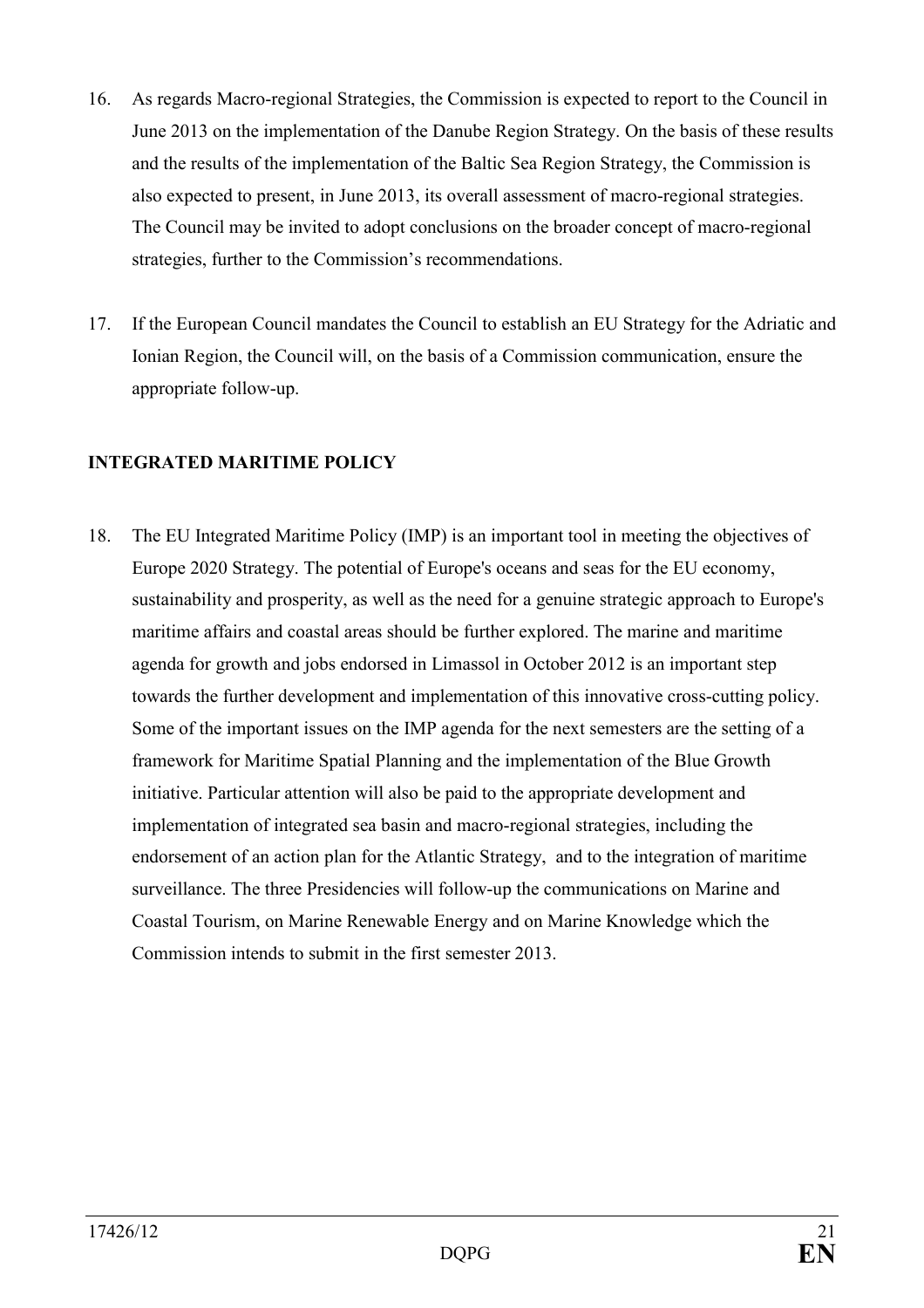#### <span id="page-21-0"></span>**ISTITUTIOAL ISSUES**

- 19. The three Presidencies will continue the work on the review of the EU Staff Regulations with the aim to come to an agreement with the European Parliament early in 2013.
- 20. The efficient functioning of the EEAS is a priority for the three Presidencies. In this context, the Council looks forward to examining the report on the functioning and organisation of the EEAS, which is expected in mid-2013.
- 21. In the context of the reform of the Statute of the European Court of Justice, the Council will strive to put in place appropriate measures to address the workload of the General Court.

## **FOREIGN AFFAIRS**

## **FOREIGN AND SECURITY POLICY**

- 22. At the outset of her mandate the High Representative set three priorities for the EU's common foreign policy: first, establishing the European External Action Service; second, promoting democracy, stability and prosperity with Europe's neighbours; and third, building strong strategic partnerships with existing and emerging global players. These three priorities will continue to guide EU action in 2013-14, with the aim of ensuring the consistency and coherence of EU foreign policy, as set out in the Lisbon Treaty.
- 23. This work will build on the achievements of EU foreign policy in the first years of the EEAS. The EU will continue to work with its partners to address regional and global challenges, promoting EU interests and values to help to deliver a more secure and prosperous world for its citizens.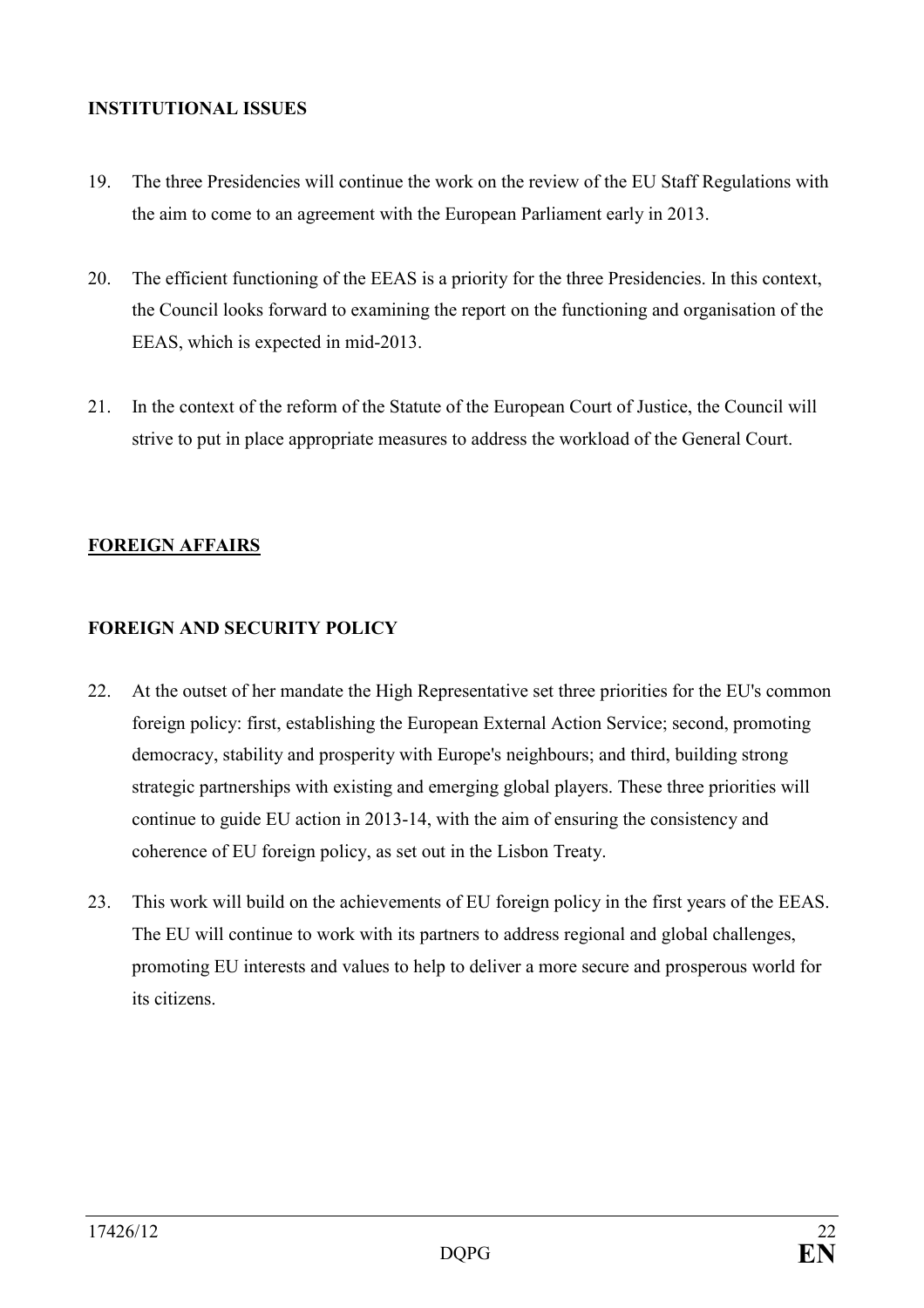- 24. Supporting democratic change in the neighbourhood, especially in the **Middle East and North Africa**, remains a top priority for the European Union. The process of transition in Tunisia, Egypt, Libya, Yemen and other countries in the Middle East and North Africa requires our continued support and focus. The EU will step up its efforts in **Syria** to bring an end to the violent repression and promote a genuine democratic transition. We will continue to support the Joint envoy Lakhdar Brahimi and to work closely with our international partners, in particular the League of Arab States and the United Nations to deliver this. At the regional level the EU will also continue to work in the context of the Union for the Mediterranean with a focus on concrete projects.
- 25. The changes across the Arab world have highlighted the urgent need for progress on the **Middle East Peace Process**. The goal remains a just and lasting negotiated resolution to the Israeli-Palestinian conflict, based on a two-state solution. The EU will continue to work actively with the parties and within the Quartet for the resumption of substantive negotiations.
- 26. In the **Eastern neighbourhood**, sustained EU engagement is also critical, including through the Eastern Partnership. The implementation of the Eastern Partnership Roadmap objectives is important in order to guarantee a successful  $3<sup>rd</sup>$  Eastern Partnership Summit in Vilnius in November 2013 which will set the policy agenda for the next two years. In conformity with the objectives of the Eastern Partnership, the HR and the EEAS will continue to support the political approximation and economic integration of the Eastern partners with the EU. They will closely monitor domestic developments in Ukraine and Belarus, in the wake of the parliamentary elections in these countries, and also in the three countries of the South Caucasus. The settlement of the conflicts in Transnistria, Georgia and Nagorno-Karabakh will remain high on the EU's agenda.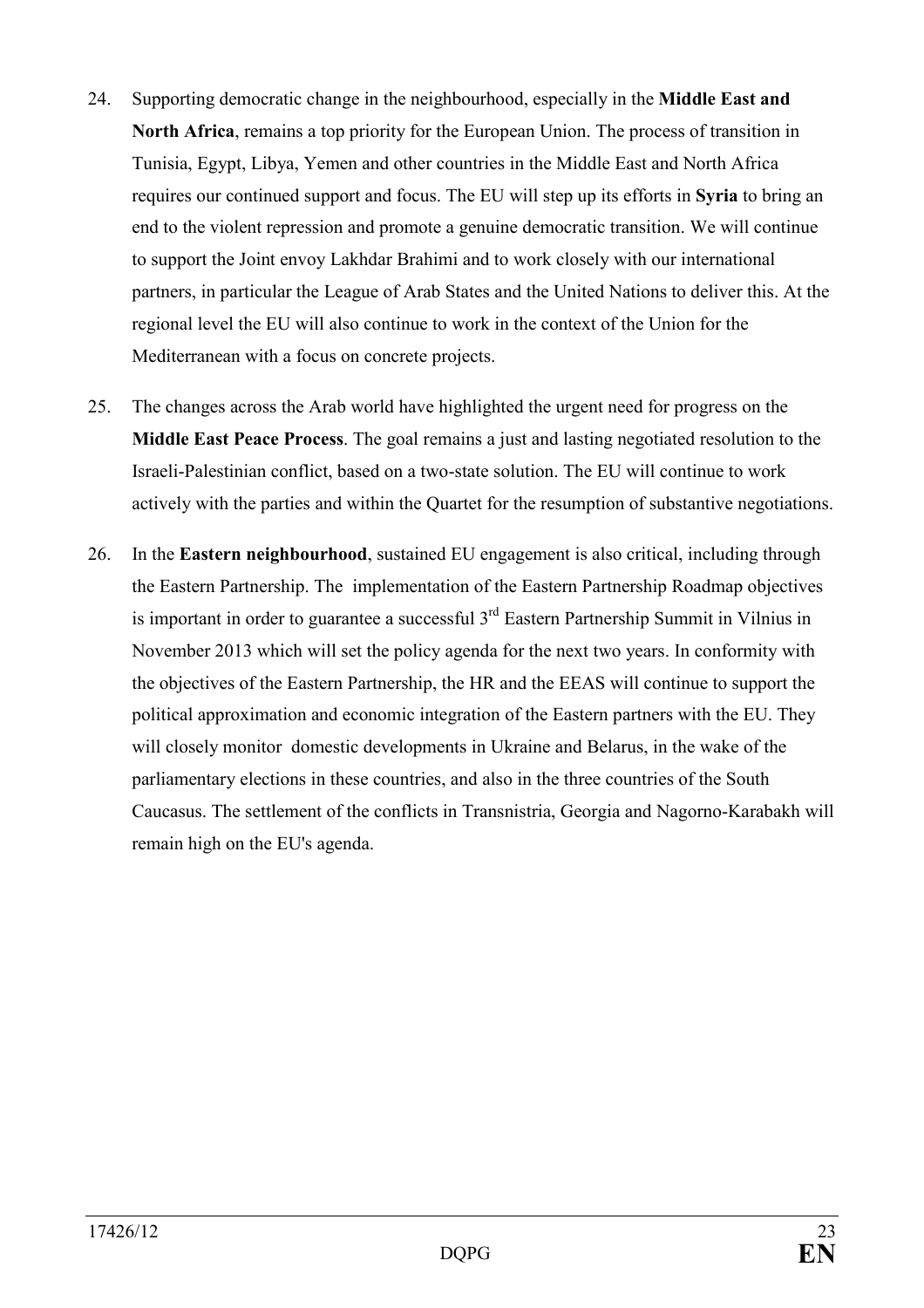- 27. The EU will continue to play a central role in the **Western Balkans** where the European perspective of the countries in the region continues to act as a catalyst for both domestic reform and regional cooperation. The political dynamics in the period until mid-2014 will be dominated by important electoral processes (former Yugoslav Republic of Macedonia, Albania) which will be followed closely by the EU. An enhanced dialogue between Belgrade and Pristina is now a high priority with the objective of reaching an agreement as soon as possible. While the mandate of the EU Police Mission in Bosnia Herzegovina ended in June 2012, the EU involvement continues via other tools, both in the area of CFSP, with the new Law Enforcement Section (part of the office of the EUSR) and with the Pre-Accession Assistance. Operation EUFOR Althea was reconfigured on 1 September 2012 with a focus on Capacity-Building and Training. In addition, the developments on the domestic political scene will be important with a view to the country moving to an application for EU membership.
- 28. EULEX Kosovo will continue to assist and support the Kosovo authorities in the rule of law area.
- 29. In line with the principles set out in the Negotiating Framework, the EU will encourage **Turkey** further to develop its foreign policy in coordination with the EU, and to progressively align with EU policies and positions. It looks forward to further strengthening its existing political dialogue with Turkey, in pursuit of common goals, including in the neighbourhood where Turkey plays an important role.
- 30. Deepening engagement with the **EU's strategic partners** also remains a key priority. The overall aim is to make these partnerships more operational, focusing on specific and current issues, based on shared interests and values.
- 31. Close consultation and cooperation with the **US** remains a cornerstone of our approach on areas of common interest such as the Western Balkans, the Southern Neighbourhood and the Asia-Pacific; and on global issues such as counter-terrorism, climate change, international development and non-proliferation

 $\overline{a}$ **1** The Strategic Partners are Brazil, Canada, China, India, Japan, Republic of Korea, Mexico, Russia, South Africa, USA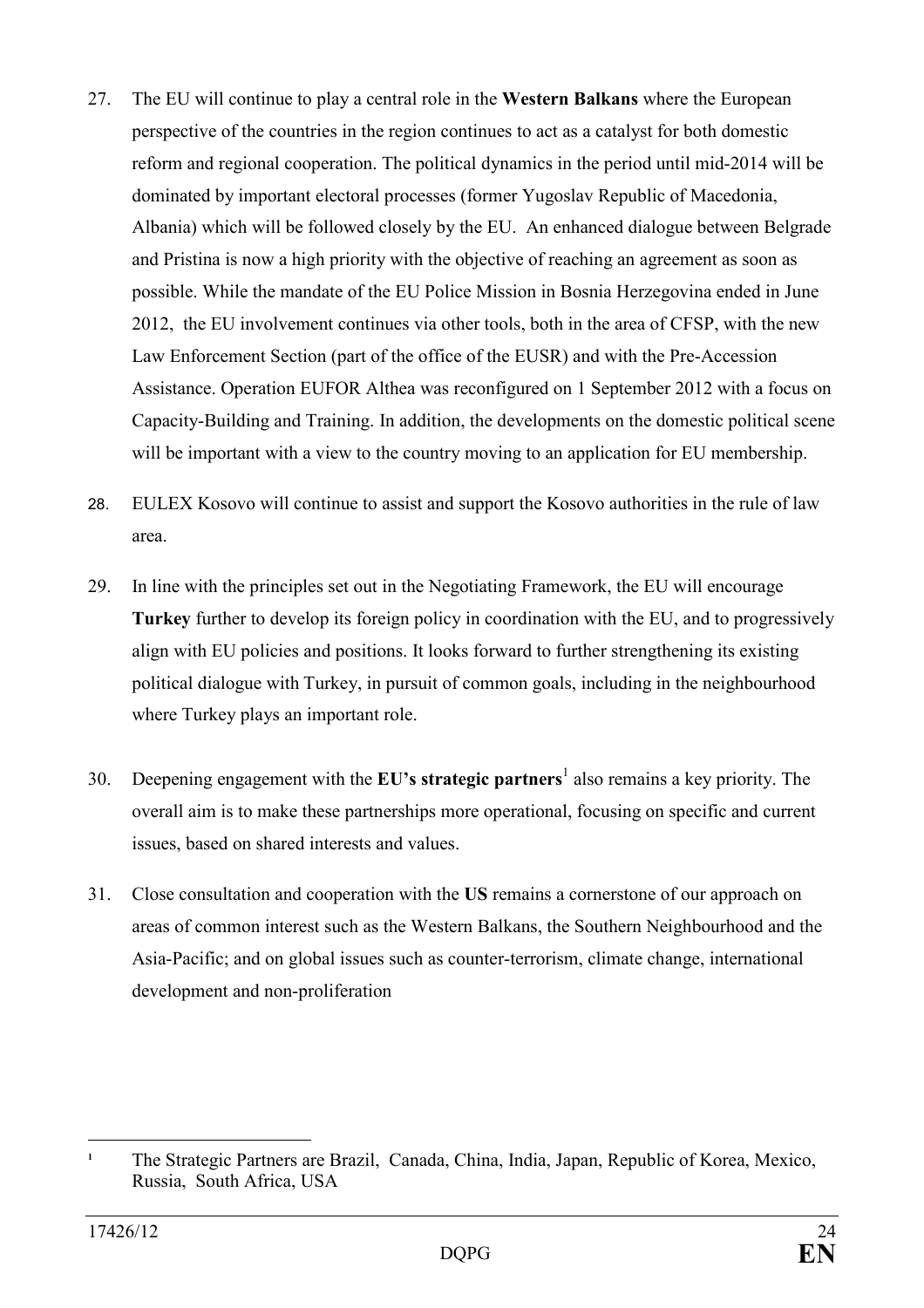- 32. As both a strategic partner and a neighbour, **Russia's cooperation with Europe on regional as well as global foreign policy issues continues to be a high priority.** Working with Russia is central to solving the protracted conflicts in our common Neighbourhood, as well as in framing an international response on other issues such as Iran, Syria or the Middle East Peace Process. The EU will continue to engage Russia through the Partnership for Modernisation and the Northern Dimension.
- 33. Strengthening and expanding cooperation with **China** and **India**, especially on global and regional challenges including security issues such as anti-piracy, counter-terrorism and cyber security, will also remain high on the agenda.
- 34. Similarly, the EU will strengthen its cooperation with our partners in Brazil, South Africa, Japan and South Korea.
- 35. The E3+3 negotiations on **Iran's nuclear programme** aimed at answering the international communities concerns about the exclusively peaceful nature of the programme will remain a key priority for EU efforts and attention. Building on the meetings in Istanbul, Baghdad and Moscow, the HR, acting on behalf of the  $E_3 + 3$  group, will remain fully engaged.
- 36. **Global challenges** such as climate change, energy, terrorism and international crime, piracy, proliferation of WMD, disarmament and threats to cyber-security will also be critical to the EU's external affairs agenda.
- 37. The EU will implement the EU Action Plan on Human Rights and Democracy. The EU will pay close attention to the human rights situation in partner countries in addition to providing support through EU instruments and policies.
- 38. The EU Strategic Framework on **Human Rights and Democracy** will guide the EU's engagement in this area in years to come. The appointment of a EUSR on Human Rights, the first thematic EUSR, will enhance the effectiveness and visibility of the EU's Human Rights policy. In this field, the EU will work closely with partners, multilateral forums and international organisations dealing with human rights and democracy.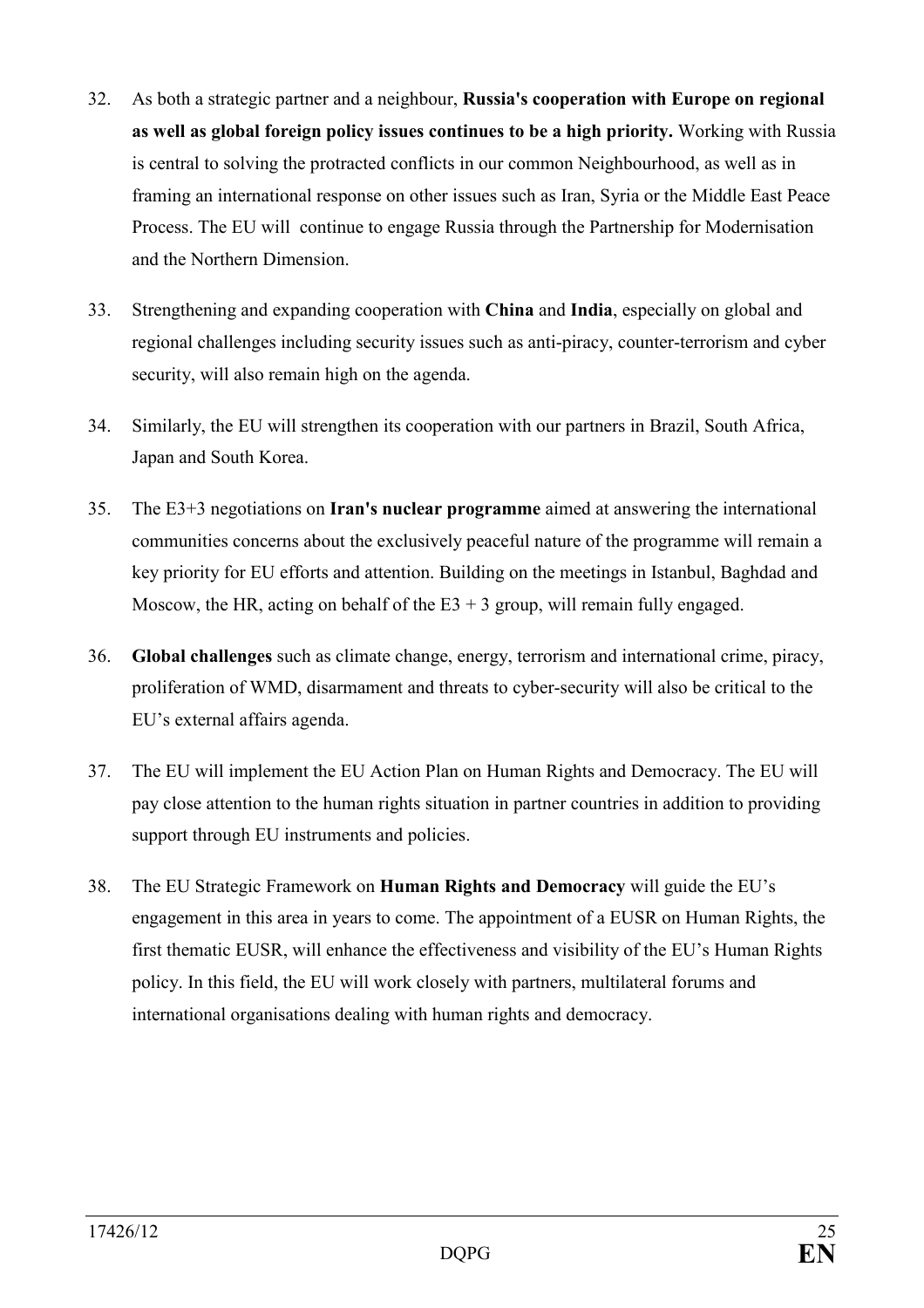- 39. The EU will continue to focus on developments in **Afghanistan and Pakistan**. The expected changes in the international military presence will have implications for EUPOL Afghanistan as well as for our broader cooperation, inter alia with the countries of Central Asia. For Afghanistan, the focus will be on governance, policing and the rule of law - including through mentoring and training by EUPOL Afghanistan, in the run-up to 2014. As regards Pakistan, the EU will seek to develop a broader relationship with the country's civilian government and democratic institutions, through the implementation of the 5-year Engagement Plan.
- 40. Supporting the recent positive developments in **Burma/Myanmar** will be a priority. The EU together with international partners will give its full support to the on-going transition to democracy.
- 41. The EU will increase its political and economic presence in Asia and maintain regular contacts with Asian partners and Asian regional organisations, in particular ASEAN.
- 42. The consolidation of strategic relations with **Africa**, building on the Joint Africa-EU Strategy will continue to be a key priority. The development of the EU's relationship with the African Union will be central, including to the continued engagement on sub-Saharan African peace and security issues such as non-proliferation and disarmament.
- 43. Building relations and supporting positive dynamics with the **Horn of Africa** (Djibouti, Eritrea, Ethiopia, Kenya, Somalia, Sudan and Uganda) in line with the November 2011 strategy will continue to be high on the agenda of the HR and the EEAS. The reinforcement of the judiciary and maritime sectors in Somalia and the Horn of Africa, through a civilian CSDP mission with military expertise, EUCAP Nestor Horn of Africa, is an important component of this. The EU's attention will also remain on **Somalia** and the fight against piracy (EUNAVFOR Atalanta) and reinforcing support to the security sector in Somalia (EUTM Somalia).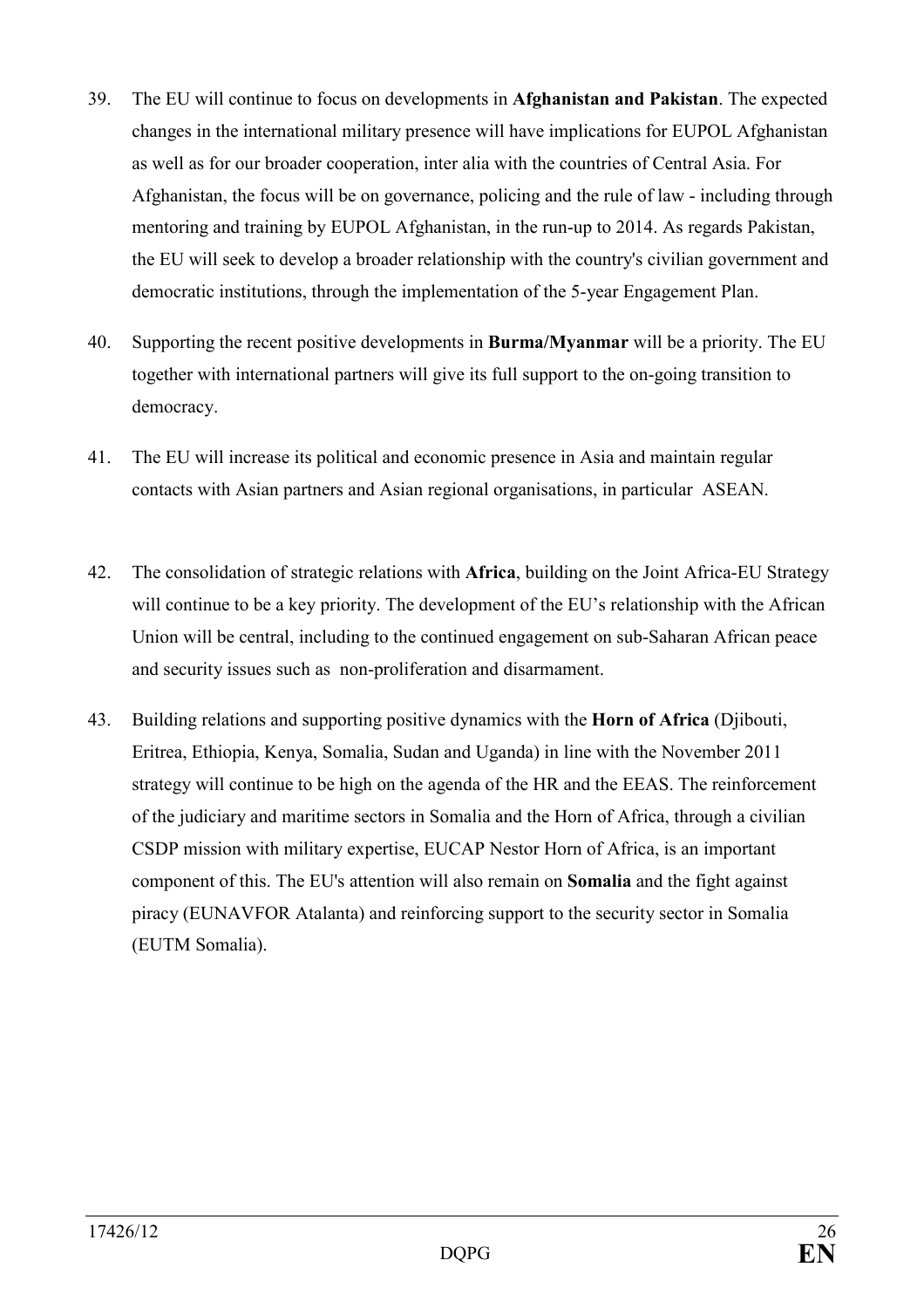- 44. The EU is committed to supporting the new independent state of **South Sudan** in facing its serious challenges and in consolidating its statehood. In parallel, the EU will enhance its engagement with the Government of Sudan (Khartoum). The aim is to support the coexistence and economic development of two peaceful states. Efforts to secure an inclusive, comprehensive political solution to Darfur will be sustained.
- 45. The implementation of the EU Strategy for Security and Development in **the Sahel** remains a priority, in the light of the political crisis in Mali and the threat to regional stability. An EU civilian CSDP Action, EUCAP Sahel Niger, to provide support for improved security coordination, training and capacity-building was launched in July 2012 in Niger. Planning for an additional CSDP operation was initiated with the objective of providing support to the restructuring and training of the Malian armed forces. . The EU will remain engaged in finding a lasting solution to the problems of Guinea-Bissau (recent coup d'état) , as well as in Zimbabwe and other countries where there are threats to stability. Electoral processes and respect for human rights and the strengthening of human rights institutions will remain priorities.
- 46. The EU will continue its efforts to promote peace and democracy in the Great Lakes Region, in particular in DRC where the EU is supporting present efforts to bring back stability. The EU will work together with African and international partners, in the region in order to work towards a comprehensive response to the interlinked problems of the region. Developments in the region will be kept under close scrutiny.
- 47. Relations with **Latin America and the Caribbean** in the context of the upcoming EU-CELAC *("Comunidad de Estados de América Latina y el Caribe")* Summit, scheduled to take place on  $26 - 27$  January 2013 in Chile, are of significant importance. The 2013 Summit, will aim at a continued strengthening of the EU-LAC relationship. The Joint Caribbean EU Partnership Strategy will allow for a broadened engagement with the Caribbean region.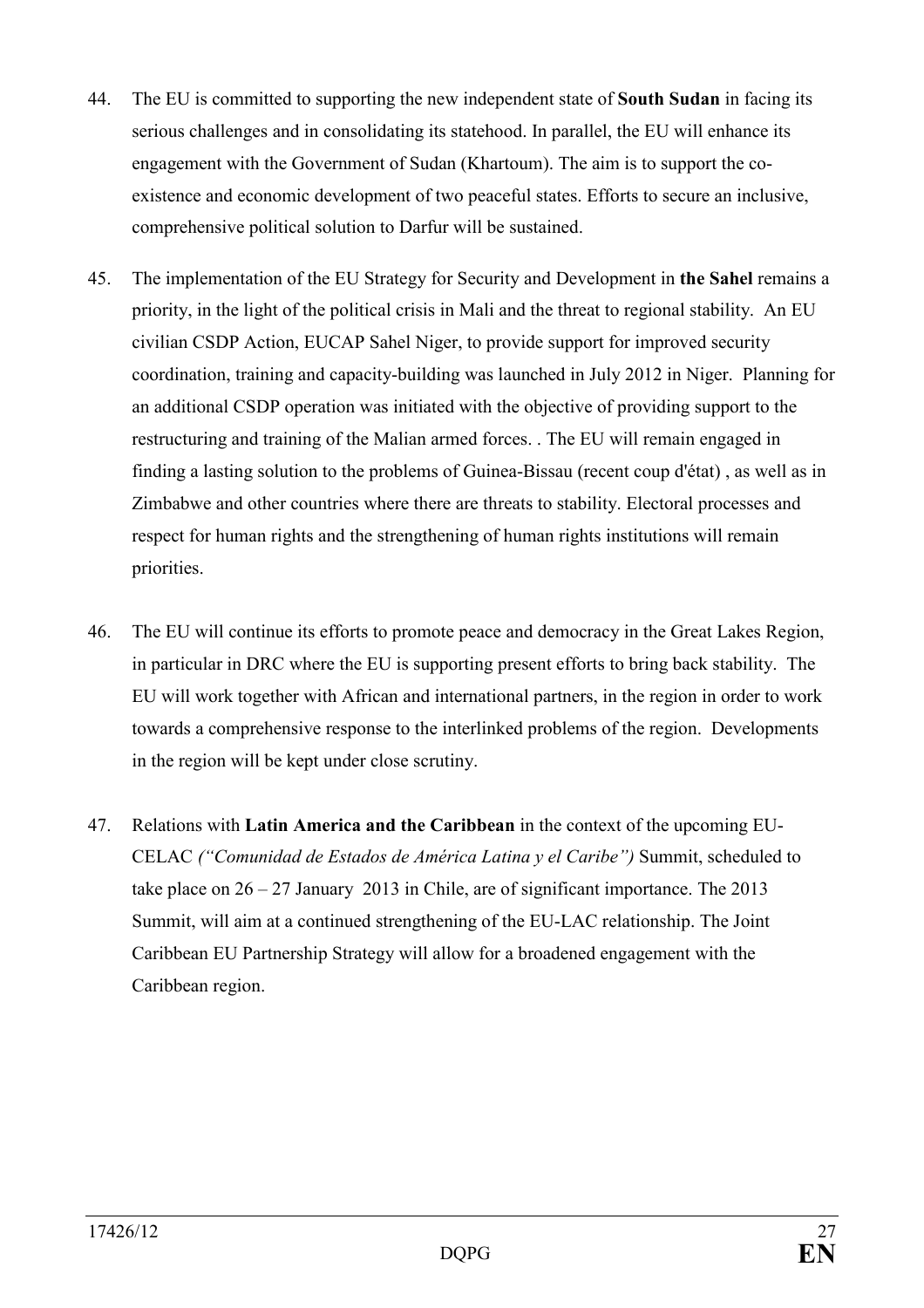- 48. Further action will be taken to combat **global and trans-regional threats** such as piracy (and other threats to maritime security), terrorism, threats to cyber-security and other emerging global threats. The EU is strengthening the fight against organised crime through its Policy Cycle for organised and serious international crime 2011-13 and corresponding external action, thus reinforcing the link between internal and external security.
- 49. **Conflict prevention and peace-building** will be mainstreamed throughout the EU's external action, further strengthening and integrating the Union's crisis prevention capabilities, notably in the fields of early warning and early action. Following the June 2011 Council Conclusions on conflict prevention, work will be undertaken to strengthen the EU's mediation capacity, as an efficient and cost-effective instrument to be used in all phases of the conflict cycle.
- 50. On CSDP, the successful conduct of civilian missions and military operations, and the potential deployment of new crisis management missions and operations, will remain priority areas. Attention will be maintained on the strengthening of capabilities, both military and civilian. In this context, enhancing the EU's rapid response capabilities remains a priority. Cost-effective and efficient ways of cooperation will be further pursued, such as pooling and sharing of capabilities. As regards military capabilities in particular, work will focus on preparing a debate at the level of Heads of State and Government on defence. The Council will consider the Commission's proposals for new financial and legal rules for CSDP missions.
- 51. The Presidencies will also continue to put in place the external financing instruments (Heading 4) under the next Multiannual Financial Framework (2014-2020).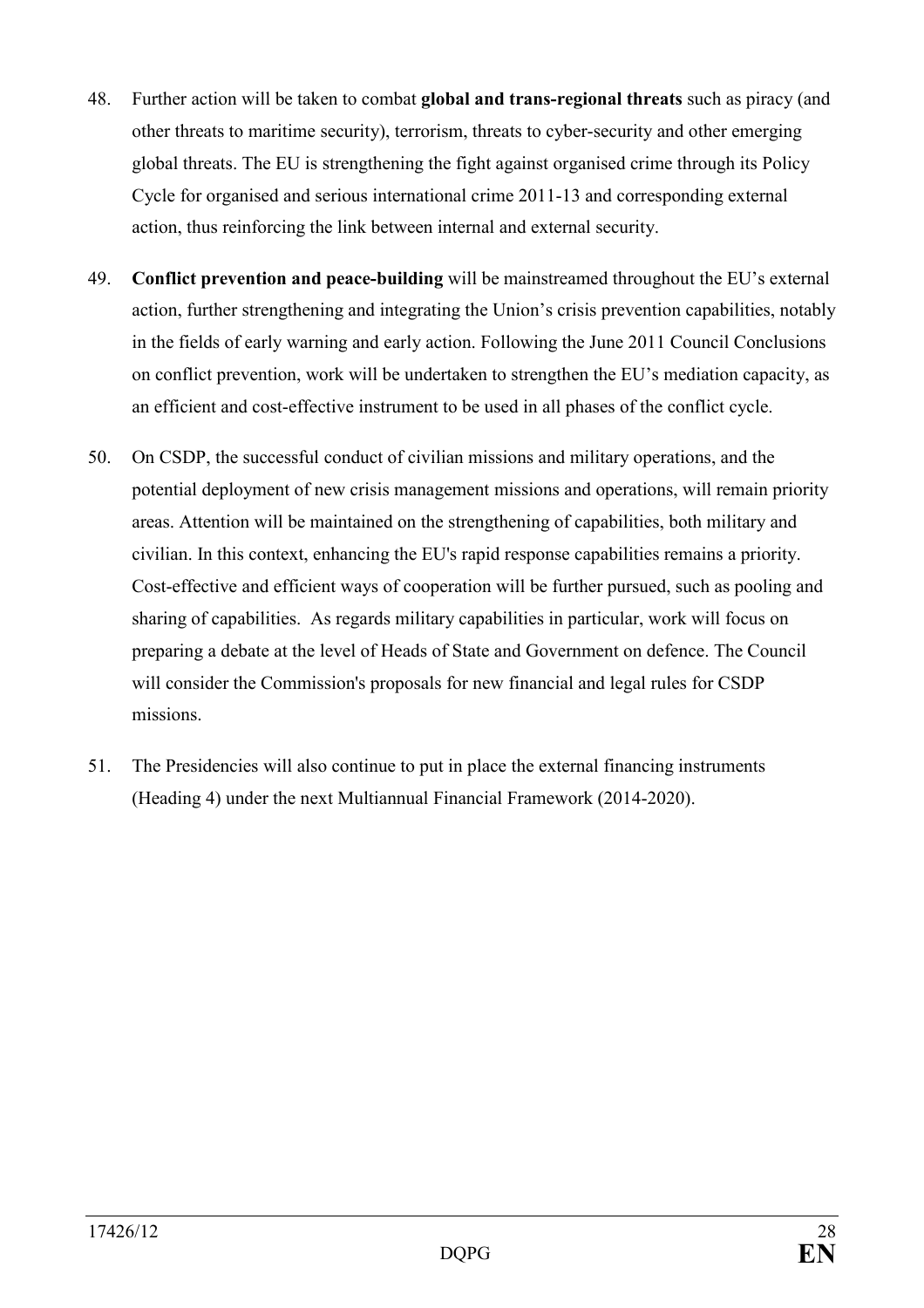### <span id="page-28-0"></span>**COMMON COMMERCIAL POLICY**

- 52. Trade is one of the central drivers of economic growth, competitiveness and job creation. Fostering open markets, trade and investment are vital for reinforcing growth and economic recovery in all parts of the Union as well as with our trading partners. The European Council has on several occasions stressed the importance of trade for growth, calling for a stronger focus to be given to the growth enhancing aspects of the European Union's external policies, in order to maximise their contribution to growth in Europe, to ensure a level playing field and the opening of new markets for the EU exporters and to help shape the conditions to attract more foreign investment.
- 53. Trade liberalisation based on mutual interests and benefits, is a key tool to deliver on Europe 2020's objectives, in particular its triple objectives of smart, inclusive and sustainable growth. Increased efforts to boost global trade and investment flows should help strengthen sustained growth and the diffusion of green products, services and technologies.
- 54. Strategic partnerships with major economies are essential in promoting growth and jobs throughout the European Union. Particular attention will be paid to the trade and investment relations with major economies such as the US, Japan, India, China, Canada, Russia and Brazil. For example, FTA negotiations with both the United States and Japan as well as negotiations for a bilateral investment agreement with China may come under consideration.
- 55. Deep and Comprehensive Free Trade Agreements (DCFTAs) and Economic Partnership Agreements (EPAs) are an engine for economic integration and regulatory convergence, in particular in relation to the EU's neighbourhood countries. Progress will be pursued in opening and advancing negotiations on Deep and Comprehensive Free Trade Agreements with the neighbouring partners. The finalisation of DCFTA negotiations with Georgia, Moldova and Armenia and the implementation of the DCFTA with Ukraine as well as the launching and advancement of negotiations with the Southern Neighbourhood countries which are ready will remain a priority.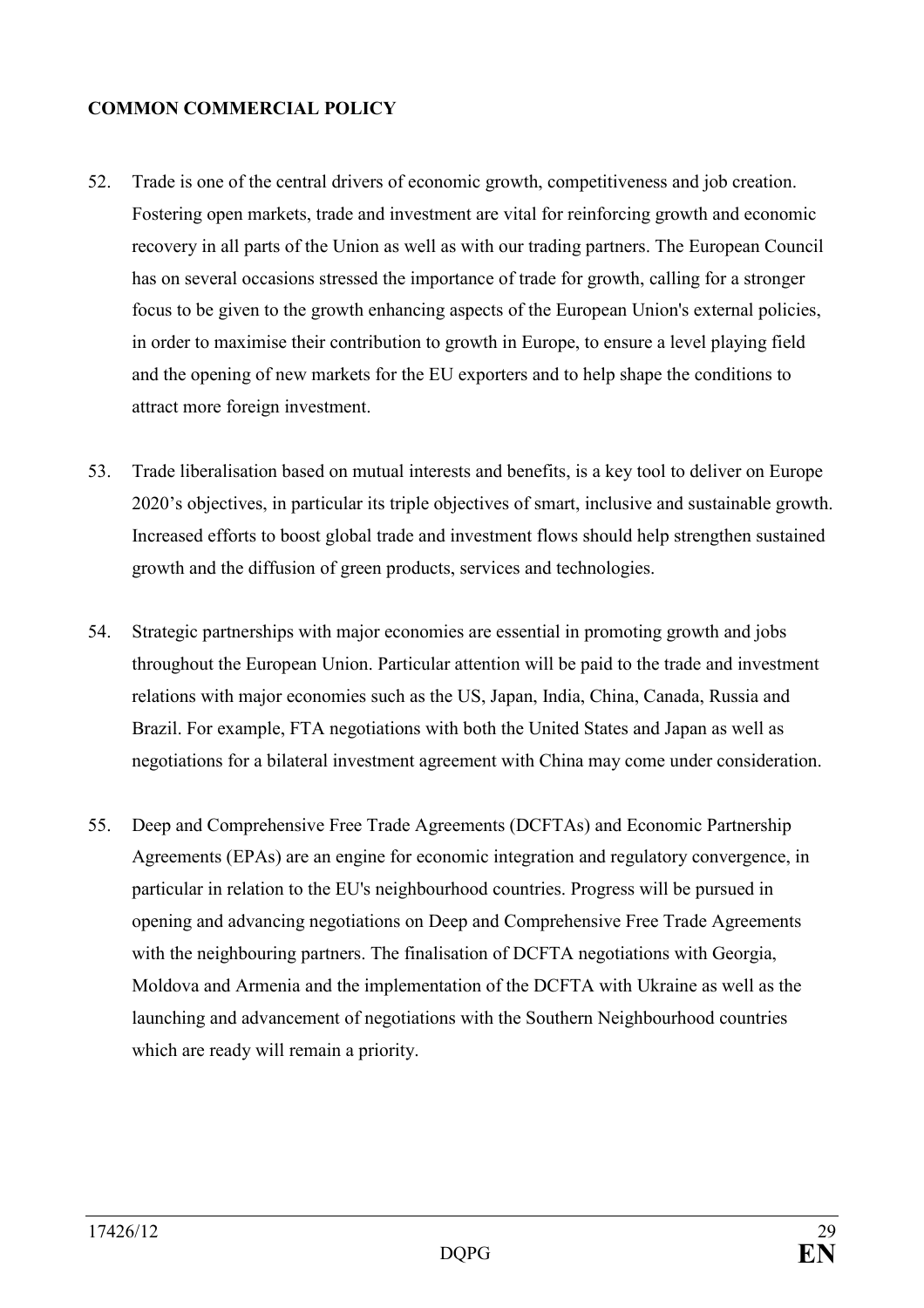- <span id="page-29-0"></span>56. The EU remains committed to strengthening the multilateral rules-based trading system and to the fight against protectionist tendencies. The WTO remains a crucial organisation to that end. The Presidencies will support the ongoing work with regard to the DDA negotiations in order to achieve tangible progress in all areas of the single undertaking where progress would appear feasible, in particular on trade facilitation. Other areas of possible progress outside the single undertaking could be the review of the Information Technology Agreement, the review of the Dispute Settlement Understanding and the negotiations in the area of services. Moreover, given the systemic value of an enlarged WTO membership in strengthening the multilateral trading system, ongoing accession negotiations will be supported.
- 57. EU trade policy should continue to underpin the free flow of goods, services and investment, the protection of intellectual property rights, the enhancement of Market Access Strategy, especially regarding SMEs, the further opening of public procurement markets, the dismantling of trade barriers and the unrestricted trade in raw materials and energy.
- 58. Particular attention will be paid to the timely examination of proposals regarding the modernisation of EU trade defence instruments, the EU public procurement instrument and the EU financial responsibility instrument linked to investor-state disputes. The follow-up of recently adopted instruments in the area of the EU's investment policy and in the reform of the Generalised System of Preferences for developing countries will also be ensured.

## **DEVELOPMET POLICY**

59. Development cooperation will be conducted within the framework of the principles and objectives of the Union's external action. Under the chairmanship of the High Representative, the Council will work on a range of development policy initiatives within the overall context of the EU external action.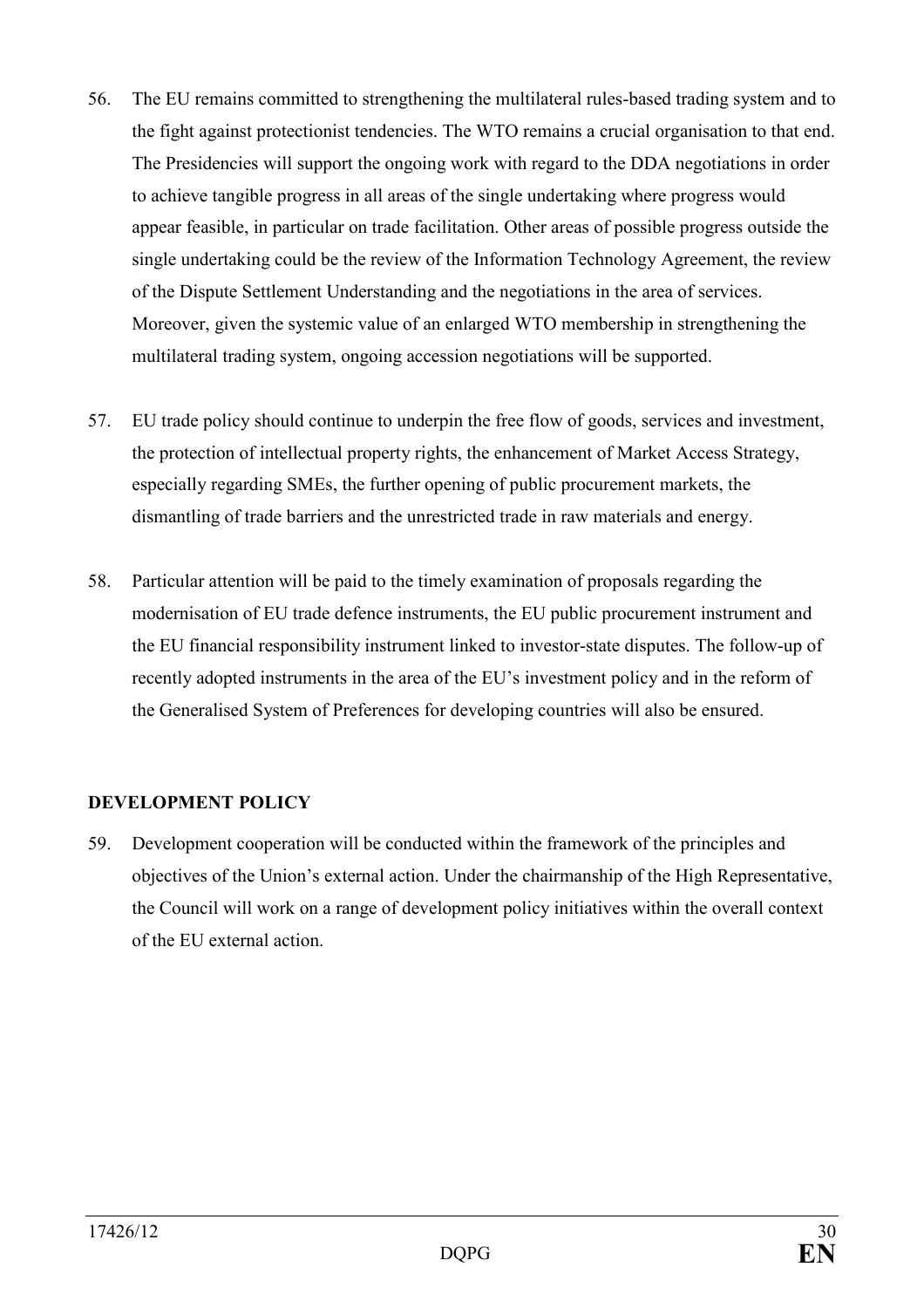- 60. The EU contribution to the development of the so-called "post-2015 agenda" will be a key aspect of development policy focus during this period. The Council will continue to make progress to reach by 2015 the Millennium Development Goals (MDGs). Moreover, the EU will endeavour to contribute effectively to the evolution of the post-2015 framework, as part of an inclusive and broad-based process which seeks to reflect the contemporary challenges to making progress in the development context. The Council will work on an EU position for the UN Special Event on the Millennium Development Goals during the 68th Session of the UN General Assembly in New York, 2013.
- 61. Furthermore, work will continue to put in place those external financing instruments targeting development cooperation under the next Multiannual Financial Framework (2014-2020). Pending the European Council decision on the 11th European Development Fund (EDF), the Council may be called upon to establish the legal acts required. The Council will conclude its legislative work on a new Decision on the association of the Overseas Countries and Territories with the EU.
- 62. During this period, the Council will follow up on the EU support for sustainable change in transition societies, will review progress in the implementation of the EU plan of action on Gender Equality and Women's Empowerment in Development 2010-2015, based on the third implementation report. Moreover, the Council is expected to adopt conclusions on the report of the Food Implementation Model, the report on Policy Coherence for Development, on nutrition policy and on financing for development, as well as to progress a number of important files, including global health, gender policy, the role of local authorities and civil society and the private sector in development policy.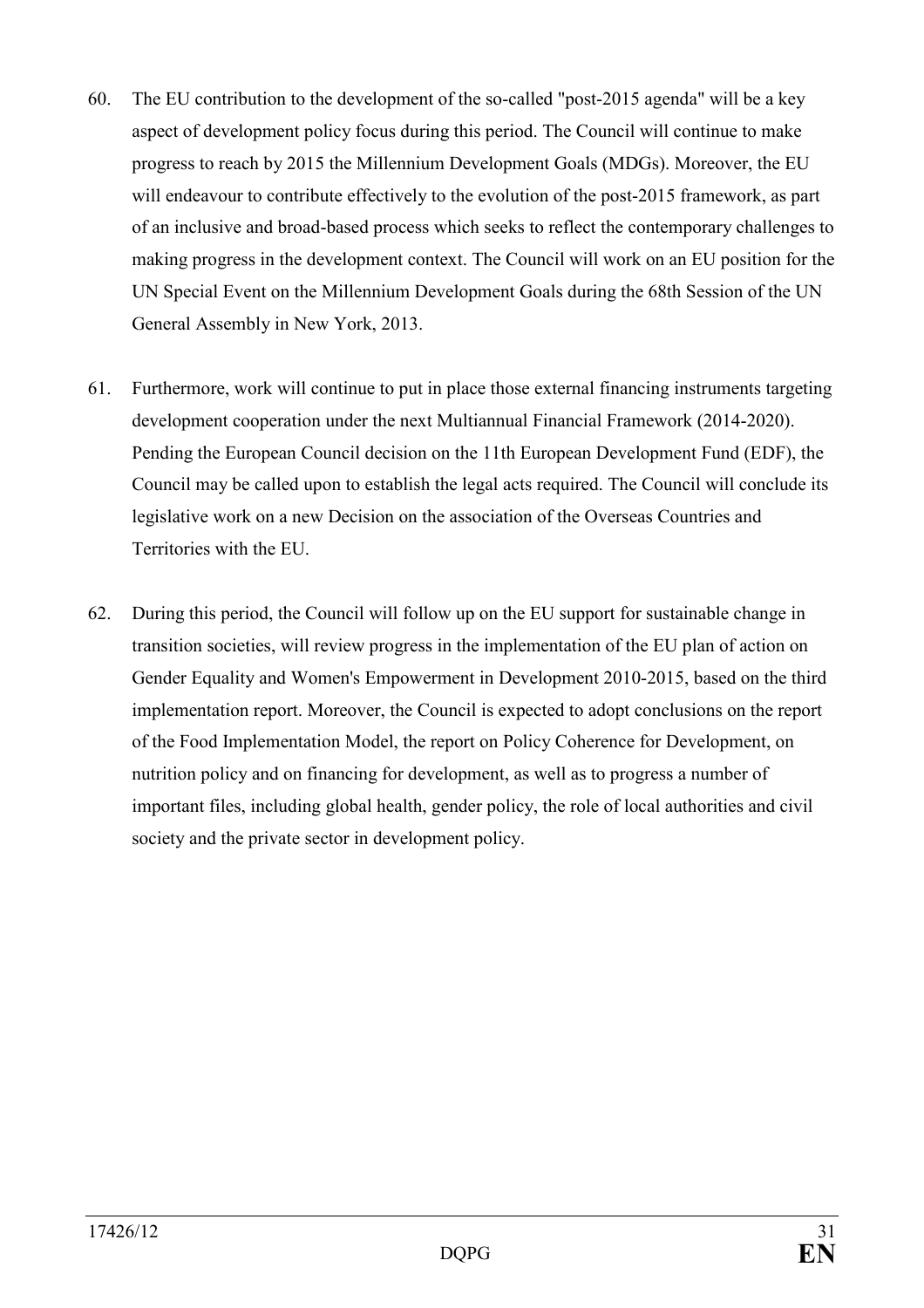- <span id="page-31-0"></span>63. Managing the Cotonou Partnership Agreement and the European Development Fund will be another priority. This includes ensuring the smooth functioning of the ACP-EU joint institutions and meetings, in close cooperation with the ACP group of States, and preparing Council decisions related to the ACP-EU Partnership, in particular by making resources available to the EDF or establishing appropriate measures with regard to development cooperation with ACP countries which have failed to respect human rights, democratic principles and the rule of law.
- 64. Following a standing request from the European Council of June 2010, the Council will prepare the annual reports to the European Council on the EU and Member States' commitments and delivery of Official Development Assistance.

### **HUMANITARIAN AID**

- 65. As natural disasters become ever more frequent and a global rise in food prices threatens the tenuous position of vulnerable people in many countries, the number of those requiring humanitarian assistance continues to increase. At the same time, in complex emergencies and protracted crises, the delivery of impartial humanitarian assistance has become increasingly challenging.
- 66. Given the Union's responsibility as the world's largest humanitarian donor, the Council will continue to deliver on the commitments set out in the European Consensus on Humanitarian Aid and its accompanying Action Plan. The evaluation of the implementation of the consensus will be carried out, with a view to further enhancing the Union's ability to deliver on the commitments enshrined in the Consensus.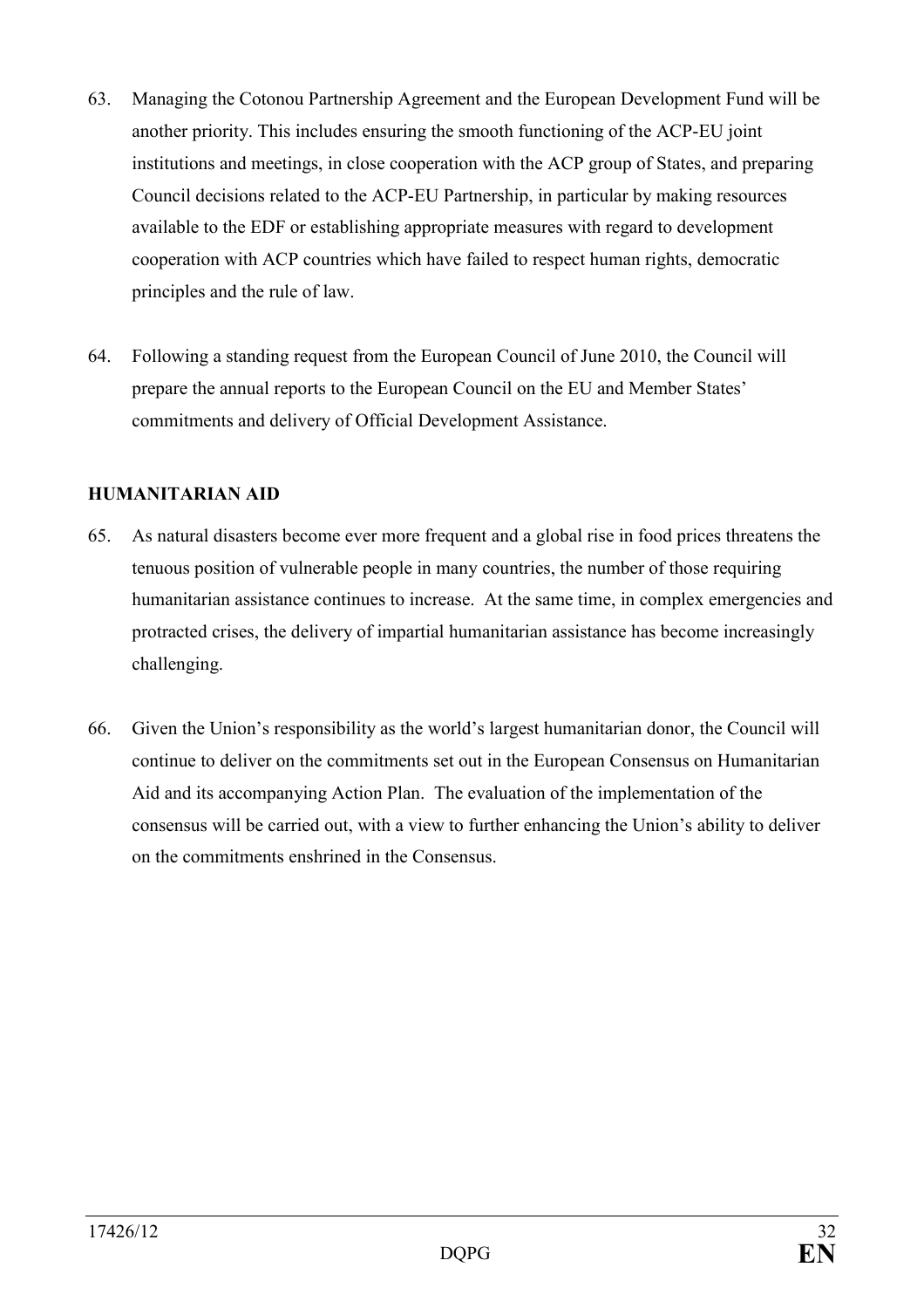- 67. Furthermore, the Council will continue to closely monitor ongoing and emerging humanitarian crises and will seek to improve the effectiveness of the EU and international community's response. In this context, it will continue to support the central coordinating role of the United Nations, notably of the Office for Coordination of Humanitarian affairs (OCHA). The Council will seek to support efforts to build greater capacity in the areas of preparedness and prevention, notably through an increased focus on resilience and linkages between relief, rehabilitation and development (LRRD). In this respect, the implementation of the EU Approach to Resilience will continue, building upon the SHARE (Supporting the Horn of Africa's Resilience) and AGIR-Sahel (Alliance Globale pour l'Initiative Resilience) initiatives.
- 68. The implementation of the Food Assistance Convention, which fosters the use of the most effective and efficient mix of tools to address the needs of the most food insecure populations and which will enter into force on 1 January 2013, will be closely monitored. Furthermore, the coherence of the EU's external representation in humanitarian bodies, notably within the Executive Board of the World Food Programme (WFP) will also be ensured and to this end, the EU statements to the WFP Executive Board will be proposed by the Commission and discussed in the Council.
- 69. The Council will also follow-up on the legislative proposal related to the establishment of the "European Voluntary Humanitarian Aid Corps – EU Aid Volunteers". As foreseen by the Lisbon Treaty, the objective of the legislation will be "to establish a framework for joint contributions from young Europeans to the humanitarian aid operations of the Union" (Article 214.5, TFEU).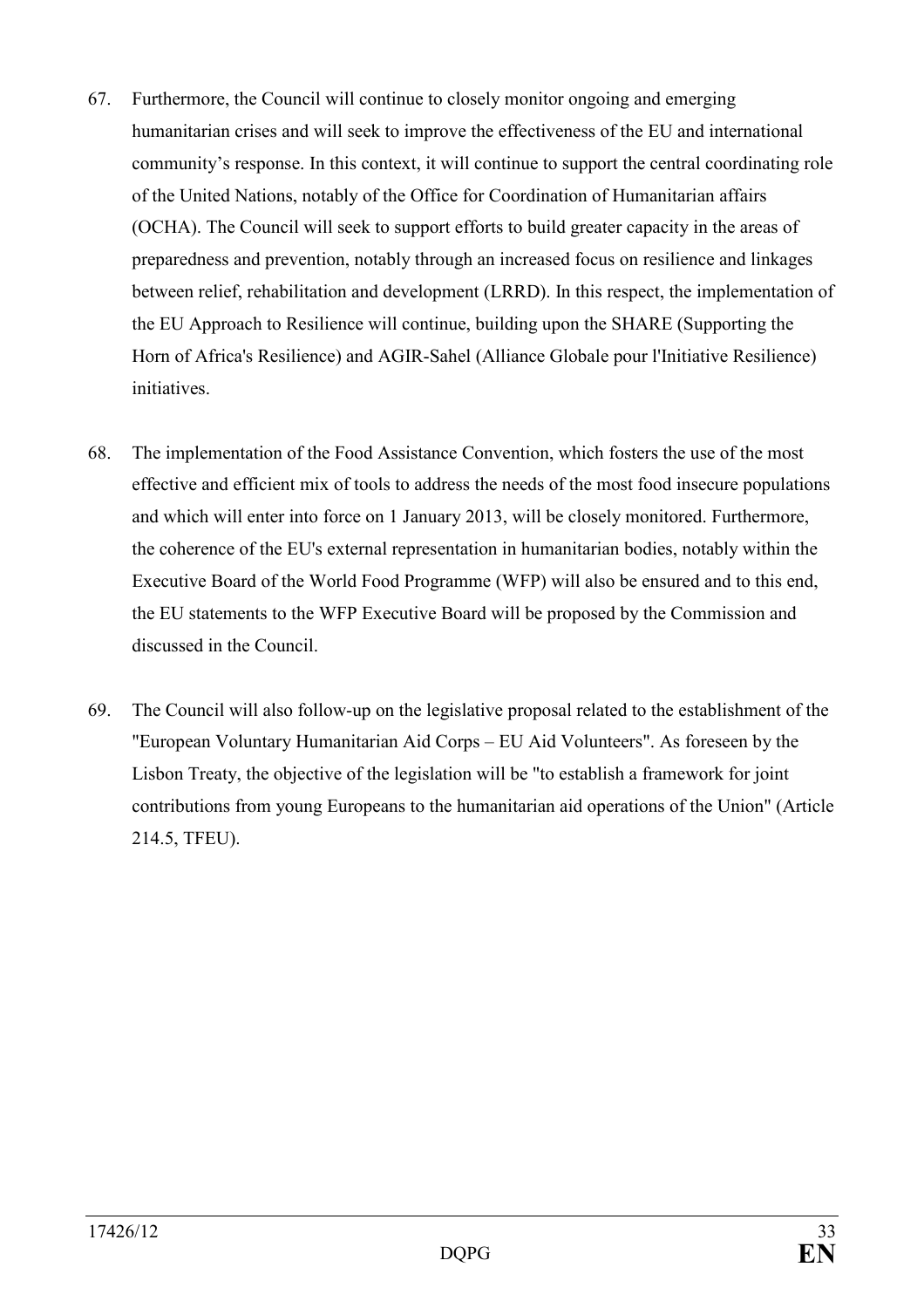### <span id="page-33-0"></span>**EUROPEAN CONSULAR COOPERATION**

- 70. EU consular cooperation is based on mutual solidarity. In addition, there is also a specific treaty right in regard to the provision of consular assistance to unrepresented EU citizens. As provided for in the Lisbon Treaty, this assistance is based on the principle of nondiscrimination. This means that every EU Member State is legally committed to helping any EU citizen whose country has no embassy or consulate in that particular third country, under the same conditions as its own nationals.
- 71. With a view to strengthening citizens knowledge of this right, the three Presidencies will continue to work to maintain and improve the existing sound functioning of European consular cooperation. In this regard, the work will include examination of a legislative framework (Proposal for a Council Directive on consular protection for citizens of the Union abroad) and coordination and cooperation initiatives (such as the Lead State concept).
- 72. The Presidencies will also seek to further develop tools and arrangements for cooperation in the event of a major consular crisis affecting EU citizens. In addition, the Presidencies will pursue Consular Dialogue with like-minded countries such as the United States, Canada and Australia.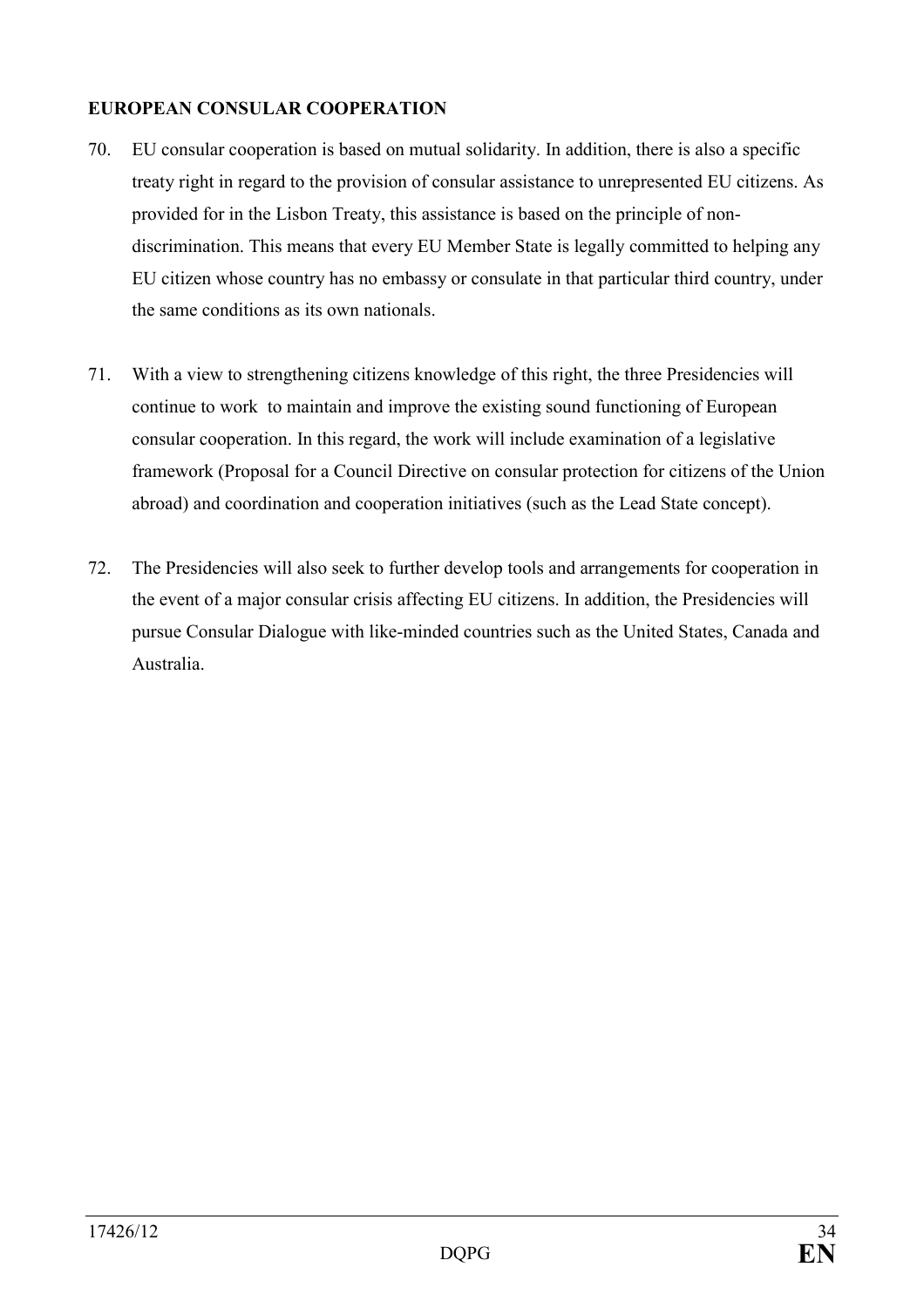## <span id="page-34-0"></span>**ECONOMIC AND FINANCIAL AFFAIRS**

#### **ECONOMIC AFFAIRS**

#### **Economic policy**

- 73. The focus of economic policy action will continue to be on the lessons learnt from the financial and sovereign debt crisis, while building on the measures already taken to strengthen economic governance and policy coordination. With the six-pack, the forthcoming two-pack and the Treaty for Stability, Co-ordination and Governance (TSCG) considerable steps towards strengthening the Stability and Growth Pact and Member States' fiscal framework have been taken. The focus of the coming semesters will be on the implementation of the new rules and on drawing first lessons from their application, notably in the framework of the Excessive Deficit Procedures.
- 74. Moreover, while recalling the importance of fiscal consolidation, structural reform and targeted investment for sustainable growth, the Council will make its best endeavours to ensure the swift implementation of the Compact for Growth and Jobs, adopted by the European Council in June 2012, in order to put Europe back on the path of smart, sustainable and inclusive growth.
- 75. Once the TSCG has entered into force, the Council will take forward the work necessary to ensure the implementation of a balanced budget rule and an automatic correction mechanism by Member States in their national legal frameworks according to the agreed principles. Likewise, the Presidencies will ensure a fruitful co-operation between the ESM and the Council with a view to the smooth implementation of the agreed crisis-related policies.
- 76. The EU's and the euro-area's enhanced policy co-ordination framework includes also the new framework for tackling macroeconomic imbalances and competitiveness losses. After the first experience with the Macro-imbalances Procedure (MIP), the Presidencies will continue to implement the instruments and draw first lessons from its application.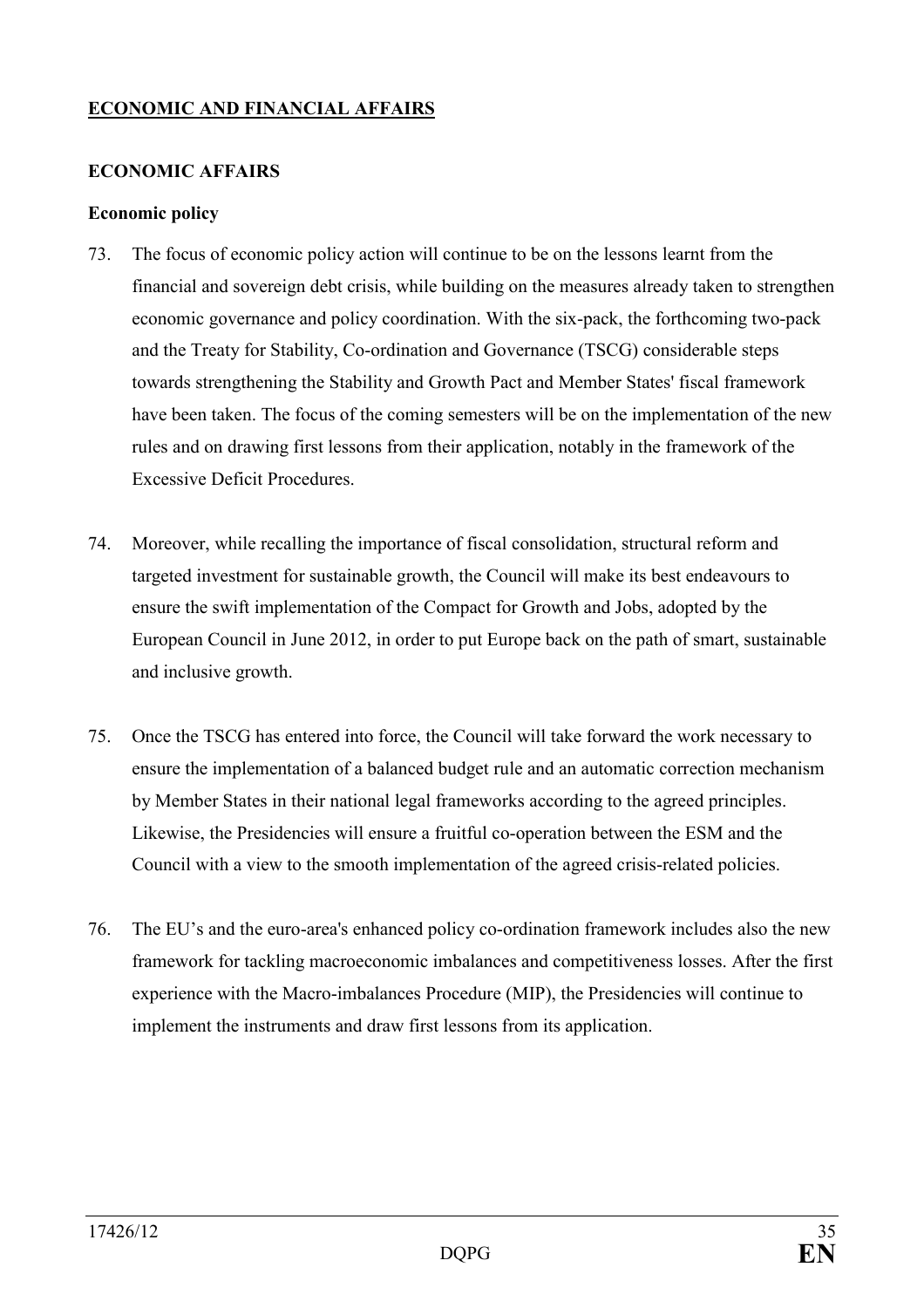- 77. The Presidencies will also carry out the necessary work stemming from the final report of the President of the European Council "Towards a Genuine Economic and Monetary union", prepared in close collaboration with the Presidents of the Commission, the Eurogroup and the European Central Bank.
- 78. The ex-ante coordination of Member States' economic and fiscal policies will continue to be carried out under the European Semester, which is currently being reviewed with a view to improving its operation in the future. It integrates the surveillance of structural reforms and the existing processes under the strengthened Stability and Growth Pact and the Broad Economic Policy Guidelines. National Reform Programmes and Stability and Convergence Programmes are presented simultaneously. Within this framework, the three Presidencies will pursue an integrated approach, ensuring that Member States address their structural and macro-economic challenges, while returning to sustainable public finances. The long term goal will be achieving fiscal consolidation while ensuring better quality and increased efficiency of public spending with priority given to growth enhancing measures. The three Presidencies will build on the experience collected with the first two full cycles of the European Semester.
- 79. Further to the increase in the EIB's capital, the Council will oversee the implementation of measures supporting the financing of investment for sustainable growth, including through the EIB. In this context, the three Presidencies will strive for improving the conditions for stimulating growth and employment by strengthening the future growth potential.
- 80. Regarding third countries, the three Presidencies will work towards supporting EU partners facing difficulties through a streamlined macro-financial assistance framework.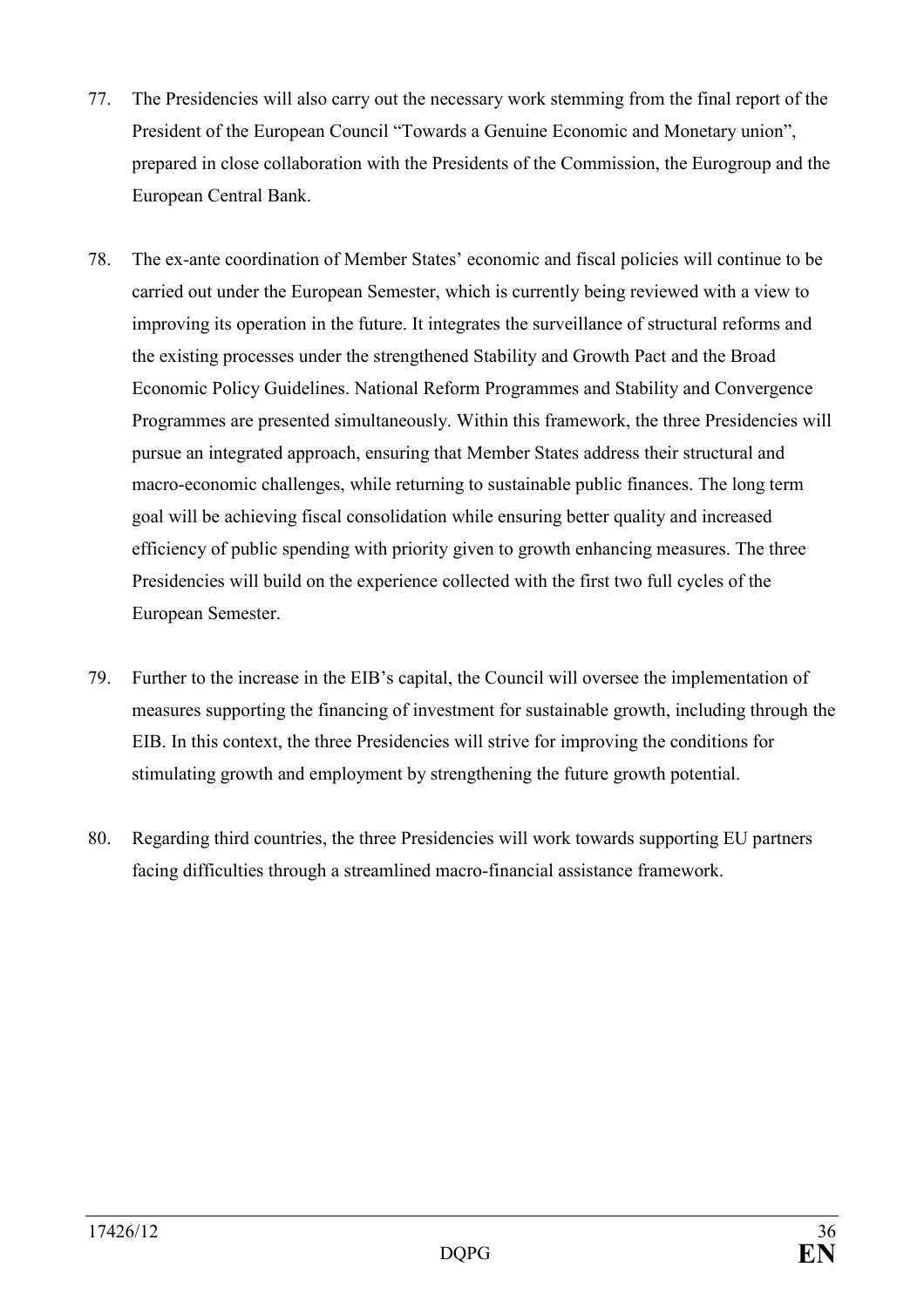### **Financial services**

- 81. Strengthening financial integration within the Union is important both to EMU and the single market. The swift implementation of the agreements reached within the European Council with a view to further strengthening the EMU, while also protecting the single market, will remain a priority.
- 82. Seeking agreement on all elements of the Banking Union will be a priority. Specific attention will be given to reaching an agreement on the proposals on banking supervision, deposit guarantee and the creation of a resolution framework. In this respect, it will be important to advance the creation of corresponding institutional and political mechanisms, while ensuring a smooth transition to the new arrangements and preserving a level playing field for operators in the financial services sector.
- 83. The ongoing comprehensive reform of the financial services regulatory framework will remain a priority. The three Presidencies will focus on measures aimed at furthering the integration, competitiveness and efficiency of the EU financial markets, along with enhancing the transparency and integrity of the financial sector and consumer protection. Work will continue on ensuring strong and robust capital requirements in line with international standards.
- 84. With a view to ensuring that all financial actors are subject to appropriate regulatory requirements, the three Presidencies will coordinate legislative efforts on further proposals which are expected to be brought forward by the Commission for consideration during the 18 month period, in particular in areas such as shadow banking, securities law, financial conglomerates, long-term investment, indices and benchmarks, occupational pensions and the payments services environment.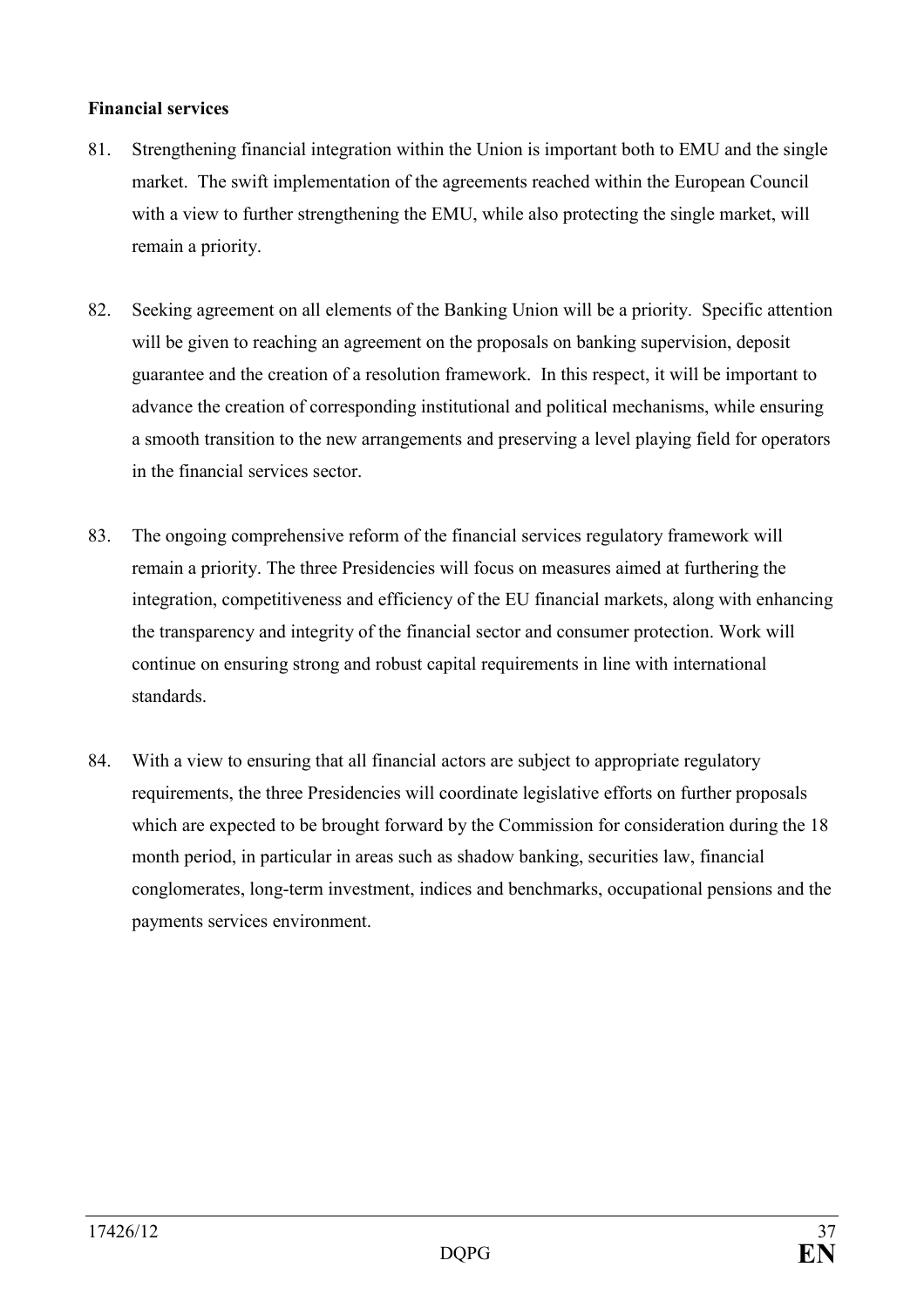## **Taxation**

- 85. In the area of direct taxation, the Council will further pursue efforts to advance work related to the negotiations of the revised Savings agreements with third countries, notably Andorra, Liechtenstein, Monaco, San Marino and Switzerland and to the revision of the existing EU Directive on Taxation of Savings. The examination of other legislative proposals, currently on the table such as the proposal for a Directive on the Common Consolidated Corporate Tax Base (CCCTB), will be taken forward as appropriate.
- 86. In the area of indirect taxation, the Council will continue work on the common system of value added tax in line with the Council Conclusions of May 2012, with a view to creating a simpler, more efficient, robust and fraud-proof VAT system tailored to the Single Market*.* The main priorities will be the modernisation and simplification of the current system, the reduction of administrative burdens and costs for operators and tax administrations and combating VAT fraud. The review of the Directive on the taxation of energy products and electricity will be pursued.
- 87. The Council will also take work forward upon the Commission's proposal for enhanced cooperation on a Financial Transaction Tax.
- 88. The Council will also finalise work on the FISCALIS Regulation.
- 89. Activities to fight tax evasion and fraud will continue, in line with the Council report presented to the European Council in June 2012. This work will also cover a number of concrete issues suggested in the Commission communication, presented in summer 2012.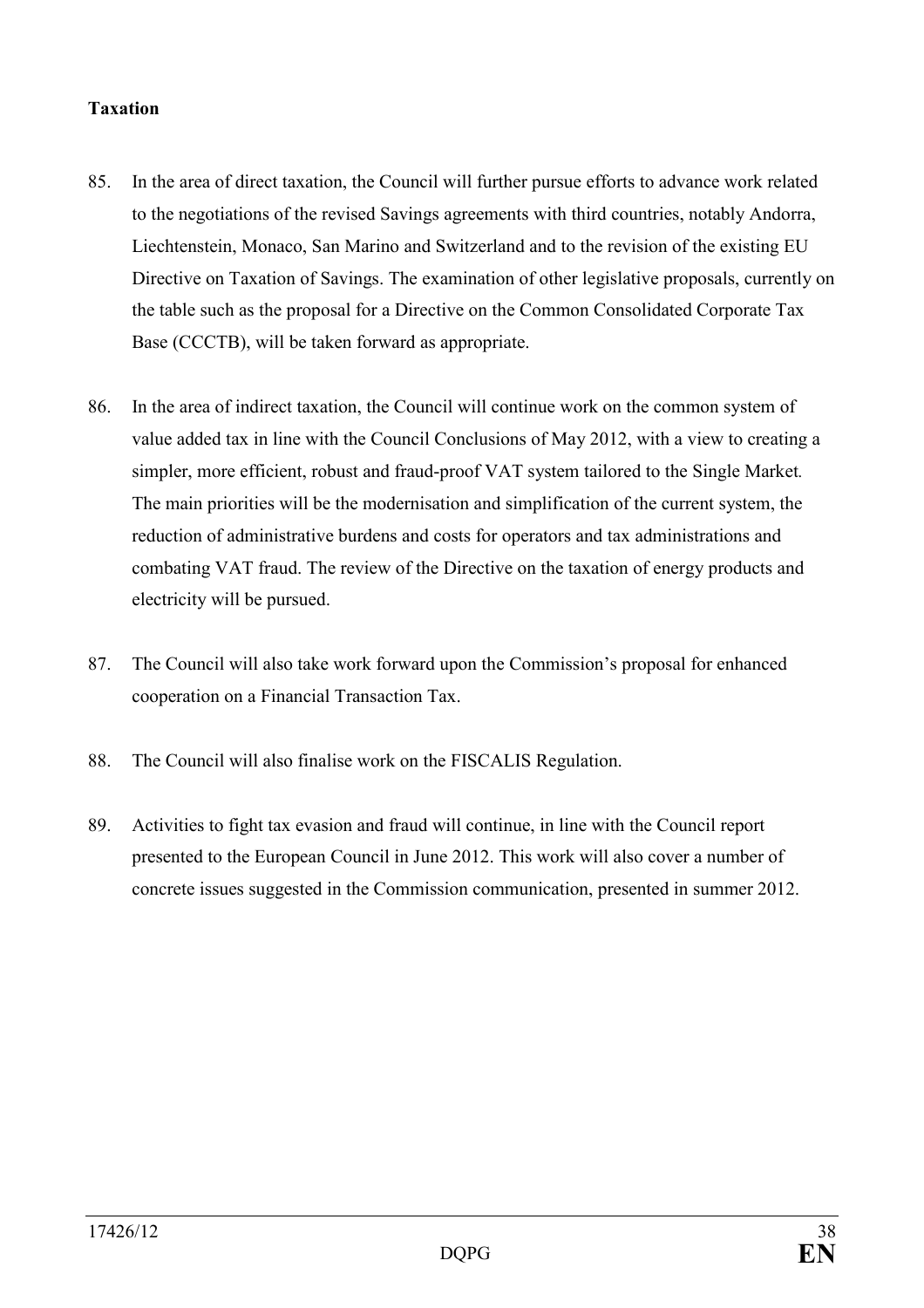90. Moreover, in the context of the High Level Working Party on Tax issues, tax policy coordination among Member States will be further pursued. The focus of such cooperation will be on tax policy issues, exchange of best practices, stepping-up the fight against fraud and tax evasion, including in relation to third countries, and monitoring discussions on tax issues in multilateral fora. The ongoing work of the Code of Conduct Group on business taxation to examine tax measures that could potentially constitute harmful tax competition will continue. The Council will continue to report regularly to the European Council on relevant EU tax policy issues, including on those falling under the Euro Plus Pact.

## **Export Credits**

91. In the field of international disciplines for officially supported export credits, the Presidencies will continue to promote and coordinate the EU's position in the OECD Arrangement on Export Credits. This Arrangement will continue to be transposed into EU legislation, by a process of co-decision involving the European Parliament, using a simplified procedure involving the use of delegated authority by the Commission.

# **BUDGET**

92. The Council will ensure that the annual budget procedure is carried out successfully, within the budgetary provisions of the Lisbon Treaty and within the framework of the 2014-2020 Multiannual Financial Framework which will enter into force in the beginning of 2014. Sound financial management of EU funds will remain a priority, notably in the context of the new Financial Regulation and by monitoring the implementation of the budget on the basis of the annual report of the Court of Auditors.

## **Own resources**

93. Work will continue on the Commission's proposal**s** for the system of own resources presented in 2011, in order to pave the way for the adoption of the new own resources decision and regulations related to the next Multiannual Financial Framework.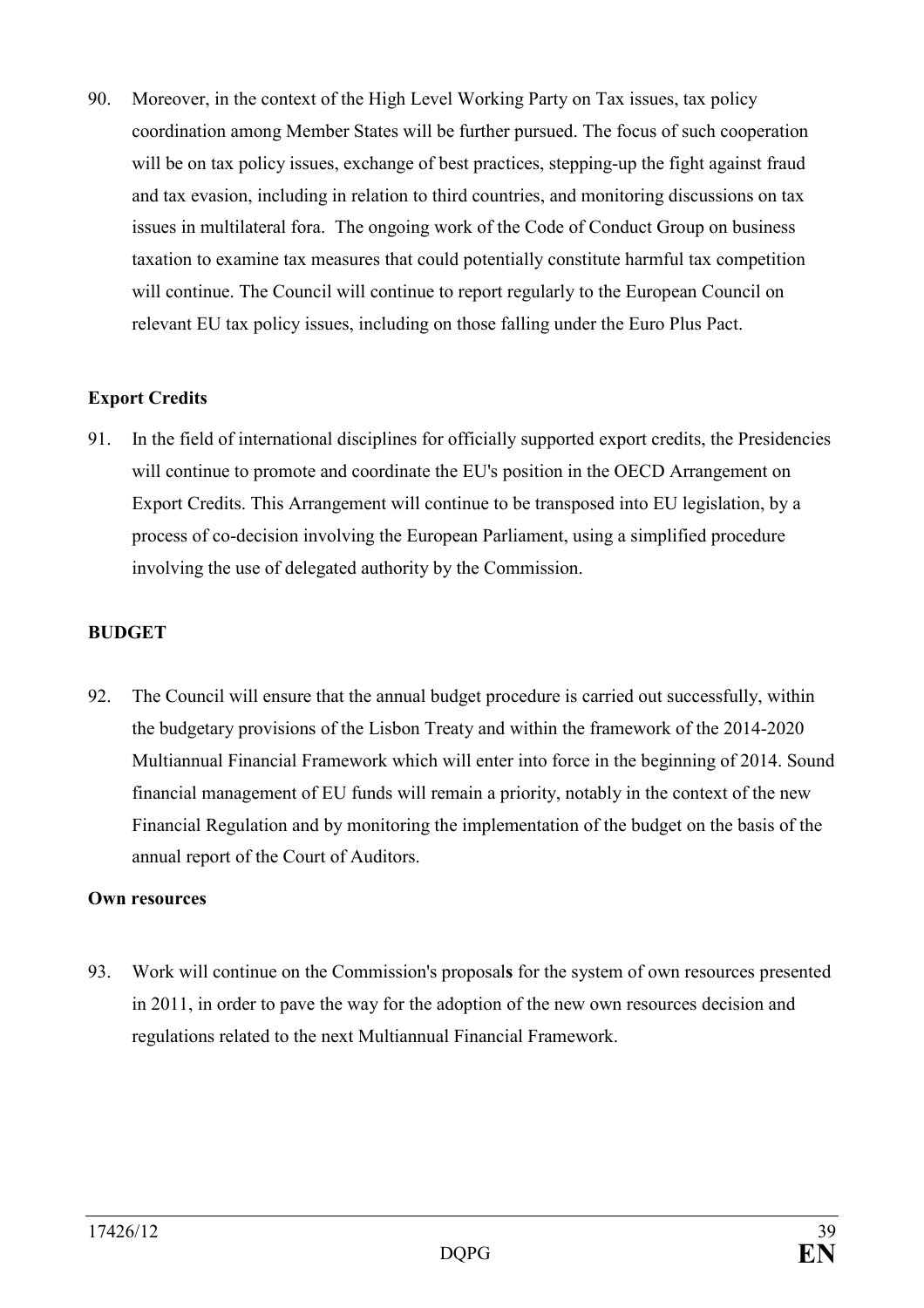## **Protection of the European Union's financial interests**

94. The Council will continue work in order to ensure the timely adoption of the Hercule III programme, which aims at promoting activities in the field of the protection of the financial interests of the European Union, and of the Pericles 2020 programme, which establishes an exchange, assistance and training programme for the protection of the Euro against counterfeiting.

### **JUSTICE AND HOME AFFAIRS**

- 95. During this period, the new Multiannual Financial Framework for Home Affairs for the 2014- 2020 period will be agreed. The objective is to have the Regulations for the new Multiannual Financial Framework for Home Affairs and Justice adopted at the earliest possible stage in 2013. During that year, discussions will be held between the Commission and the Member States on the national programmes under the system of decentralised management. The programmes will start as of 2014.
- 96. Within the next 18 months, the Council will continue the implementation of the Stockholm Programme, which remains the guiding reference framework for the political and operational agenda of the European Union in the JHA field. Setting the framework for the next multiannual JHA programme, covering topical issues related to migration, security and justice will also be a priority.
- 97. Activities in the field of JHA will be based on the principles of S**olidarity** and **partnership**  among Member States**; strengthened cooperation** in border management, civil protection and disaster management and **greater complementarity** among action taken at national and EU levels; **flexibility** in addressing the new challenges and trends in migration flows; **greater overall coherence** of all EU policies in order to reconcile fundamental rights and migration policies with developments in the areas of trade, foreign affairs and development; **greater cooperation in security matters** to ensure that through joint proactive actions challenges can be effectively addressed.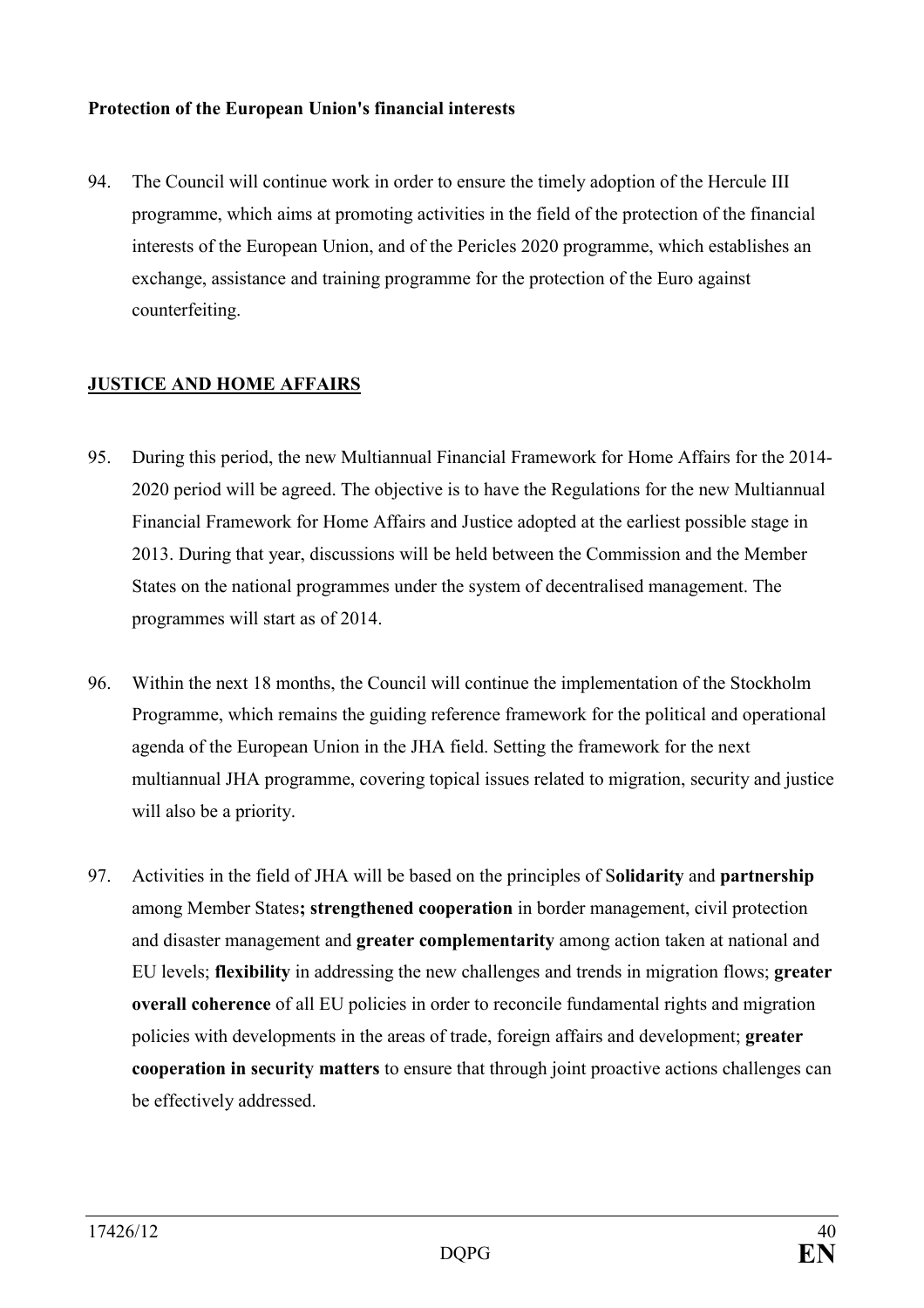98. Moreover, as 2013 will be the European Year of Citizens, the Presidencies will encourage and facilitate citizens' wider involvement in the EU and focus attention on raising public awareness (especially of the young generation) about common EU values. Special attention will be given to assisting the citizens of Europe to be more informed about their rights and opportunities arising from their EU citizenship, particularly their rights to live and work anywhere in the Union and the right to table a petition to the European Parliament, as well as other issues of direct concern to the citizens.

### **HOME AFFAIRS**

99. The effectiveness of the Union's policies in the area of migration and asylum will be kept under review through the follow-up to the annual reporting exercise undertaken by the Commission and the regular updating of the EU Action on Migratory Pressures - A Strategic Response. The Council will also continue to pay special attention to the issue of unaccompanied minors, including through reviewing the implementation, and if necessary, the updating of the relevant 2010 Council Conclusions and Action Plan.

#### **Free Movement of EU Citizens**

100. During the next 18 months, the Council will further pursue the monitoring and implementation of rules on free movement of EU citizens and their families across the EU, on the basis of a report by the Commission, expected for next year. The key objectives remain unchanged: monitoring trends, exchange of information, fight against fraud and abuse. Likewise, developments in the Schengen area will be kept under review through regular strategic discussions on relevant developments and initiatives.

## **External Borders Management**

101. Work will be taken forward on the development of the integrated border management approach on a number of levels, including through support of the work of FRONTEX and of the new IT Agency.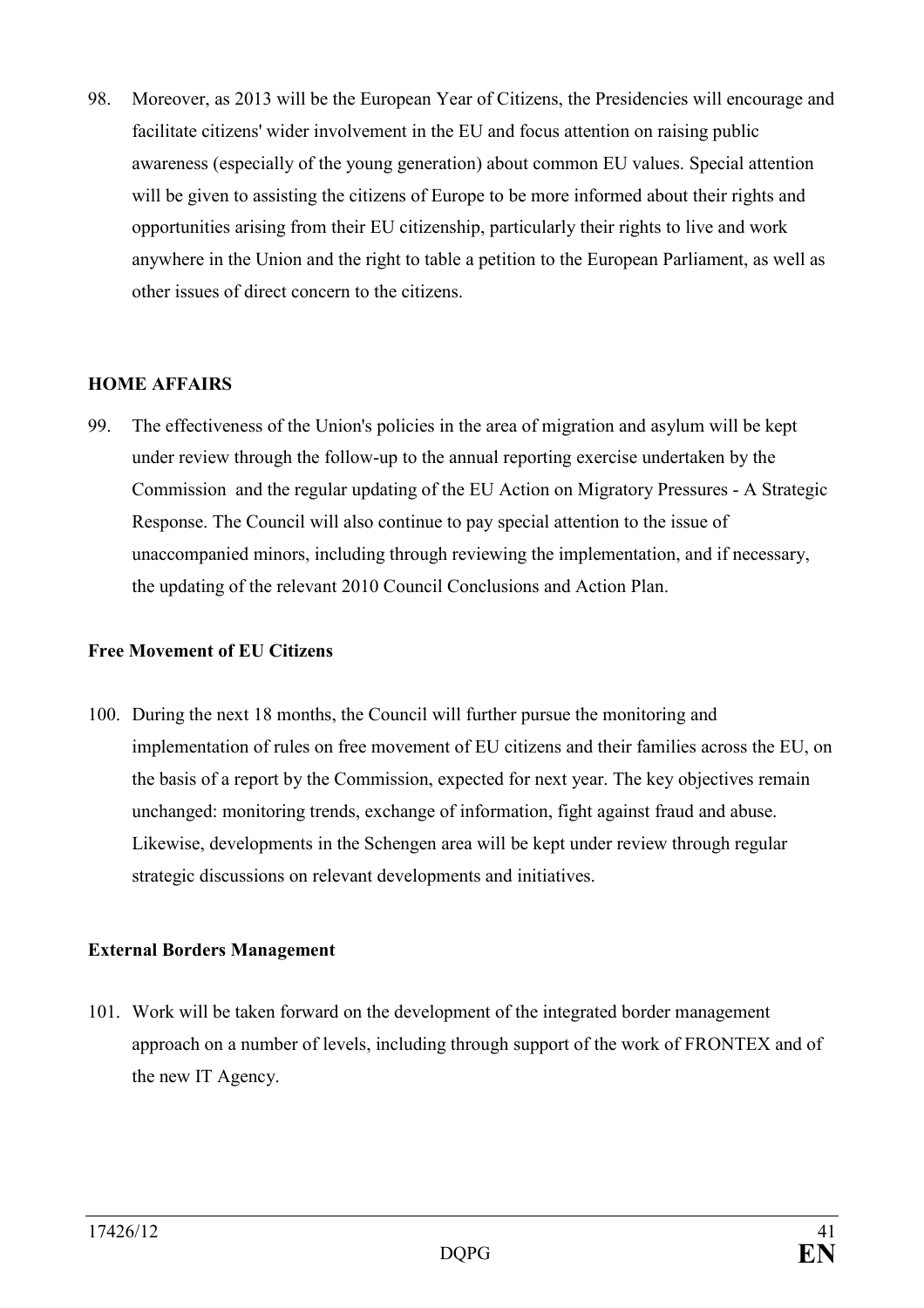- 102. As part of the development of the EU's integrated border management system, the Council will focus on the "smart border" concept and work on the legislative proposals on the establishment of a registered traveller programme and an entry-exit system. Work will also continue on the development of the Eurosur project.
- 103. The successful enlargement of the Schengen area and the further development of the evaluation process will remain a priority of the Council. In collaboration with the Commission, the Council will also support the finalisation of the SIS II project within the foreseen schedule. Due attention will be paid to the practical functioning of the Schengen Information System, in particular to the quality of personal data entered to the SIS following EU decisions on restrictive measures to certain third-country nationals.

# **Visa Policy**

104. In order to ensure that the common visa policy responds to the needs of the Union, it needs to be kept under review, taking into account the […] relevant Commission reports and communications as well as Member States' experience. This will include, as appropriate, work on legislative proposals to update Regulation 810/2009, establishing a Community Code on Visas. The negotiation of new visa facilitation agreements with third countries will be further pursued, as well as the arrangements of progressing visa liberalisation dialogues with relevant third countries. The Presidencies will also do their utmost to ensure the roll out of the VIS.

# **Legal Migration and Integration of third country nationals**

105. The development of a common immigration policy capable of contributing to the EU's Growth Agenda will remain a key priority.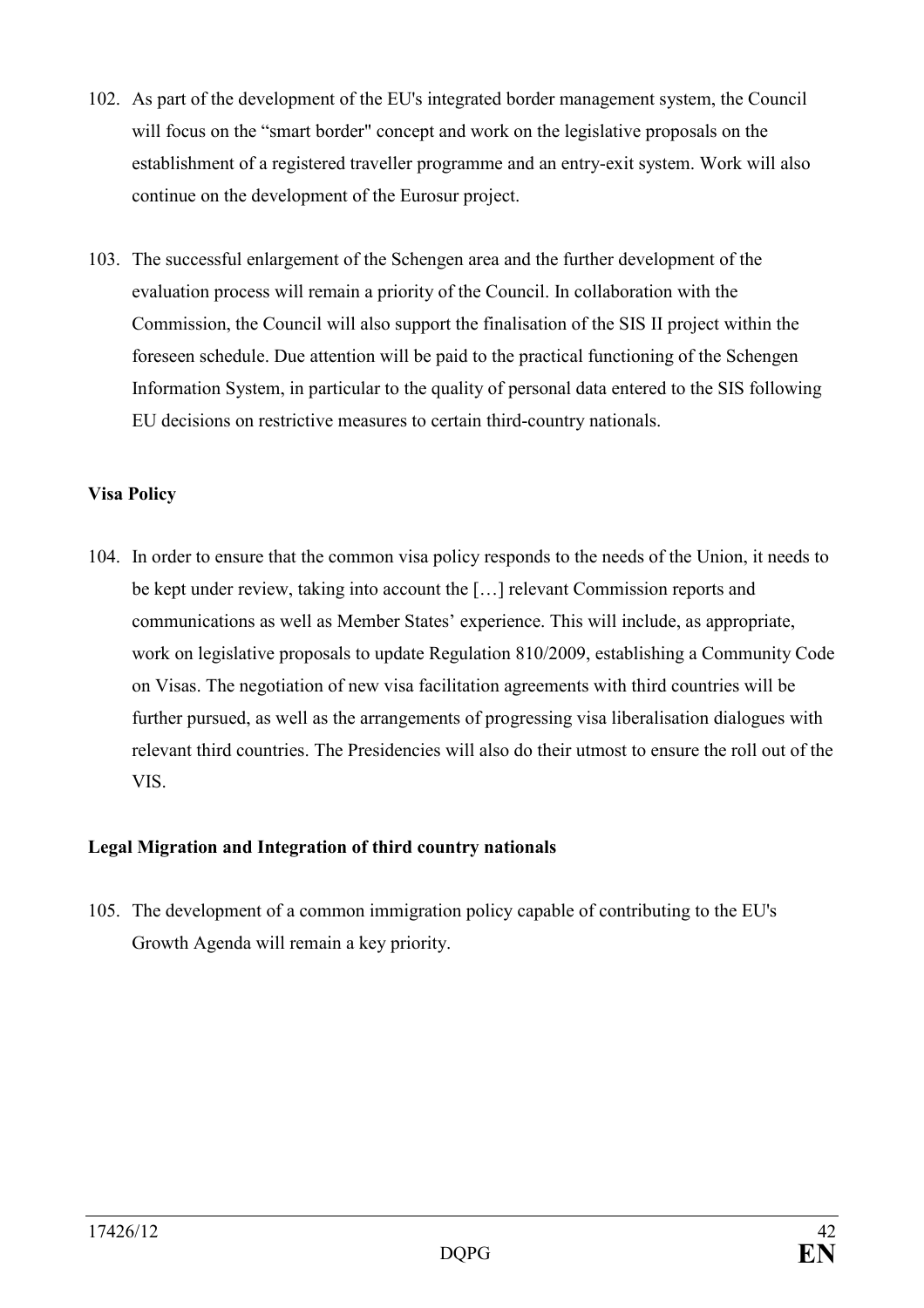106. The focus will be on the completion of the legislative work on the implementation of the Policy Plan on Legal Migration, including on the proposals on intra-corporate transferees and on seasonal workers as well as the proposal to amend Directive 2004/114/EC and EC Directive 2005/71 relating to the admission of students and researchers. Effective integration policies remain a key objective, and in this context the implementation of the European Agenda for the Integration of third country nationals will be further pursued.

## **Illegal immigration**

- 107. The fight against illegal immigration through the promotion of practical cooperation remains a key priority. The updating of the EU Action on Migratory Pressures - A Strategic Response will provide a particular focus for this work.
- 108. The development of a comprehensive network of readmission agreements with relevant third countries, will remain a key priority, as well as maintaining the pace of negotiations under way and identifying additional third countries with which agreements should be negotiated.
- 109. The three Presidencies will also continue to promote practical cooperation in the area of return, including in the area of voluntary return.

## **Asylum**

- 110. The legislative work underpinning the Common European Asylum System is nearly finished*.*  The Council will prioritise any work necessary for finalising this process, as well as supporting the work of the European Asylum Support Office, in implementing the CEAS and further developing practical cooperation among the Member States.
- 111. At the same time, and in compliance with the 2012 Council Conclusions, the promotion of effective solidarity with Member States facing particular pressures, including through mixed migration flows, will be prioritised. On the basis of a relevant Commission Communication, the Council will also address during this period the issue of mutual recognition of asylum decisions.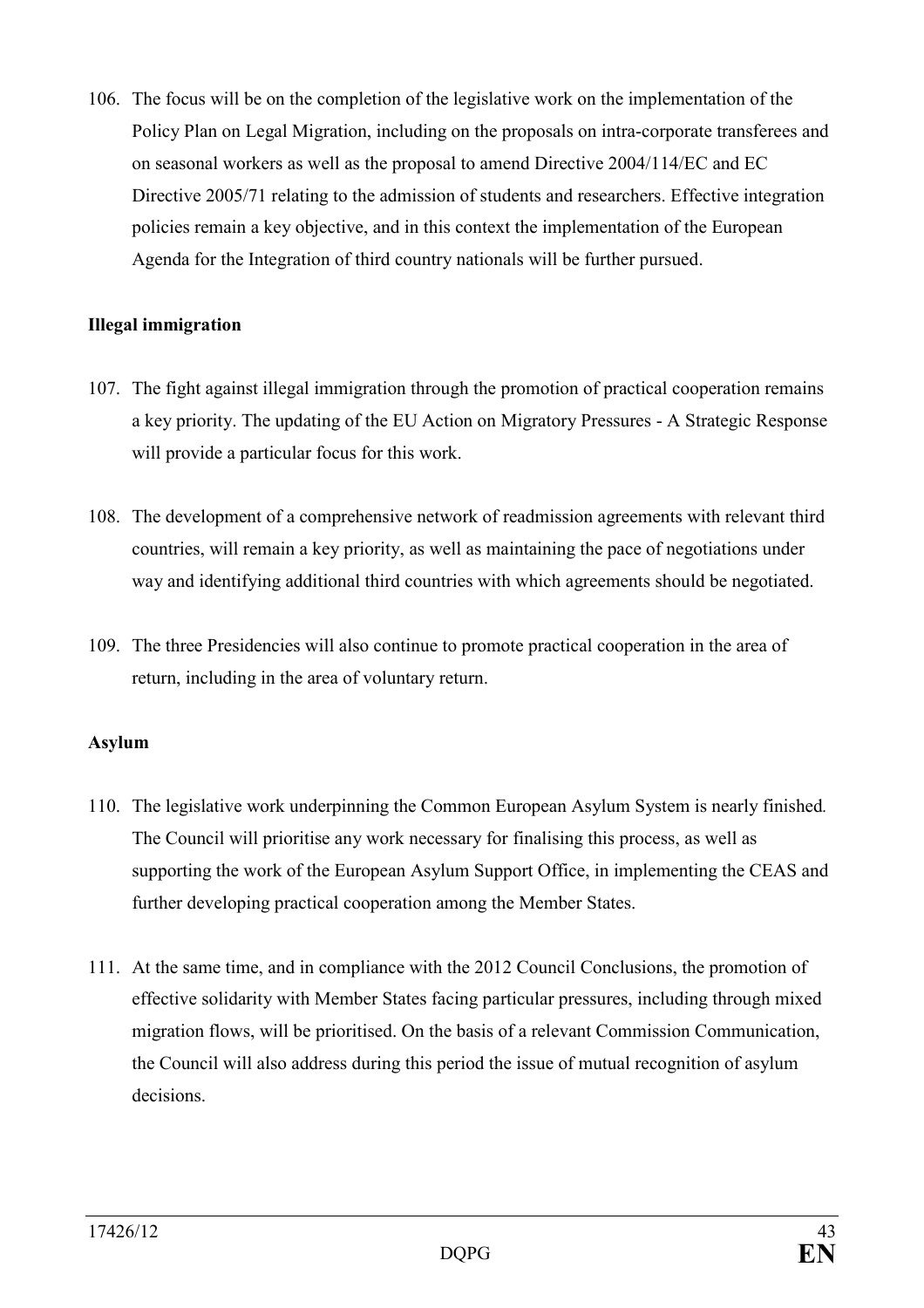#### **Internal security**

- 112. The Council will continue to prioritise the implementation of the Internal Security Strategy. Based on the proposal from the Commission, the Council will work closely with the European Parliament to establish the **European Information Exchange Model (EIXM)**, an essential tool for the timely access to accurate criminal intelligence it provides to national law enforcement authorities. The work to be carried out stems from the upcoming communication on EIXM, as well as on reports evaluating the implementation of the current instruments, the so-called "Swedish Framework Decision" and the Prüm Decisions. Furthermore, there will be a close monitoring of the way Prüm Decisions are implemented in Member States to ensure optimum exchange of DNA, fingerprint data and vehicle registration data.
- 113. As far as **Passenger Name Records** (PNR) is concerned, the Council will work, in cooperation with the Commission and the EP, toward the timely conclusion of the PNR Agreement with Canada and aiming at the adoption of a Directive on the collection and use of PNR data. Negotiations with other third countries may also be initiated, on the basis of proposals by the Commission.
- 114. An Action Plan for 2013-2016 will be elaborated by the Council in order to start the implementation of the new EU **Drugs Strategy 2013-2020**. The Council will also examine the forthcoming proposal for new legislation on the control of drugs, which is considered important in the fight against the rapidly evolving market of new psychoactive substances. Legislation on precursors will also be revised.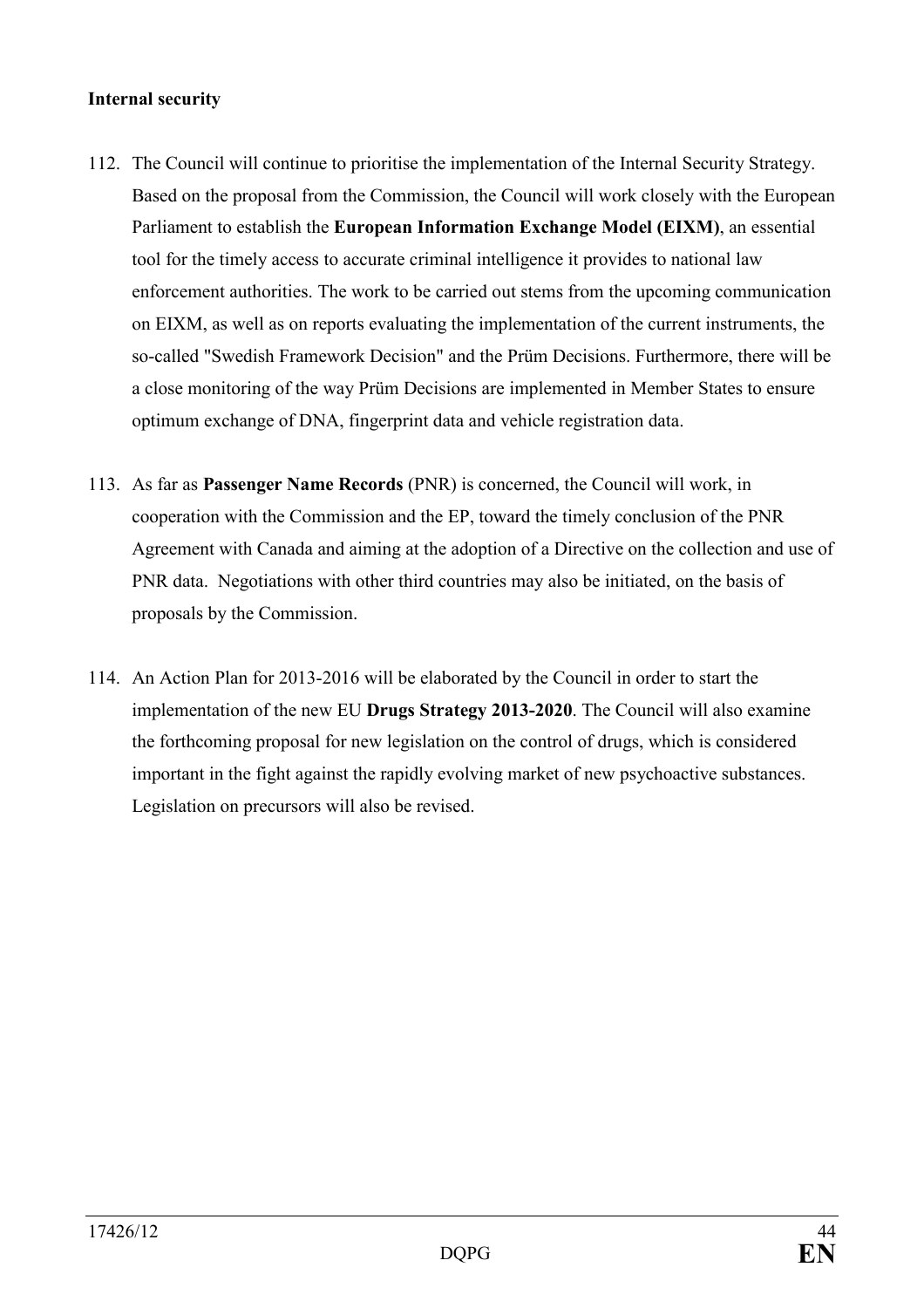- 115. **Cybercrime and cyber security** have been identified as a growing challenge for information systems in Europe. Work will start within the Council on the elaboration of a strategy encompassing both internal and external aspects to curb cybercrime and to enhance cyber security which respects human rights in cyberspace as a priority issue. The Council will build on available instruments, such as the Directive on attacks against information systems and, if necessary, develop a European model for public and private agreements in this area. The need for an enhanced coordination between various policy areas of the EU will be carefully assessed in order to determine potential positive synergies. Operational cooperation will be developed following the setting-up of the European Cybercrime Centre (EC3) at Europol.
- 116. Moreover, the Council will examine, on the basis of the Commission's Communication on the **European Training Scheme,** a general policy for the training of law enforcement authorities. Legislative proposals on the agencies Europol and CEPOL designed to implement the relevant provisions of the Lisbon Treaty will be brought forward as a priority. The aim of this revision is to provide efficient bases for operational law enforcement cooperation, as well as law enforcement training, and streamlining the capacities of these agencies on regional, EU and international levels.

## **Fight against organised crime**

117. Following the publication of the 1<sup>st</sup> Serious Organised Crime Threat Assessment by Europol, the second EU policy cycle for serious and organised international crime will be defined in 2013, setting out the priorities in this field for the next 4 years. Work will continue to ensure and improve the "operationalisation" of these priorities, using a multi-disciplinary approach. In addition, the development of an administrative approach to combat organized crime will further be enhanced.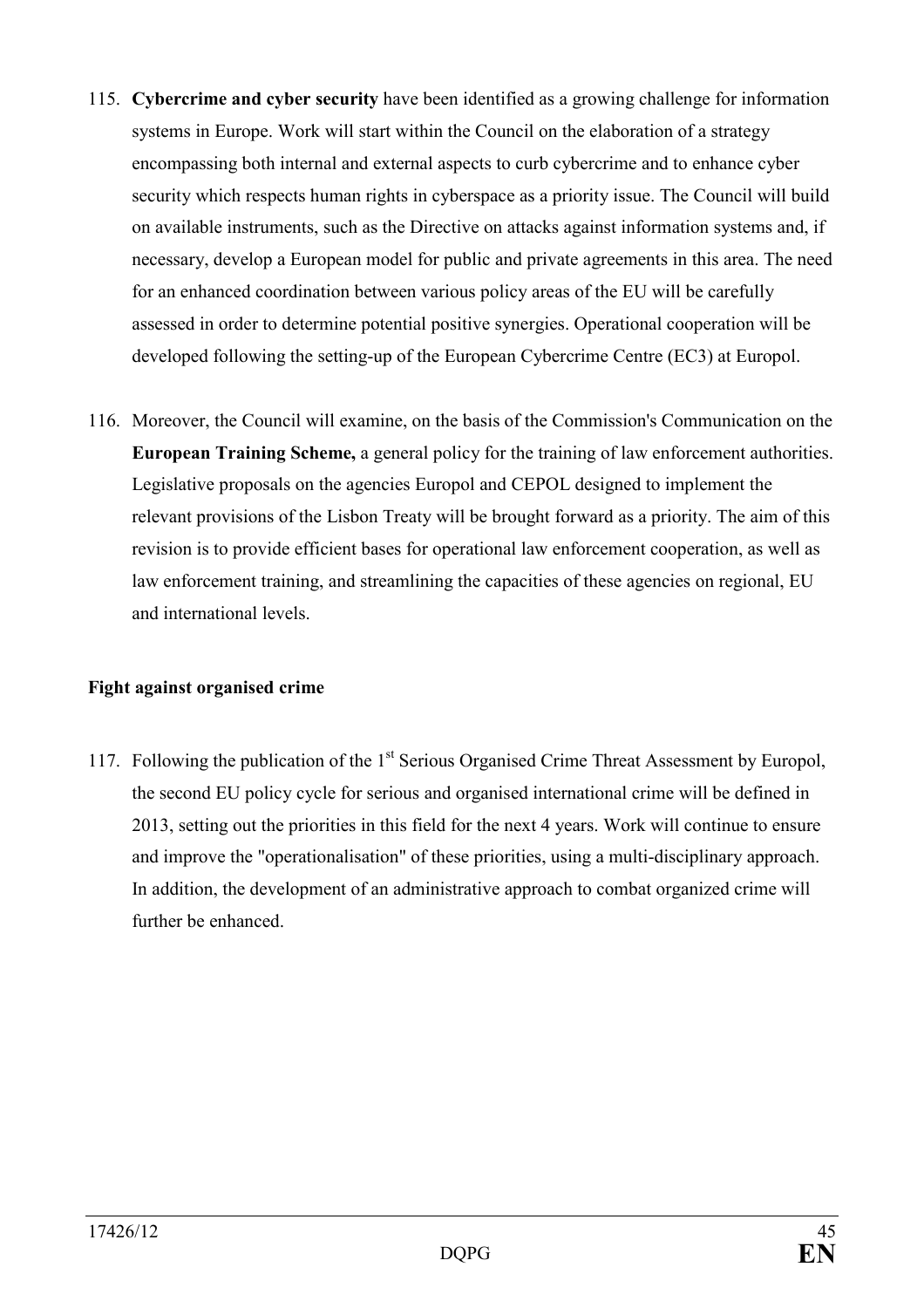- 118. The Council will be invited to address a number of legal acts and policy instruments, such as assessing the implementation of the Council Framework Decision on the fight against organised crime, and to take forward on-going work on financial crime. Upcoming proposals on amendments to the Data Retention Directive and to the Money Laundering Directive will also be examined.
- 119. The fight against trafficking in human beings will remain a priority for the three Presidencies. They will provide full support to the implementation of the new comprehensive strategy on Trafficking in Human Beings and measures to protect and assist victims.
- 120. The Council will also examine the proposal regarding the setting-up of an Observatory for the Prevention of Crime (OPC), with a view to supporting Member States and EU institutions in their preventive measures and related information exchange.

## **Fight against terrorism**

- 121. Pursuing the EU's relentless efforts and building on the four components of the EU Strategy against Terrorism, the Trio will have as a priority the prevention and combating of radicalisation and recruitment as well as the fight against terrorist financing. A framework of administrative measures against suspects of terrorism based on Article 75 TFEU will be examined.
- 122. Concerning terrorist financing, the Council stands ready to examine any proposal that the Commission might put forward for the establishment of a European Terrorist Finance Tracking System (TFTS).
- 123. Once the Commission and the High Representative have submitted their proposal based on Article 222 TFEU, the Council will also have to agree on the implementation of the **solidarity clause,** arising in situations of a terrorist attack or a natural or a man-made disaster.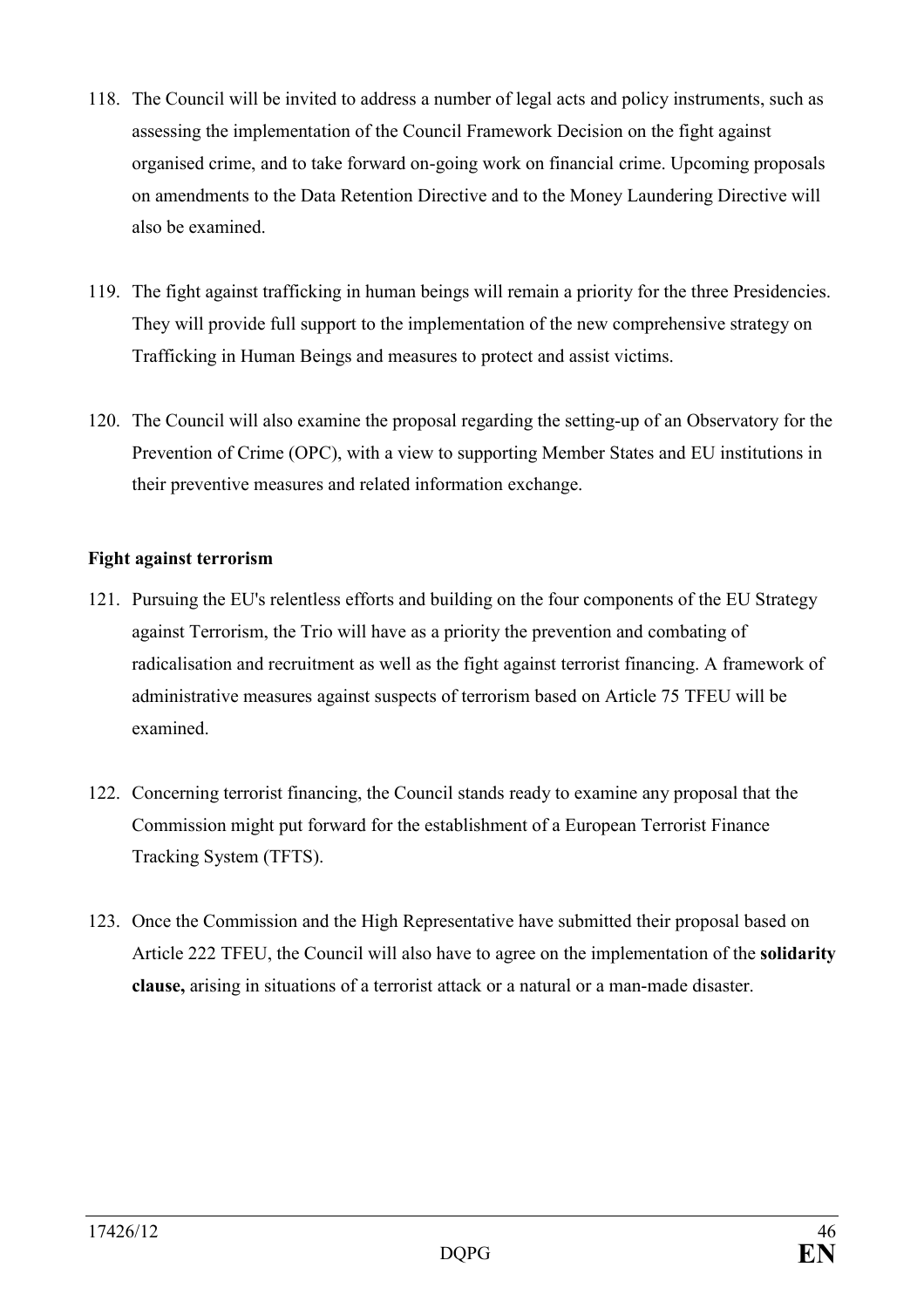### **Customs cooperation**

124. The three Presidencies will continue the ongoing work to implement existing strategies aimed at strengthening cooperation among the EU's customs services, and between the custom services and other law enforcement agencies. The Sixth Action Plan to Implement the Strategy for Future Customs Law Enforcement Cooperation will be implemented over the 18 months. The Trio will also coordinate joint customs operations focusing on implementing the goals of the Internal Security Strategy. In addition, the well-established practice of coordinating joint police-customs operations will be further pursued. The Presidencies will continue work on the amended proposal for a Regulation establishing an Action Programme for Customs in the European Union for the period 2014-2020 (Customs 2020).

# **JUSTICE**

### **General issues**

- 125. The Council will examine the new Regulation on Eurojust and an upcoming proposal for the setting up of a European Prosecutor's Office.
- 126. In addition, the constant training of professionals working in justice allotting them a high degree of expertise will remain a central objective.

## **E-Justice**

127. The three Presidencies will work towards the finalisation of the work related to the Commission proposal on e-Justice, which aims to establish a legal framework to facilitate access to justice throughout all Member States and to facilitate judicial cooperation in civil, criminal and administrative law at European level.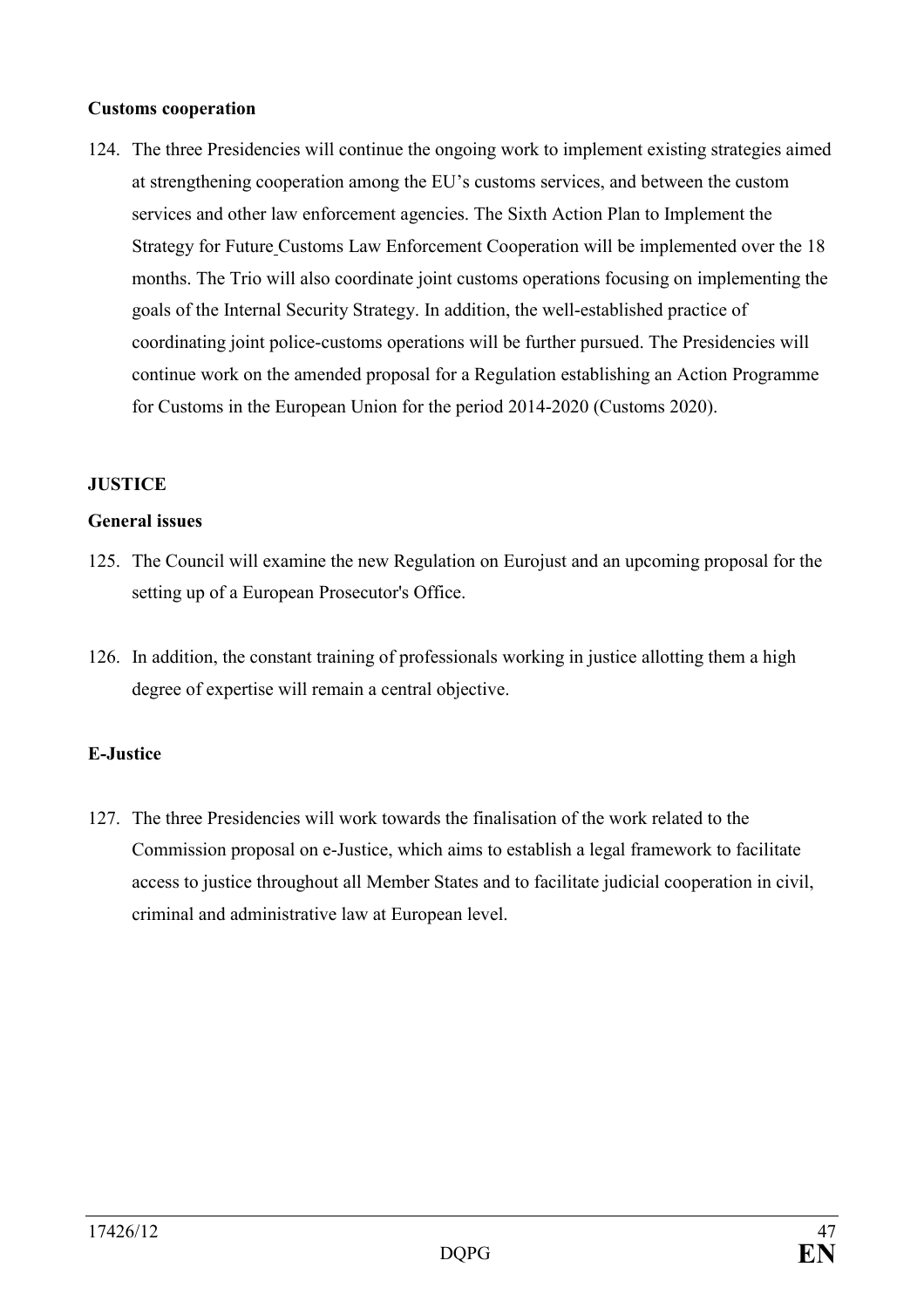### **Fundamental rights and Citizenship**

- 128. The Council will support the Commission's negotiating efforts for the EU's accession to the European Convention for the Protection of Human Rights and Fundamental Freedoms (ECHR). The incoming Presidencies are committed to steering timely discussions in the Council towards a decision authorizing the conclusion of the accession agreement. Furthermore, a similar approach will be taken when it comes to any work needed for the adoption of legislative proposals concerning the internal EU rules which are necessary for the accession of the Union to the ECHR.
- 129. Work on the proposals for a Regulation on data protection and a Directive on the protection of personal data by competent authorities for the purposes of prevention, investigation, detection or prosecution of criminal offences or the execution of criminal penalties will be pursued as a priority, together with the follow-up from the Commission on the agreement with the United States on a general data protection framework.
- 130. The Council will also examine the **Citizenship Report**, which the Commission is expected to present in Spring 2013.
- 131. Following an evaluation on the inclusion of police and judicial cooperation into the framework of the Fundamental Rights Agency, a proposal to that effect will probably be submitted by the Commission.

## **Protection of the most vulnerable**

132. Following the adoption of the Protection of Victims' Directive in 2012, work will continue on a "Roadmap" of measures concerning the position of victims in criminal proceedings.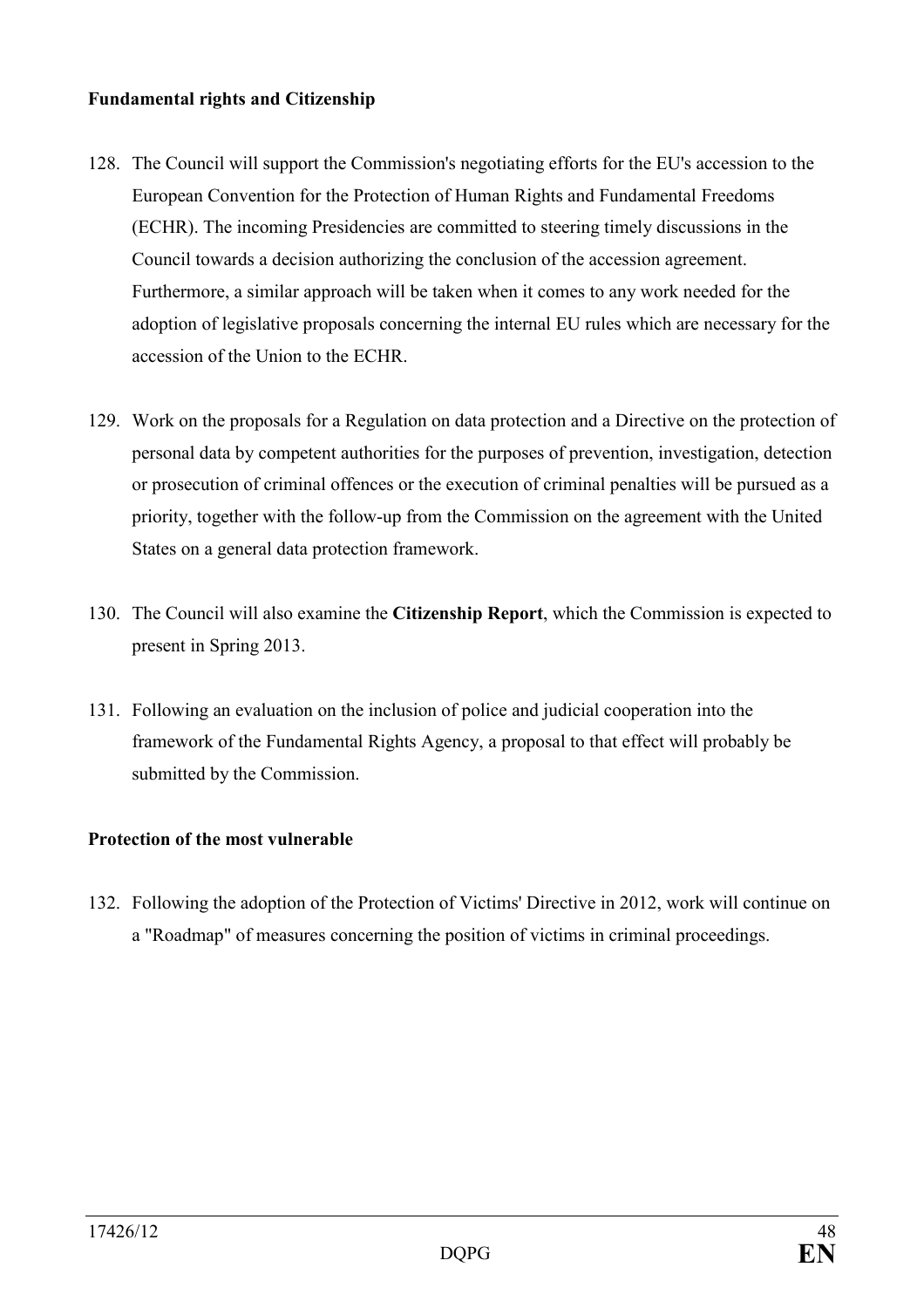- 133. The negotiations on a Regulation on EU hotlines for missing children will be actively supported. The three Presidencies will work intensively on all initiatives relating to the combat of violence against women and domestic violence, in particular its cross border aspects, taking into account also developments occurring in other international fora, such as the Council of Europe.
- 134. The upcoming Directive on Compensation to Victims of Crime will be examined during the period.
- 135. Cooperation within GRECO (Group of States against Corruption) will be further enhanced.

# **Rights of the individual in criminal proceedings**

136. The Council will proceed to a swift examination of Commission proposals related to the "Roadmap for strengthening procedural rights of suspected or accused persons in criminal proceedings". Negotiations on the draft Directive on the right of access to a lawyer in criminal proceedings and on the right to communicate upon arrest will be progressed with a view to early adoption. Attention will be given to upcoming proposals of the Commission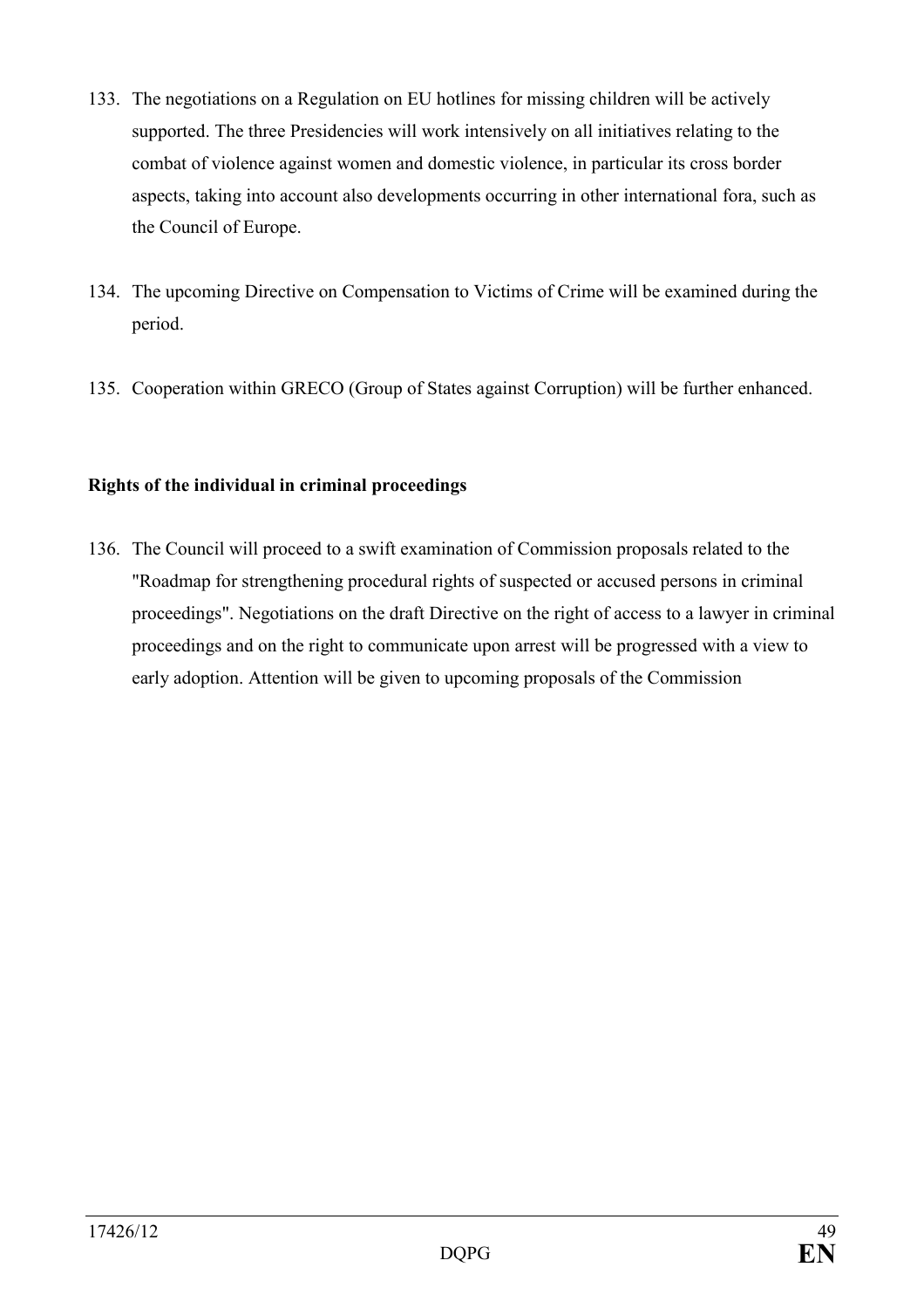### **Mutual recognition in criminal and civil matters**

- 137. The principle of mutual recognition is a cornerstone of judicial cooperation. Its implementation will be further pursued in order to increase mutual trust between Member States' judicial authorities.
- 138. The draft Directive on the European Investigation Order in criminal matters will continue to be examined. Negotiations will start on the upcoming Commission proposal for a Directive on the mutual recognition of financial penalties, including those related to road traffic offences. A future proposal on mutual recognition of decisions of disqualifications will also be examined with a view to effectively preventing disqualified persons from carrying out the activities for which the decision of disqualification was taken, anywhere in the EU.
- 139. Given the impact mutual recognition has on every Member State's national law, efforts to support the Council conclusions on the follow-up to the implementation of the mutual recognition instruments will be enhanced. In this context, the update of the EJN website could be envisaged. The possibility of improving the effectiveness in the way the European Arrest Warrant is applied will also be examined taking into account the findings presented by the Commission in its report of 2011.
- 140. Bearing in mind the need to secure European citizens' security, which presupposes access of competent national authorities to the electronic interconnection of criminal records databases of all Member States, the Trio will work towards the implementation of the European Criminal Record Information System (ECRIS) framework. In this regard, it will steer discussions pertaining to the transposition of the general technical rules into the national systems and the updated Manual for Practitioners. A proposal on a central register for third country nationals (ECRIS-TCN), to be tabled soon, will be examined.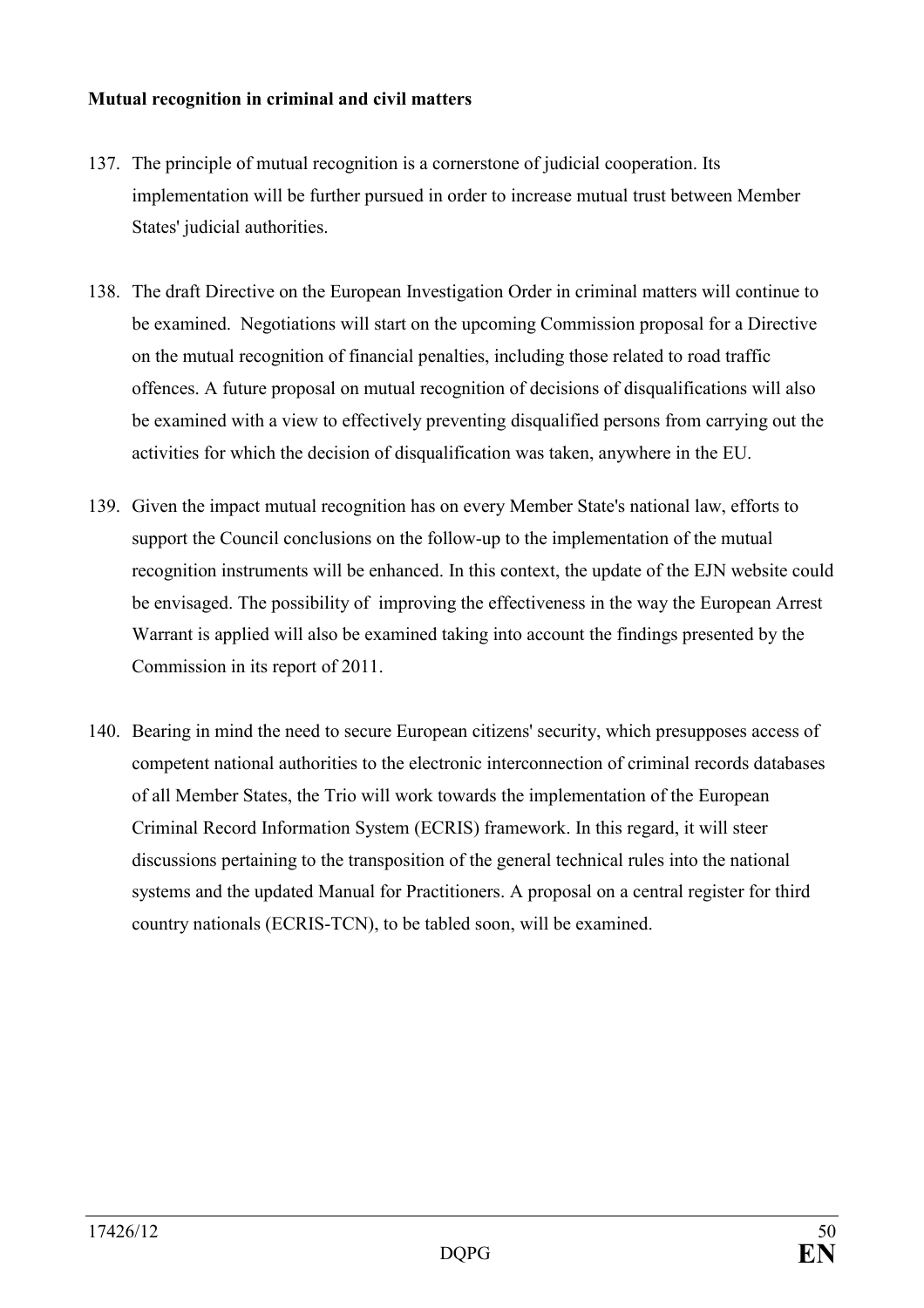### **Minimum rules**

- 141. The Council will continue the examination of the proposals for a Directive for a strengthened legal framework on confiscation and recovery of criminal assets, on Criminal Sanctions for Insider Dealing and Market Manipulation and on the protection of the Financial Interests of the Union. Once presented by the Commission, the proposal on the mutual recognition of the confiscation of criminal assets will be prioritised. Upcoming proposals for Directives on Euro counterfeiting, on strengthening administrative and criminal proceedings, including mutual legal assistance, on the Establishment of the European Public Prosecutor's office (EPPO) and on drugs trafficking will be examined.
- 142. The Presidencies will streamline work on IT projects for justice in cooperation with the **Commission**

# **Civil Law**

- 143. In the area of family law, the Council will endeavour to conclude work on a Regulation for matrimonial property regimes and will examine to which extent a regime regarding the property consequences of registered partnerships can be created. Examination of the proposal reviewing the Regulation on Brussels IIa relating to divorce, legal separation and parental responsibility will start.
- 144. Efforts will be dedicated to advance work in an area of fundamental interest to the European citizen, relating to the mutual recognition of the effects of certain civil status documents and relating to the elimination of the formalities for legalisation of documents between Member States.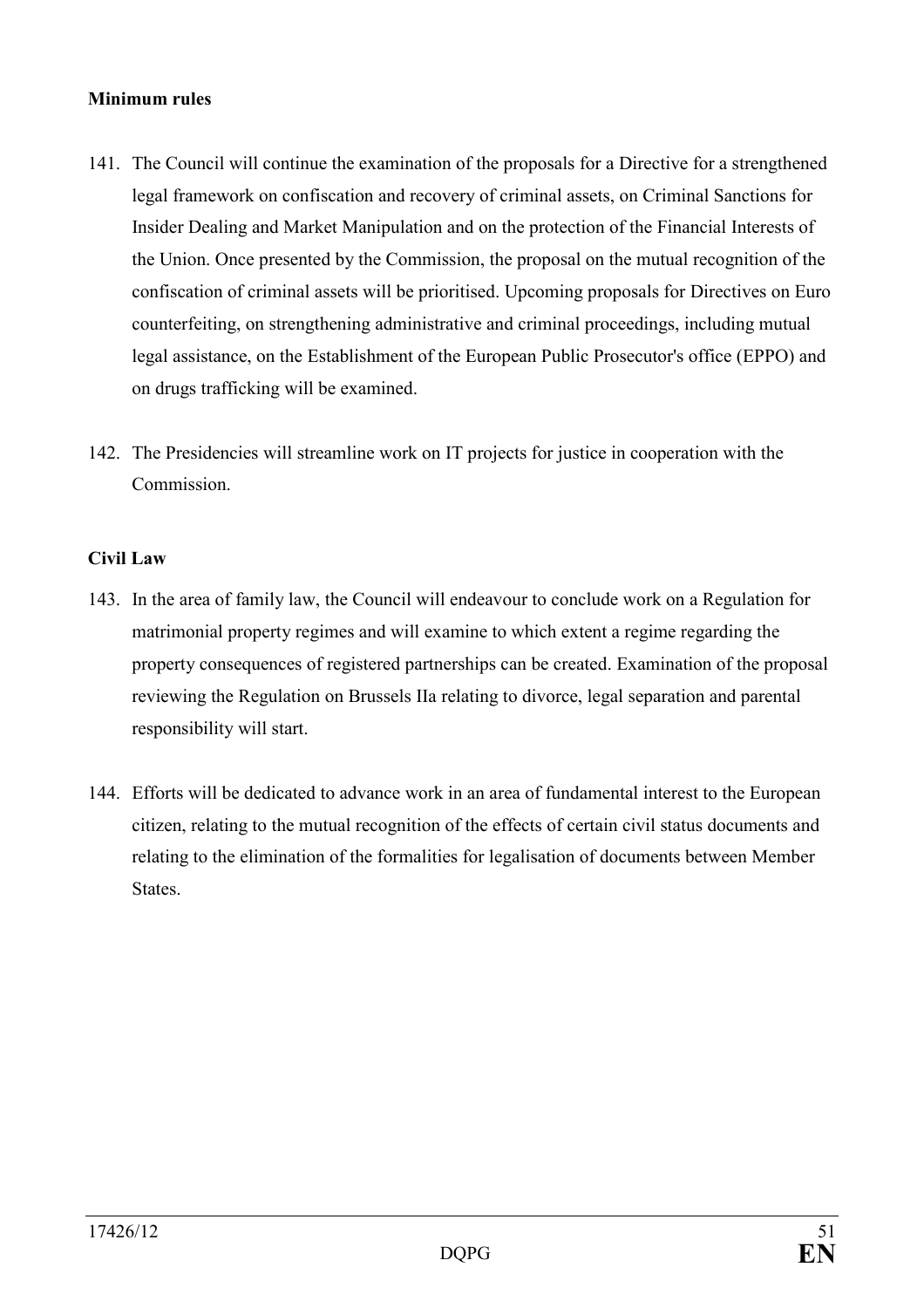## **Justice for growth**

- 145. Particular attention will be paid to concluding work on the proposal for a Regulation on cross border debt recovery in civil and commercial matters and on the revision of the Insolvency Regulation, having in mind the financial situation in the Member States. Intensive examination of the proposal on a European Sales Law will be continued.
- 146. Furthermore, the aim is to adopt a Regulation on mutual recognition of protection measures in civil matters to ensure that a temporary protection provided in one Member State is maintained when a person travels or moves to another Member State.
- 147. Access to justice should be further facilitated, in particular through a future proposal on alternative dispute resolution for business to business. Other proposals to be submitted such as reviewing the service of documents Regulation, a framework for collective redress or the limitation and prescription for cross border damages arising from traffic accidents will be carefully examined.

## **CIVIL PROTECTION AND EMERGENCY MANAGEMENT**

- 148. The three Presidencies will continue the on-going work on civil protection policy, in line with the new civil protection legal basis introduced by Article 196 of the Lisbon Treaty, which aims at improving the effectiveness of systems for preventing, preparing for and responding to natural and man-made disasters of all kinds within and outside the Union.
- 149. Work in this area will focus on the swift adoption and implementation of the revised legislative framework in the field of civil protection (the Union Civil Protection Mechanism replacing and merging the two current Council Decisions - the Civil Protection Mechanism and the Financial Instrument). The three Presidencies will therefore continue negotiations, in order to achieve an agreement between the institutions as soon as possible.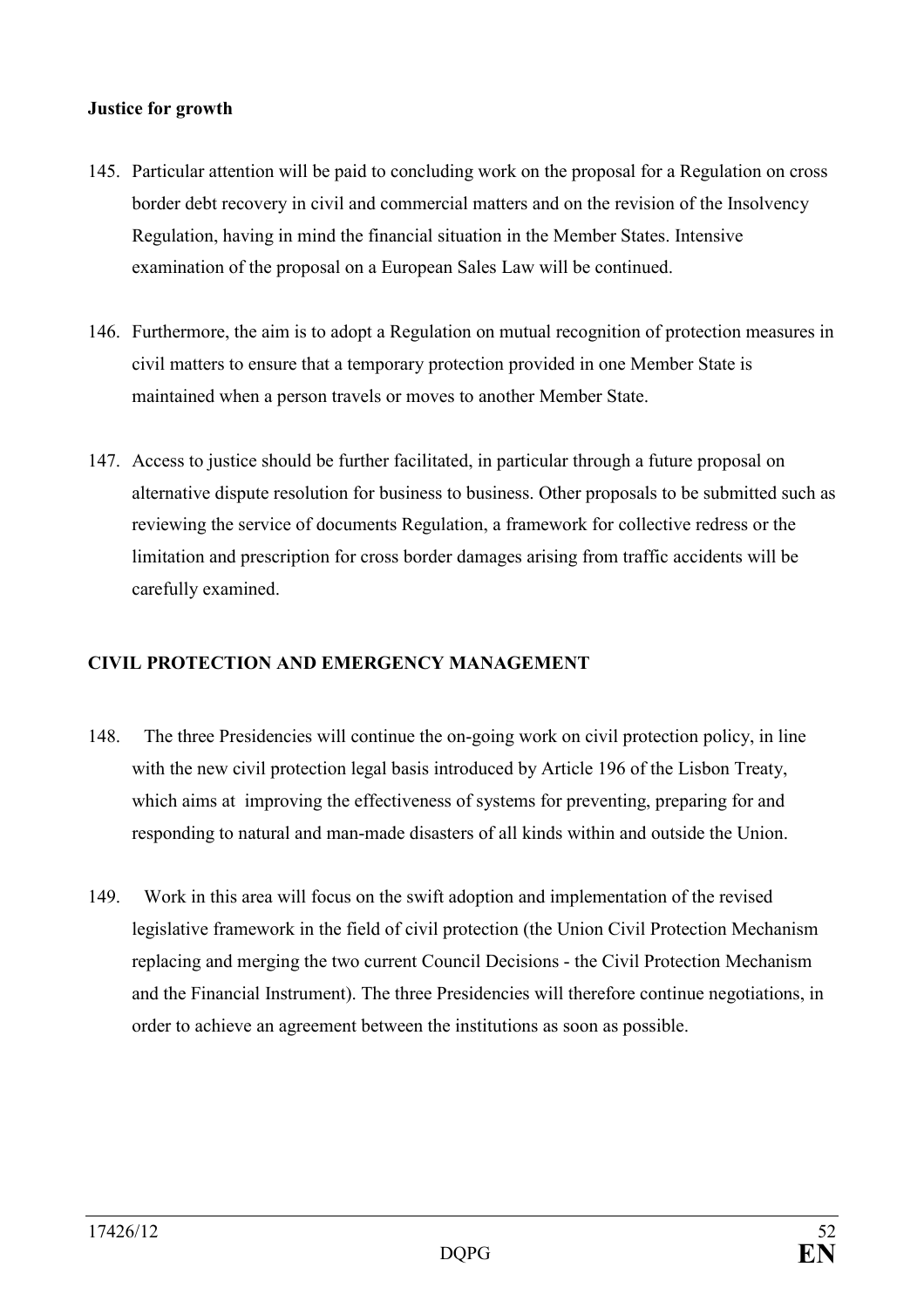- 150. In terms of the European critical infrastructure protection (CIP), the Council will ensure the follow-up to a cross sectoral CIP policy package, to be presented to the Council at the end of the Cyprus Presidency. This cross sectoral CIP package is expected to reshape European Framework for Critical Infrastructure Protection.
- 151. Following a comprehensive report on implementation of the EU CBRN (Chemical, Biological, Radiological and Nuclear Security) Action Plan during the Cyprus Presidency, the three Presidencies will undertake to examine and implement the priority programme for a joint implementation of EU Action Plans on the CBRN and on Enhancing the Security of Explosives. The objective is to ensure concerted European action in the area of malign CBRNE which addresses internal and external security from terrorism.
- 152. Once the Commission and the High Representative have submitted their proposal foreseen under Article 222 of the TFEU, the three Presidencies will work on the implementation of the Solidarity Clause.
- 153. The trio Presidency will ensure appropriate follow-up to the Crisis Coordination Arrangements (CCA) Review Process and the full implementation of the revised arrangements, notably concerning training, exercises and lessons learned as well as development of the web platform and crisis communication. In line with these arrangements, in times of major crisis of internal or external origin, the Presidency will be central to the coordination and strategic guidance of the response at EU political level.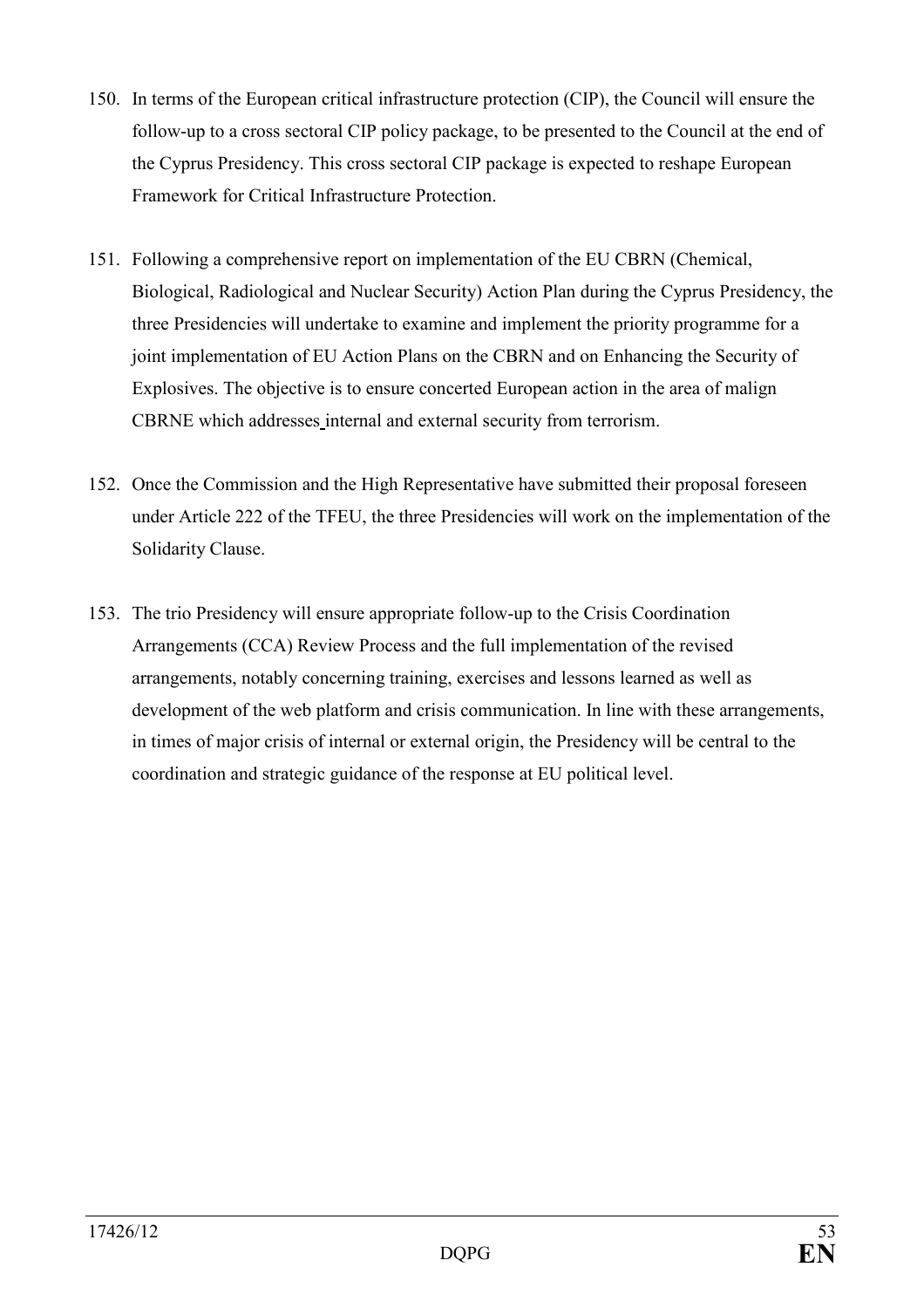### **EXTERNAL DIMENSION OF JHA**

- 154. The external dimension will continue to play an important role in addressing key challenges and successfully implementing the Union's overall objectives in the area of freedom, security and justice, including greater internal security and successful management of migratory flows. This will require making the best possible use of the knowledge and competences of the EU institutions and agencies (Europol, Eurojust, Frontex and EASO) as well as those of the Member States. Efforts to achieve a coherent and all-encompassing approach of external relations in the field of justice and home affairs as well as to fully integrate it into the other policies of the EU, by ensuring full coherence of the JHA external dimension with other aspects of Union's foreign policy, will remain of utmost importance.
- 155. The Global Approach to Migration and Mobility will continue to guide the work of the three incoming Presidencies. The Council will work with the Commission and the EEAS in engaging with third countries in regional partnership processes and in developing dedicated instruments, such as mobility partnerships, directed to individual third countries. A special emphasis will be given to the strengthening of cooperation on border management with the EU's neighbours.
- 156. The Presidencies will also aim to further strengthen dialogue and cooperation between the EU and non-EU countries on drug issues in a comprehensive and balanced manner.
- 157. It is likely that cyber security and cyber crime will become increasingly important areas of cooperation for the EU and its main partners.
- 158. The incoming Presidencies will launch a reflection on ways to enhance JHA cooperation with the EU's strategic partner countries and regions.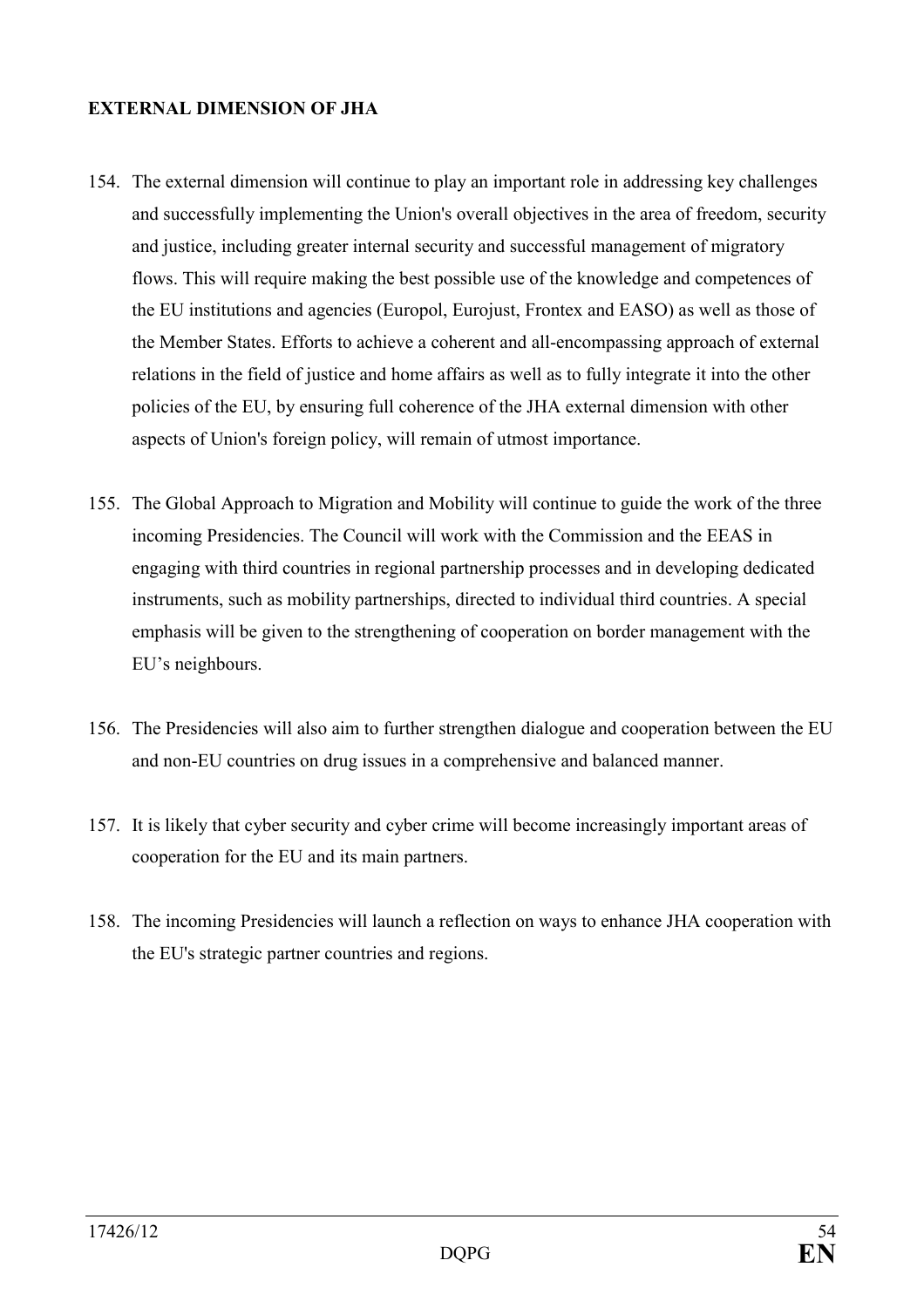- 159. Relations with the US, will be pursued with a view to achieving progress on all aspects of cooperation. The 2009 Washington Statement remains the framework for promoting transatlantic mobility, security, counter-terrorism, resilience to threats and judicial cooperation. The EU will strive to achieve an overall data protection agreement with the US and to pursue intensive law enforcement cooperation.
- 160. Relations with Russia will continue to cover the broad set of issues that were agreed for the Common Spaces, and will be based on the respect of commitments in the area of human rights and the rule of law. Efforts to promote the value of data protection must be intensified.
- 161. Work with the Western Balkans countries, both in the interest of **the latter in the context of their EU integration, as well as in the interest of the EU's internal security, will be further pursued.** The Warsaw Eastern Partnership Summit has agreed to strengthen cooperation in areas related to freedom, security and justice, as well as encouraged the cooperation of the relevant EU agencies with interested Eastern European countries. In this context, the Presidencies will ensure an appropriate follow-up to the Commission communication and the Council Conclusions on cooperation in the area of JHA within the Eastern Partnership, including through organizing a dedicated EaP JHA Ministerial meeting.
- 162. Efforts will be made to conclude the 2006 agreement on surrender procedures with Iceland and Norway. A proposal for the conclusion of the Protocol to the UN Convention on Organised Crime relating to firearms is expected to be finalised during the period. The negotiations of an agreement with Switzerland, Norway and Iceland concerning the service of documents and taking of evidence may also begin in the course of the next 18 months.
- 163. Finally, the incoming Presidencies will launch a reflection on ways to enhance JHA cooperation with the EU's strategic partner countries and regions.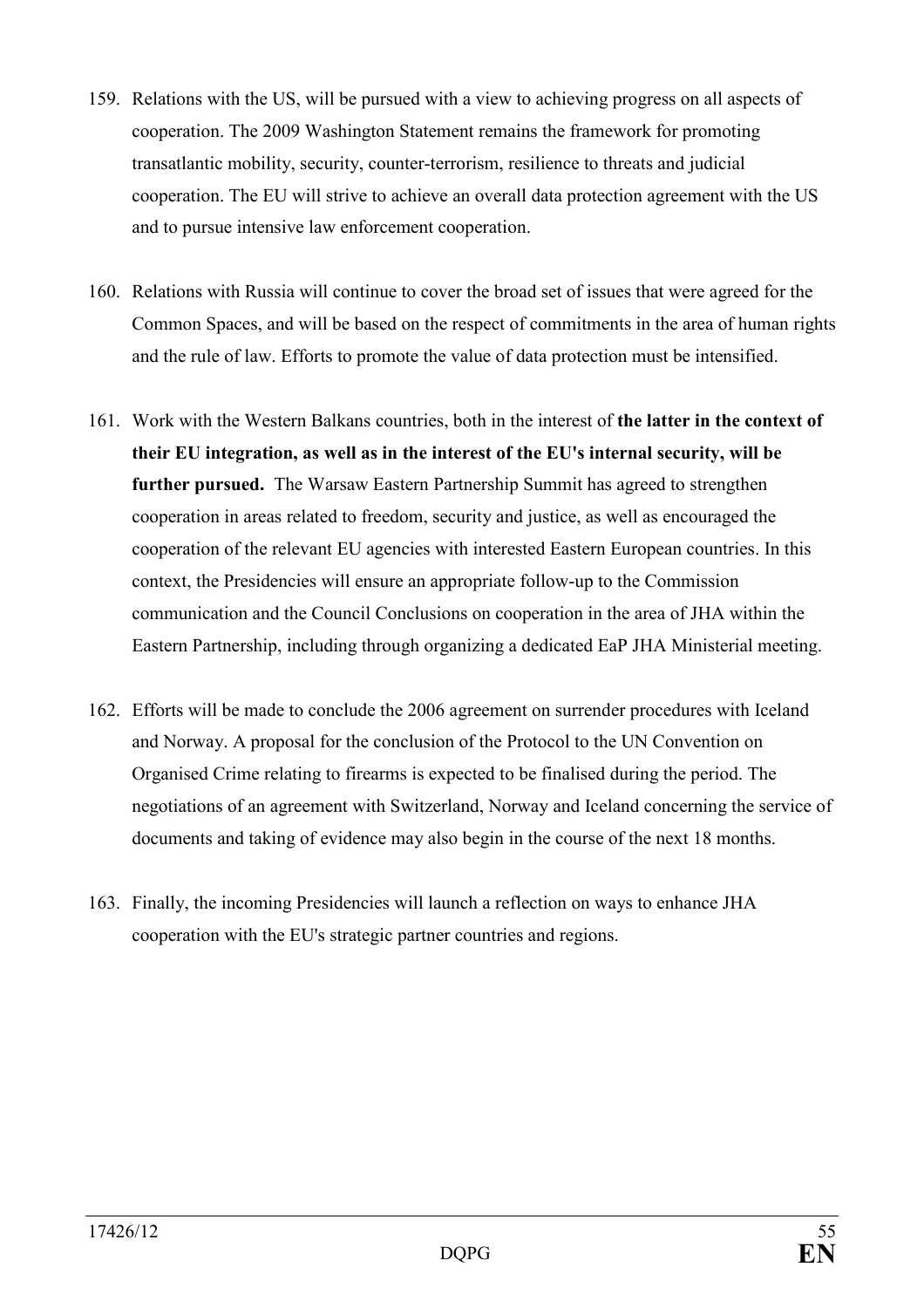# **EMPLOYMET, SOCIAL POLICY, HEALTH AD COSUMER AFFAIRS**

## **EMPLOYMENT AND SOCIAL POLICY**

#### **Employment/Labour market issues**

- 164. The Europe 2020 Strategy and the European Semester process have set employment policy at the core of EU activities. Employment targets are part of the Strategy and in the European Semester the EPSCO Council and its subsidiary committees, the Employment Committee (EMCO) and the Social Protection Committee (SPC) have an increasingly important role. Both committees participate in the Semester, in particular via the multilateral surveillance process and thematic review of the implementation of the Country-Specific Recommendations (CSRs). EMCO's role in the labour-market oriented Council recommendations falling under article 148 should also be highlighted, as well as SPC's contribution to them. Within the European Employment Strategy, employment policies are closely coordinated and monitored via peer reviews and thorough analysis. Orientations are set to provide guidance to Member States in the elaboration and implementation of their employment policies.
- 165. At a time when employment issues have become so pressing, and where the EU governance structures are being revamped to increase the monitoring of the implementation of reform commitments and to allow for greater and more in-depth analysis of the employment situation in Europe, there is scope for the EPSCO Council to step up its involvement in the European Semester process.
- 166. The three Presidencies will pursue the implementation of the Employment Package presented by the Commission in 2012, putting emphasis on quality job creation, structural reform of labour markets and investment in human capital, as guided by the European Council. In addition to the specific proposals that the Council will decide upon, the implementation of this package will bring forward an enhanced governance structure in this field.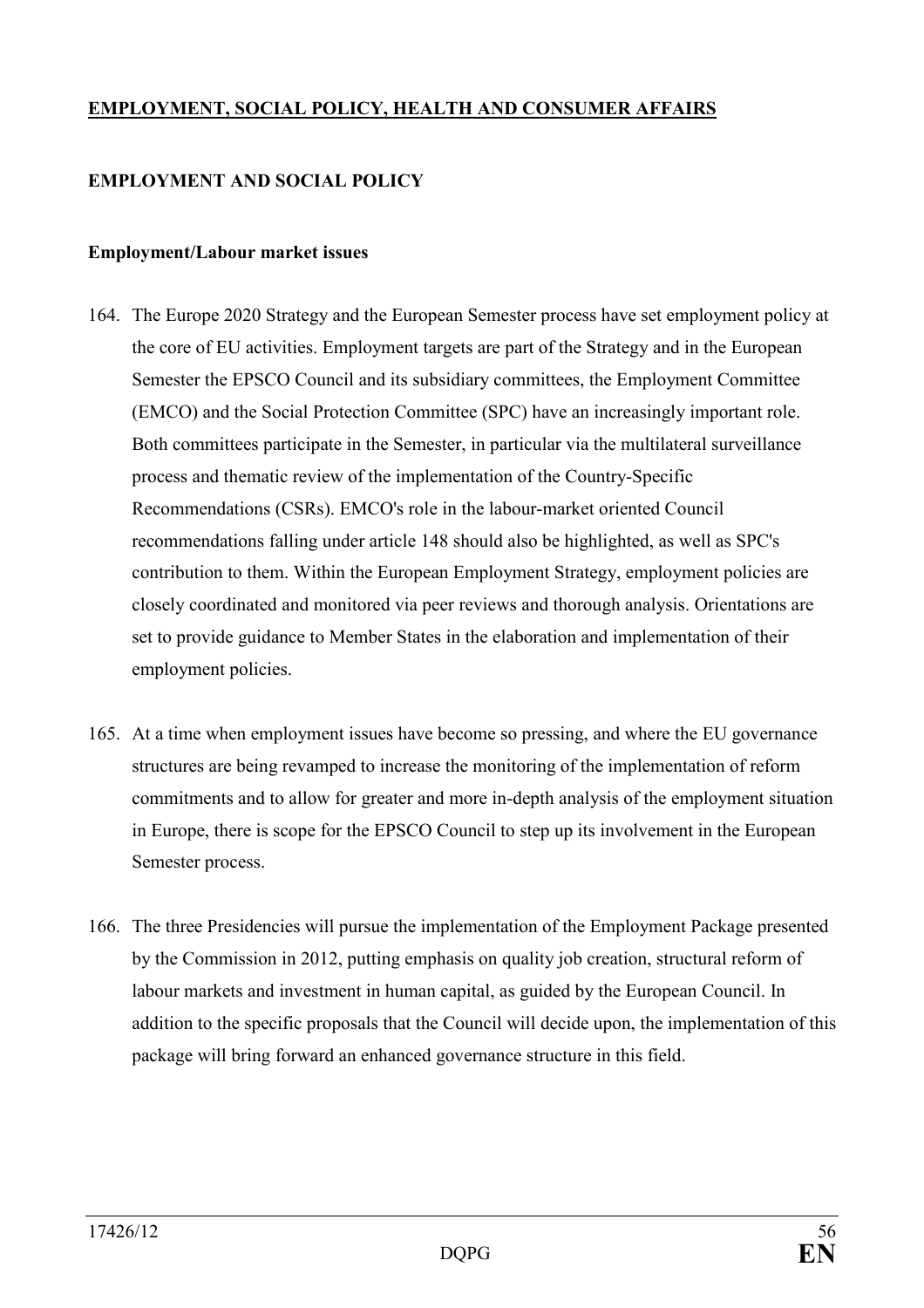- 167. As part of the Employment Package, new initiatives to improve the youth employment situation will be put on the table that will require the Presidencies' impulse and follow-up. These will include in particular elaborating a Council Recommendation on Youth Guarantee in the context of the Youth Transition package as well as other actions to reduce youth exclusion through inclusive labour markets.
- 168. The Employment Guidelines addressed to all Member States were decided in 2010 and in principle valid until 2014, although they have to be reviewed and confirmed annually. In 2013 a new proposal (post 2014) is expected to be tabled by the Commission.

# **EU Funds in the Employment and Social Sphere**

- 169. The Presidency Trio will deal with the decisive negotiations on certain key sectoral legislation under the Multiannual Financial Framework (MFF). Their conclusion will determine the financial impact of various funds which concern social policy matters.
- 170. Within the MFF, the Council will continue its negotiations on the Programme for Social Change and Innovation (PSCI) and for the European Social Fund (ESF) with a view to their finalisation. Negotiations will continue on the European Globalisation Fund.
- 171. The Presidencies will push forward and finalise the negotiations on these funds.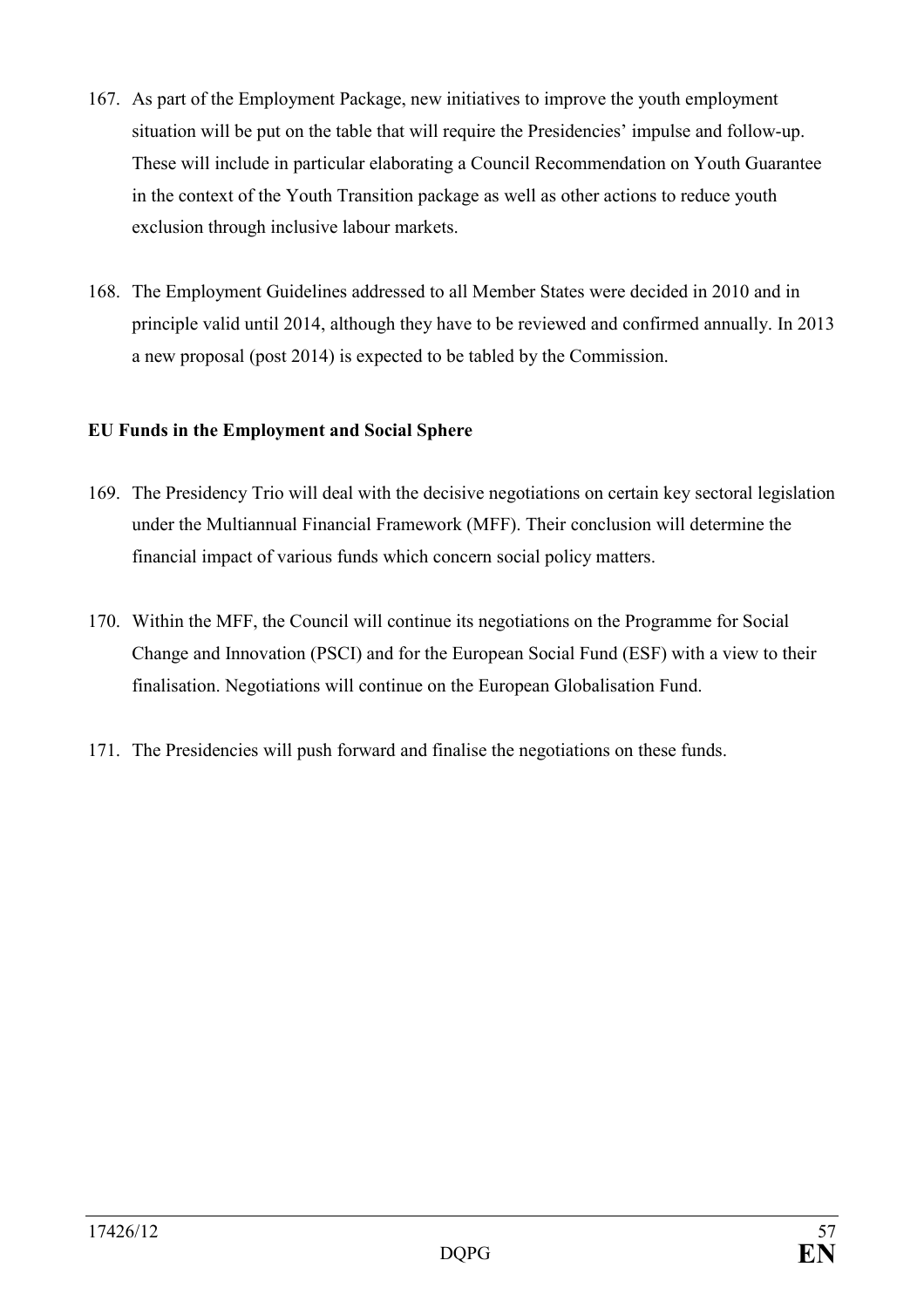## **External dimension of EU Employment and Social Policies**

172. The global crisis has since its inception had an ever-increasing effect on social cohesion. International fora have acquired more relevance as the social consequences of the crisis have spread, with an intensification of international activities to address these. Past Presidencies have been increasingly involved in these gatherings, representing the EU alongside the Commission and ensuring a coordinated and coherent approach from EU Member States in these fora. This involvement has particularly taken place in the G20 process, the Euro-Mediterranean Partnership, the International Labour Organisation and the ASEM process. In this regard, the three Presidencies will support actions to be taken at several levels and in different fora.

#### **Labour legislation**

- 173. As for legislative activities, the Presidencies will continue work on the Commission proposals still under examination, in particular the proposal on the review of the Directive on the Posting of Workers. Subject to the outcome of the negotiations by the social partners on the review of the Working Time Directive by the end of 2012, the Commission should take further steps in the course of 2013.
- 174. The Presidencies will also deal with a Commission initiative aiming at removing existing barriers to mobility of EU workers by enhancing the enforcement of rights conferred by EU law and with any possible amendments of the Directives on the information and consultation of workers.
- 175. Other initiatives are expected in 2013 concerning the possible simplification of the arrangements for the involvement of employees in the framework of the European Company and the review of the Directive supplementing the Statute for a European cooperative society. The Presidencies will contribute to the discussions from an employment perspective, in cooperation with the competitiveness sector.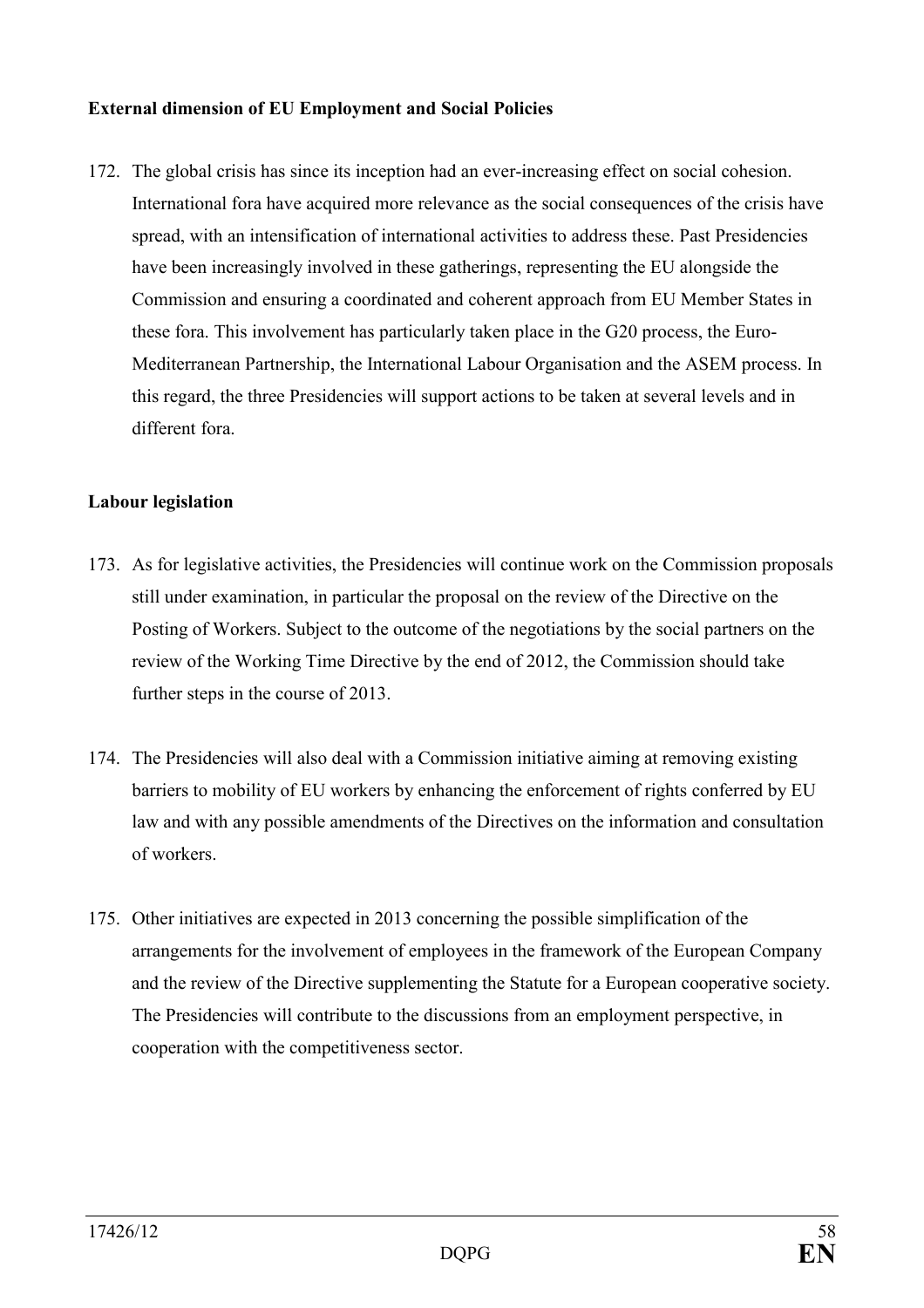## **Health and safety at work**

- 176. The Presidencies will continue work on the new Directive on minimum health and safety requirements regarding the exposure of workers to electromagnetic fields. The new Directive needs to be adopted by October 2013 in order to meet the transposition deadline of Directive 2004/40/EC.
- 177. In 2013, a new Community Strategy on Health and Safety at Work for 2013-2020 will be adopted.
- 178. Furthermore, a new legislative instrument (recast) regarding occupational diseases of the musculoskeletal system (follow-up of the second phase of consultation of the social partners) and a legislative initiative to amend Directive 2004/37/EC on the protection of workers from the risks related to exposure to carcinogens or mutagens at work are expected to be dealt with by the Council in 2013.
- 179. The Council may continue its work on the amendment of the Directive on the introduction of measures to encourage improvements in the safety and health at work of pregnant workers and workers who have recently given birth or are breastfeeding ("maternity leave").

#### **Social policy issues**

180. In the area of social protection and social inclusion, the Presidencies will continue to ensure an appropriate follow up to the Commission initiatives and in particular to the "Social Investment Package" which the Commission has announced to present in 2013.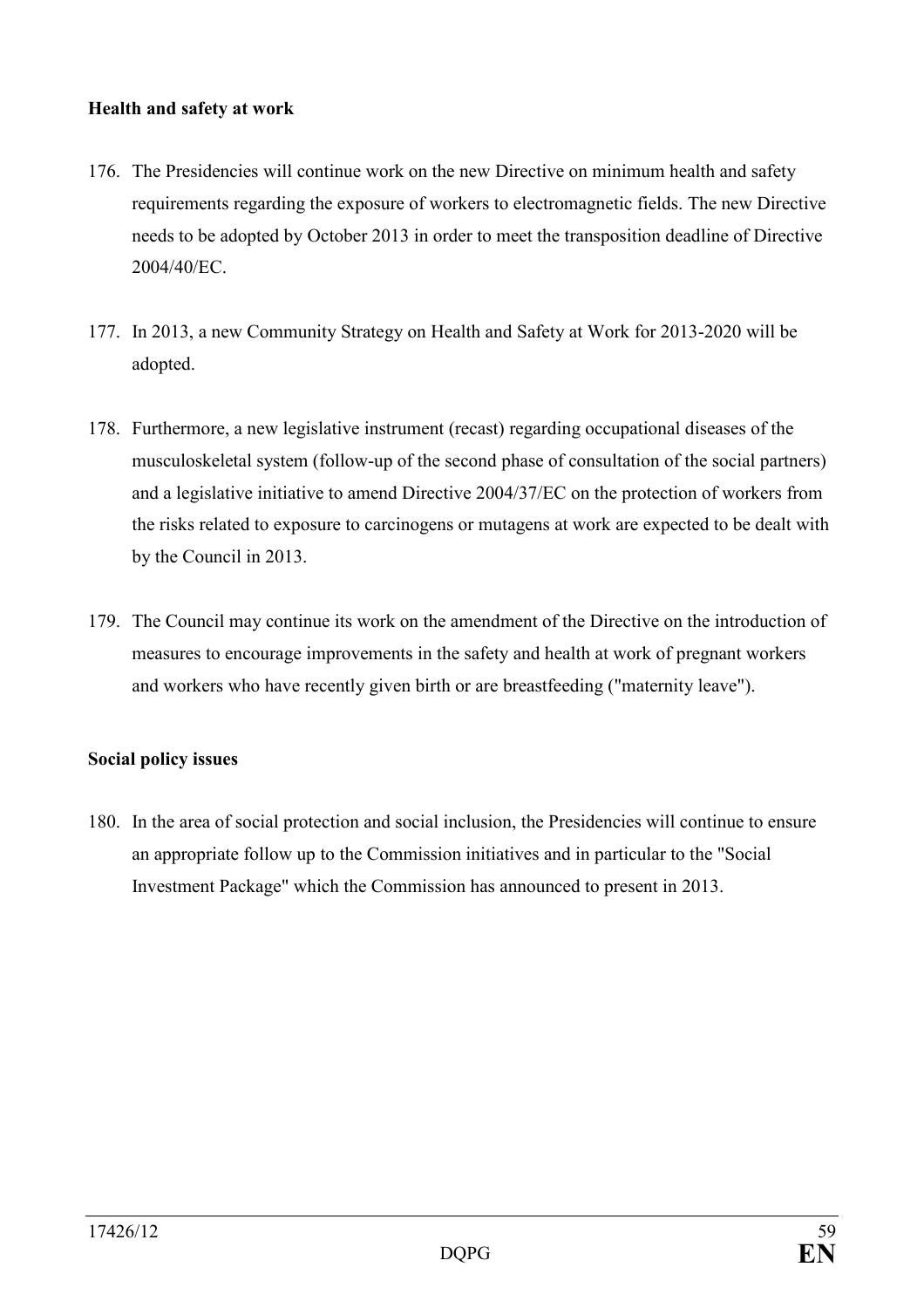- 181. Attention will also be paid to the issues of the financing of the social protection systems and adequate access to services as well as the potential responses to the ever increasing need for long-term care.
- 182. With a view to reducing obstacles to worker mobility, the Presidencies will also resume the negotiations on the proposal for a Directive on improving the portability of supplementary pension rights (the so-called "Portability Directive"). This proposal is designed to reduce the obstacles both to freedom of movement between Member States and to occupational mobility within a Member State.
- 183. In addition, Presidencies will start work on two proposals regarding the coordination of social security systems, aiming at updating Regulations N° 883/2004 and 987/2009.

## **Equality between women and men**

- 184. Equality between women and men is a fundamental value of the European Union, but there is also a strong economic case for advancing equality between women and men. The Presidencies will seek to ensure that the Council fulfils its commitments, as set out in the European Pact for Gender Equality (2011-2020), and will take into account the framework of the Commission's Strategy for equality between women and men (2010-2015)
- 185. In addition to implementing the gender perspective into all policy areas ("gender mainstreaming"), the Presidencies will focus on the following specific themes: women and the media, the labour market activation of women in keeping with the 75% employment target for women and men that was set in the Europe 2020 Strategy, effectiveness of gender equality institutional mechanisms , women and the economy. Policies to facilitate the reconciliation of work, family and private life will also receive attention, as will the Commission's proposal in relation to gender balance on company boards.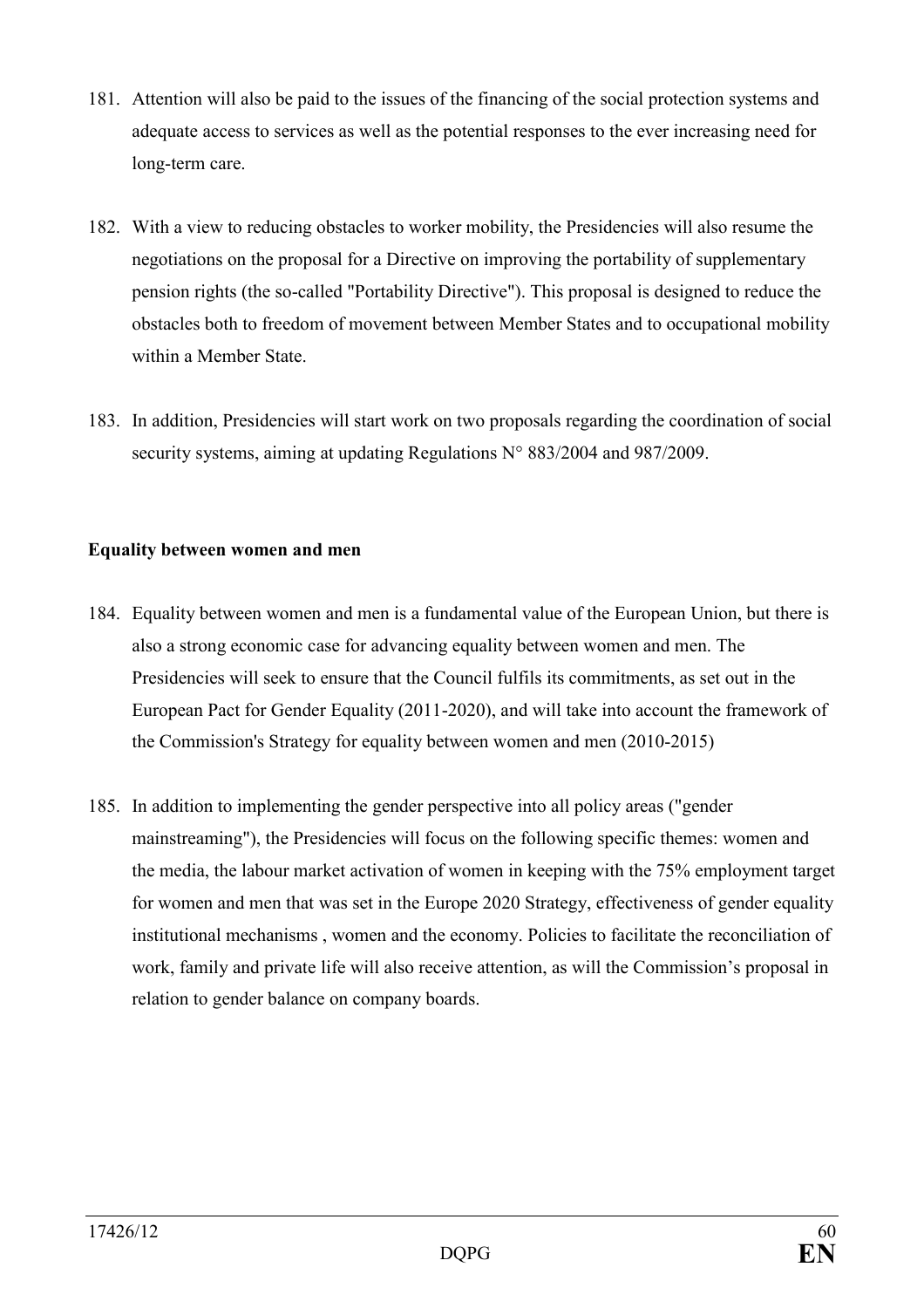### **Discrimination**

186. The Presidencies will continue to work on the proposal for a Council Directive on implementing the principle of equal treatment between persons irrespective of religion or belief, disability, age or sexual orientation. The promotion of the social and economic inclusion of persons with disabilities and marginalised groups, including Roma, will continue in accordance with the Council's commitments and competences.

### **European Year for Reconciling Work and Family Life**

187. Designating 2014 as the European Year for Reconciling Work and Family Life would help improving the social situation of families by triggering a reflection on the necessary responses to the far-reaching societal challenges in this context. This would have a positive influence on the current demographic tendencies and most certainly contribute to strengthening social cohesion, leading to a socially more inclusive Europe. Whilst family issues are, first and foremost, an area of Member States' competence, family policies are firmly embedded in our shared values and traditions, and there is considerable scope for cooperation at EU level which can also provide added value to policy options and solutions at national level.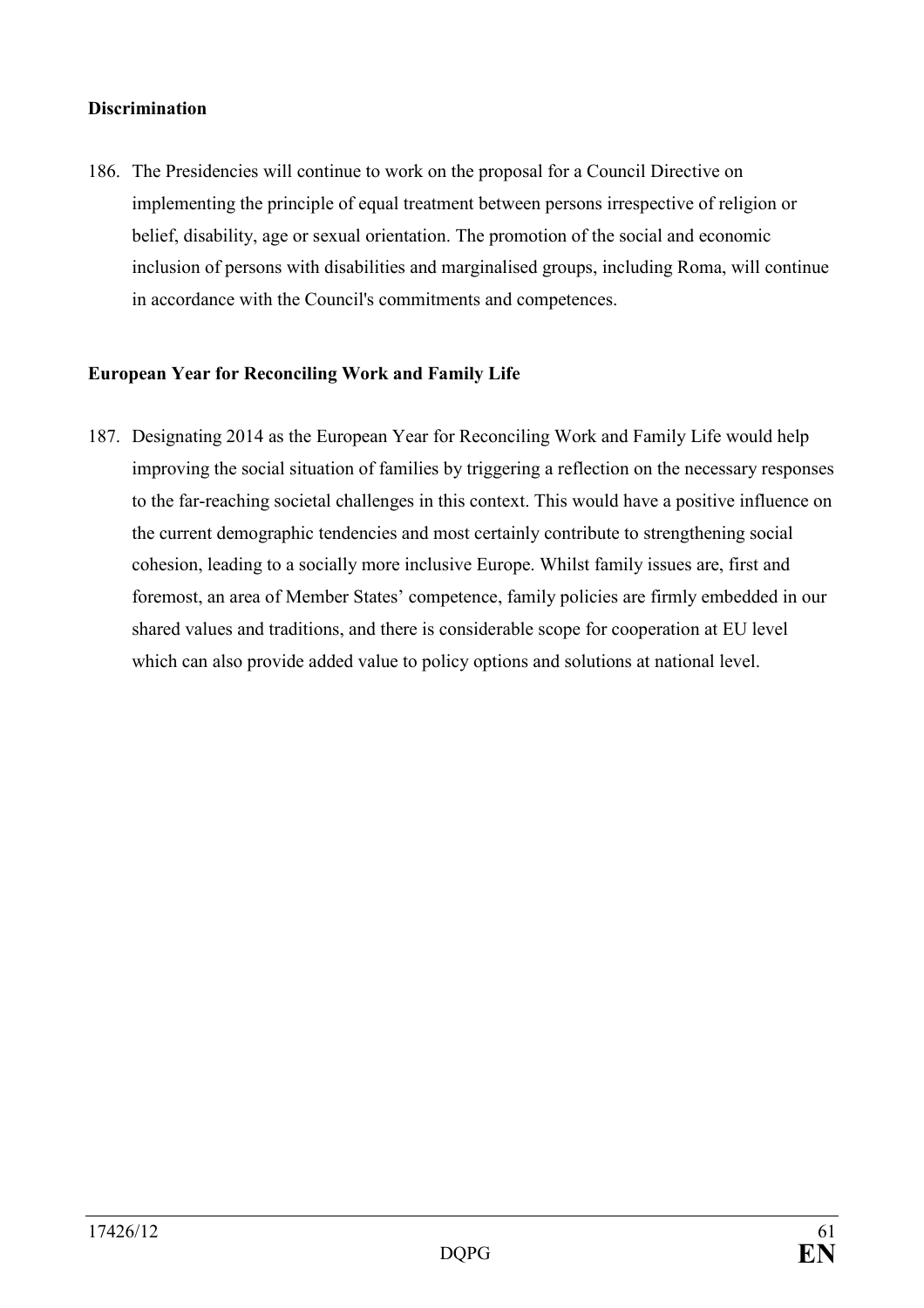#### **HEALTH AND CONSUMER AFFAIRS**

#### **Public Health**

- 188. The three Presidencies are conscious of the current economic situation and its impact on health and health systems. The three Presidencies will focus on measures towards enhancing public health in the EU as well as on innovation in the health sector. Continuity of implementation of the EU Health Strategy 2008-2013 main goals and tasks will also be taken into account. To promote healthy life style, the Trio will pay special attention to tobacco policies and nutrition. Reinforcement of the cooperation at EU level on serious cross-border health threats is necessary instrument and will be promoted through various initiatives.
- 189. In the field of public health, the three Presidencies will continue and conclude the work on proposals for a Decision on serious cross-border threats to health aiming at streamlining and strengthening European Union capacities and structures for effectively responding to serious cross-border health threats. In 2013, they should finalise the adoption of the regulation on the third multi-annual programme of EU action in the field of health, under the MFF 2014-2020.
- 190. The three Presidencies will take forward the work in the area of health determinants, whereby special attention will be paid to tobacco control policies. In this respect, work on the revision of Directive 2001/37/EC concerning the manufacture, presentation and sale of tobacco products ("Tobacco Products Directive") will be taken forward as a priority, once the Commission has submitted a proposal. Due attention will be paid to the e-health action plan on the basis of a communication and roadmap to be submitted by the Commission.
- 191. The three Presidencies will move forward the "reflection processes" on modern, responsive and sustainable health systems and chronic diseases launched under the auspices of the Working Party on Public Health at Senior level.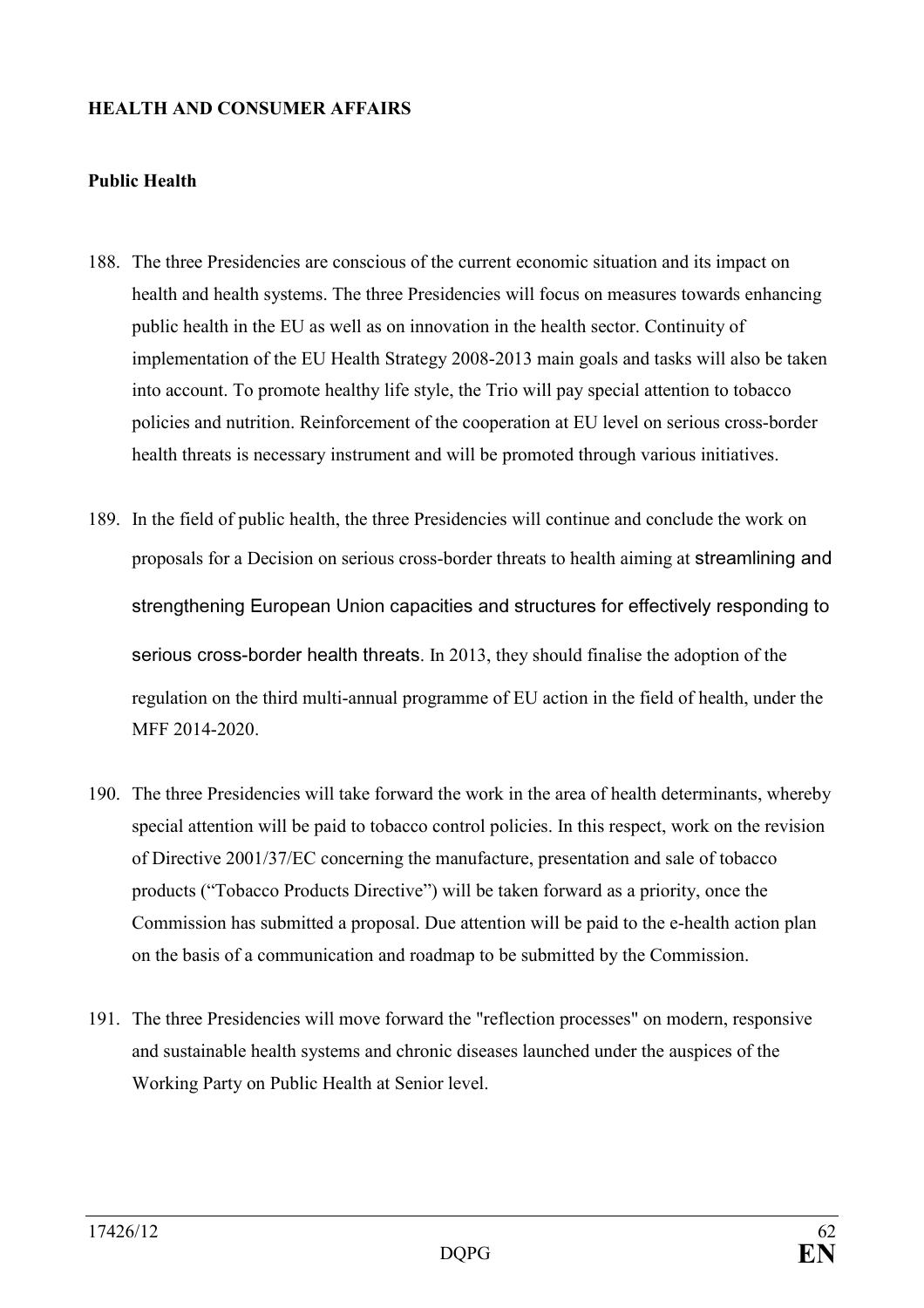- 192. The three Presidencies will also ensure the high level of involvement of the Union and its Member States in the WHO in order to enhance those health issues of global importance that are in the interest of the Union and its Member States.
- 193. Pharmaceuticals and medical devices
- 194. In this area the Presidencies will work towards achieving a substantial progress on different proposals. The Council will actively engage with the proposal for a revision of the fees payable to the European Medicines Agency2 that is expected to be presented during the first half of the 18-month period. The Presidencies will also take forward the ongoing work on the proposal for a Directive**<sup>3</sup>**relating to the transparency of measures regulating the prices of medicinal products for human use and their inclusion in the scope of public health insurance systems. During the second half of 2012, a proposal for a Regulation<sup>4</sup> on clinical trials on medicinal products for human use and two proposals<sup>5</sup> for a Regulation on medical devices and a Regulation on *in-vitro* medical devices have been presented. The Presidencies will prioritise work on these files.

 $\overline{a}$ 2 Council Regulation (EC) No 297/95 of 10 February 1995 on fees payable to the European Agency for the Evaluation of Medicinal Products.

<sup>3</sup> This proposed Directive will replace Council Directive 89/105/EEC of 21 December 1988 relating to the transparency of measures regulating the prices of medicinal products for human use and their inclusion in the scope of national health insurance systems.

<sup>4</sup> This proposed Regulation will replace Directive 2001/20/EC of the European Parliament and of the Council of 4 April 2001 on the approximation of the laws, regulations and administrative provisions of the Member States relating to the implementation of good clinical practice in the conduct of clinical trials on medicinal products for human use.

<sup>5</sup> These proposed Regulations will replace Council Directive 90/385/EEC of 20 June 1990 on the approximation of the laws of the Member States relating to active implantable medical devices, Council Directive 93/42/EEC of 14 June 1993 concerning medical devices and Directive 98/79/EEC of the European Parliament and of the Council of 27 October 1998 on in vitro diagnostic medical devices.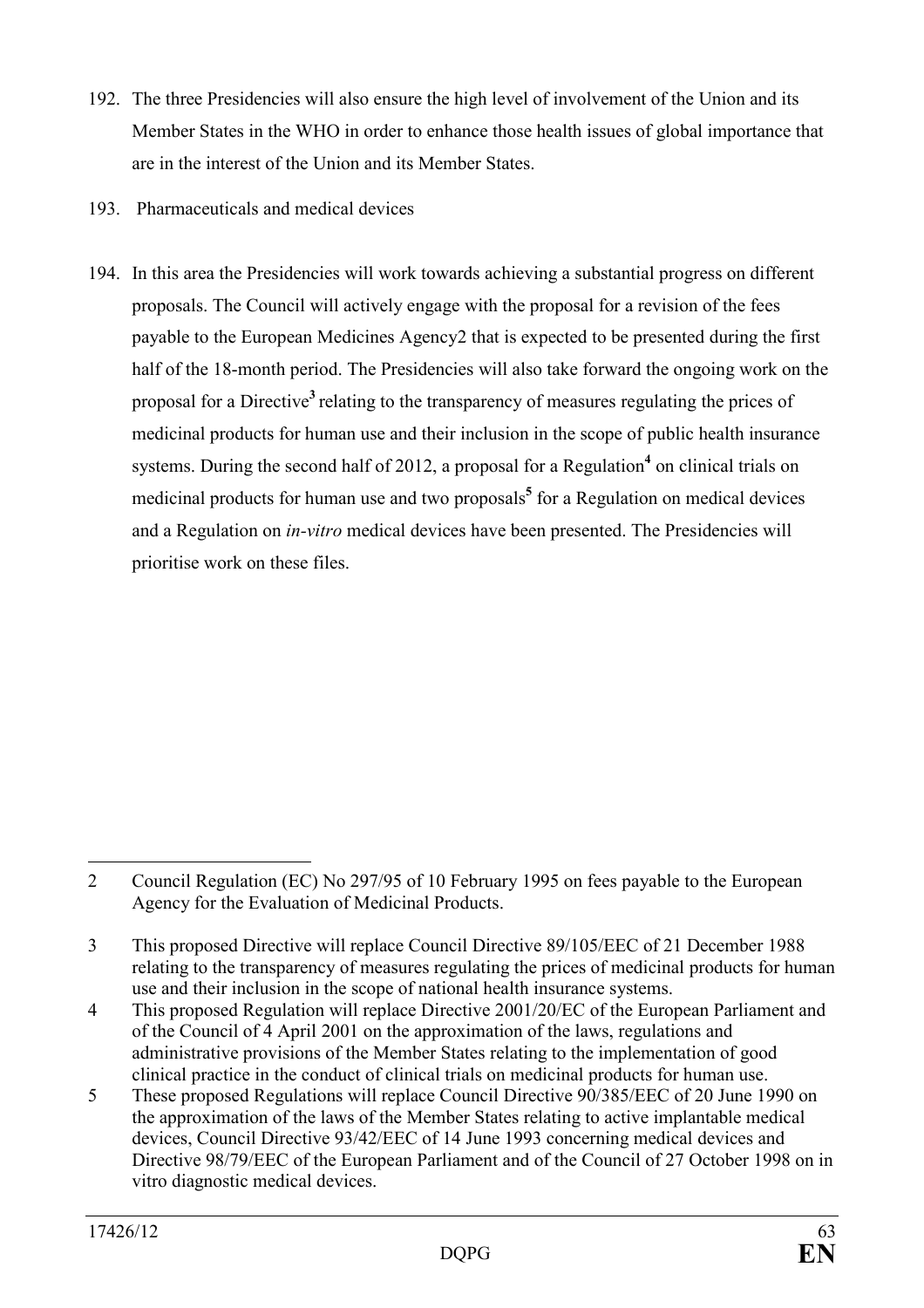## **Foodstuffs**

- 195. The three Presidencies will endeavour to ensure a high level of food safety, taking into account the work conducted by the FAO/WHO Codex Alimentarius and the essential role of the European Food Safety Authority (EFSA) to carry the risk assessments in the context of authorization procedures.
- 196. They will ensure the adoption of the proposed Regulation on food intended for infants and young children and on food for special medical purposes, aimed at replacing the current legal regime on dietetic foods.
- 197. The three Presidencies will start work on a proposal revising the Regulation on Novel Foods that will be submitted by the Commission, together with a proposal on cloning.

# $COMPETITIVENESS (INTERNAL MARKET, INDUSTRY, RESEARCH AND SPACE)$

### **Competitiveness**

- 198. As the economic crisis hits the EU more severely and unemployment rates show a disturbing upwards trend, enhancement of Europe's growth and competitiveness policies is a top priority for the Presidencies. New impetus must be given in order to strengthen European competitiveness and bring the European economies back on track.
- 199. The Competitiveness Council plays a key role in the EU legislation process and policy making for the growth agenda: it is responsible for essential growth enhancing initiatives and measures in the framework of the Single Market policy, Europe 2020 strategy, the European semester, and in particular the "Compact for Growth and Jobs" decided by the European Council at its meeting end of June 2012.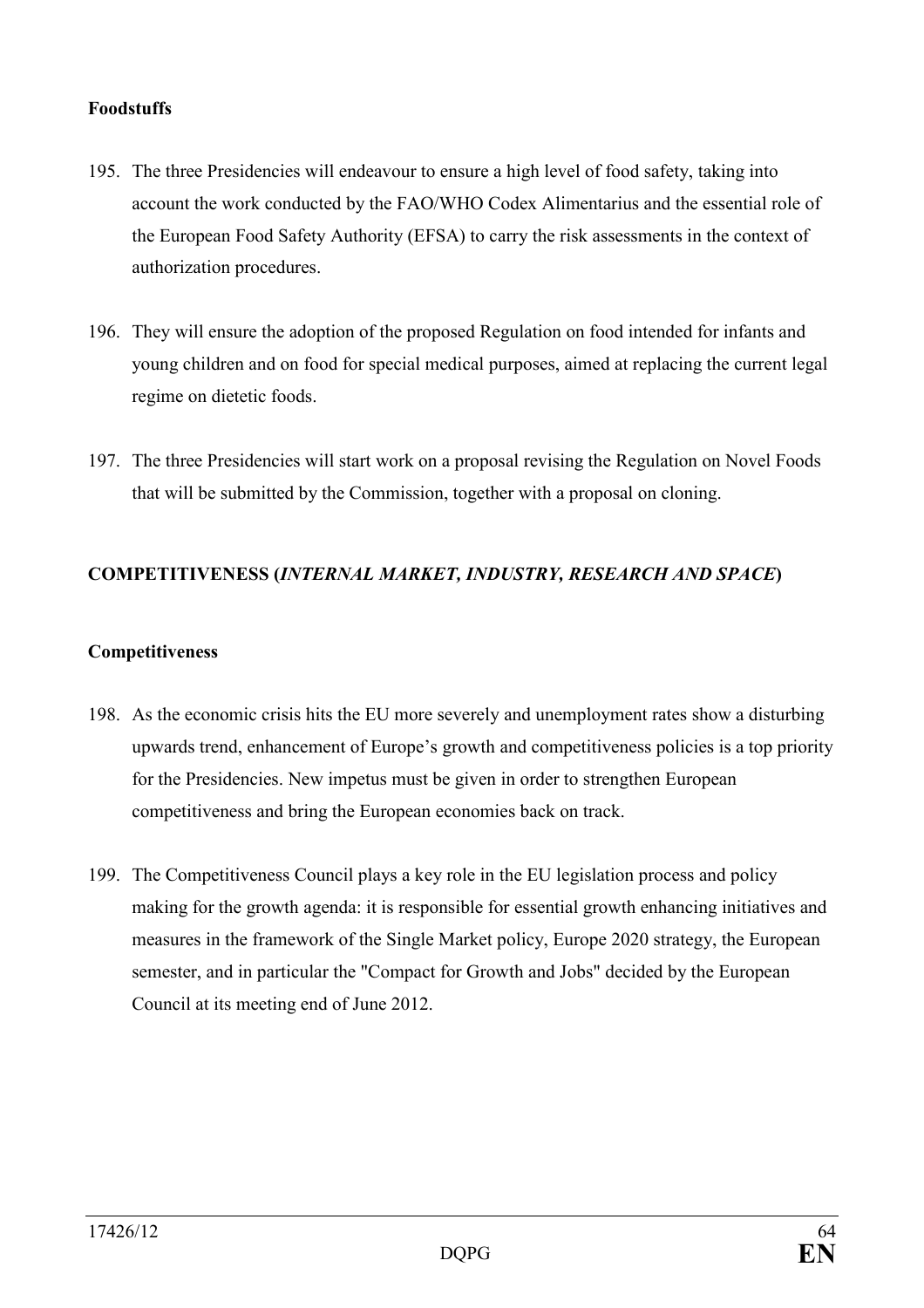- 200. The Presidencies will spare no efforts to ensure that the Competitiveness Council contributes in an effective manner to achieving the targets of these initiatives by delivering concrete and timely results on the European growth agenda. Particular attention will be paid to the implementation of the Single Market Acts I and II, the achievement of a well-functioning Single Energy Market by 2014 and Digital Single Market by 2015, improvement of governance of the Single Market as well as the adoption of Horizon 2020 and COSME in 2013 and the finalisation of the European Research Area by 2014.
- 201. A process has been put in place in spring 2012 for the regular monitoring, at European Council level, of progress achieved by the Council on growth enhancing measures. The European Semester exercise and in particular the regular European Council spring summit on growth and employment will give the Competitiveness Council the possibility to report back to the European Council in this respect.
- 202. The Presidencies, in cooperation with the Commission, intend to examine a possibility to make an assessment of the national practices reforming state owned companies and evaluate their impacts on the competitiveness and the Single Market.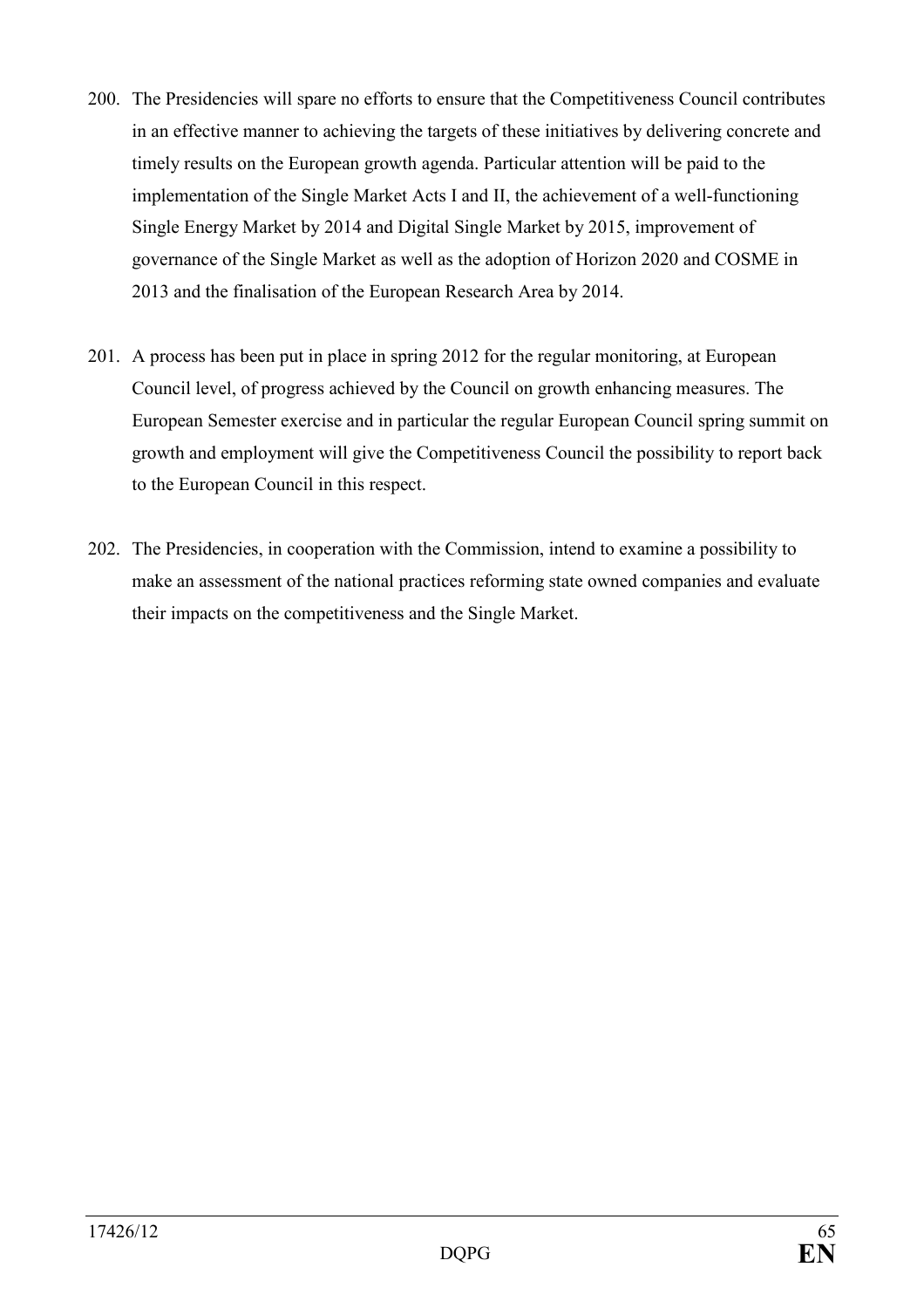### **Single Market**

- 203. The Single Market is one of the greatest achievements of the EU and remains the cornerstone of European integration. It however needs to be continuously adapted and developed in order to obtain further gains in the future, especially with regards to realising the potential of the Digital Single Market. The Single Market remains fragmented in various areas, to the detriment of businesses, in particular SMEs and consumers. Deepening the Single Market by removing remaining barriers will be a key priority for the Presidencies in promoting growth and jobs, in particular in digital and network industries. It also needs to respond to new challenges in the context of globalisation. Particular efforts will be made by the Presidencies to advance and finalise work on the basis of the Single Market Act I and II, presented by the Commission in April 2011 and October 2012 respectively, with a view to building a highly competitive social market economy, through smart, sustainable and inclusive growth. The Presidencies will emphasise the importance of an improved and more uniform implementation, application and enforcement of the Single Market regulation. They will discuss the Annual Single Market Integration Report to assess the progress made in the integration of the EU markets by means of both harmonisation and mutual recognition.
- 204. The development of the services sector is crucial to the EU economy since services represent about 70% of EU's GDP. In 2012 the Commission completed a comprehensive review exercise on the application of the Services Directive. The Presidencies are determined to promote the full implementation of the Services Directive, and explore further pathways of enhancing the functioning of the EU services markets.
- 205. A major priority will be to reach agreement on the still outstanding parts of the public procurement package (public procurement directive, sectoral directive and concessions directive) as well as the Directive on the recognition of professional qualifications, as called for by the European Council.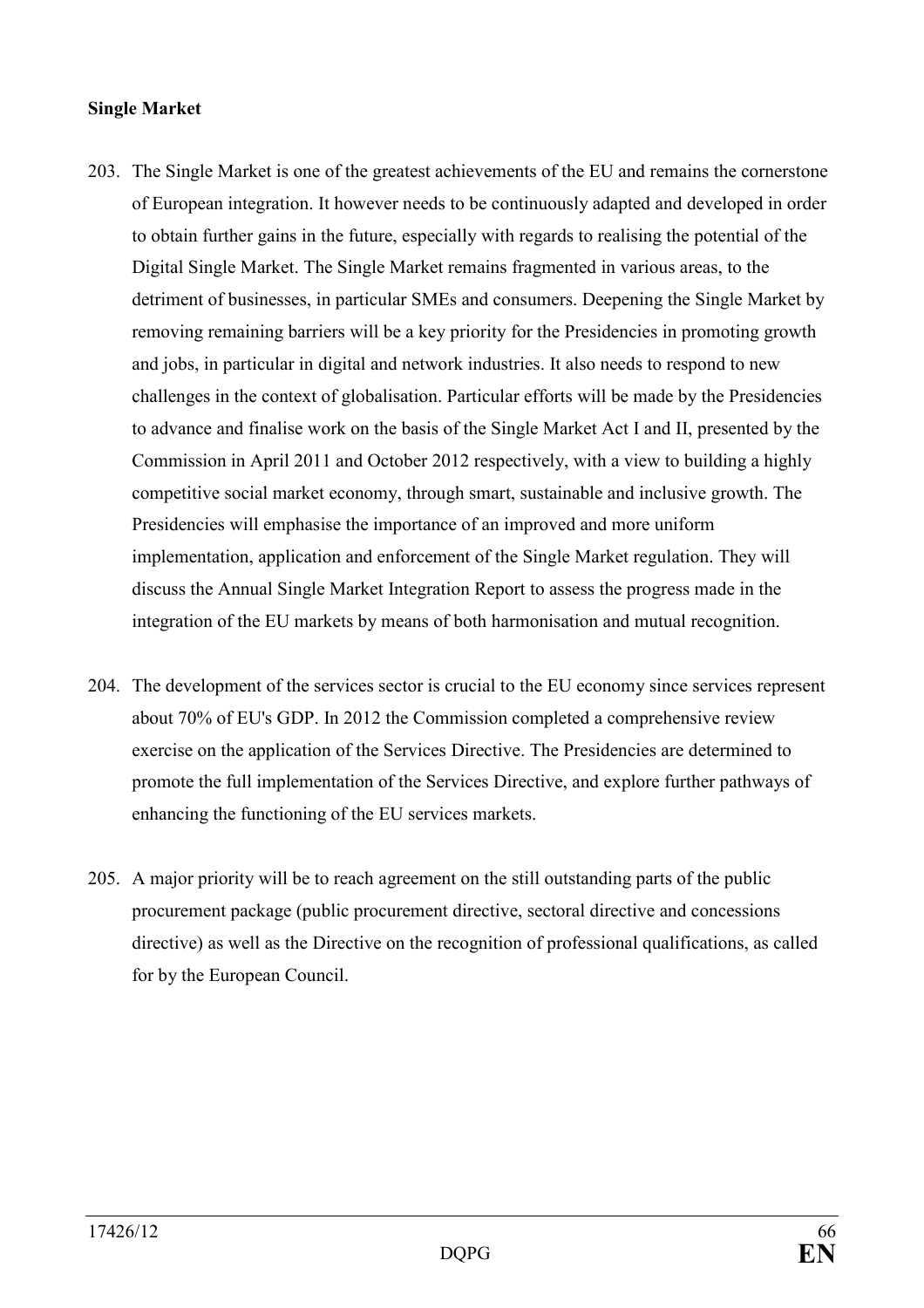## **Consumer Affairs**

206. The three Presidencies will be dedicated to promoting a high level of protection of consumers, also with a view to enhancing public confidence in the single market and reinforcing the internal market. Work will be launched on forthcoming proposals which aim at reviewing existing legislation, namely the Directive on package travel and the Directive on general product safety. The forthcoming Regulation on market surveillance will also be given priority. The work on these proposals will continue throughout the whole period.

### **Better regulation**

- 207. Better Regulation ("Smart Regulation") will be considered as an ongoing priority for the three Presidencies in seeking a better quality evidence-based legislation, effective and least burdensome policy making. Based on the experience gained when implementing a 25% reduction target of administrative burdens arising from EU legislation, it is intended to analyse - together with the Commission - the possibility of further steps aiming at more systematic application of a broader range of the smart regulation instruments. The overall regulatory burden, in particular for SMEs, should be reduced at both European and national levels.
- 208. The Presidencies are looking forward to possible new Commission initiatives on better regulation and the reduction of the overall regulatory burden at EU level with specific emphasis on SMEs and micro-enterprises.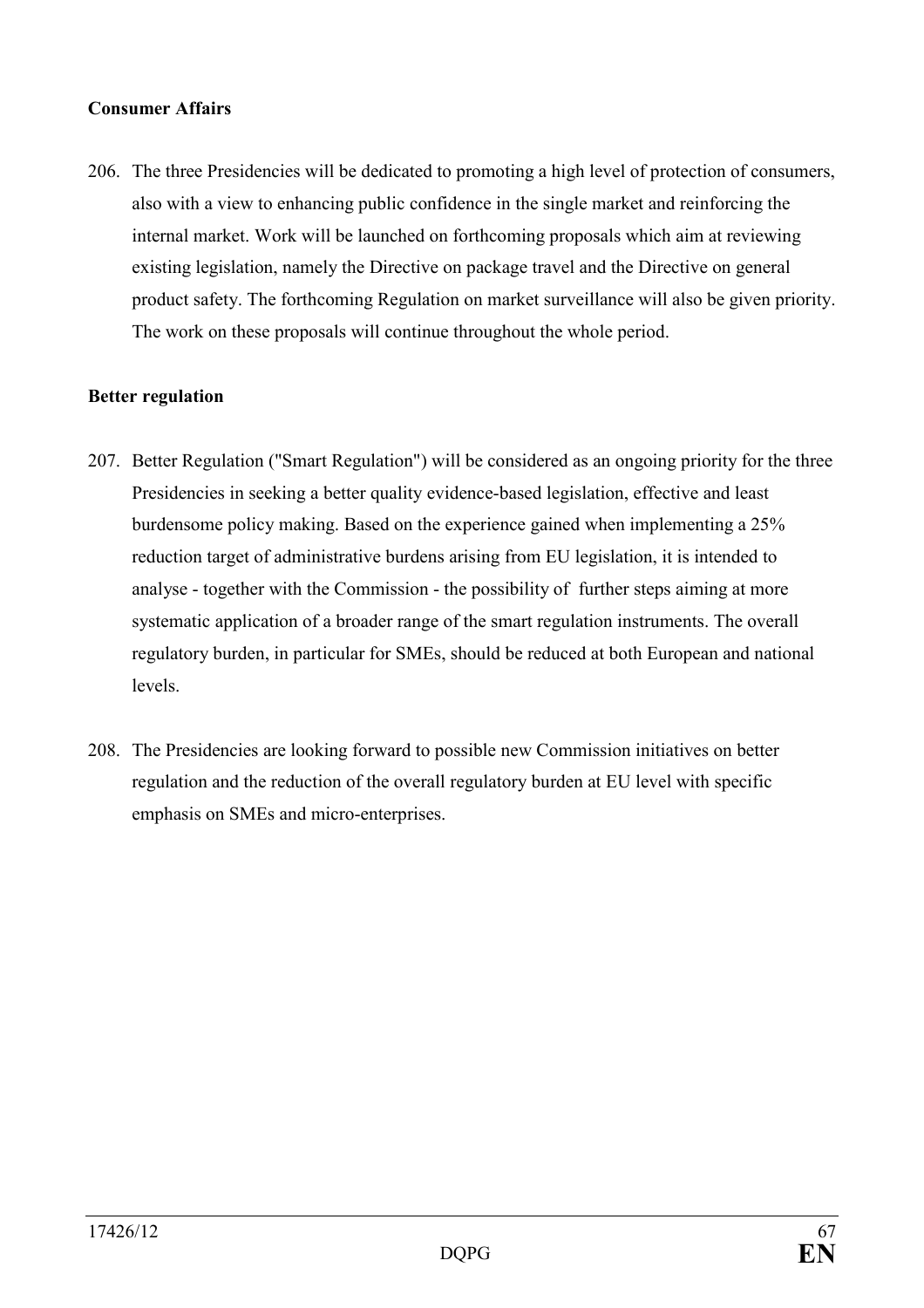## **Industrial policy**

- 209. In view of competitiveness and growth, Europe must continue producing goods and exporting them, instead of depending on outside innovation and imports. The up-dated **integrated European Industrial policy** aims at responding to the needs of the changing economic situation, while maintaining the principles established in this flagship, i.e. stimulating innovation, competition and investment in know how while becoming more resource efficient, guaranteeing a level playing field in the Single Market and expanding business opportunities in global markets, and reducing frictions as well as transaction costs in the European economy. However, in the global picture, the individual sectors and their specificities are equally important. Constant attention will be given by the Presidencies to the progress of the implementation of the flagship and the action plans for specific sectors, such as construction, security, automotive and shipbuilding industries, with the aim to implement policy measures which bring the most added value.
- 210. **Key enabling technologies** (KETs) are technologies that enable process, goods and service innovation throughout the economy. These technologies are multidisciplinary, cutting across many technology areas with a trend towards convergence and integration. KETs enable technology leaders in a wide variety of fields to capitalise on their research efforts and turn these into sustainable growth and job creation. The three Presidencies will give continuous attention to the implementation of the European strategy for Key Enabling Technologies.
- 211. **Clusters** play an important role for innovation, gathering researchers, creative people, enterprises and technology to create new products and services for the world market as well as improving regional attractiveness; the efforts need to be continued to remove barriers to transnational cluster cooperation, and to encourage the emergence and consolidation of world-class competitive clusters across Europe. Fostering industrial competitiveness and innovation in the EU through competitive clusters and networks and monitoring the relevant policy measures will be looked at.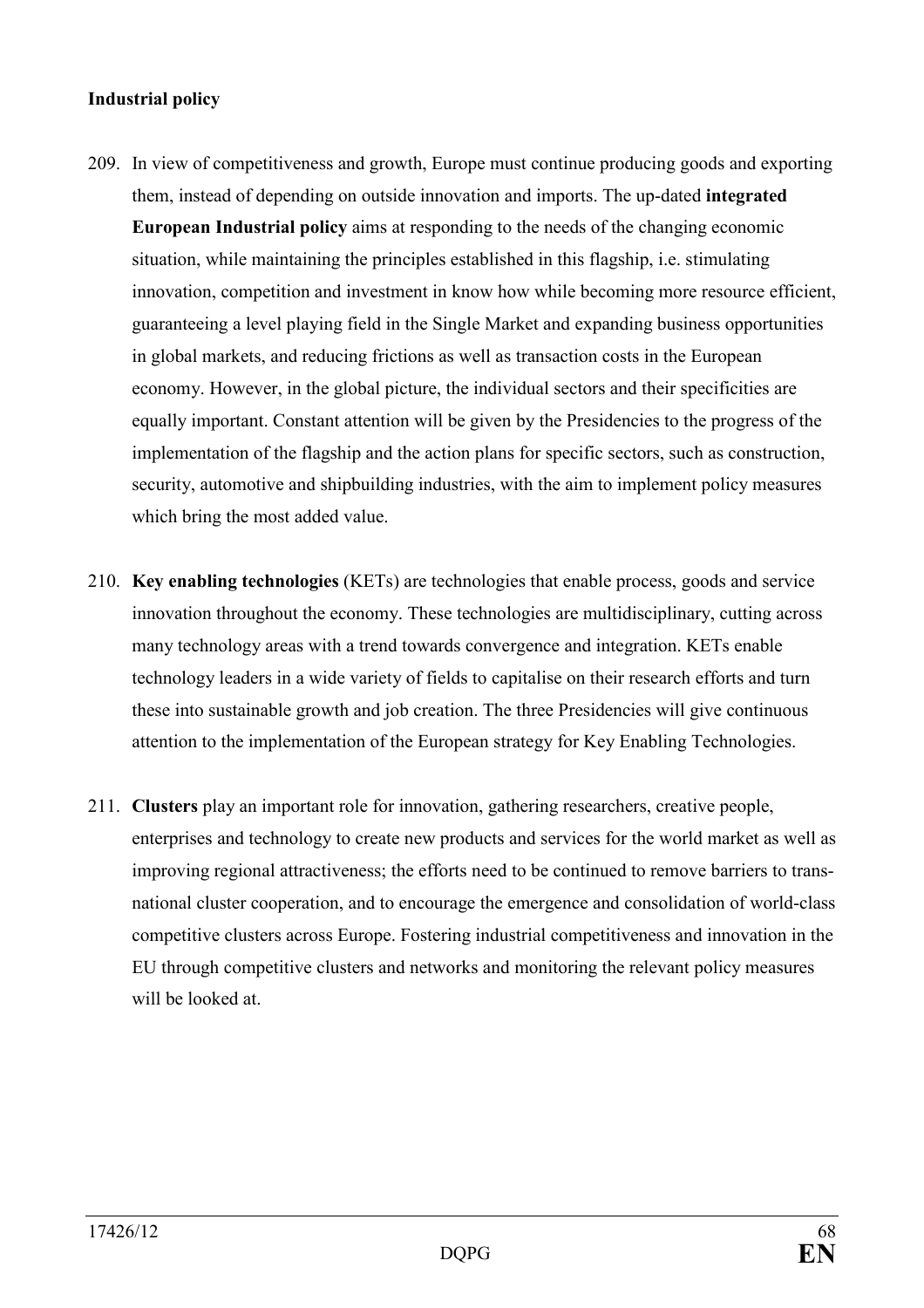212. Moreover, the Commission has called for ideas for potential new policy measures and focus areas for future targeted **demand-side innovation actions** at EU level, to enable faster uptake of innovations and to create a better environment for creating innovations - including in the area of eco-innovation - in order to maintain the value and business investments in Europe. The Presidencies will follow up on these initiatives in this area.

#### **Small and medium sized enterprises**

- 213. SMEs, which in the EU represent 99% of businesses, are a key driver for economic growth, innovation, employment and social integration. The adoption of the Regulation establishing a **Programme to enhance the competitiveness of enterprises and small and medium-sized enterprises** (COSME) is a priority. COSME is in line with the Europe 2020 Strategy for smart, sustainable and inclusive growth and aims at strengthening the competitiveness of SMEs. COSME will contribute to addressing the market failures facing SMEs including access to finance through the use of dedicated financial instruments.
- 214. **The Small Business Act** (SBA), launched in 2008, has made a significant contribution to improving the business environment for SMEs. In future, efforts will be focused mainly on cutting bureaucracy, facilitating access to finance, supporting businesses' access to new markets and stimulating entrepreneurship. The Presidencies will ensure the necessary monitoring and follow-up to the initiative , taking also into consideration its regional aspect. The Presidencies will also ensure the necessary follow-up to the Entrepreneurship Action Plan to be launched by the Commission at the beginning of 2013.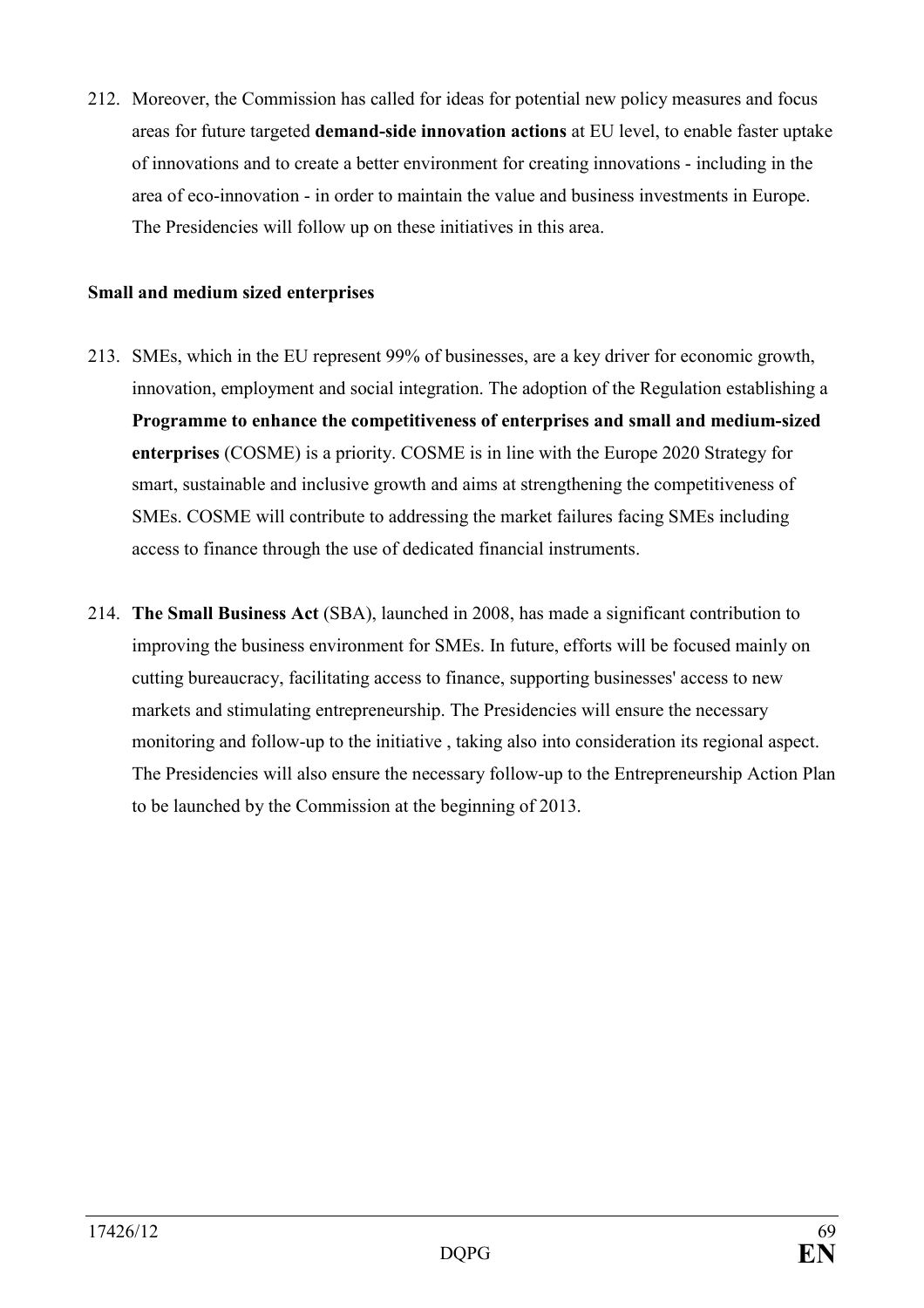#### **Research and innovation**

- 215. Horizon 2020 is a key EU funding programme, supporting European growth and innovation efforts in the context of the Europe 2020 strategy, the Innovation Union flagship and the ERA Framework. The harmonisation efforts in the Rules for Participation respond to the call from participants to address the complexity of administrative procedures and the lack of consistency of rules between instruments. The simplification has been strongly called for also by the Council, in particular the high level ministerial group on simplification. Concluding on the Horizon 2020 package, in cooperation with the European Parliament, is a top priority for the Presidencies to allow for the new programme to start from the beginning of 2014. In this context, the Presidencies will also endeavour to find appropriate solutions for the Euratom programme as well as Europe's contribution to the international **ITER** fusion project.
- 216. The three Presidencies will also give specific attention to adopting the proposals relating to the **European Institute of Innovation and Technology** (EIT). EIT contributes to the general objective of Horizon 2020 and the sustainable European economic growth and competitiveness by reinforcing the innovation capacity of the EU and its Member States. The first evaluation of the EIT shows strong support to its key concept of integrating the knowledge triangle bringing together excellent research, education and innovation into Knowledge and Innovation Communities (KICs).
- 217. The European Council has called for the **European Research Area** (ERA) to be completed by 2014 to create a genuine single market for knowledge, research and innovation. In particular, efforts should be made to improve the mobility and career prospects of researchers, the mobility of graduate students and the attractiveness of Europe for foreign researchers. The Commission communication "A Reinforced European Research Area Partnership for Excellence and Growth" was adopted in July 2012 with proposed reforms and actions to achieve more effective national research systems, optimal transnational cooperation and competition, an open labour market for researchers, gender equality and gender mainstreaming and optimal transfer of scientific knowledge. The three Presidencies will give constant attention to the follow-up and implementation of this initiative.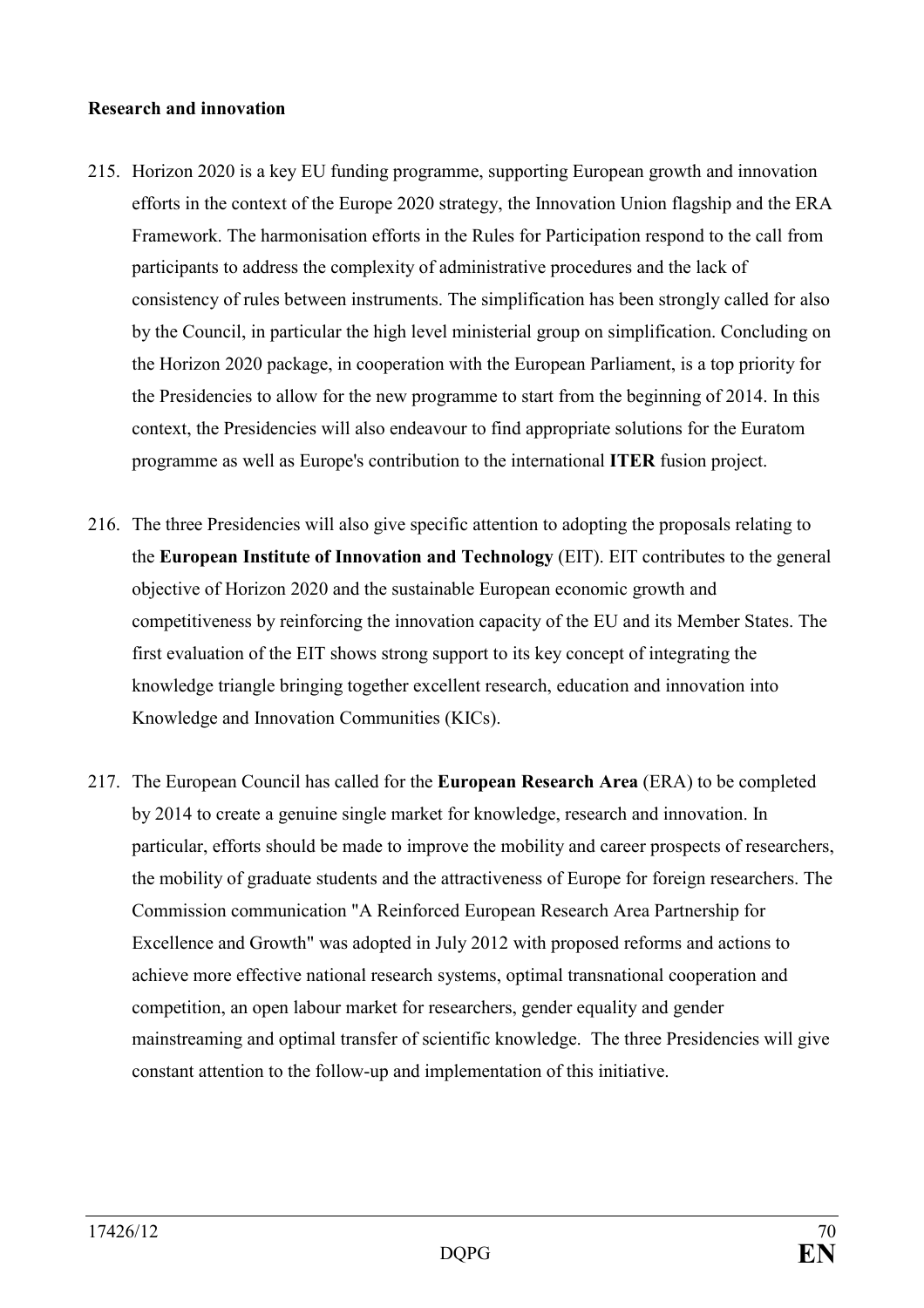- 218. In this context, the Presidencies will also ensure the necessary follow-up to the Commission's communication "**Enhancing and focusing EU international cooperation in research and innovation: A strategic approach**. There is a need to engage more strategically in science, technology and innovation cooperation with third countries, as a means to achieve the Europe 2020 objectives and, in particular, strengthen the Union's excellence and attractiveness in research and innovation, foster its economic and industrial competitiveness and jointly tackle common societal challenges with the rest of the world. The Presidencies will do its best to ensure that the international dimension of science, technology and innovation remains an important element of the development of the European Research Area, for international cooperation to be streamlined into all relevant ERA measures and instruments as well as across Horizon 2020.
- 219. The Council has underlined the need for the **European Innovation Partnerships** (EIPs) to have a clear focus, the importance of Member States involvement and the need for effective streamlining of existing instruments. Regular monitoring by the Council will be necessary in order to reach long term objectives as well as concrete goals to be fixed year by year. The Presidencies will keep this issue on the agenda as necessary, to ensure proper monitoring as well as the necessary political decisions on future Innovation Partnerships before they are launched.
- 220. An evidence-based approach to policy-making is of vital importance for the analysis of progress in the R&D field at Union level as well as for priority-setting and the consideration of different policy options. The review of the Innovation Union flagship as well as the proposal on a **single integrated indicator** ("Innovation Headline Indicator") to allow a better monitoring of progress in innovation, called for by the European Council, will play an important role in this regard. The Innovation Headline Indicator is meant to inform on the capacity of an economy to create and maintain high quality jobs in economic sectors that are promising for the future in terms of innovation, growth and employment. The Presidencies acknowledge the Commission's efforts to promote and contribute to the development of an evidence-based monitoring system at European level on progress towards the European Research Area and a knowledge-based economy and will give special attention to the monitoring of the progress made in this respect.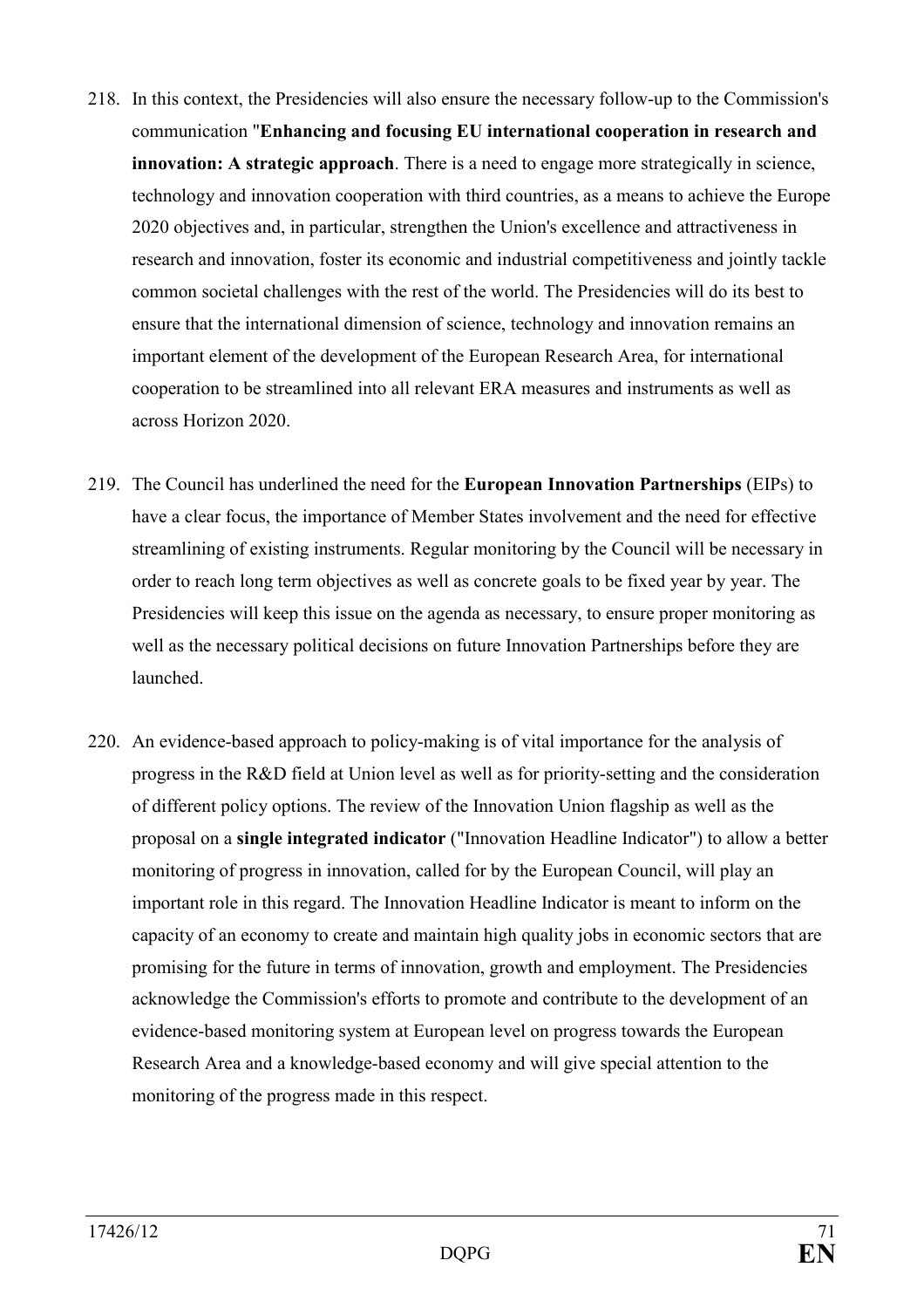## **Intellectual property**

- 221. Building upon the results achieved in 2012, the three Presidencies are committed to improving the **patent system** particularly for SMEs, by implementing the agreement and regulation on unitary patent protection which will be cost-efficient and offer legal certainty. The first new unitary patents should be available in 2014. This is a major priority under the Europe 2020 strategy for employment and growth.
- 222. Another priority will be to create the necessary conditions for the development of new business models giving legitimate access to IP-protected works across the EU, following up on the adoption of common rules on the protection of orphan works. Work will now concentrate on **collective rights (copyright) management,** with a double focus: general rules for the functioning of all collecting societies, and specific rules aimed at licensing of online music in order to foster the digital single market and provide more cross-border services to consumers across the EU.
- 223. The three Presidencies will aim to upgrade, streamline and modernise both the Community Trade Mark Regulation and the Directive approximating national trade mark laws, and to establish enhanced cooperation between the Office for Harmonization of the Internal Market (OHIM) and national trade mark offices, with the purpose of making the trade mark system in Europe more effective, efficient and consistent.
- 224. The three Presidencies will work towards strengthening IPR protection within the EU by updating and reinforcing the relevant regulatory framework and streamlining enforcement practices.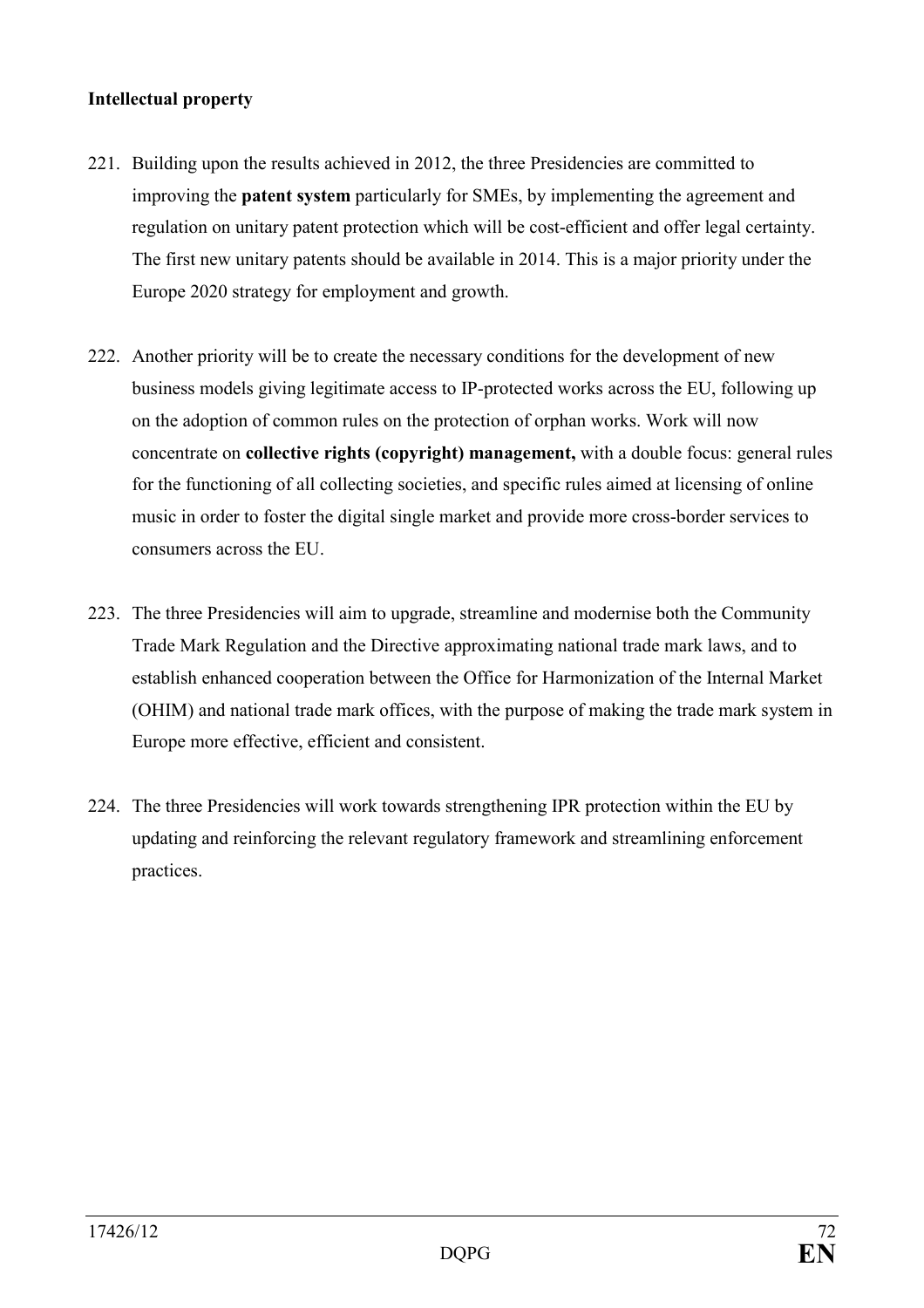## **Customs Union**

- 225. The three Presidencies will continue work on the adoption of the Regulation on the Union Customs Code, in order to simplify and modernise customs law and procedures and to support economic competitiveness and growth in the Union.
- 226. The three Presidencies will aim to finalise the adoption of the Customs 2020 Regulation in order to ensure financing for customs cooperation between the European Commission, Member States, candidate countries, potential candidate countries and third countries. The three Presidencies will continue work on the adoption of the Regulation amending the rules for the monitoring of trade between the community and third countries in drug precursors **and of the Regulation of the European Parliament and of the Council amending Regulation (EC) No 273/2004 on drug precursors**. Work will also continue on the proposals for amendments to regulations governing mutual assistance between the customs authorities of Member States.
- 227. At multilateral level, the three Presidencies will deal with initiatives conducted by the World Customs Organization After the finalisation of the Protocol on the illicit trade of tobacco products at the end of 2012, at bilateral level, important agreements with major trading partners in view of balancing security concerns and trade facilitation measures should be negotiated and concluded.
- 228. Following the entry into force of amending regulations on customs enforcement of intellectual property rights and the implementation of the new EU Customs Action Plan for the years 2013-2016 will commence. In the context of continued work on the Eastern Partnership initiatives a strategy for cooperation with Ukraine, Moldova, Georgia, Armenia, Azerbaijan and Belarus in the field of customs is likely to be discussed by the Council during the 18 months period.
- 229. Furthermore the three Presidencies will work on the Directive on customs penalties with a view to its timely adoption.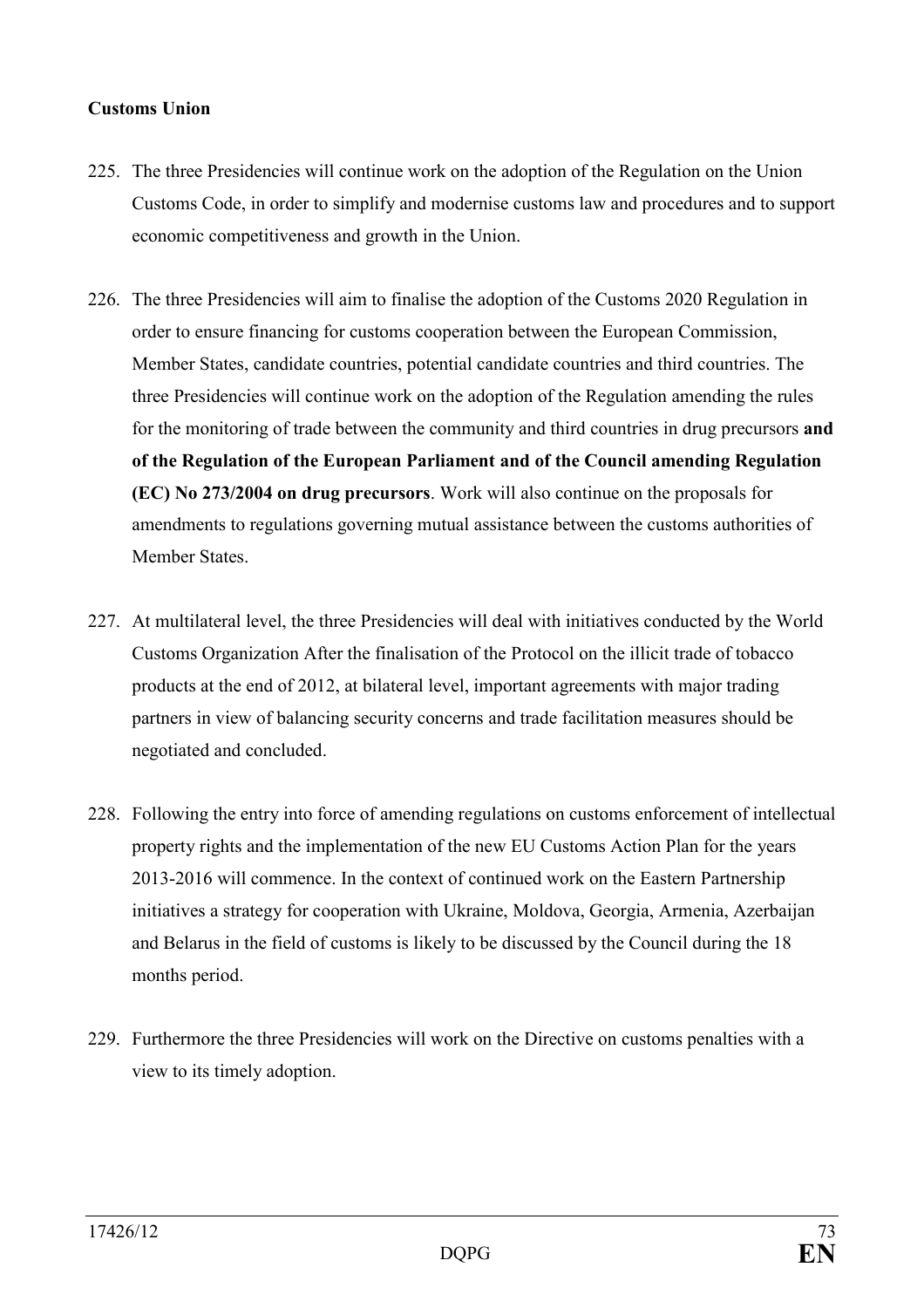### **Company law**

- 230. The three Presidencies will aim at the adoption of the audit package (the revision of the 8th Company Law Directive on statutory audit and the Regulation on specific requirements regarding statutory audit of public-interest entities) which seeks to restore confidence in audits carried out in the EU. They will also seek to finalise the negotiations on the reform of the 4th and 7th Company Law (Accounting) Directives.
- 231. The three Presidencies will also make efforts to progress the negotiations on the Statute for the European Foundation (FE). In addition, the three Presidencies intend to work on the forthcoming initiatives that will be submitted by the Commission within the process of "Rethinking European Company Law" aimed at further simplification and modernisation of existing Company Law and enhancement of Corporate Governance.

### **Competition**

232. The Commission has announced a wide package on State Aid Modernisation which aims at streamlining rules, accelerating decision-making and focusing enforcement on cases with the biggest impact on the internal market with a view to fostering growth in a dynamic and competitive internal market. The three Presidencies will aim at the adoption of the proposals expected within the framework of this package, namely the revision of the Procedural and Enabling Regulations (Council Regulations 659/1999 and 994/1998). Attention will also be given to the sectoral initiatives in this context, such as the revision of the Community Framework for State Aid for research, development and innovation.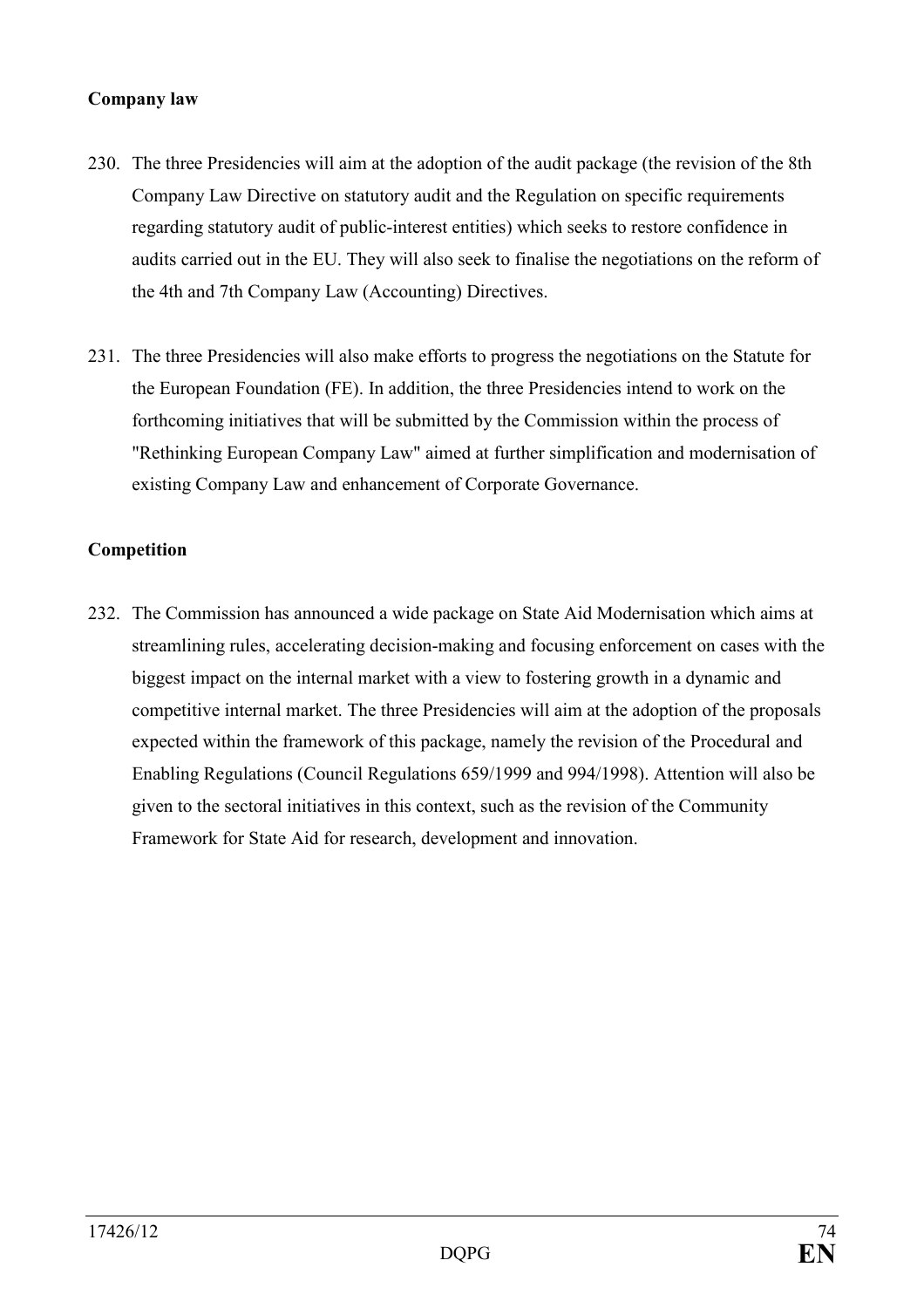233. The three Presidencies will also focus their efforts on the expected proposal on damages actions which aims at achieving compensation for consumers and businesses who are victims of violations of EU antitrust rules. Also, the three Presidencies will do their utmost to conclude the expected cooperation agreement with Canada by the end of their term.

## **Technical harmonisation**

234. In the area of technical harmonisation, the Council will continue to work towards the adoption of nine proposals - such as on the directives on pyrotechnic articles, lifts or measuring instruments - whereby these directives are adapted to the New Legislative Framework. Work will be carried forward on the proposal on recreational craft and on the forthcoming proposal on radio and telecommunications technical equipment. The three Presidencies will also pay particular attention to the proposals on harmonisation of motor vehicles, notably the proposals on sound level, eCall and transfer of registration, as well as on the forthcoming review of the framework directive on type approval.

# **Space**

235. A coherent **industrial policy for the space sector** needs to be defined in order to reconcile the Union's political ambitions with the economic specificities of the space sector. The space industry is of strategic importance in consideration of its dependence on public funding and its increasing global competition on the commercial market. It is essential to set out actions to improve the framework conditions for Europe's space industry and to define clear policy objectives for the space activities, with a view to strengthening the industry's competitiveness and contribute to a balanced involvement of capacities in Europe. The Presidencies will support the definition and implementation of an industrial policy for the space sector, as an integral part of the EU's space policy.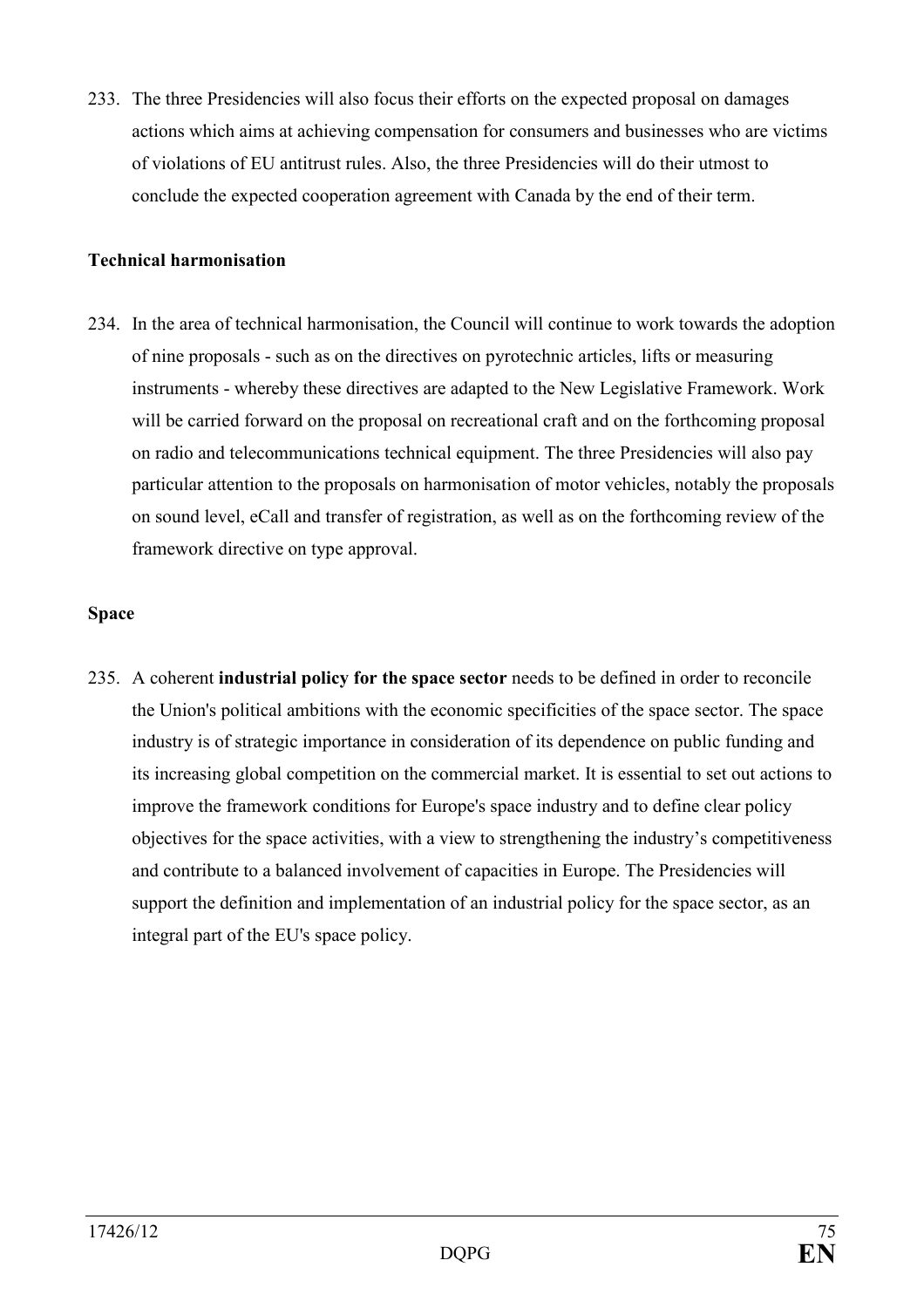- 236. The **Global Monitoring for Environment and Security** (GMES) is a European Union flagship project crucial for Europe's independence and autonomy. GMES offers a huge economic potential, creating jobs, sustainable and inclusive growth and business opportunities in various industries as well as in the service sector. It is essential for Europe to develop a sustained and reliable Earth observation system of its own in order to contribute to improving its response to ever growing challenges of global safety and climate change. The three Presidencies will do their utmost to find good solutions, in cooperation with the European Parliament, to ensure that the programme can become fully operational by 2014.
- 237. The **Space Situational Awareness (SSA)** is an activity essential for the protection of spacebased systems and infrastructures against the risks which increasingly threaten Space infrastructures such as man-made hazards (collisions with other spacecraft or space debris during launch and in-orbit operations) or furthermore uncontrolled re-entry of inactive satellites or space debris into the Earth's orbit, representing an increasing hazard to the security of European citizens that needs to be assessed and mitigated (notably through better prediction of when and where such an object is likely to crash into the ground). The EU itself has a strong interest in ensuring the emergence of an SSA capability at European level to ensure the protection of space and ground infrastructure it owns (such as Galileo or EGNOS) or relies upon. The three Presidencies will ensure, in cooperation with the European Parliament, that the proposal for a Regulation on the setting up and operations of Space Surveillance and Tracking (SST) services at European level is adopted in due time.

## **Tourism**

238. The Presidencies will continue the work done by the previous Presidencies promoting sustainable and competitive tourism and on actions related to better integrating tourism into various policies. Attention will also be given to the initiatives contributing to overcoming tourism seasonality. The implementation of the actions as set out in the Commission Communication entitled "Europe, the world's No 1 tourist destination – a new political framework for tourism in Europe" will be monitored.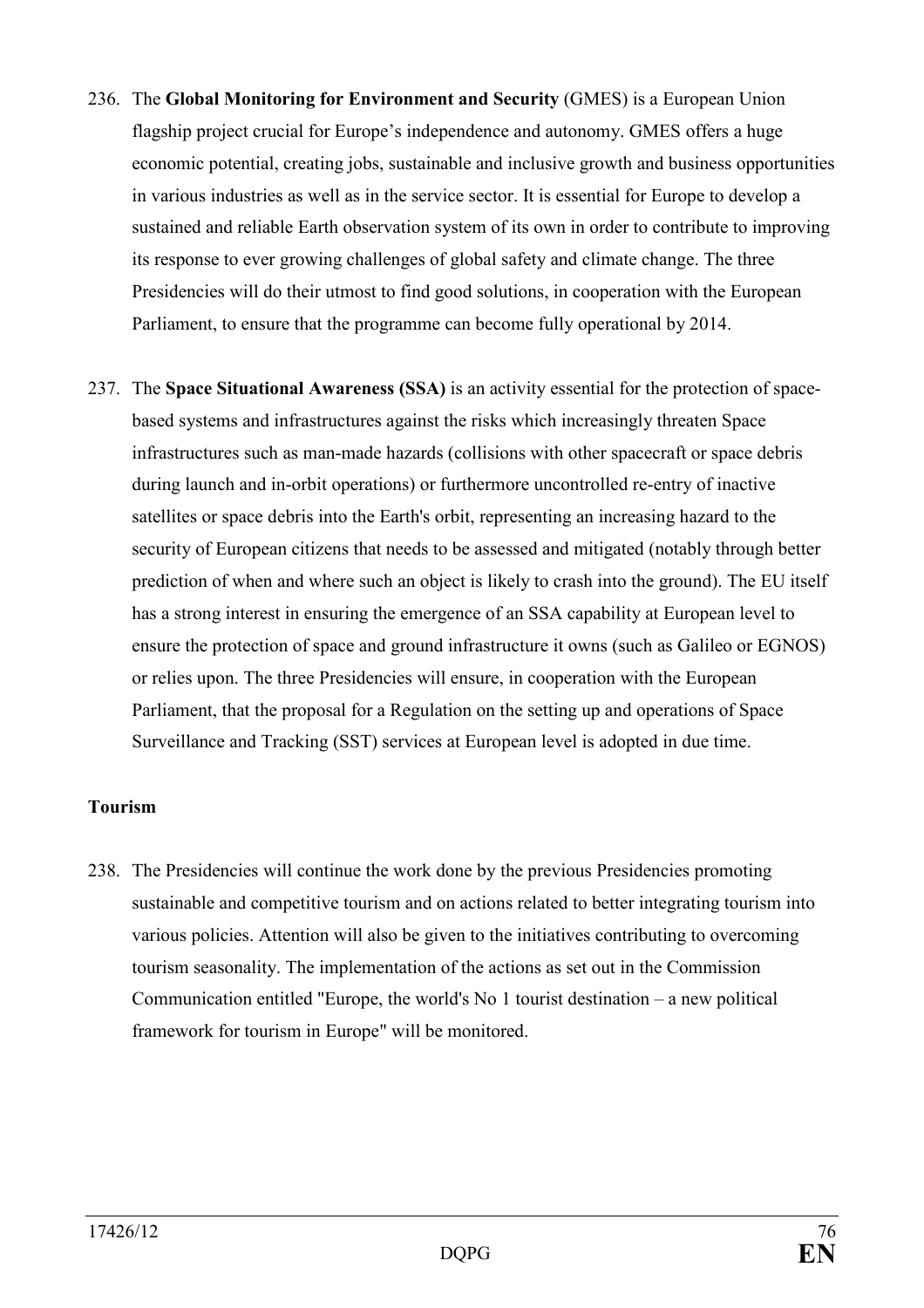239. In this regard, the Presidencies will give due consideration to any proposals from the Commission, including on a possible European Tourism Quality Label

# **TRANSPORT, TELECOMMUNICATION AND ENERGY**

# **CROSSCUTTIG ISSUES**

- 240. Coming closer to the mid-term in the implementation of the Europe 2020 strategy, the Presidencies will ensure that the TTE Council continues to contribute to meeting the targets of the strategy as well as the deadlines set by the European Council for the completion of the Internal Energy Market and the Digital Single Market. New initiatives that might be required in order to complete the strategy will be identified and launched in order to achieve a fully interconnected Europe across borders and networks. In so doing the Presidencies will strive to build on synergies between the three sectors, for instance as regards the deployment of infrastructure and the security of critical infrastructure.
- 241. Within the context of the so-called "output indicator" expected to be tabled by the Commission in the area of innovation and research before the end of 2012, a systematic monitoring of the growth and innovation creation capacity of all TTE sectors should be monitored with the aim to benchmark these areas with other sectors.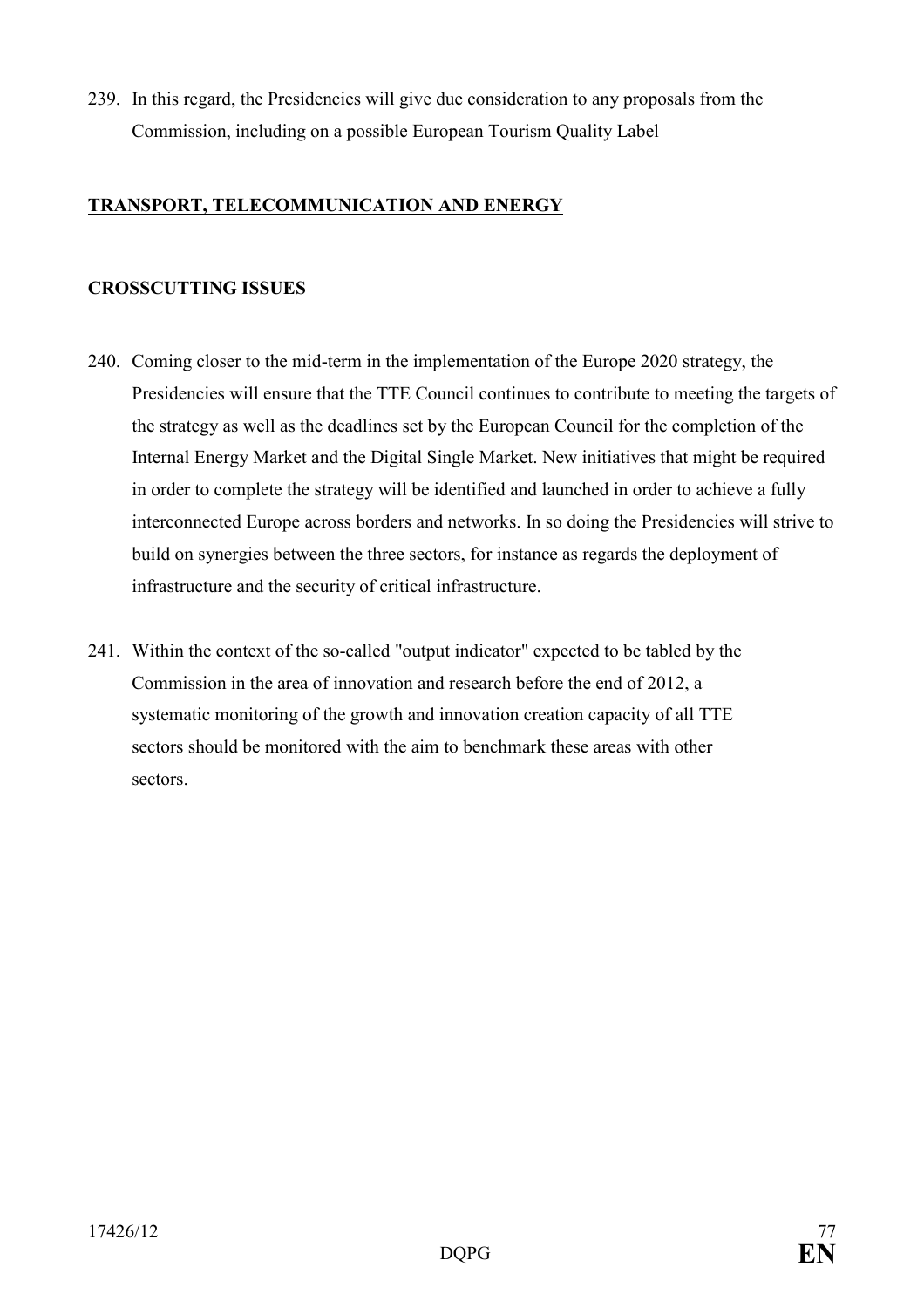#### **TRASPORT**

242. Sustainability of connectivity, security and safety of means, fair competition and market access, the new technologies and mobility will be high on the transport agenda during the 18 months of the Irish, Lithuanian and Greek Presidencies. During this period of time, work will be actively carried forward on a proposal for a Regulation on TEN-T Guidelines and on the CEF ("*Connecting Europe Facility*") proposal - closely related to the MFF discussions - as well as on the airport package, the maritime transport package, the roadworthiness package, the proposals on rail and freight transport, goods traffic between EU ports and the Single European Sky.

#### **Horizontal issues**

- 243. The Presidencies will pay particular attention to the proposal for a Regulation on TEN-T Guidelines which set ground rules for the development, planning and financing of transport infrastructures in the EU which is fit for purpose for a single market. Closely related to this proposal is the proposal for a Regulation establishing the Connecting Europe Facility (CEF) which establishes the criteria, conditions, methods and procedures for EU support for trans-European networks (transport, telecom and energy).
- 244. Work will be launched on the Commission Communication and legislative proposal on Clean Transport Systems with a consistent long-term strategy on a large-scale substitution of oil by alternative fuels in the whole transport system. It should assess the status and perspectives of clean systems, with a focus on alternative fuel technologies such as electric vehicles, hydrogen/fuel cells, bio fuels, natural gas and synthetic fuels.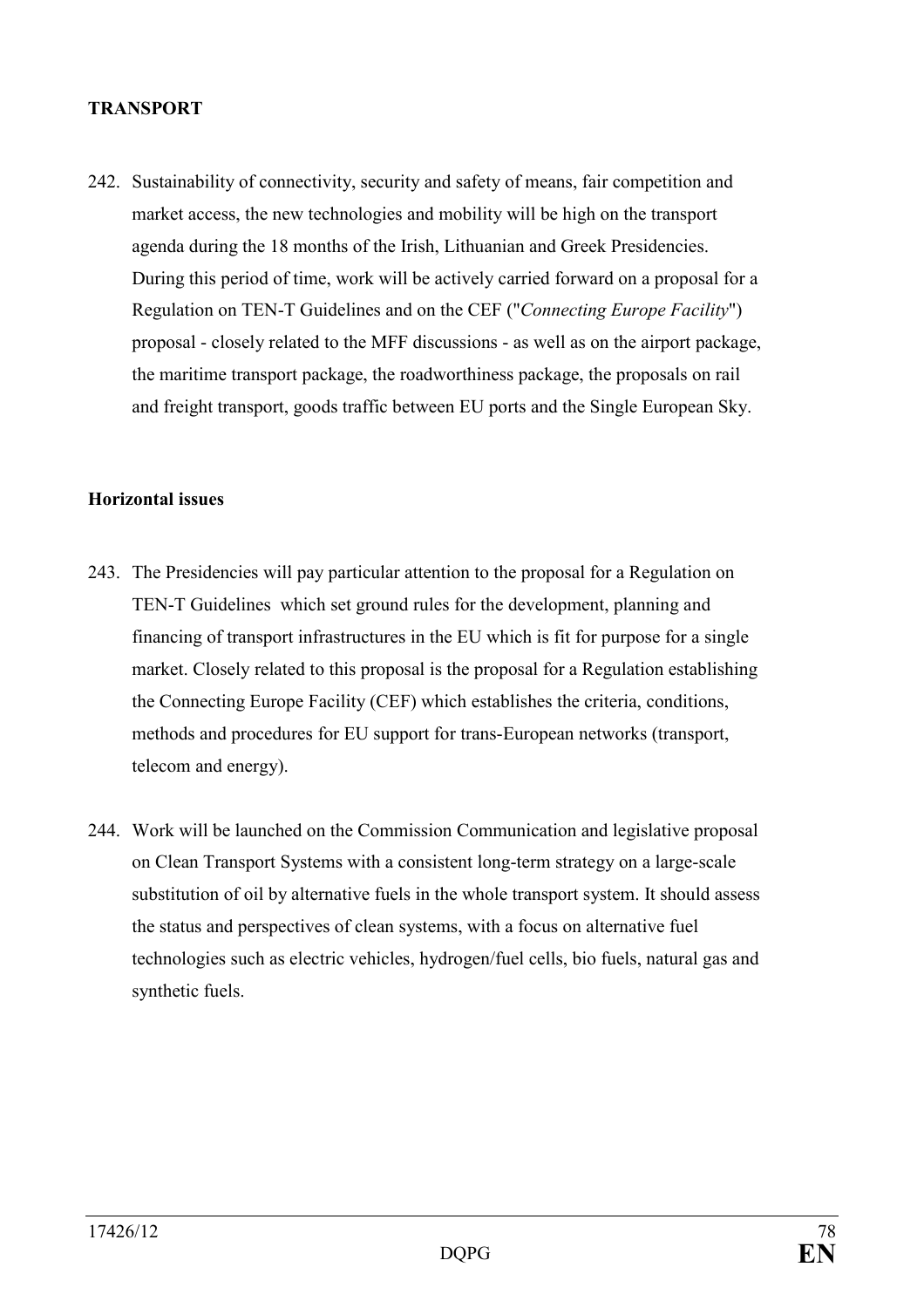245. Work will be conducted with regard to GALILEO with a view to preparing the exploitation phase aiming at achieving its Full Operational Capability (FOC) in the years to come. The three Presidencies will examine various proposals in this context including, a Regulation on the implementation and exploitation of the European satellite navigation systems (Galileo and EGNOS), a Regulation on the functions of the GNSS Agency and a Regulation establishing a third party liability regime for the EU global navigation satellite systems.

### **Aviation**

- 246. The three Presidencies will pursue negotiations with the European Parliament on the three proposals in the "airport package": the Slots Regulation which seeks to liberalise the mechanisms of allocation of slots; the Ground-handling Directive, which seeks to tighten procedures dealing with the provision of ground-handling at airports and the responsibility of service providers; and the revision of the Directive on the noise-related operating restrictions which seeks to reduce the negative impact for populations and environment of the noise caused by planes.
- 247. The three Presidencies will also deal with a proposal aiming at strengthening and further protecting air passenger rights. Furthermore, they will deal with a proposal to recast the Directive on occurrence reporting in civil aviation with a view to preventing accidents by further collecting and analysing information on civil aviation occurrences.
- 248. Work will be launched on a Single European Sky II plus package (Communication, Single European Sky Regulation, EASA Regulation) to address in particular the performance of air navigation service provision.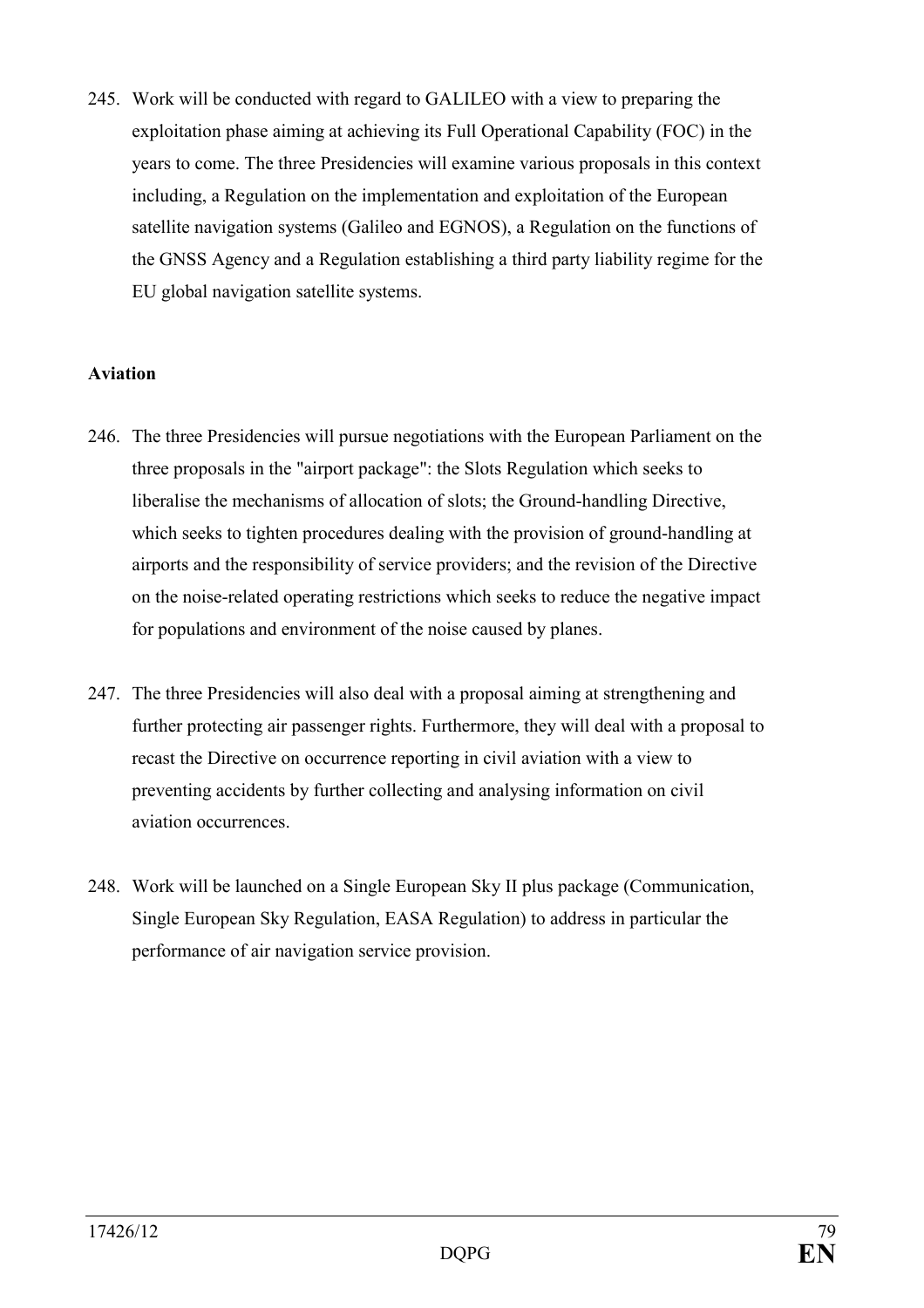### **Land transport**

- 249. As regards road issues, the three Presidencies will continue work on the proposal for a Regulation on the tachograph, with a view to improving the security of the system (reducing fraud and the manipulation of the tachograph), reducing the administrative costs and improving the efficiency of the control of the system. The three Presidencies will also examine the three proposals of the "Roadworthiness package" dealing with periodic roadworthiness tests for motor vehicle and their trailers, the technical roadside inspection of commercial vehicles circulating in the Union, and the related registration documents for vehicles with a view to enhancing road safety and environmental protection.
- 250. Furthermore, they will take forward the work on the proposal for the revision of the Directive on weights and dimensions aiming at improving aerodynamic characteristics of trucks and at changing their dimensions. They will also examine the "internal road market package" including legislative proposals on cabotage (access to road haulage market and access to the occupation of road transport operator), on minimal rules on sanctions and their enforcement in commercial road transport and on charging systems for heavy goods vehicles. This initiative will be aimed at improving the economic and environmental efficiency of road freight transport and creating a more even playing field.
- 251. Concerning the rail transport, the three Presidencies will examine several proposals included in the "Fourth railway package" aimed at further opening, better management and separation of the passenger market, the Public Service Obligation (PSO) service tendering, rail safety and interoperability as well as the revision of the ERA (European Railway Agency) Regulation.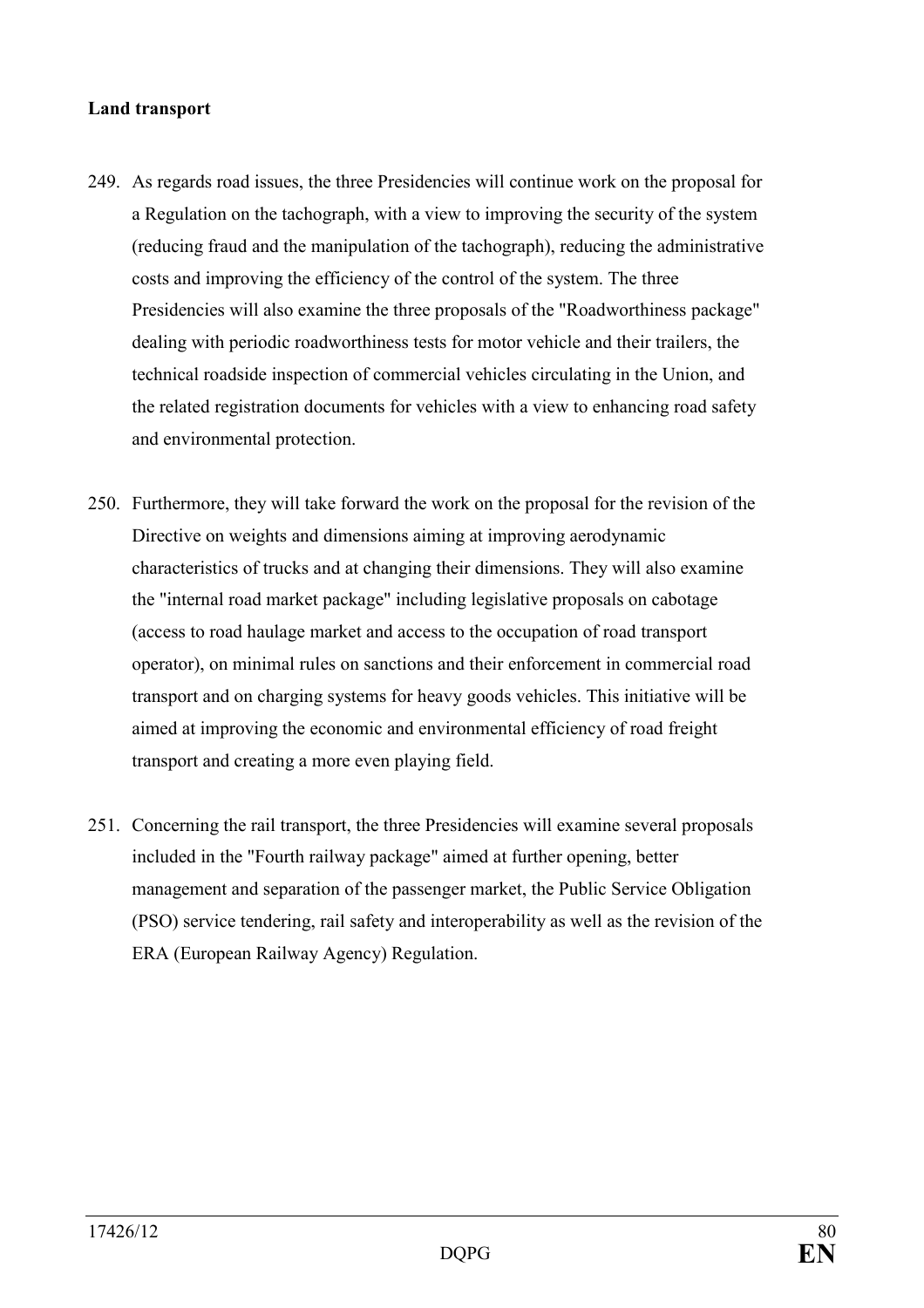#### **Maritime transport**

- 252. The skills and qualifications of seafarers in European waters are an integral part of the EU maritime policy. In this regard, the Presidencies will pursue the negotiations with the EP on the legislative package concerning the social dimension of shipping ("Package on a Social Maritime Agenda") which covers the "human element" of maritime transport and the enforcement of the Maritime Labour Convention (MLC) adopted by the International Labour Organisation (ILO) in 2006. This package includes a proposal amending Directive on port State control and a proposal for a Directive concerning flag State responsibilities aiming at moving towards the rapid ratification of the MLC by the EU Member States and the early adoption of the provisions based on the social partners' agreement for implementing its key elements in EU law and ensuring the effective enforcement of the new rules.
- 253. Several new proposals are expected to be presented which aim to improve the implementation of the European Maritime Transport Strategy. In this case the three Presidencies will launch the work on the Commission proposals dealing with the revision of the EMSA Funding Regulation (multiannual funding for EMSA activities, related to the MFF); the marine equipment Directive (increasing legal certainty and effectiveness of current legislation); passenger ship safety, improving safety conditions for passenger vessels engaged in international/domestic voyages; and the amendment of the Directive on Vessel Traffic Monitoring (optimising the EU SafeSeaNet system by introducing new functionalities to prevent accidents and pollution at sea). A proposal concerning the liberalisation of the ports services may also be submitted during the 18-month period.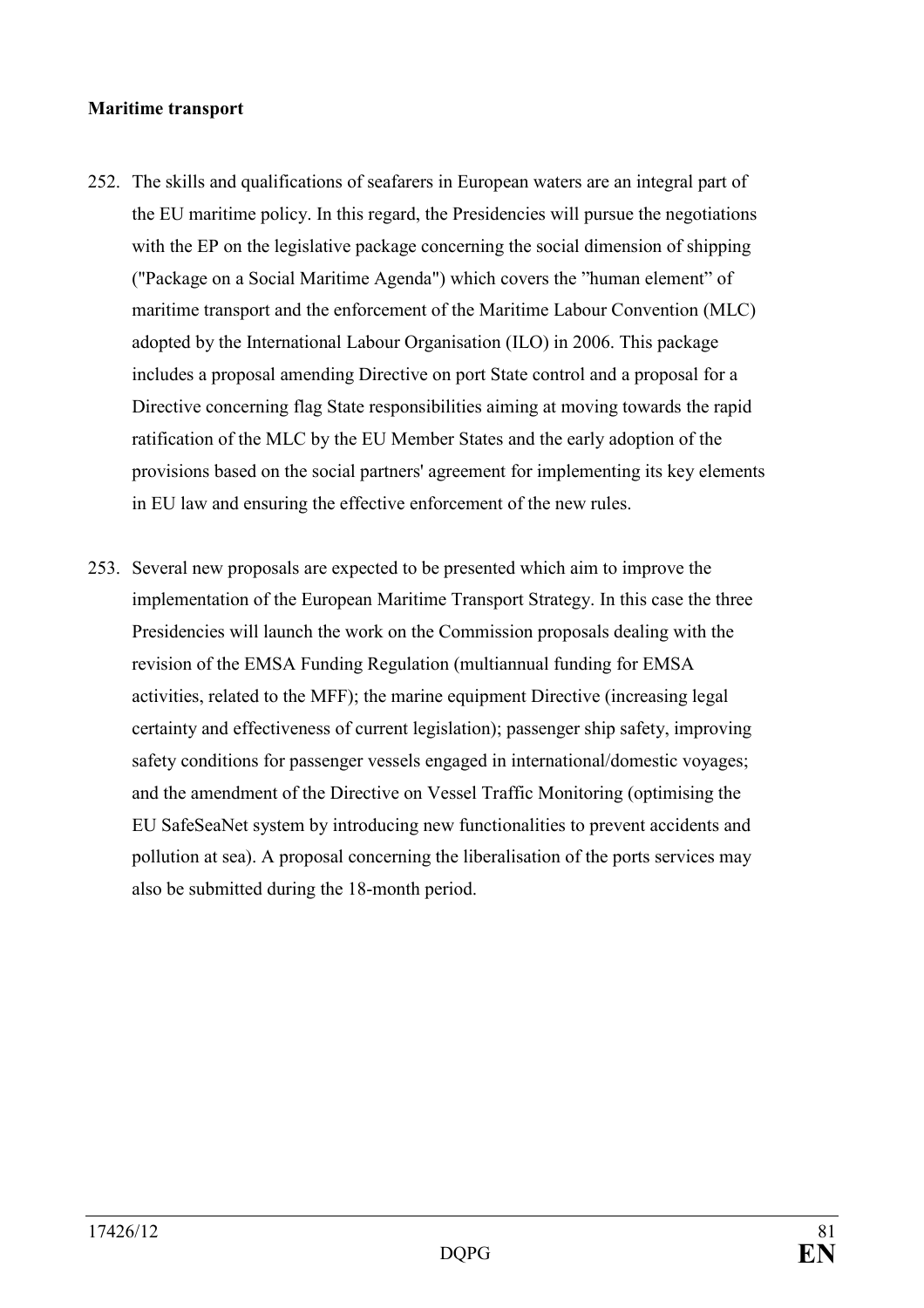### **TELECOMMUNICATION**

- 254. The three Presidencies will facilitate the swift progress required to implement the Digital Agenda for Europe, which will provide new dynamism to the European economy and benefits for all members of the society through secure networks and information while ensuring data protection, trust and privacy. Of particular relevance are the steps to be taken in order for the Single Digital Market to be fully functioning by 2015. This will require efforts as regards both infrastructure and regulatory framework.
- 255. Regarding infrastructure, the finalisation and rapid implementation of guidelines on telecommunication infrastructure will be pursued as a matter of urgency in order to provide the networks and services platforms foreseen by the Digital Agenda. This will be further supported by initiatives on broadband deployment, notably with a view to reducing the costs of next generation access [high speed broadband] networks.
- 256. Another potential bottleneck is the limited radio spectrum available in face of an exploding demand from sectors such as transport and energy on top of use by the telecom sector. Building on the 2012 Decision on the Radio Spectrum Policy Programme, the Presidencies will therefore support initiatives that contribute to free this resource, such as the steps outlined in the 2012 communication on shared access to spectrum.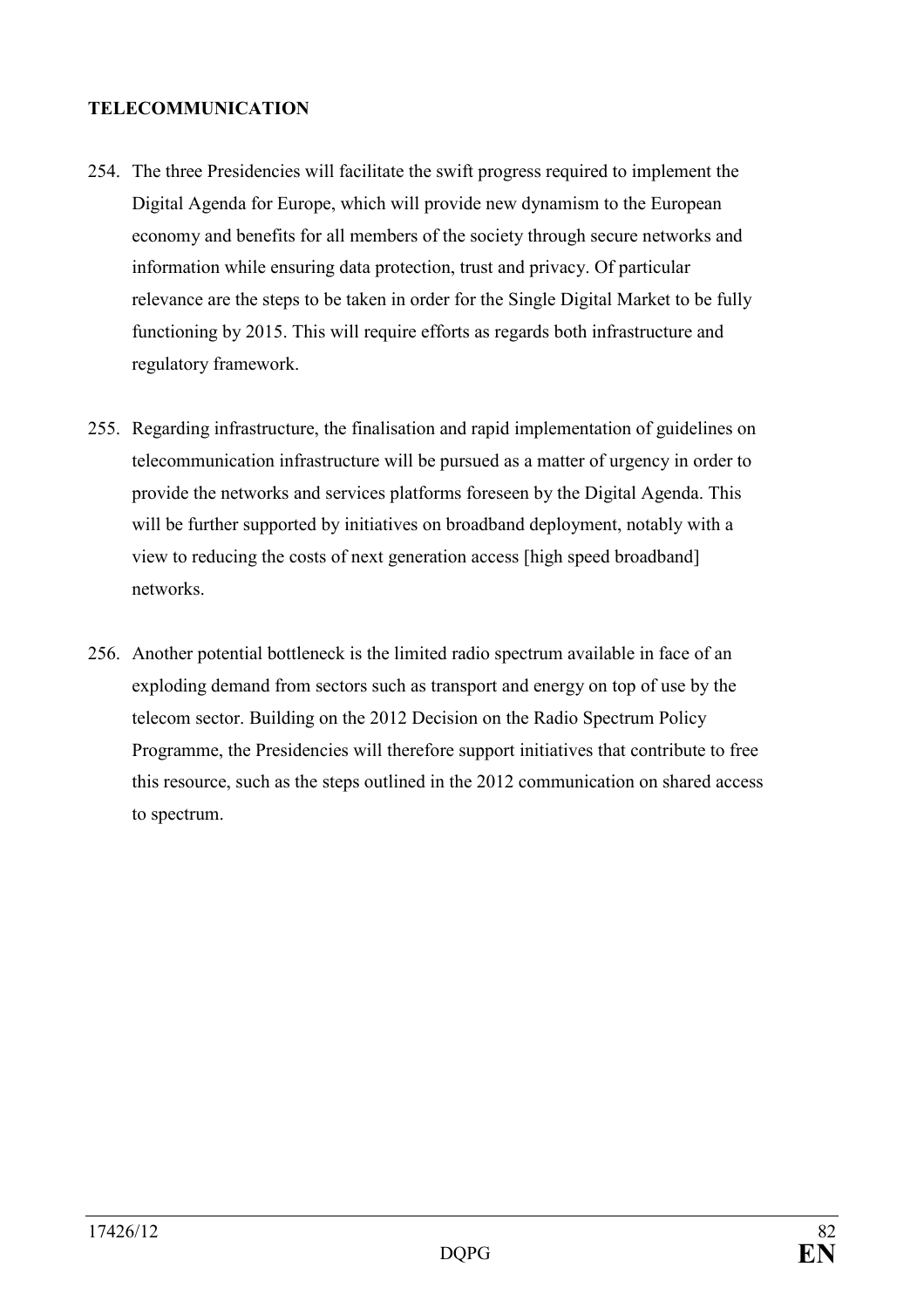- 257. Trust is a pre-requisite for a dynamic digital market and a general use of internet to flourish: the negotiations on the expanded eSignature Directive which provides a framework for Electronic identification and authentication will therefore be rapidly completed. In the same vein digital content will be greatly enriched with easier and wider access to public information, to which the adoption of the updated Directive on re-use of public sector information will contribute. If access to internet services is truly to be to the benefit of all it should include persons with disabilities and build on improved digital literacy: the Presidencies will facilitate the early adoption of the relevant instruments.
- 258. In order for the European e-Government Action Plan 2011-2015 to continue to contribute to increase the efficiency and effectiveness of public administrations in a fast changing digital environment, the Presidencies will facilitate its review and, if necessary, revision.
- 259. Cyber threat is a fast growing cross-sectoral risk, affecting sectors well beyond the telecommunications sector, which has to be addressed at EU level if trust in the digital economy and the resilience and reliability of networks and critical infrastructure are to be maintained. The Presidencies will therefore finalise in a timely manner the work on ENISA, the European Network and Information Security Agency whose mandate expires in September 2013, and ensure a thorough and rapid follow-up to the Communication on cyber-security and related proposals on security measures.
- 260. Given that the governance of the information society is increasingly operating at international level, be it for internet governance or for the management of radio spectrum, the Presidencies will work towards achieving a more consistent and visible EU approach in international fora.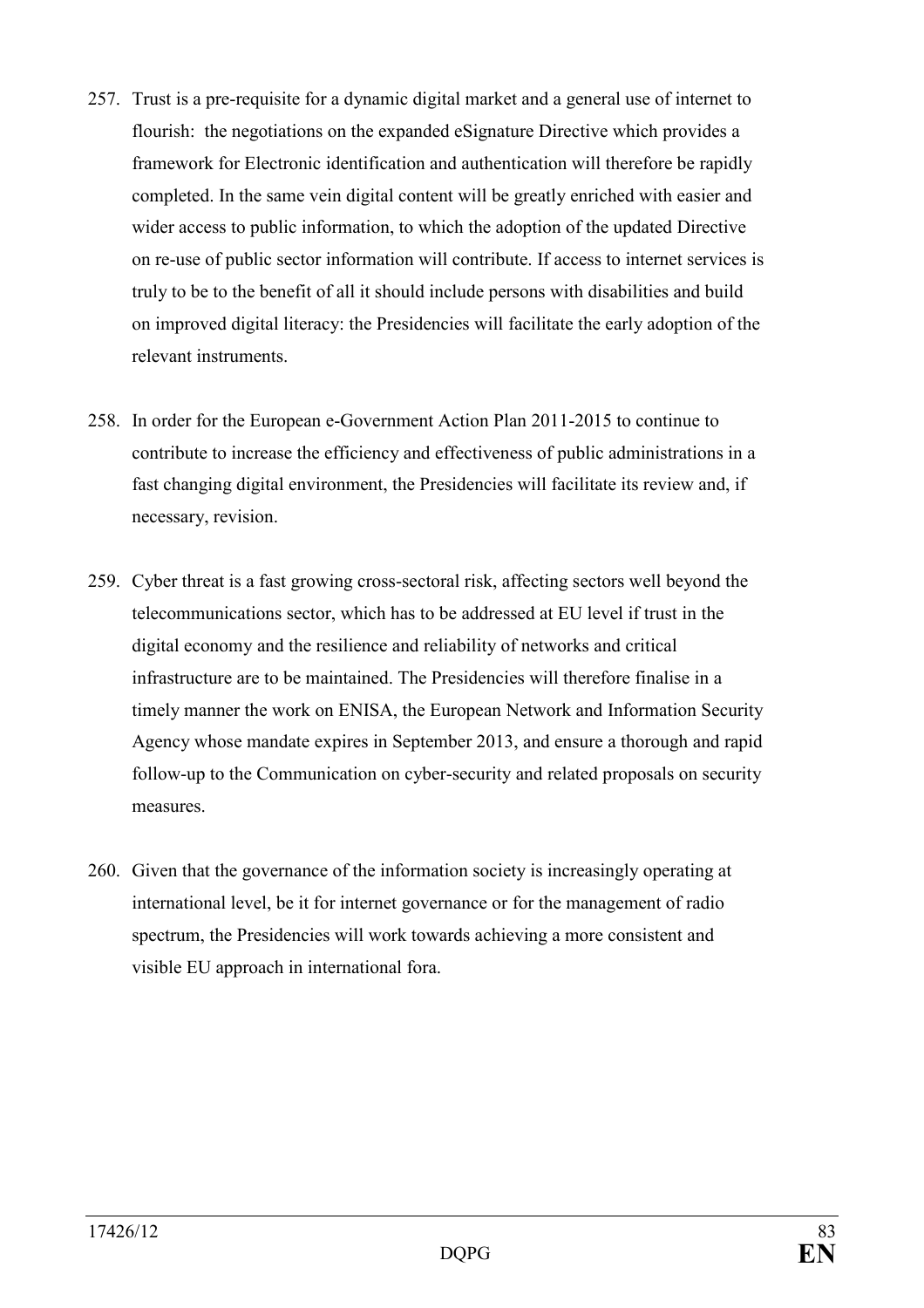### **ENERGY**

- 261. With a view to implementing the internal and external components of the Energy Strategy 2020, fully completing the internal energy market by 2014 and ensuring that no Member State remains isolated from the European gas and electricity networks after 2015, the Presidencies will give high priority to the "three S`s", Security of supply, Safety and Sustainability of energy production and use, while bearing in mind the decisive contribution of the EU`s energy policy to competitiveness, growth and employment. In this respect the Connecting Europe Facility package will be of key importance. Looking beyond 2020, the Presidencies will work on initiatives helping to give a long term perspective to energy investment.
- 262. As regards the internal energy market, the latest assessment shows that more efforts are needed to adopt the required network codes and to implement the 3rd Internal Market Package without further delay. To that effect, the Presidencies will work towards the rapid endorsement of an Action Plan**<sup>6</sup>** , involving all stakeholders, to make sure that the energy market delivers its benefits to consumers as well as to businesses and provides the appropriate price signals to investors. Particular attention will be paid to initiatives enhancing (regional) cooperation between Member States, especially when changes in national energy policies affect the functioning of the internal market.
- 263. Completing the integration of this market will require the finalisation of the guidelines on energy infrastructure and the rapid selection of the projects to be financed under the new Financial Framework while taking into account that networks will have to adapt to low-carbon energy. The Council will therefore be invited to examine initiatives for the development of smart energy grids and smart metering, which will facilitate integration of renewable energy and energy efficiency.

 $\overline{a}$ <sup>6</sup> NB: such Action Plan will be part of the Communication on the IEM due on 14 November.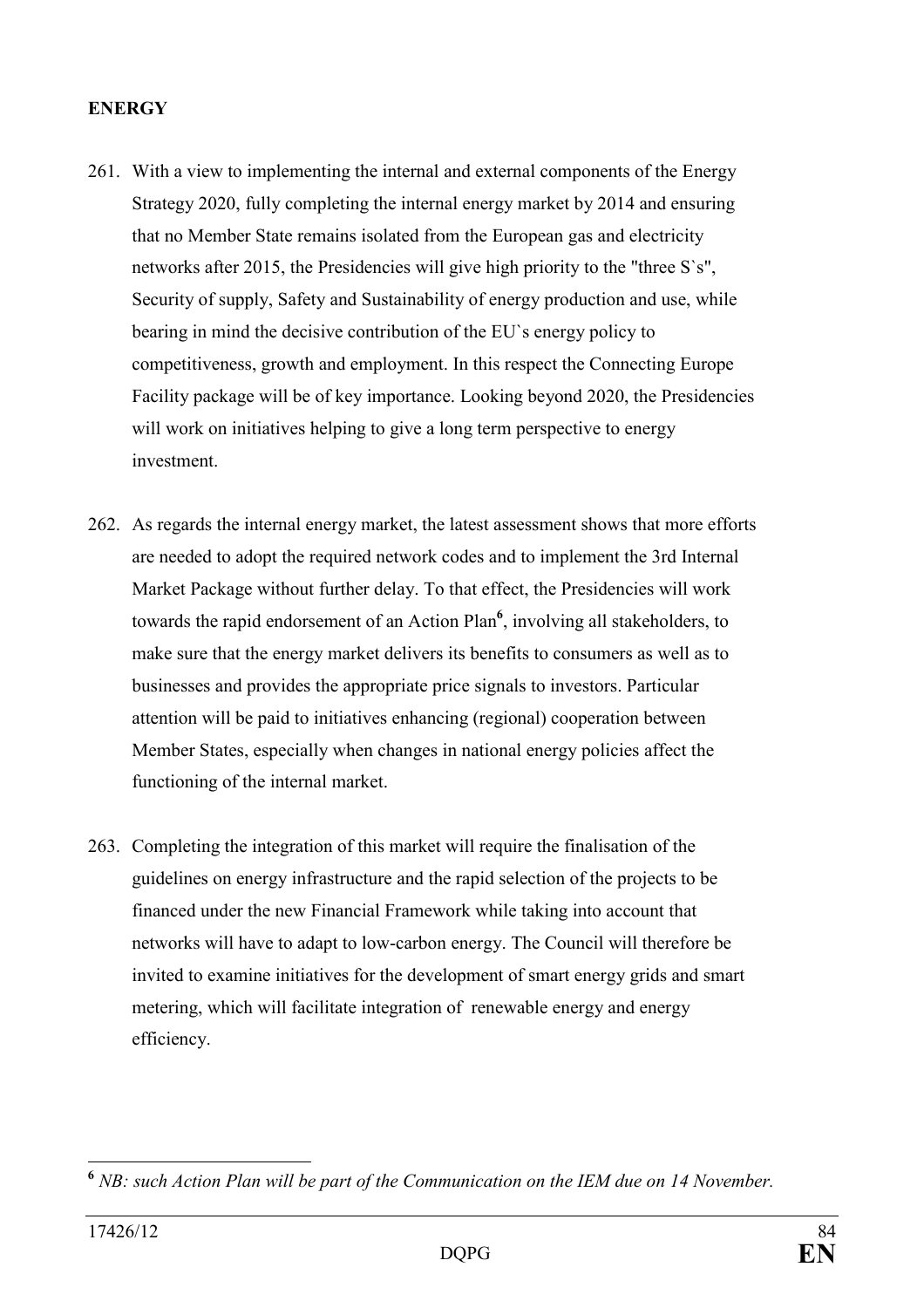- 264. Building on the adoption of the Energy efficiency Directive, further progress towards the 2020 energy efficiency targets needs to be made by facilitating the expeditious adoption of new measures on eco-design, and labelling of energy related products and appliances.
- 265. In a post-2020 perspective renewable energy, from wind to marine energy, will be able to play an increasing role if further progress is made for its integration in the electricity market and if concerns raised about its sustainability and effectiveness of the support schemes are addressed. In this respect the Presidencies will ensure due consideration of proposals related to the sustainability of biofuels production and of biomass.
- 266. Realising the full potential of renewable energy and generally securing the transition to low carbon energy systems will not be possible without further investment in R & D: the Presidencies will therefore work towards a review of the implementation of the Strategic Energy Technology (SET)-Plan and related initiatives e.g. as regards Carbon Capture and Storage.
- 267. Conventional as well as non-conventional sources of energy should not only contribute to security of supply but be safe. Regarding safety of offshore oil and gas prospection, exploration and production activities, the Presidencies will therefore finalise the negotiations on the proposed relevant regulatory framework. Regarding nuclear energy the Presidencies will arrange for a thorough examination of legislative initiatives aimed at strengthening the safety regulatory framework which are due to be tabled on the basis of the now completed stress test process. They will also strive to complete the revision of the Directive setting Basic Safety Standards for ionizing radiations.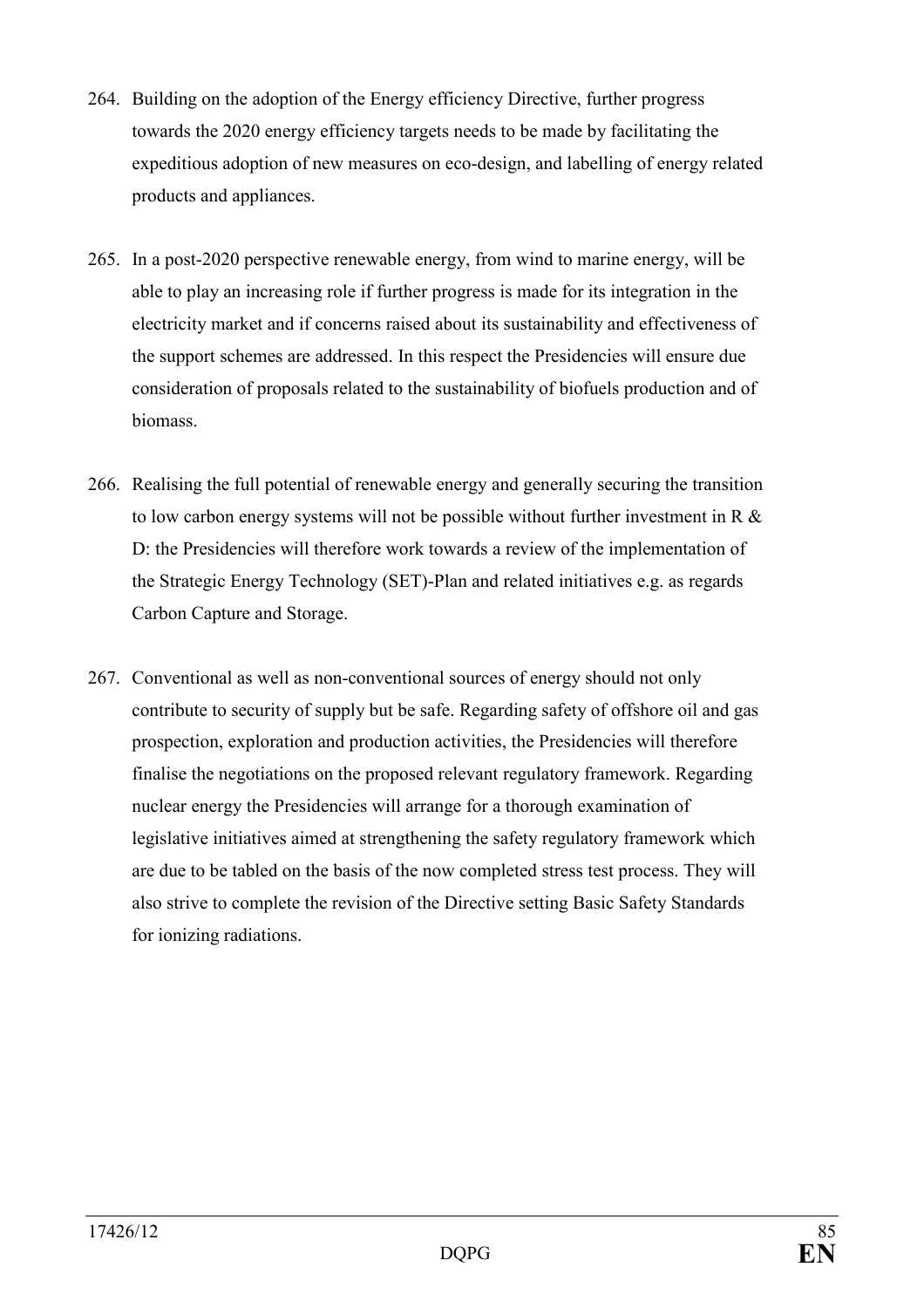268. In the light of ongoing negotiations with third countries as well as on the implementation of existing instruments, the Presidencies will review and update the orientations set out in 2011 on external energy relations with a view to improving the consistency, credibility and effectiveness of the EU action. Particular attention will be paid to ensuring coherence between trade policy and energy policy.

# **AGRICULTURE AD FISHERIES**

## **AGRICULTURE**

- 269. The reform of the Common Agricultural Policy (CAP) for the period 2014-2020 is expected to enter its final and decisive stage. During the first semester of 2013, intensive negotiations are foreseen between the European Parliament and the Council. Depending on the rhythm and pace of those negotiations, and on the progress made in the negotiations on the Union's post-2013 Multiannual Financial Framework (MFF), the Council aims to achieve decisive progress early in the trio Presidency with a view to a timely implementation of the reformed policy, including the implementing regulations.
- 270. In parallel with the negotiations on CAP reform, the Council will continue its work on the adaptation of agricultural legislation to the Lisbon Treaty. Good progress has already been made on a large number of Commission proposals during the previous trio Presidency. The Council will continue to work constructively with the European Parliament towards the completion of this exercise, in full respect of the institutional balance foreseen by the Lisbon Treaty.
- 271. The Council also expects to review and if necessary fine tune the results of previous CAP sectoral reforms. In this context the Council looks forward to the Commission's assessment of the 2007-2008 reforms of the fruit and vegetables and wine sectors and to examining any legislative proposals which the Commission may deem necessary.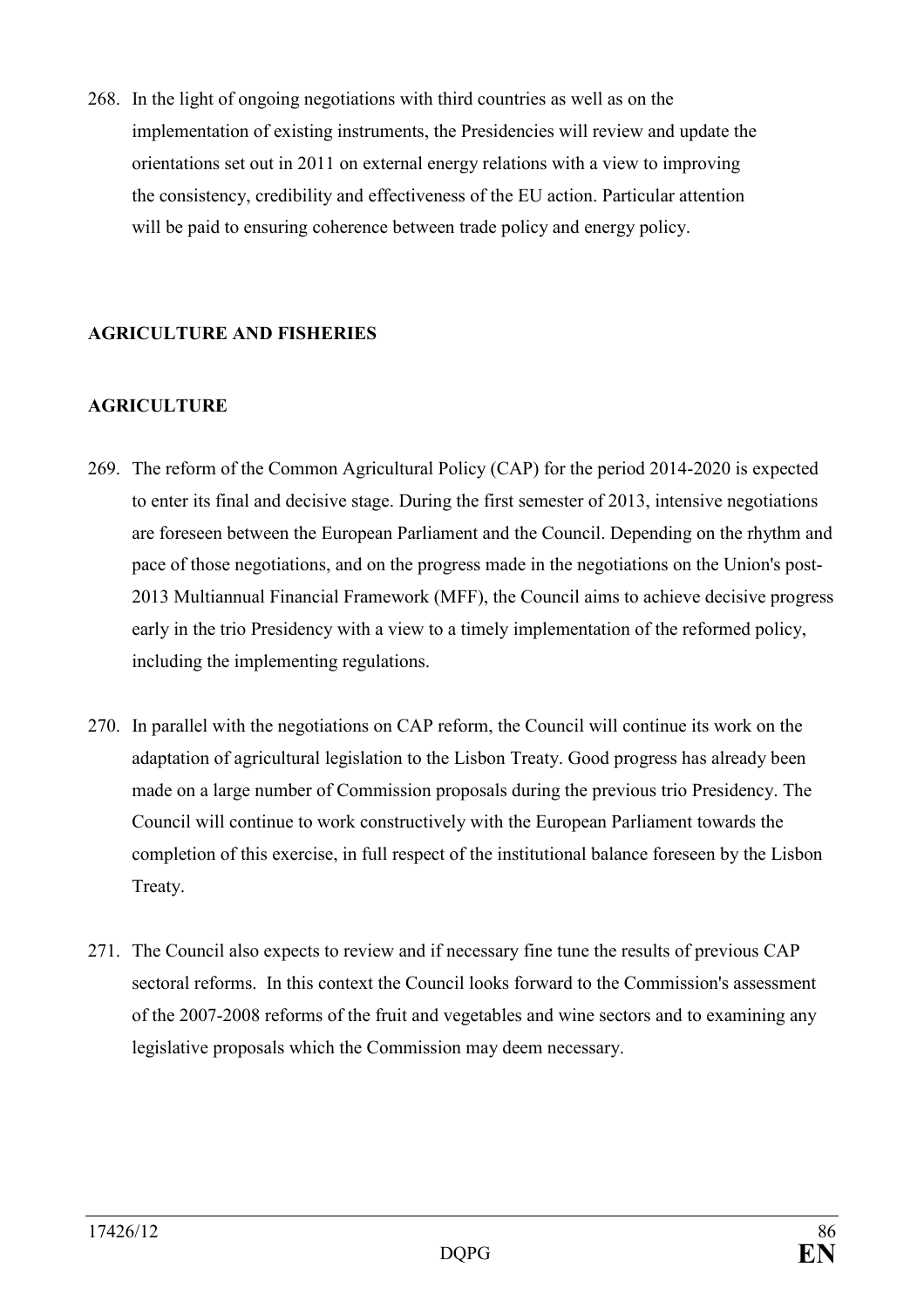- 272. Presidencies will work on changing Regulation laying down general rules on information provision and promotion measures for agricultural products on the internal market and in the third countries.
- 273. Following the green paper consultation in 2011, the Commission adopted a communication in March 2012 to launch a debate on the future promotion policy on the inter-institutional level. This communication may be followed by legislative proposals in the second quarter of 2013.
- 274. The three Presidencies will also progress a legislative proposal on organic farming, which is expected to be published in 2013.

# **Animal health and veterinary issues**

- 275. The field of animal and public health will feature prominently in the 18-month programme of the Council as work will be undertaken on a series of major legislative proposals, encompassing new framework legislation (the "Animal Health Law"), as well as the revision of the vast body of legislative acts regarding specific animal diseases adopted over the past decades.
- 276. The new Animal Health Law stems from the Animal Health Strategy 2007-2013 and will set the framework for activities relating to animal health and welfare for years to come. With its motto 'Prevention is better than cure', the EU's Animal Health Strategy aims to ensure a high level of protection of human and animal health, putting a greater focus on precautionary measures including disease surveillance, bio-security and research in reducing the incidence of animal diseases and minimising the impact of disease outbreaks when they occur. One of the objectives of the strategy is to establish a clearer regulatory structure for animal health across the EU, and the Animal Health Law is the centre-piece of this effort.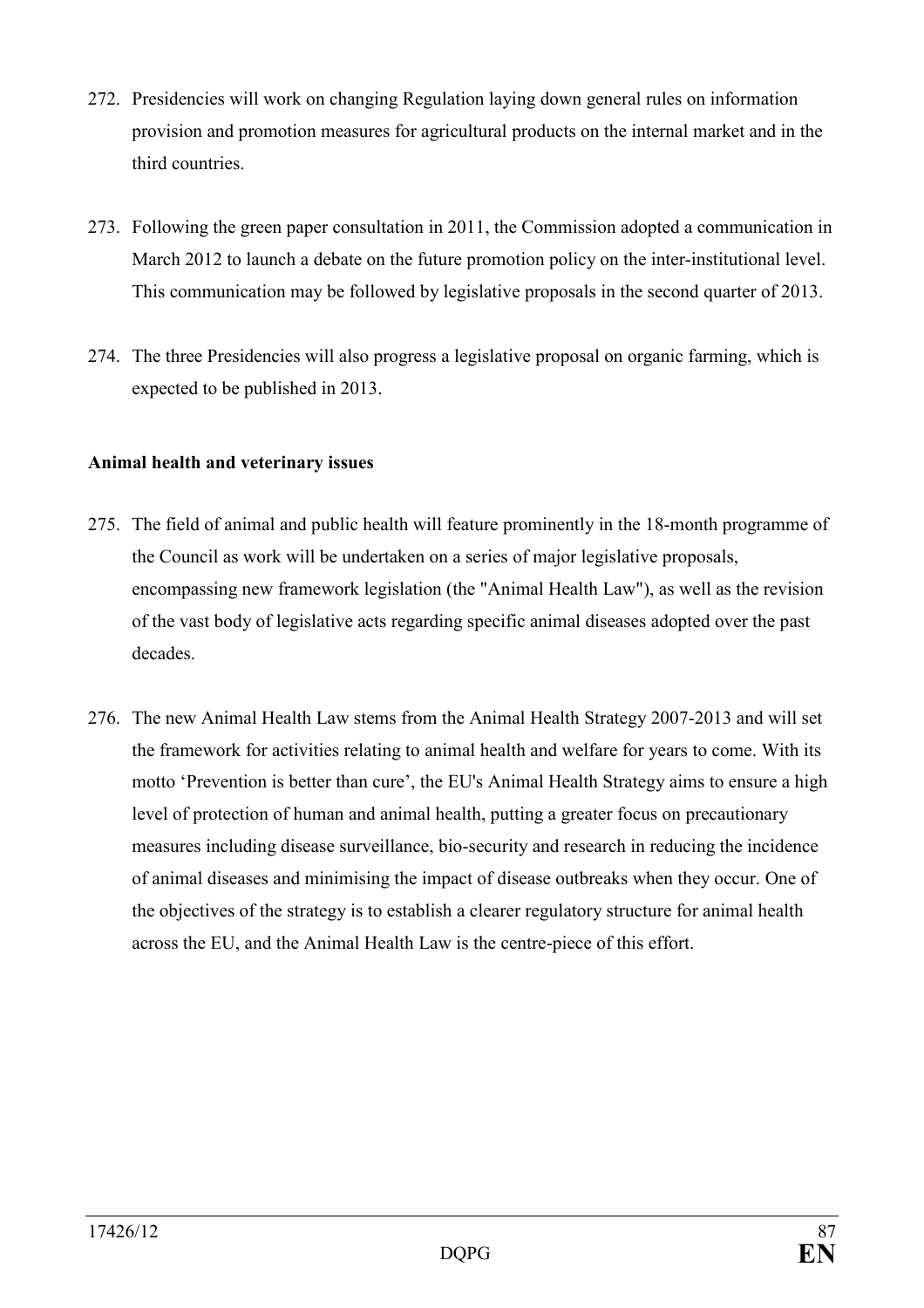- 277. Given that the existing legislation covers areas such as intra-community trade, imports and disease control, the impact of this revision will clearly be significant. Further, the Animal Health Law proposal will be accompanied by reviewed rules on expenditure in the veterinary field and a thorough overhaul of EU legislation regarding official controls, including veterinary border controls of animal products and live animals from third countries. As part of the same (five part) package, legislation on phyto-sanitary issues and seeds will also be overhauled (see below).
- 278. The announced Commission assessment of the problems in the application of the veterinary medicinal products Directive is expected to be followed by a revision of the Directive on veterinary medicinal products7.This will aim to address the objectives of consumer safety and animal health protection, competitiveness of the veterinary industry including SMEs and a reduction of the administrative burden in this area. It will also aim to improve availability of medicines and create a more unified EU market for veterinary medicines. This may be accompanied by a separate proposal on Medicated Feed. The proposals are due during the second half of 2013.
- 279. A proposal on cloning for food production is expected as a follow-up to the Commission Report from 2010 which underlined, inter alia, the need to address the welfare concerns linked to the use of cloning. As was the case for discussions held in the framework of the conciliation on the Novel Food proposal in 2011, discussions on this proposal are likely to attract a high degree of public attention.
- 280. A legislative proposal reviewing the zootechnical legislation is expected and the Presidencies will seek to progress work on this file with a view to its finalisation.

 $\overline{a}$ 7 Directive 2001/82/EC of the European Parliament and of the Council of 6 November 2001 on the Community code relating to veterinary medicinal products.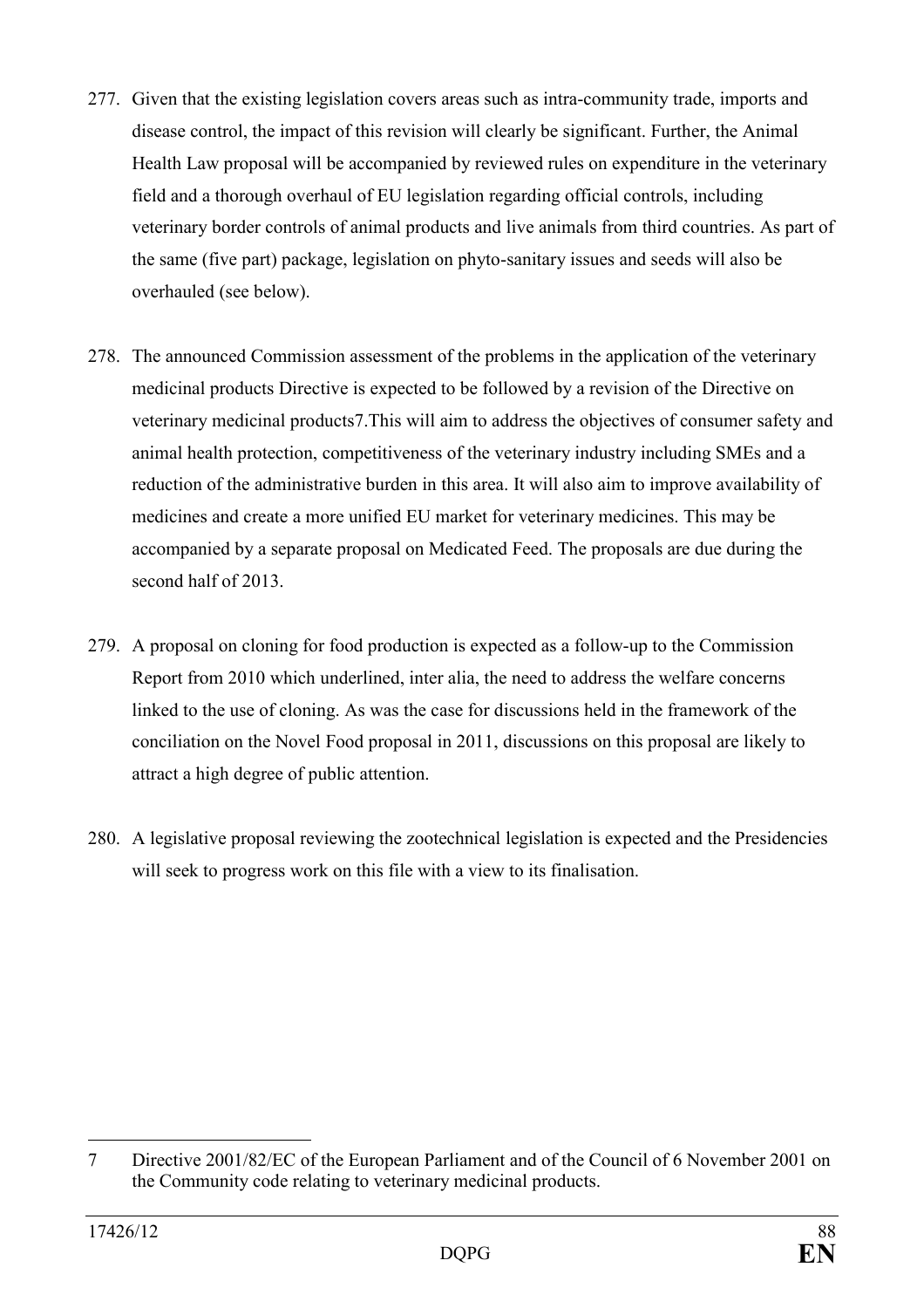#### **International issues**

- 281. The Council will continue to devote the expertise of the EU Member States in the preparation of the position to be taken by the EU in the relevant international fora, in particular in the UN Food and Agriculture Organisation (FAO) and the Committee on World Food Security (CFS). Effective implementation of FAO reform will remain an important issue.
- 282. The Council will also give its full attention to the Commission Communication expected for 2013 concerning the opening of negotiations with the International Organisation of Vine and Wine (OIV) on the terms and conditions for the Union to be granted a particular status in the OIV.
- 283. As regards negotiations on the Doha Development Agenda (DDA) in the WTO, the Council remains committed to preserving and enhancing the multilateral trading system at the core of the EU's trade, investment and development policy and also remains committed to continuing efforts to achieve a balanced outcome of the DDA negotiations, including delivering on its development dimension. The elements relating to agriculture in a possible final agreement should remain within the framework of the CAP.

## **Forests**

284. On forests, the three Presidencies will focus on sustainable forest management and its important contribution to a green economy in the context of sustainable development […] as well as to mitigating the impact of and adapting to climate change. Furthermore, special attention will be devoted early in the trio Presidencies to the negotiations and possible adoption of a pan-European legally binding agreement on forests and its implementation, as well as the adoption and implementation of the new EU Forest Strategy.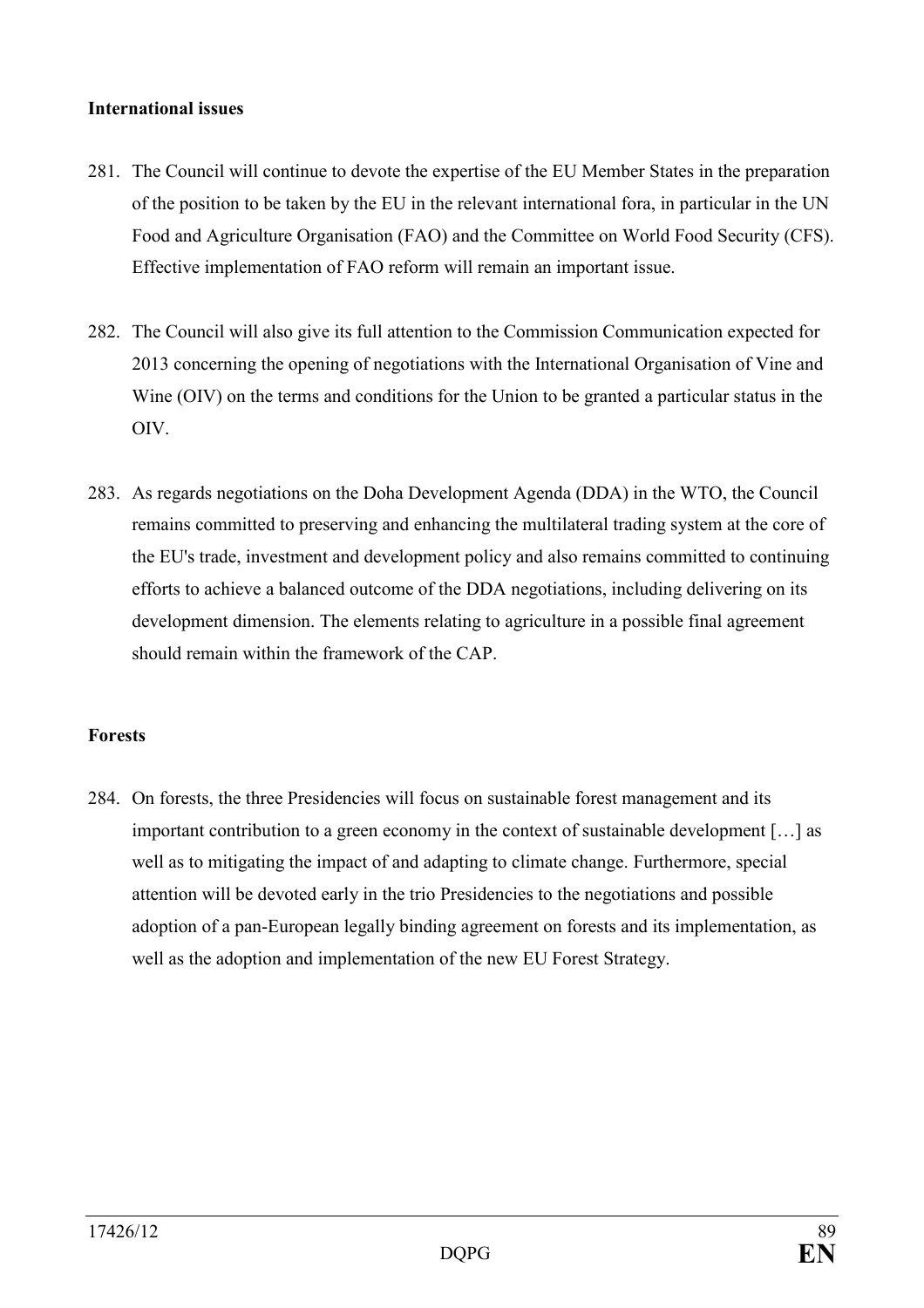### **Phytosanitary issues**

- 285. The three Presidencies will intensively work on the five part package encompassing fully fledged reforms of both the plant health and seeds/plant propagating material legislations (two legislative proposals) which the Commission is expected to submit early 2013.
- 286. It will also include horizontal provisions concerning official controls and financing, and cover animal health legislation (see under the specific heading).

### **FISHERIES**

- 287. In the fisheries sector the main priority will be the completion and adoption of the reform package for the Common Fisheries Policy (CFP). The three Presidencies will make every effort to reach agreement with the European Parliament on the three legislative proposals contained in that package (Basic Regulation and Regulation on Common Market Organization and EMFF) and to begin their effective implementation with a view to ensuring more sustainable management of EU fisheries.
- 288. The three Presidencies will also pay special attention to a number of multi-annual management and recovery plans. These plans are an essential tool for pursuing the objectives of the reformed CFP. Every effort will be made to achieve progress in this area in close cooperation with the European Parliament.
- 289. The Council will continue to work on the Commission proposal for a regulation on the specific access for fishing for deep-sea stocks, in order to complete the review of this regime.
- 290. The work on alignment of various existing Regulations (notably on IUU and control) to the Lisbon Treaty as well as on implementation of the decisions of various Regional Fisheries Management Organizations in EU law will continue during the 18 month period.
- 291. Great importance will be attached as usual to a responsible and efficient handling of the annual exercise of setting the TACs and quotas for 2014.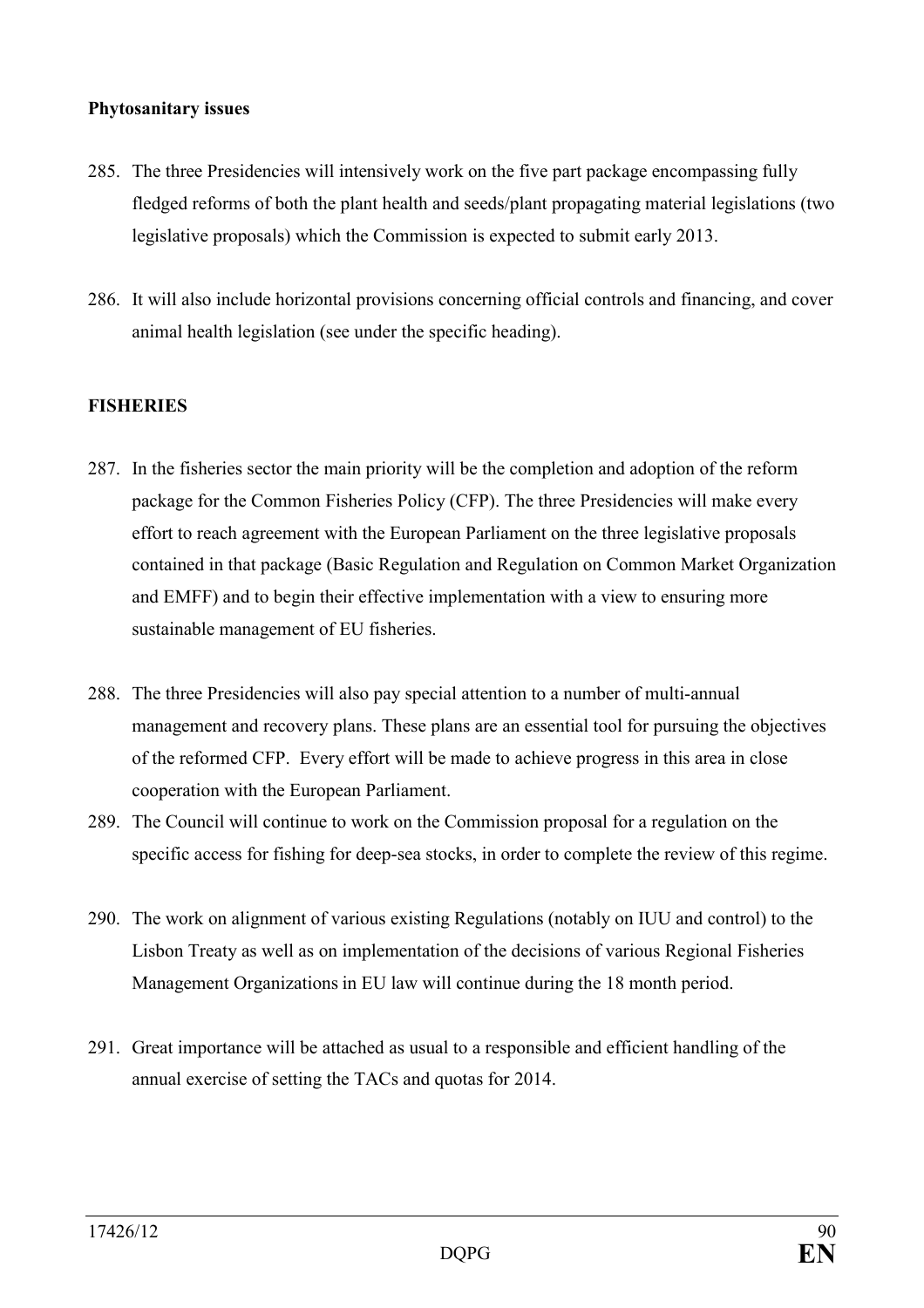292. In the context of external fisheries policy, bilateral and multilateral negotiations (particularly the coastal agreement on mackerel, the agreements with Norway and Morocco, negotiations at ICCAT, other Regional Fisheries Management Organisations and international fora) will remain high on the agenda. New Fisheries Partnership Agreements and accompanying protocols will have to be in line with the latest Council Conclusions on the external dimension of CFP.

# **ENVIRONMENT**

- 293. Environment, within the wider umbrella of sustainable development, will continue to be on the forefront of the EU agenda and high on the agenda of the three Presidencies. The challenges posed by the current economic and financial situation cannot be addressed effectively in the long term without a continuing emphasis on green growth and resource efficiency. The objective for the environmental policy remains to ensure a high level of environmental protection that can also stimulate sustainable economic growth.
- 294. The adoption of the 7th Environment Action Programme remains a priority for the Council and will be at the centre of the work in the environmental area during the trio Presidency.
- 295. Developing and reviewing environmental legislation will be one of the focuses of the three Presidencies. Work on legislation on waste (such as ship recycling, shipments of waste, plastic bags, and batteries) as well as on water and air will be at the core of the programme. The Environmental Impact Assessment Directive will also be reviewed.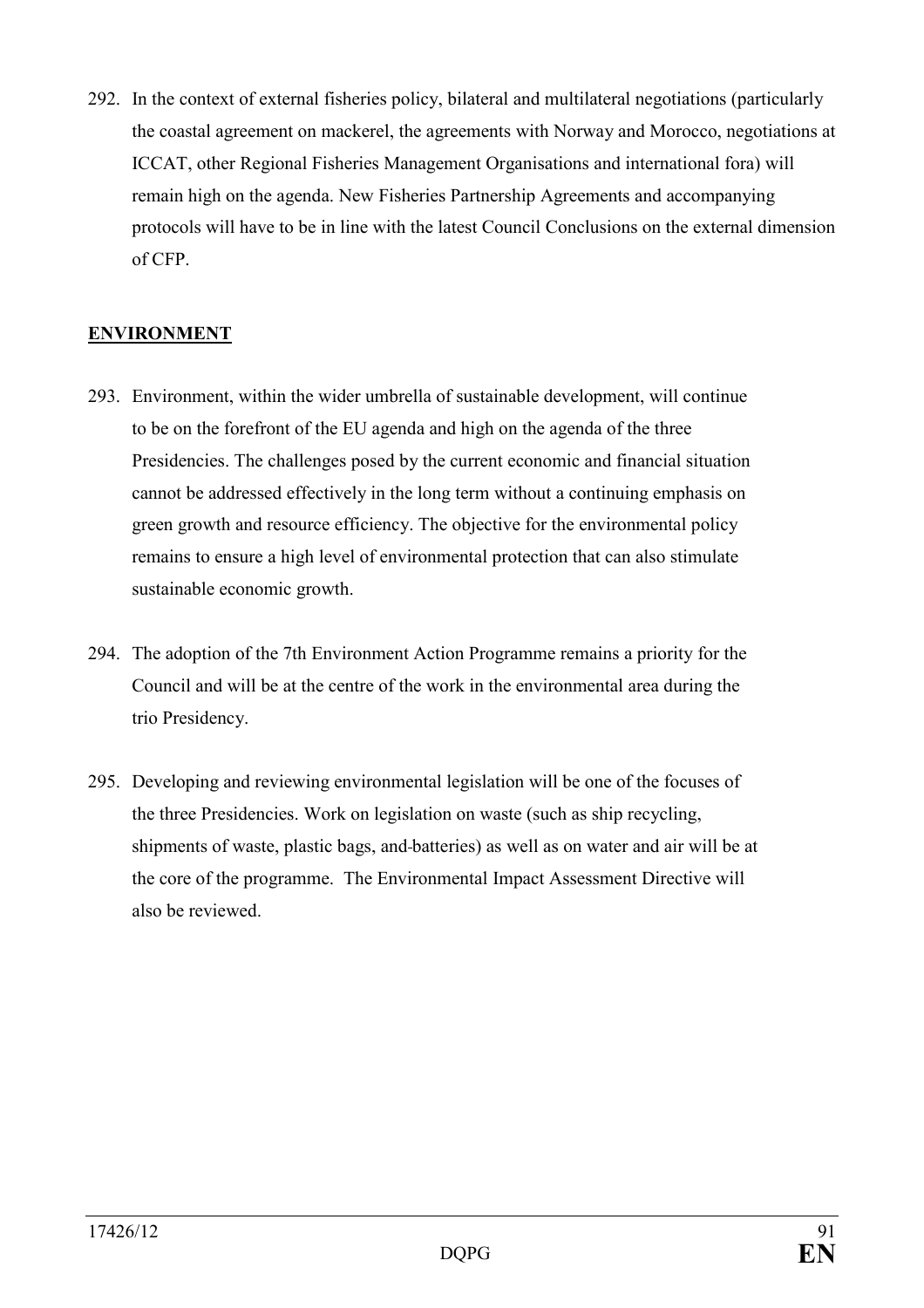### **Environment governance**

296. The three Presidencies will give due attention to the "Rio+20 follow-up". That will cover a broad number of issues at international level, including an enhanced and strengthened UNEP, the creation of a High Level Political Forum (HLPF) that should succeed to the Commission on Sustainable Development.

### *International issues*

- 297. The three Presidencies will work on EU legislation and a wide range of Multilateral Environmental Agreements (MEAs) and other international environmental processes. All these international processes will require intensive and thorough preparations and coordination within the EU. The three Presidencies will make every effort to conduct those preparations in an efficient manner within the Council.
- 298. The Presidencies will be engaged at international level in actions to implement other outcomes agreed at the Rio+20 Conference along with the ones abovementioned related to the international environmental governance and the institutional framework for sustainable development (i.e. UNEP and HLPF), namely the development of sustainable development goals and the development of options for an effective sustainable development financing strategy. Moreover, the Presidencies will also pursue other important EU priorities related to the Rio+20 including the timely operationalization of the 10 YFP on sustainable consumption and production; the advancing of work on developing indicators to complement GDP; the launching, as soon as possible, of a negotiation under UNGA for an UNCLOS implementing agreement for the conservation of biodiversity of areas beyond national jurisdictions ; as well as the 3rd International Conference on SIDS, to be convened in 2014.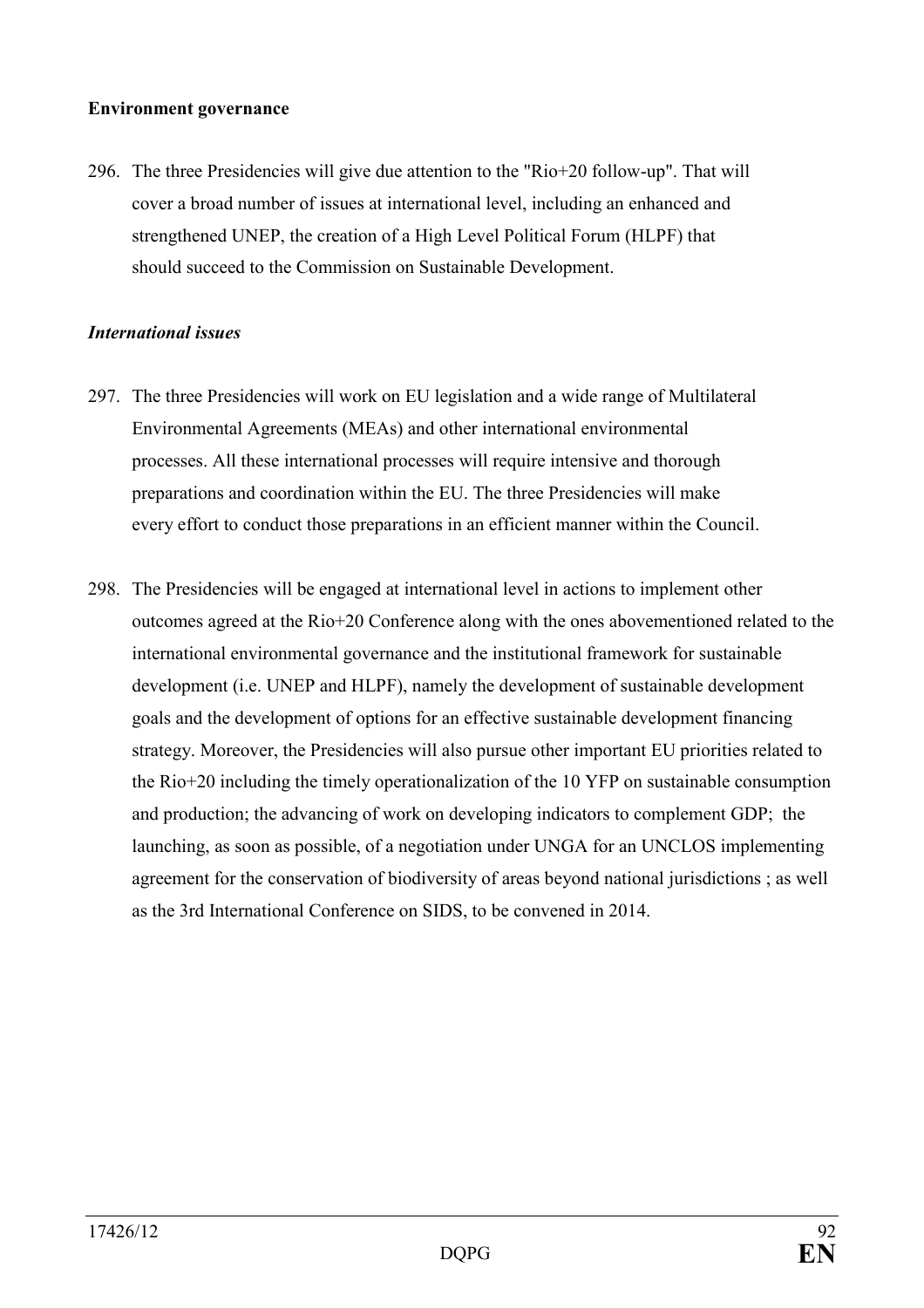### **Chemicals**

299. Sound management of chemicals will occupy a central place in the work of the three Presidencies in 2013-2014. At the international level, the negotiations for a new international treaty on mercury (INC 5 in January 2013 and Diplomatic Conference before the end of the year) will be finalised and the extraordinary and ordinary conferences of the parties to the three conventions on chemicals and waste, will be held in April–May 2013 (that is, the Stockholm and Rotterdam Conventions, and the Basel Convention). The decisions to be taken at these conferences, in particular on mercury, will require a follow-up and implementation process within the EU. They will also have a likely impact on ongoing work on the long-range transboundary air pollution instruments under the LRTAP Convention (Gothenburg Protocol, Heavy Metals Protocol and POPs Protocol).

#### **Biodiversity**

300. Protection of Biodiversity and ecosystem services as well as conservation and management of natural resources will be high on the agenda of the three Presidencies. This includes the preparation of future conferences of the parties on biodiversity and biosafety (2014), of CITES (2013), IPBES (2013), and, possibly, of the International Whaling Commission (2014). Further conferences are expected on the implementation of existing international agreements on biosafety (liability and redress) and access to and benefit-sharing from genetic resources (ABS) over the period. Related new legislative measures on ABS and on invasive alien species will be progressed and the three Presidencies will also be committed to advance the implementation of the broader EU biodiversity strategy's objectives and corresponding targets within the EU.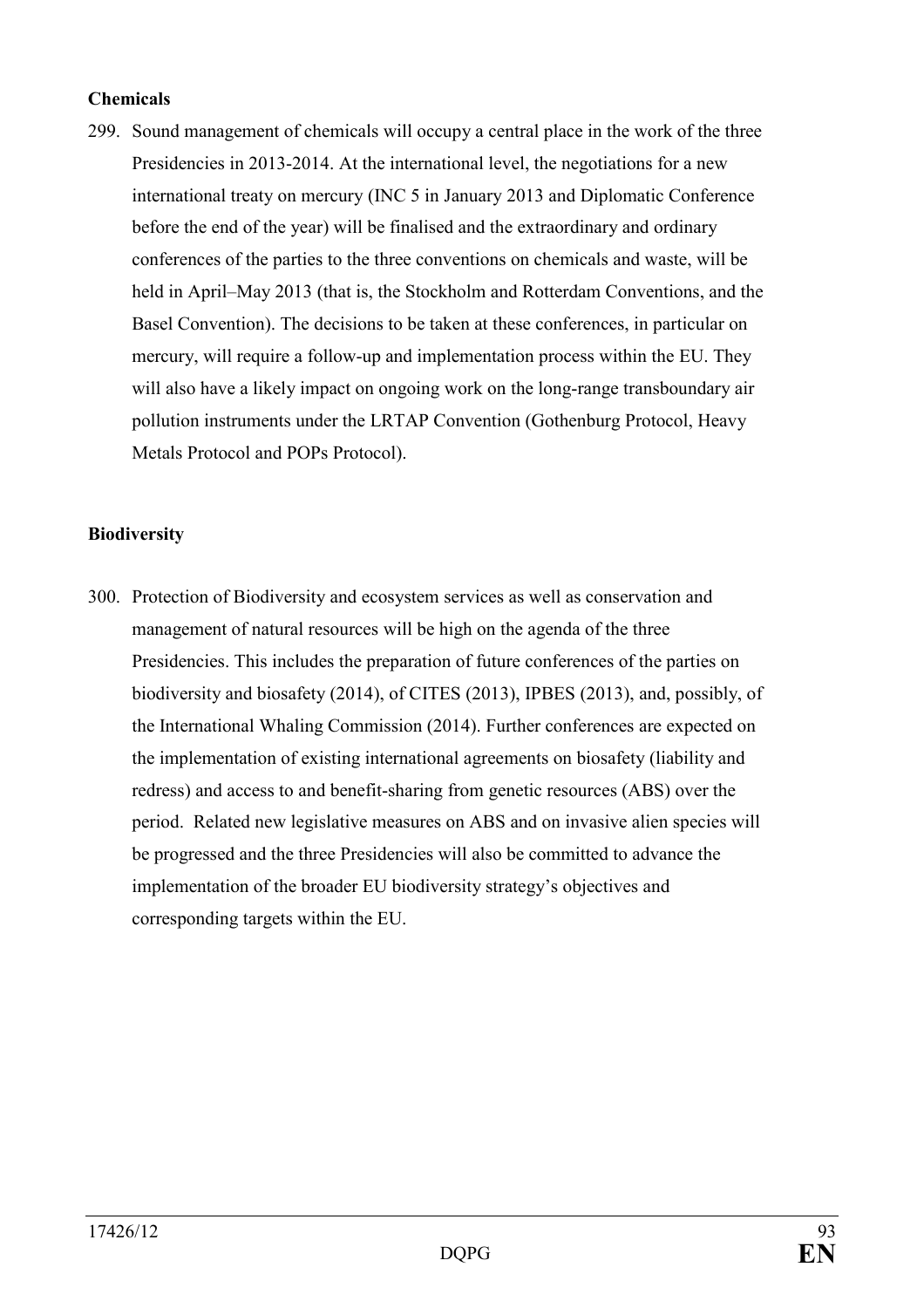## **GMOs**

- 301. On GMO cultivation, the Commission is expected to continue work towards a complete implementation of the December 2008 Council Conclusions concerning the EU policy in this field.
- 302. The Council will continue to work on the Commission proposal for a regulation giving Member States the possibility to restrict or prohibit the cultivation of GMOs in their territories. The three Presidencies will continue to monitor possibilities for further progress on this important file, as all the compromise proposals presented so far by successive Presidencies have not gathered the necessary qualified majority

## **Climate Change**

- 303. The international regime for the fight against climate change is at the crossroads. After the adoption of the second commitment period under the Kyoto Protocol at the Doha Conference in December 2012, the necessary steps for ratification and entry into force have to be taken speedily. Furthermore, a review of the UN Convention (UNFCCC) will start in 2013 and will coincide with a review of the ambition level under the Kyoto Protocol. Last but not least, the work on the Durban platform with the objective of adopting a global legally-binding agreement by 2015 at the latest needs to be taken forward.
- 304. The three Presidencies will prepare and coordinate the EU's position effectively, in particular with a view to the UN Conference in November 2013 (UNFCCC COP 19, Kyoto Protocol CMP 9).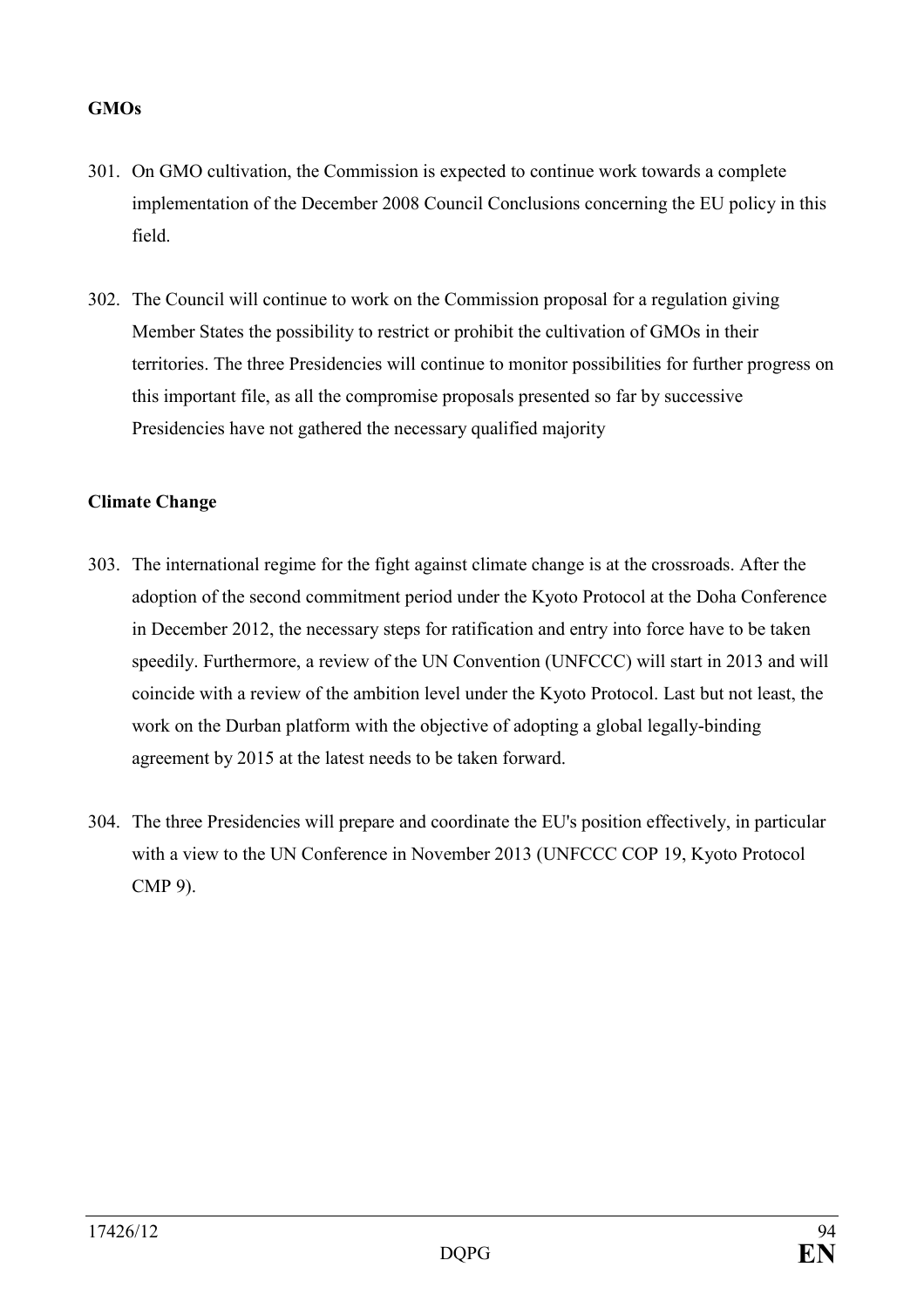- 305. The work within the EU is at least as important as the work in the international framework. The EU has a strong interest to pursue dynamic policies towards a low-carbon economy. It is crucial to develop these policies in synergy with the EU 2020 Strategy and the flagship initiative on resource efficiency. Time is ripe for an EU Strategy on adaptation to climate change which is being identified as a strong challenge in many Member States. The three Presidencies will ensure an effective follow-up on the Commission's communication on adaptation which is expected for 2013. The implementation of the EU's commitment to reduce greenhouse gas emissions continues to require consistent orientations of other EU policies (like energy, transport, agriculture).
- 306. The three Presidencies will ensure the Council's active and constructive role in the completion of the legislative programme before the changeover to a newly elected European Parliament and European Commission. This comprises legislation reducing CO2 emissions from passenger cars and vans as well as work on a strategy tackling the emissions from heavy-duty vehicles. A review of legislation addressing fluorinated greenhouse gases will also be conducted. Presidencies will ensure an appropriate follow-up concerning greenhouse gas emissions from shipping, taking into account international developments. The aspect of sustainability of bio-fuels, in particular with regards to indirect land use change, will be reexamined in the context of a new Commission proposal.

# EDUCATION, YOUTH, CULTURE, AUDIOVISUAL AND SPORT

307. During a period likely to be characterized by an economic environment that remains very challenging across the EU and public spending that remains very tightly controlled, the policy areas of education, youth, culture, audiovisual and sport will focus considerable attention on the contribution that they make to economic growth, jobs and social cohesion.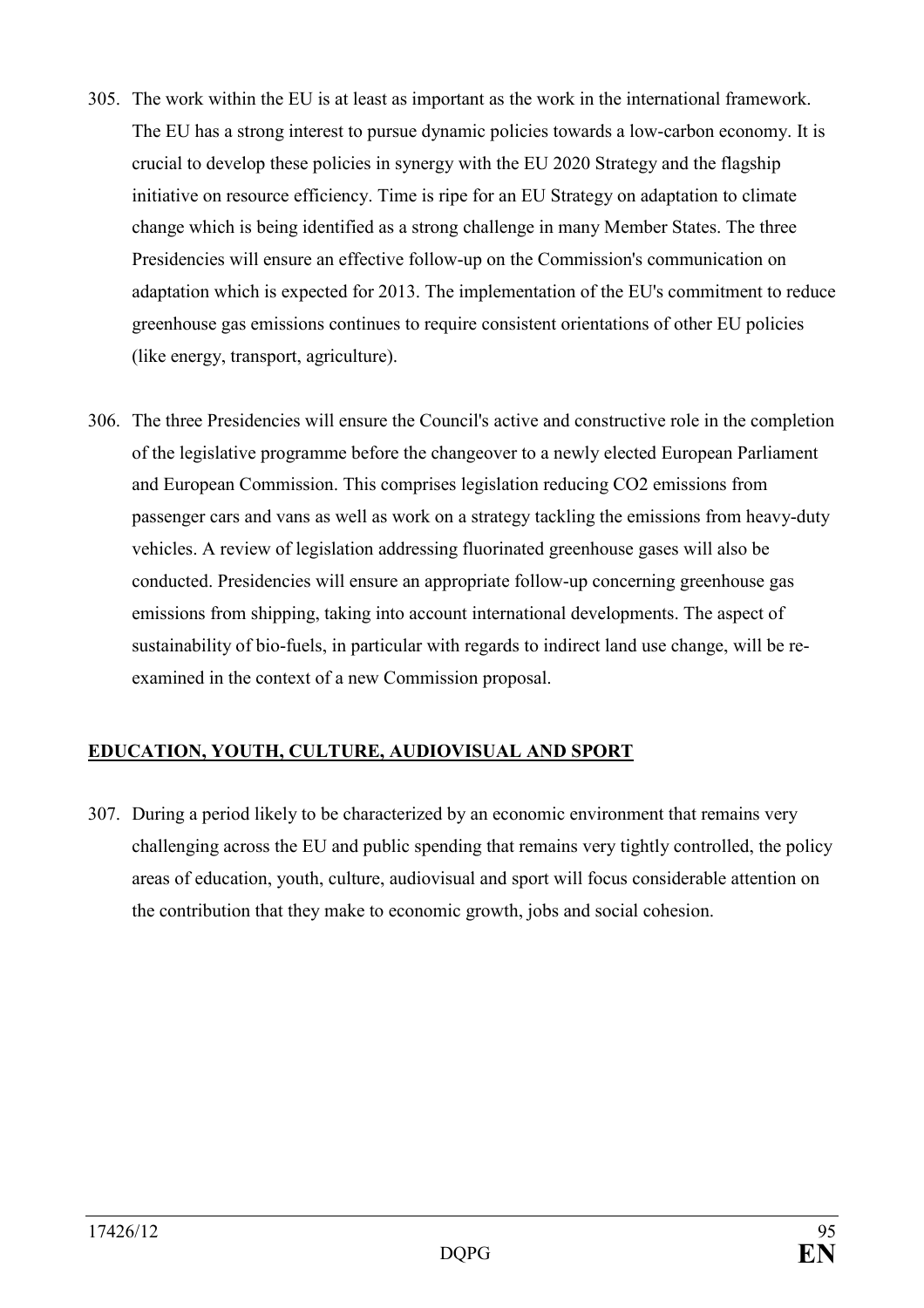308. The importance of education to equipping our citizens with the skills they need in today's challenging labour market is well understood, and indeed one of the Europe 2020 strategy's headline targets concerns education. There is also now a growing recognition of the crucial role of the cultural and creative industries to the regeneration of the European economy. In the youth area, there will be a focus on social cohesion, where action is clearly vital at a time where the current generation of young people are faced with record levels of unemployment. In sport too, the economic contribution of sport will be emphasized, as well as the crucial role of grassroots sport in the building of communities and in social integration.

### **Education and Training**

- 309. Education occupies a central role in the *Europe 2020* strategy. The further development of education and training systems in the Member States should be aimed at ensuring the personal, social and professional fulfilment of all citizens, promoting democratic values, social cohesion, active citizenship, and intercultural dialogue, as well as contributing to sustainable economic prosperity and employability. Education and training systems have a significant contribution to make in reducing the current drop-out rates and high levels of unemployment, especially among the young, notably by ensuring that all EU citizens are equipped with the skills and competences required by the labour market.
- 310. One of the first priorities of the three Presidencies will therefore be to focus on the types of skills needed to promote and maintain growth, and on ways of ensuring that education and training systems keep pace with evolving patterns of skills demand in the economy arising from rapid technological change and globalization. In addition to stressing the fundamental importance of basic skills, attention will be paid to areas such as assessment and evaluation, entrepreneurship, digital literacy, language competences and quality assurance with the development of relevant tools and instruments.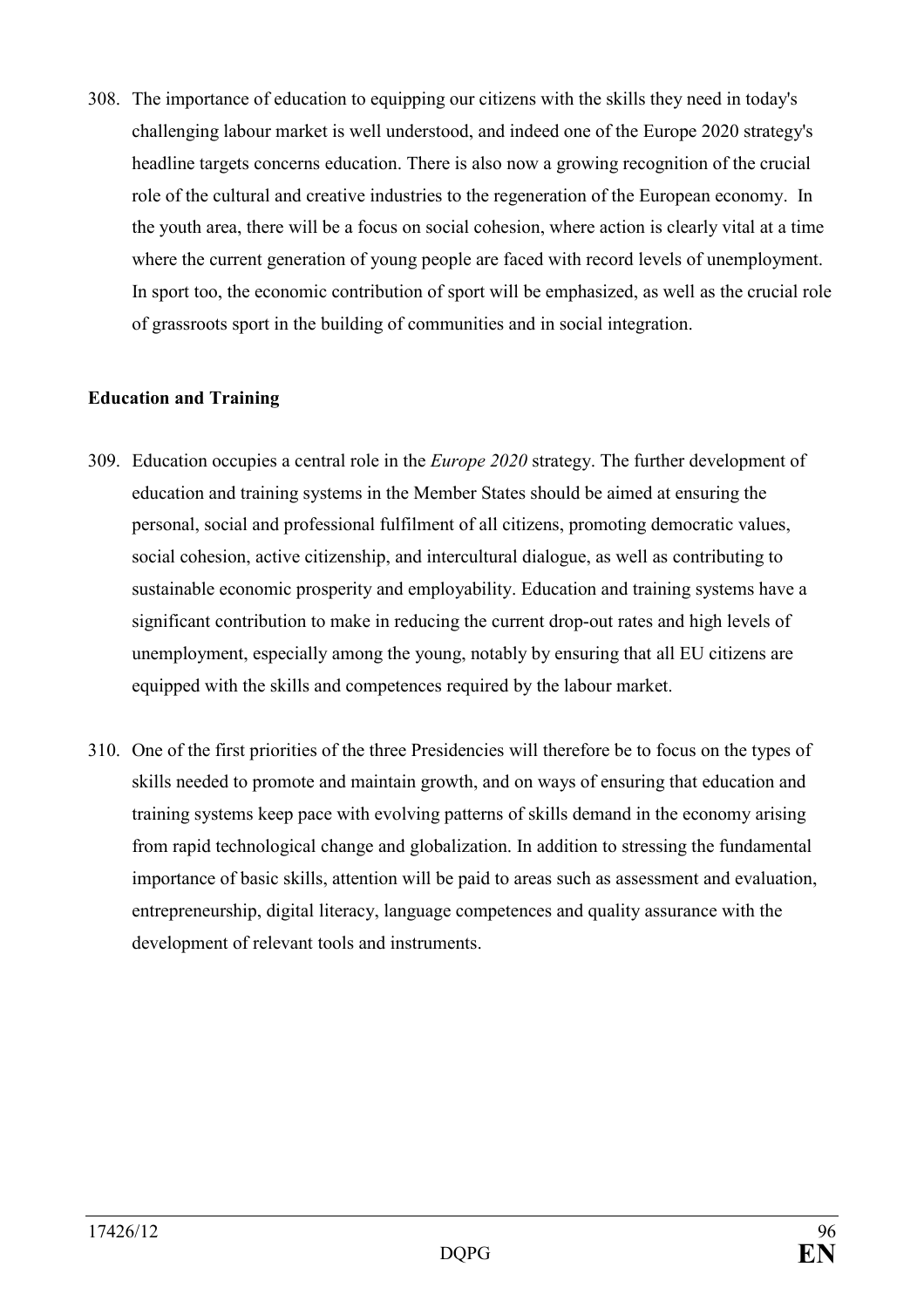- 311. Another key priority in 2013 will be to complete work on the ambitious new EU programme for education, training, youth and sport for the period 2014-2020 (Erasmus for All). On the basis of the partial general approach agreed by Education Ministers in May 2012 and a solid working relationship with the European Parliament, the three Presidencies will endeavour to finalise work on the new Programme once the final shape of the next Multiannual Financial Framework has been decided.
- 312. In the field of higher education, greater emphasis will be placed on the issue of equity and efficiency and on ways of ensuring access to higher education for disadvantaged and underrepresented learners. As a follow-up to Council conclusions adopted in 2010, further efforts will also be directed towards developing an internationalisation strategy for the EU's higher education sector, aimed at promoting European and international high quality partnerships which can generate teaching and research capacity and empower universities as agents of knowledge transfer. Fresh initiatives to enhance cooperation between higher education institutions and the business world will also be launched. Finally, more work will be carried out on the proposed multi-dimensional ranking system aimed at measuring the performance of higher education institutions across Europe and increasing transparency.
- 313. In the context of the Copenhagen Process, further work will be done on quality assurance in the field of vocational education and training (VET). By 2013 most countries will have established national qualifications frameworks (NQFs) and referenced these to the European Qualifications Framework (EQF). Efforts will thus be stepped up to strengthen the impact of these frameworks, notably by ensuring a larger role for employment sector stakeholders in effective quality assurance, and by examining the extent to which these initiatives are contributing to easier recognition of qualifications and mobility.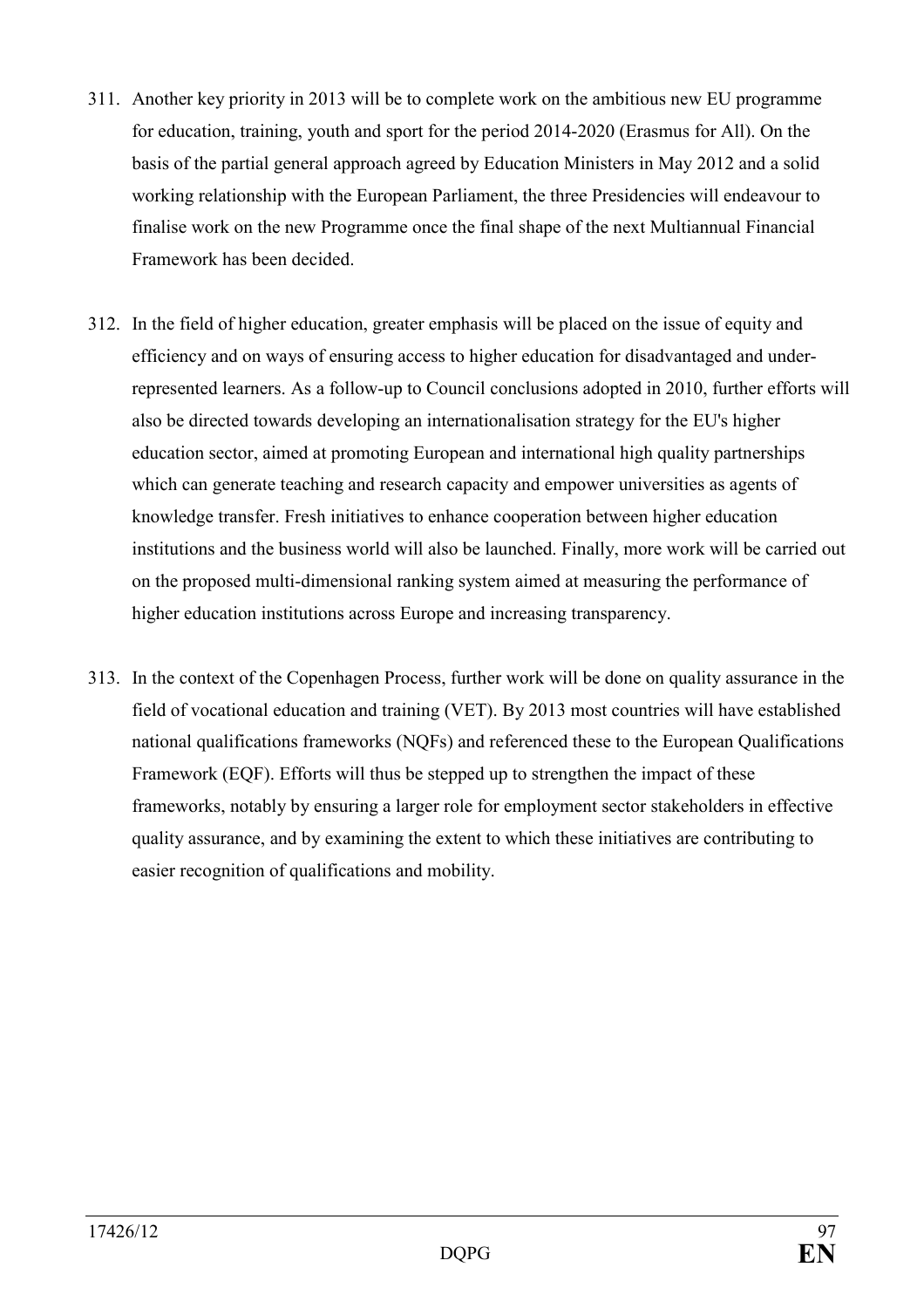314. As for schools, the Trio will return firstly to the important topic of pre-school education and teacher recruitment and education, before examining some of the issues relating to school leadership, such as what makes a good school leader and how school leaders should be selected and prepared for their task. Finally, as a follow-up to the recent European Survey of Language Competences, consideration will be given to adopting a possible new European benchmark in the field of language learning, to complement those already agreed under the "ET2020" strategic framework.

### **Culture**

- 315. The aim of the three Presidencies will be to strengthen the role of culture during this time of recovery from the crisis. While fully acknowledging the inherent value of culture and its important role in shaping our heritage and identity, the Presidencies will seek to demonstrate culture's contribution to job creation and growth, mainly through the cultural and creative industries, and also to social cohesion, as well as continuing to develop a strategic approach to culture in the Union's external relations.
- 316. The three Presidencies will devote a significant part of their agenda to the finalisation of negotiations on the two legislative proposals related to the multiannual financial framework, namely the Creative Europe Programme and the Europe for Citizens Programme. The aim will be to come to an agreement with the European Parliament with a view to having both programmes in place for 2014.
- 317. Among other legislative proposals which will be on the agenda of the Presidencies is the proposal for a decision to renew the European Capitals for Culture action for a period 2020 to 2033. This is a well-established, respected and popular EU cultural initiative which constitutes a primary example of culture's positive impact on long-term growth and urban and regional development, in both economic and social terms.
- 318. Depending on the outcome of the review of the Council Directive 93/7/EEC on the return of cultural objects unlawfully removed from the territory of a Member State, the Commission may come forward with a revision of the Directive.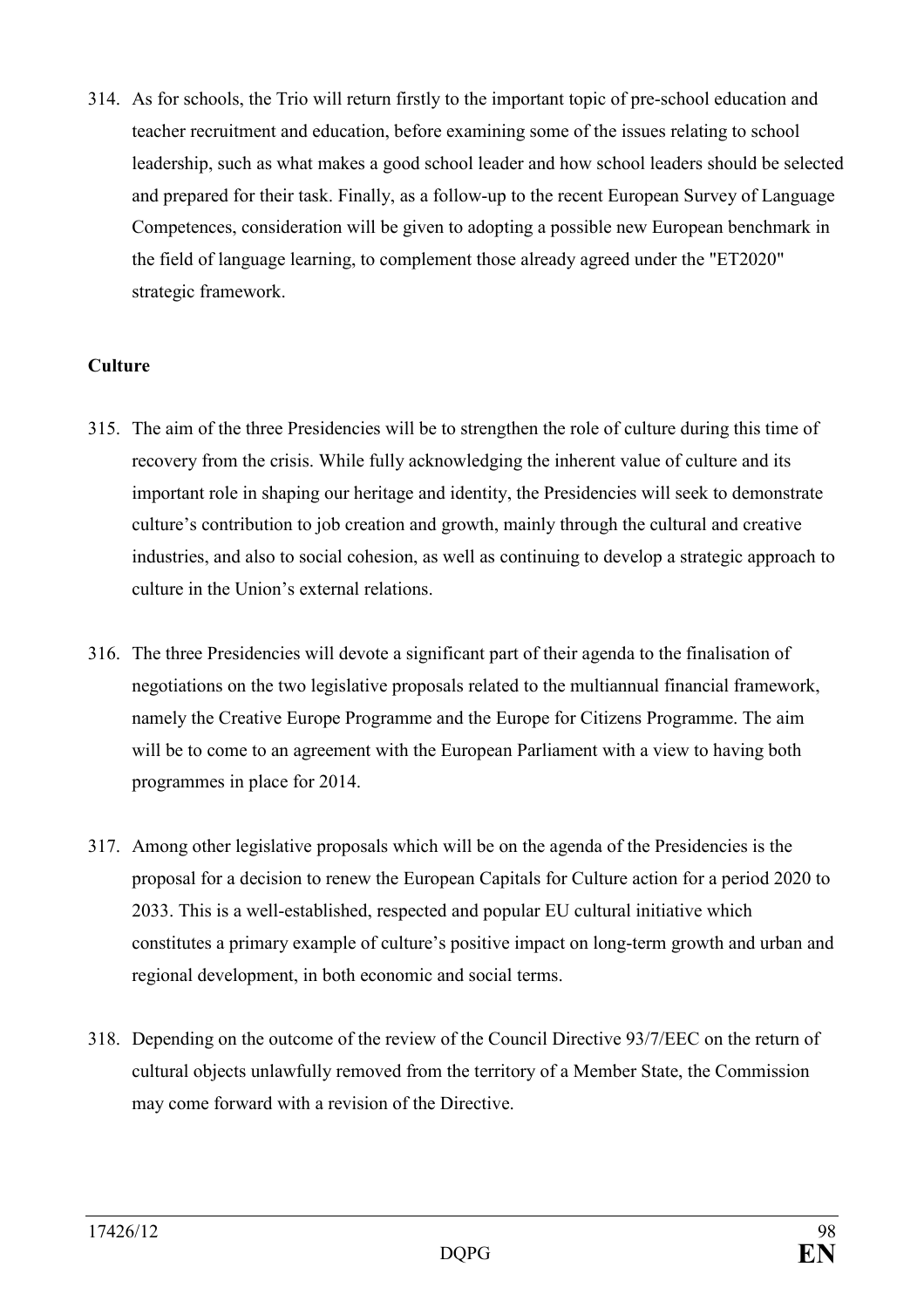- 319. The three Presidencies will continue to work on implementing the priorities identified in the Work Plan for Culture 2011-2014. They will focus in particular on three areas. Firstly, the Presidencies will seek to identify solutions for widening access to culture, including access to cultural and creative content on-line. This work will have a direct link with the Digital Agenda for Europe, a flagship initiative launched in 2010 under the Europe 2020 strategy with a view to creating a single digital market. Secondly, the Presidencies will examine the issue of maintaining cultural services in a time of economic hardship, with a specific focus on cultural heritage. Linkages to broader themes such as digitisation, access to culture and cultural tourism will be made and thereby demonstrate the potential of culture to generate sustainable and inclusive growth. Lastly, the three Presidencies will continue to develop a strategic approach to culture in the EU's external relations and thus enhance cooperation in this field, in order to promote cultural diversity and ensure visibility of culture in international decision-making.
- 320. Given that the current Work Plan for Culture will come to its end in 2014, the Presidencies' task will be to start, on the basis of a mid-term evaluation report to be presented mid-2013 and a final report due for mid-2014, discussions on the Work Plan's future priorities and working methods used for its implementation.

#### **Audiovisual Policy**

321. The digital environment is rapidly changing and new services and devices are created at an incredible speed. Such a dynamic environment creates many opportunities for cultural and creative content which can be now widely and easily distributed all over the world. On the other hand, it must be ensured that the digital on-line environment is a safe place, in particular for children who are digital natives. New business models need to be found so that authors and creators of on-line content are fairly remunerated for their work, thus preserving cultural diversity. In 2010 the European Union adopted a Digital Agenda, a strategy which outlines measures to be taken to ensure that everybody can benefit from the digital shift. The three Presidencies will continue to work on some of the key objectives of this strategy.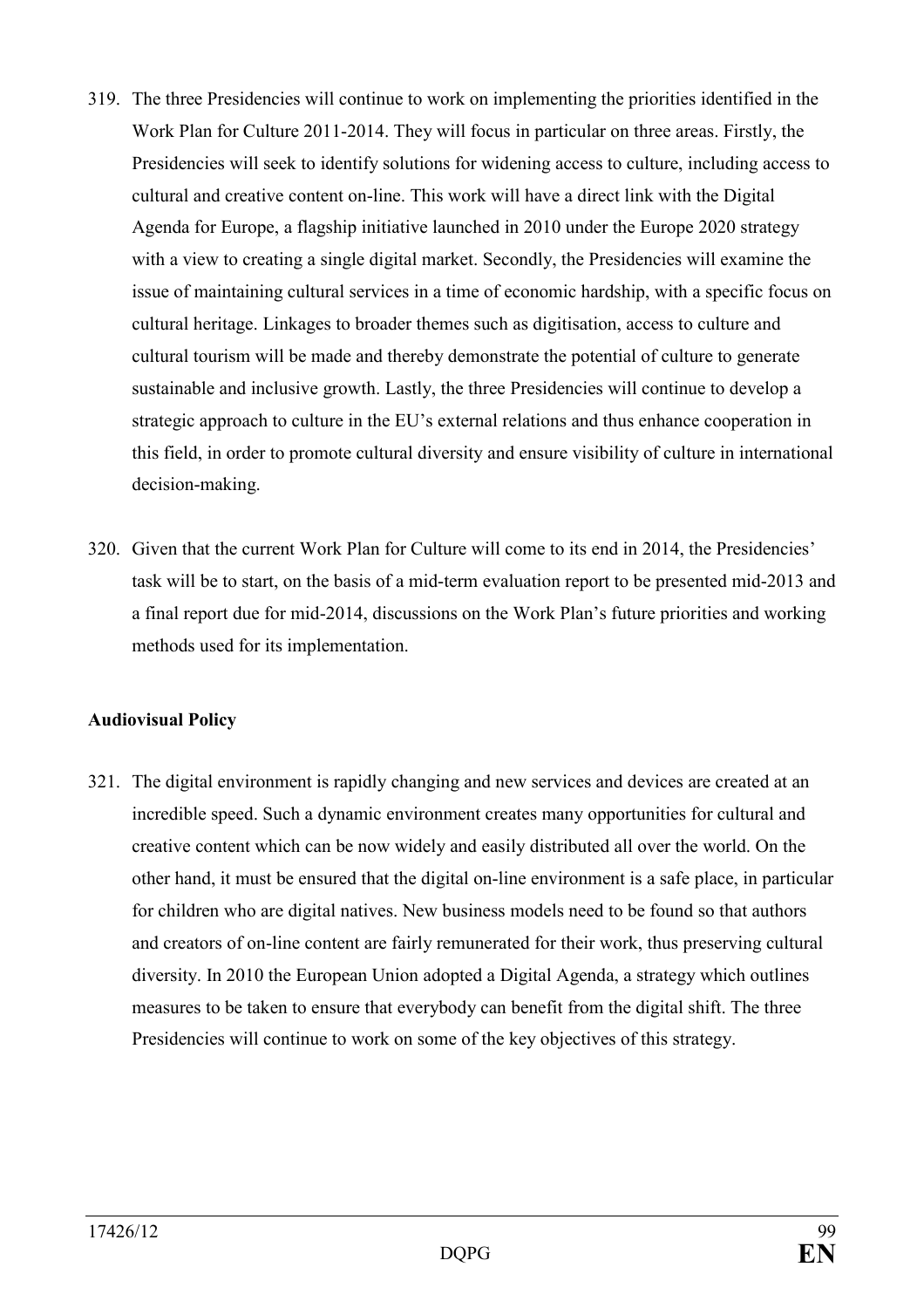- 322. The Presidencies will monitor, together with the Commission, the implementation of the European strategy for a Better Internet for Children in accordance with the related Council conclusions adopted at the end of 2012. They will seek to ensure adequate funding from the proposed Connecting Europe Facility in order to match the ambitious strategy that covers a wide range of topics from stimulating production of high-quality content for children to combating child sexual abuse material on-line, via awareness-raising, digital skills teaching and ensuring children protection on-line.
- 323. The three Presidencies will continue to foster the development of Europeana, the EU public digital library, through seeking to reach an agreement on its sustainable financing, which the Commission proposes to be guaranteed from the proposed Connecting Europe Facility.
- 324. Regarding cinema, the focus will be on the digitisation of cinemas and film heritage and on new platforms for distributing audiovisual material and film, which will be the subjects of a planned proposal for a Council recommendation, due to be presented by the Commission at the beginning of 2013.
- 325. On the basis of the first report on the application of the Audiovisual Media Services Directive, the three Presidencies will closely follow the Commission's initiatives in this area, namely with the launch of a public consultation on Connected TV (which is Internet-enabled TV) and the update on the Commission's guidance on televised advertising, both expected in 2013.

## **Youth**

326. The youth field has a long and well established practice of Trio Presidency cooperation. In the context of Structured Dialogue between public authorities and young people, Ireland, Lithuania and Greece have agreed social inclusion as the overall theme for the Trio Presidency for the next 18 month period. This overall theme was confirmed by the Council in November 2012. In this context, a positive agenda of possibilities and opportunities should be highlighted, i.e. a focus on initiatives rather than solely on problem issues.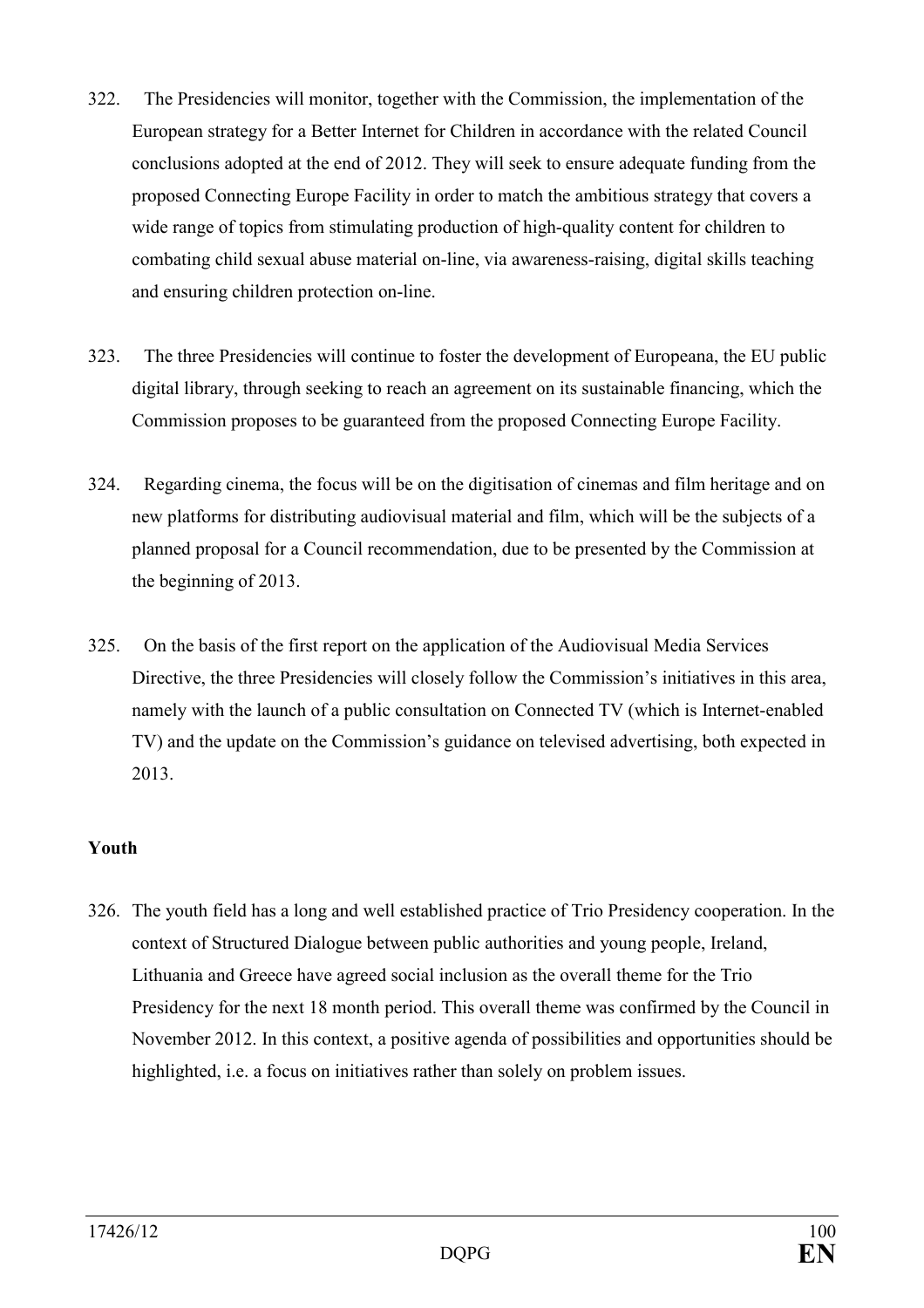- 327. The first six month period will focus on the contribution of quality youth work to young people's development and well-being. The aim will be to adopt Council conclusions in May 2013. With a view to strengthening the link between youth policy and Europe 2020, the Irish Presidency will also explore the contribution youth work can make to achieving the goals of Europe 2020, in particular in relation to employment for youth as well as to social inclusion.
- 328. With a view to strengthening the link between the youth policy and Europe 2020, the Irish Presidency will also seek to highlight the importance of optimising the contribution youth work can make to employment and employability, as well as to social inclusion.
- 329. The priority for the middle six months of the 18 month term will also be closely linked to the overall theme of Social Inclusion. The Lithuanian Presidency will address the need to provide opportunities, experiences and developing skills for all young people, including those with fewer opportunities. It will also focus on the well-being of young people, especially by enhancing accessibility and participation of young people in society, with particular emphasis on young people not in employment, education or training (NEETs). Lithuania will also promote the exchange of good practices as how to better integrate NEETs and those young people at risk of social exclusion in social and economic life. The intention is to adopt Council Conclusions on these issues in November 2013.
- 330. During the last six months, the Greek Presidency will specifically explore the issue of culture and entrepreneurship among young people. Against the background of the challenging economic and financial situation across the EU and the large numbers of young unemployed persons, the potential of "social entrepreneurship" to generate economic growth, while at the same time taking into account social, cultural and environmental values, will be explored and developed. The intention is to adopt Council Conclusions on these issues in May 2014.
- 331. The Commission may launch an initiative on an EU-wide "Youth on the Move" Card during the 18-month period under consideration.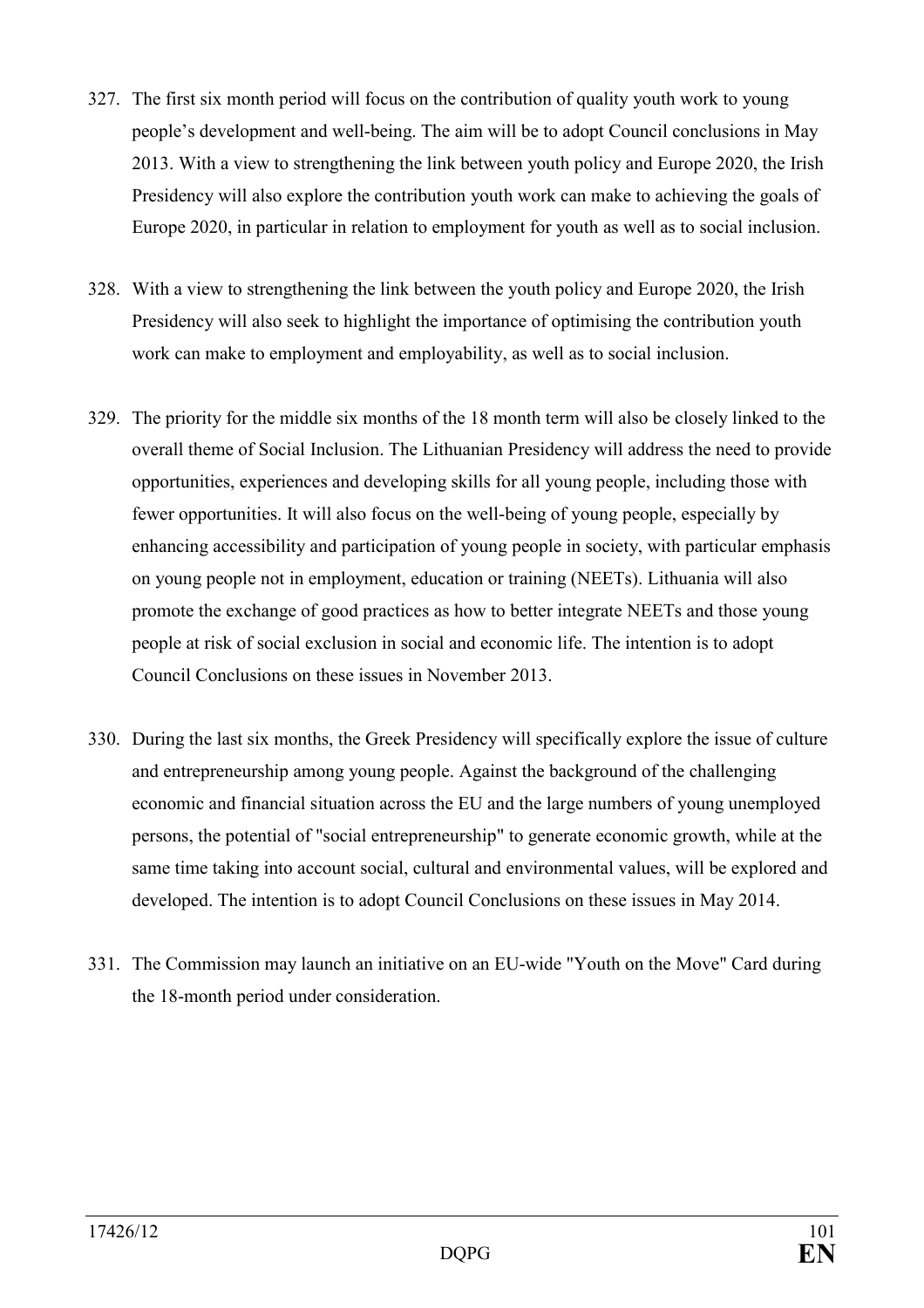332. Furthermore, during the Greek Presidency a new Council Resolution on the Structured Dialogue with young people will be adopted. This Resolution will highlight the key messages and lessons learned during the current 18 months dialogue with young people and set the priorities for the following 18 months in collaboration with the next Trio Presidency (IT, LV, LU).

## **SPORT**

- 333. Work during the 18 month period will focus on advancing the priorities set out in the EU Work Plan for Sport 2011-2014 and building on the work being done by the six Expert Groups on sport that were established by the Work Plan. Among these priorities, the issue of sustainable financing and the contribution of sport to the wider economy will be a theme on which particular emphasis will be placed throughout the 18 months.
- 334. Priority will also be given to co-operation within the EYCS Council Formation towards the completion of the new EU programme for education, training, youth and sport for the period 2014-2020. This is the first time that sport will have a dedicated funding stream within an EU programme.
- 335. On anti-doping issues, the Presidencies will prepare and coordinate the EU contribution to the World Anti-Doping Code Revision process. The third and final consultation phase, running from 1 December 2012 to 1 March 2013, will be crucial in paving the way for the last major discussions on the draft Code that will take place in WADA in May 2013. A final draft will be submitted for approval by the WADA Foundation Board at the World Conference on Doping in Sport in Johannesburg in November 2013.